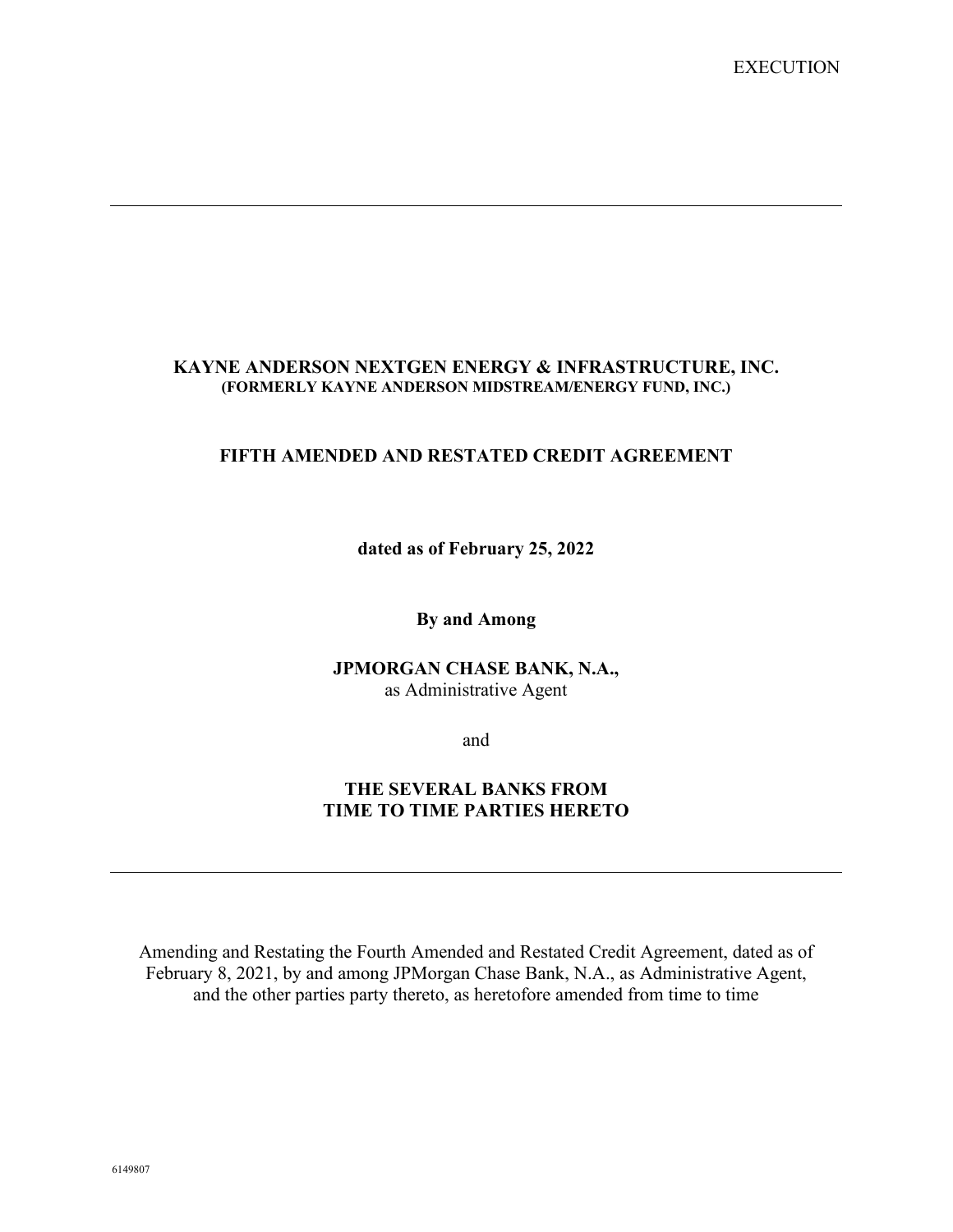# **Table of Contents**

| 1.1<br>1.2<br>1.3<br><b>SECTION 2.</b><br>2.1<br>2.2<br>2.3<br>2.4<br>2.5<br>2.6<br>2.7<br>2.8<br>2.9<br>2.10<br>2.11<br>2.12<br>2.13<br>2.14<br>2.15<br>2.16<br><b>SECTION 3.</b><br>3.1<br>3.2<br>3.3<br>3.4<br>3.5<br>3.6<br>3.7<br>3.8<br>3.9<br>3.10<br>3.11<br>3.12<br>3.13<br>3.14<br>3.15<br>3.16<br>3.17<br>3.18 |  |  |
|---------------------------------------------------------------------------------------------------------------------------------------------------------------------------------------------------------------------------------------------------------------------------------------------------------------------------|--|--|
|                                                                                                                                                                                                                                                                                                                           |  |  |
|                                                                                                                                                                                                                                                                                                                           |  |  |
|                                                                                                                                                                                                                                                                                                                           |  |  |
|                                                                                                                                                                                                                                                                                                                           |  |  |
|                                                                                                                                                                                                                                                                                                                           |  |  |
|                                                                                                                                                                                                                                                                                                                           |  |  |
|                                                                                                                                                                                                                                                                                                                           |  |  |
|                                                                                                                                                                                                                                                                                                                           |  |  |
|                                                                                                                                                                                                                                                                                                                           |  |  |
|                                                                                                                                                                                                                                                                                                                           |  |  |
|                                                                                                                                                                                                                                                                                                                           |  |  |
|                                                                                                                                                                                                                                                                                                                           |  |  |
|                                                                                                                                                                                                                                                                                                                           |  |  |
|                                                                                                                                                                                                                                                                                                                           |  |  |
|                                                                                                                                                                                                                                                                                                                           |  |  |
|                                                                                                                                                                                                                                                                                                                           |  |  |
|                                                                                                                                                                                                                                                                                                                           |  |  |
|                                                                                                                                                                                                                                                                                                                           |  |  |
|                                                                                                                                                                                                                                                                                                                           |  |  |
|                                                                                                                                                                                                                                                                                                                           |  |  |
|                                                                                                                                                                                                                                                                                                                           |  |  |
|                                                                                                                                                                                                                                                                                                                           |  |  |
|                                                                                                                                                                                                                                                                                                                           |  |  |
|                                                                                                                                                                                                                                                                                                                           |  |  |
|                                                                                                                                                                                                                                                                                                                           |  |  |
|                                                                                                                                                                                                                                                                                                                           |  |  |
|                                                                                                                                                                                                                                                                                                                           |  |  |
|                                                                                                                                                                                                                                                                                                                           |  |  |
|                                                                                                                                                                                                                                                                                                                           |  |  |
|                                                                                                                                                                                                                                                                                                                           |  |  |
|                                                                                                                                                                                                                                                                                                                           |  |  |
|                                                                                                                                                                                                                                                                                                                           |  |  |
|                                                                                                                                                                                                                                                                                                                           |  |  |
|                                                                                                                                                                                                                                                                                                                           |  |  |
|                                                                                                                                                                                                                                                                                                                           |  |  |
|                                                                                                                                                                                                                                                                                                                           |  |  |
| 3.19                                                                                                                                                                                                                                                                                                                      |  |  |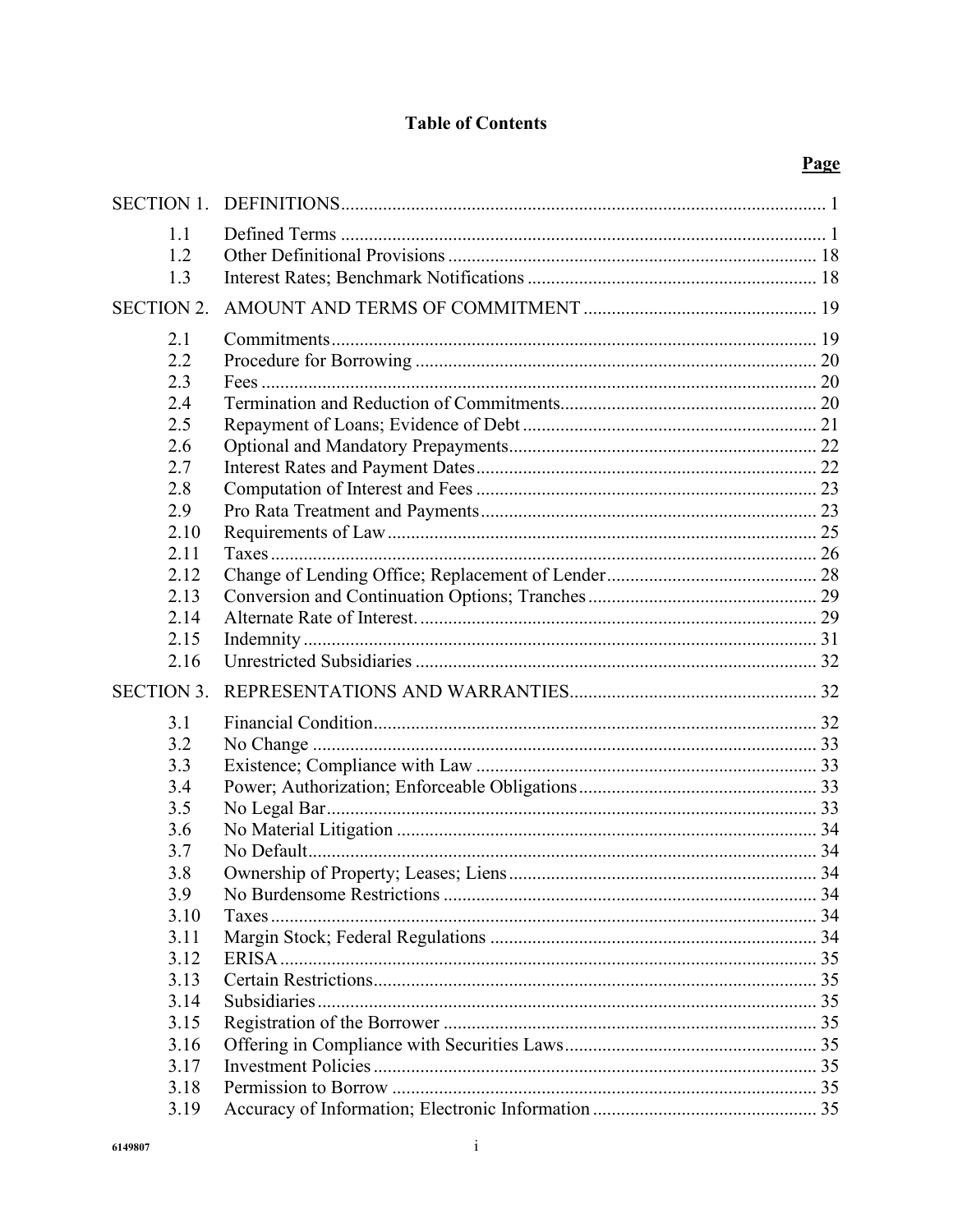| 3.20<br>3.21<br>3.22<br>3.23<br>3.24<br>3.25 |                                                                                                                                                 |  |
|----------------------------------------------|-------------------------------------------------------------------------------------------------------------------------------------------------|--|
| <b>SECTION 4.</b>                            |                                                                                                                                                 |  |
| 4.1<br>4.2                                   |                                                                                                                                                 |  |
| <b>SECTION 5.</b>                            |                                                                                                                                                 |  |
| 5.1<br>5.2<br>5.3<br>5.4                     | Conduct of Business; Maintenance of Existence and Investment Company<br>Status; Compliance with Law and Contractual Obligations; Maintenance of |  |
|                                              |                                                                                                                                                 |  |
| 5.5<br>5.6                                   |                                                                                                                                                 |  |
| 5.7                                          |                                                                                                                                                 |  |
| 5.8                                          |                                                                                                                                                 |  |
| 5.9                                          |                                                                                                                                                 |  |
| <b>SECTION 6.</b>                            |                                                                                                                                                 |  |
| 6.1                                          |                                                                                                                                                 |  |
| 6.2                                          |                                                                                                                                                 |  |
| 6.3                                          |                                                                                                                                                 |  |
| 6.4                                          |                                                                                                                                                 |  |
| 6.5<br>6.6                                   |                                                                                                                                                 |  |
| 6.7                                          | Limitation on Investments, Loans and Advances; Subsidiaries  45                                                                                 |  |
| 6.8                                          |                                                                                                                                                 |  |
| 6.9                                          |                                                                                                                                                 |  |
| 6.10                                         |                                                                                                                                                 |  |
| 6.11                                         |                                                                                                                                                 |  |
| 6.12                                         | ERISA.                                                                                                                                          |  |
| 6.13                                         |                                                                                                                                                 |  |
| 6.14                                         |                                                                                                                                                 |  |
| <b>SECTION 7.</b>                            |                                                                                                                                                 |  |
| <b>SECTION 8.</b>                            |                                                                                                                                                 |  |
| 8.1                                          |                                                                                                                                                 |  |
| 8.2                                          |                                                                                                                                                 |  |
| 8.3                                          |                                                                                                                                                 |  |
| 8.4                                          |                                                                                                                                                 |  |
| 8.5                                          |                                                                                                                                                 |  |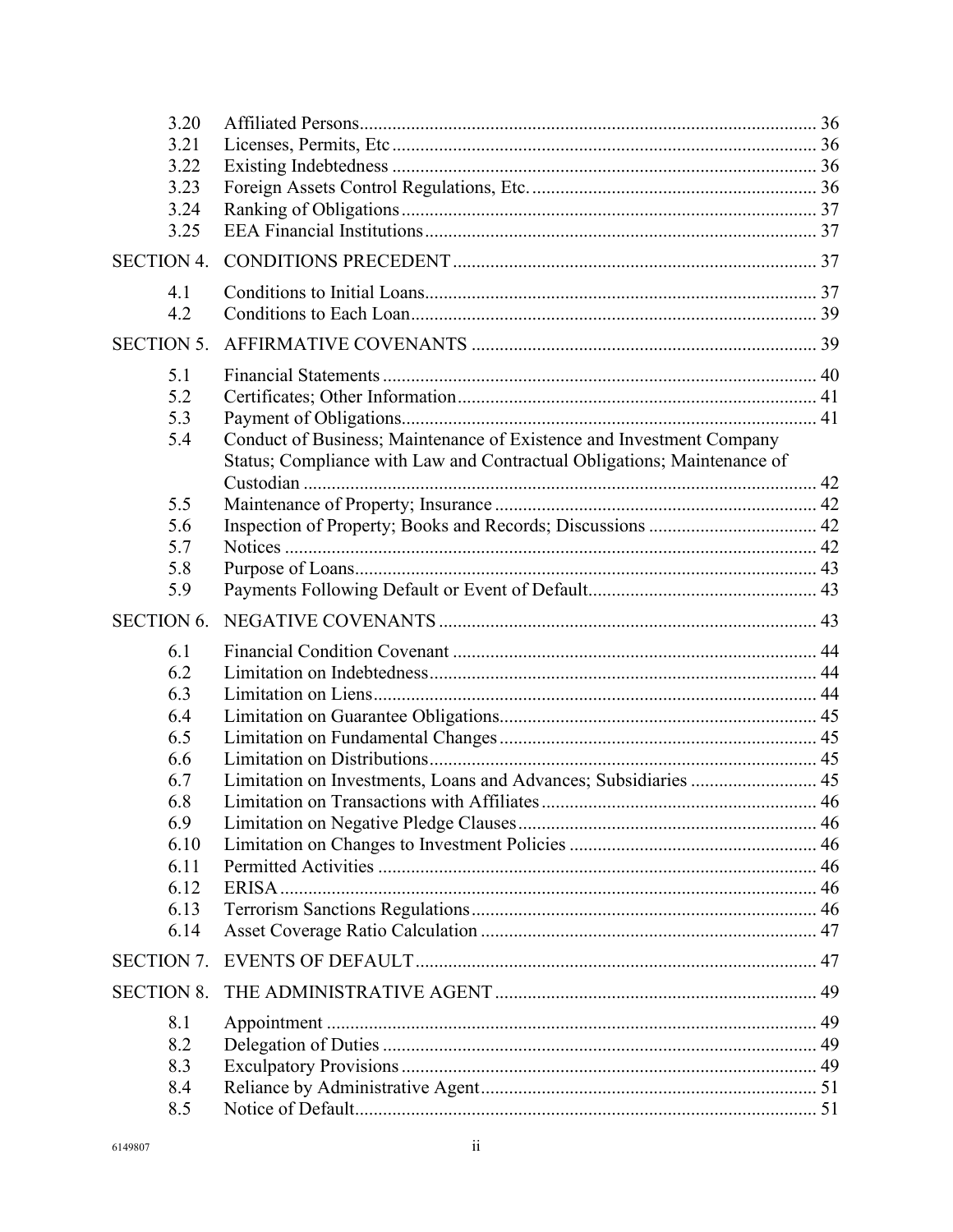| 8.6               |                                                                |  |
|-------------------|----------------------------------------------------------------|--|
| 8.7               |                                                                |  |
| 8.8               |                                                                |  |
| 8.9               |                                                                |  |
| <b>SECTION 9.</b> |                                                                |  |
| 9.1               |                                                                |  |
| 9.2               |                                                                |  |
| 9.3               |                                                                |  |
| 9.4               |                                                                |  |
| 9.5               |                                                                |  |
| 9.6               |                                                                |  |
| 9.7               |                                                                |  |
| 9.8               |                                                                |  |
| 9.9               |                                                                |  |
| 9.10              |                                                                |  |
| 9.11              |                                                                |  |
| 9.12              |                                                                |  |
| 9.13              |                                                                |  |
| 9.14              |                                                                |  |
| 9.15              |                                                                |  |
| 9.16              |                                                                |  |
| 9.17              |                                                                |  |
| 9.18              | Acknowledgement and Consent to Bail-In of EEA and UK Financial |  |
|                   |                                                                |  |
| 9.19              |                                                                |  |
|                   |                                                                |  |

# **SCHEDULES:**

Commitments Schedule I

# **EXHIBITS:**

| Exhibit $2.5(e)$ | Form of Note                   |
|------------------|--------------------------------|
| Exhibit $9.6(c)$ | Form Assignment and Acceptance |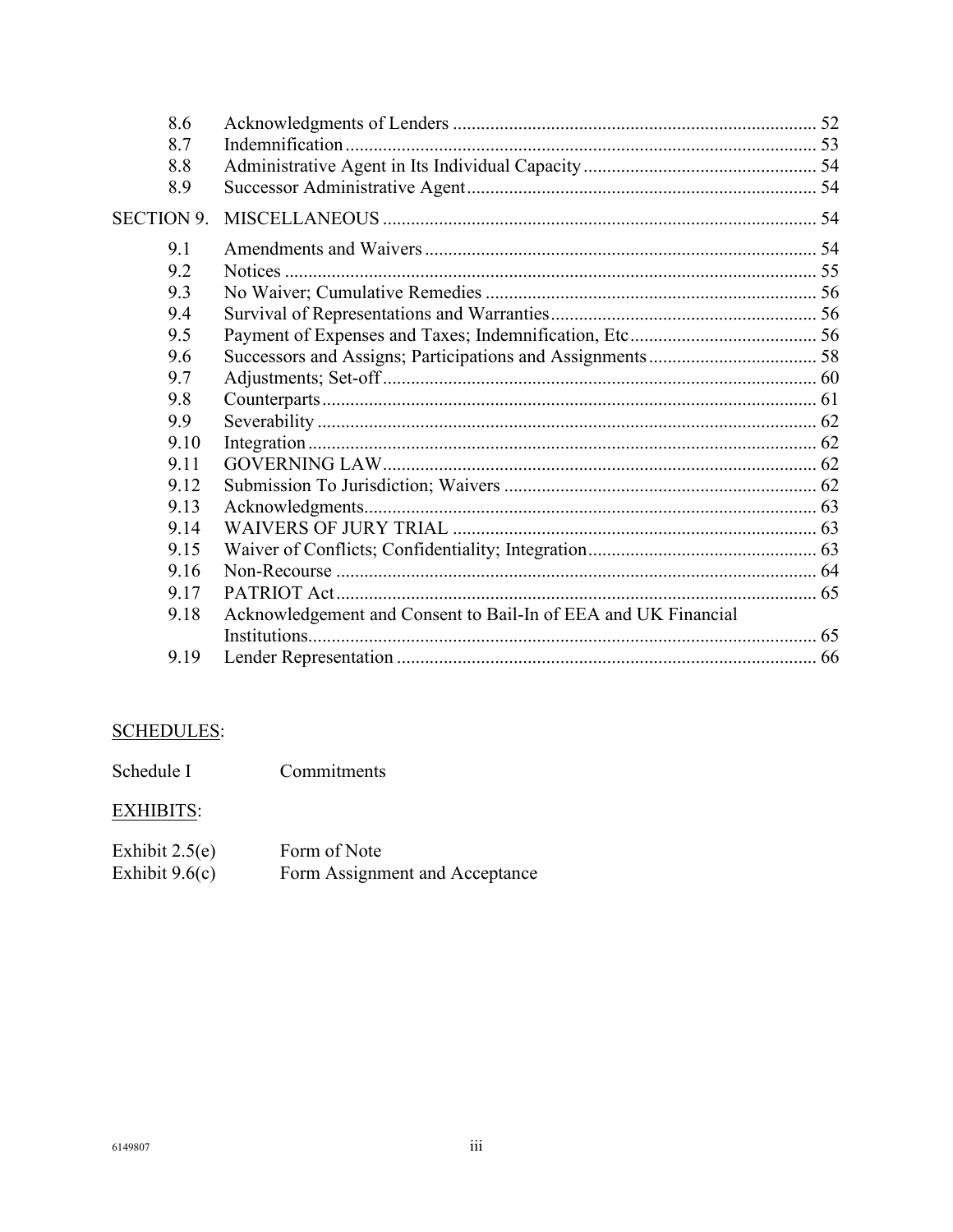**FIFTH AMENDED AND RESTATED CREDIT AGREEMENT** (as amended, restated, supplemented or otherwise modified from time to time, this "Agreement"), dated as of February 25, 2022 (the "Closing Date"), by and among (i) **KAYNE ANDERSON NEXTGEN ENERGY & INFRASTRUCTURE, INC.** (formerly Kayne Anderson Midstream/Energy Fund, Inc.), a Maryland corporation, registered as a closed-end management investment company under the Investment Company Act of 1940, as amended (the "Borrower"); (ii) the several banks and other financial institutions from time to time parties to this Agreement (the "Lenders") and (iii) JPMORGAN CHASE BANK, N.A. ("JPMorgan"), as administrative agent for the Lenders hereunder (the "Administrative Agent"), amending and restating the Fourth Amended and Restated Credit Agreement, dated as of February 8, 2021, by and among JPMorgan Chase Bank, N.A., as Administrative Agent, and the other parties party thereto, as heretofore amended from time to time.

# **W I T N E S S E T H :**

WHEREAS, the Borrower is a closed-end registered management investment company under the Investment Company Act of 1940 for which KA Fund Advisors, LLC, a Delaware limited liability company (the "Investment Manager") acts as investment manager; and

WHEREAS, the Borrower has requested Lenders to make Loans (as hereinafter defined) to the Borrower and to make available to it a credit facility for the purposes and on the terms and conditions set forth herein.

**NOW, THEREFORE**, in consideration of the premises and mutual covenants herein contained, the parties hereto hereby agree as follows:

## SECTION 1. DEFINITIONS

1.1 Defined Terms. As used in this Agreement, the following terms shall have the following meanings:

"ABR Loans": Loans made at a rate of interest based upon the Alternate Base Rate.

"Adjusted Daily Simple SOFR" means an interest rate per annum equal to (a) the Daily Simple SOFR, *plus* (b) 0.10%; *provided that* if the Adjusted Daily Simple SOFR Rate as so determined would be less than the Floor, such rate shall be deemed to be equal to the Floor for the purposes of this Agreement.

"Adjusted Term SOFR Rate": for any Interest Period, an interest rate per annum equal to (a) the Term SOFR Rate for such Interest Period, plus (b) 10 basis points (0.10%); provided that if the Adjusted Term SOFR Rate as so determined would be less than the Floor, such rate shall be deemed to be equal to the Floor for the purposes of the Credit Agreement.

"Adjusted Total Assets": as of any date, (a) Total Assets, minus (b) the excess, if any, of  $(i)$  the sum, without duplication, of  $(X)$  the book value of all Investments of the Borrower in Unrestricted Subsidiaries, plus (Y) the value of all Level 3 Assets of the Borrower, minus (ii) an amount equal to 20% of Total Assets. For purposes of this definition, "Level 3 Asset" means, at any time, any Investment of the Borrower (a) for which there are no Level 1 Inputs or Level 2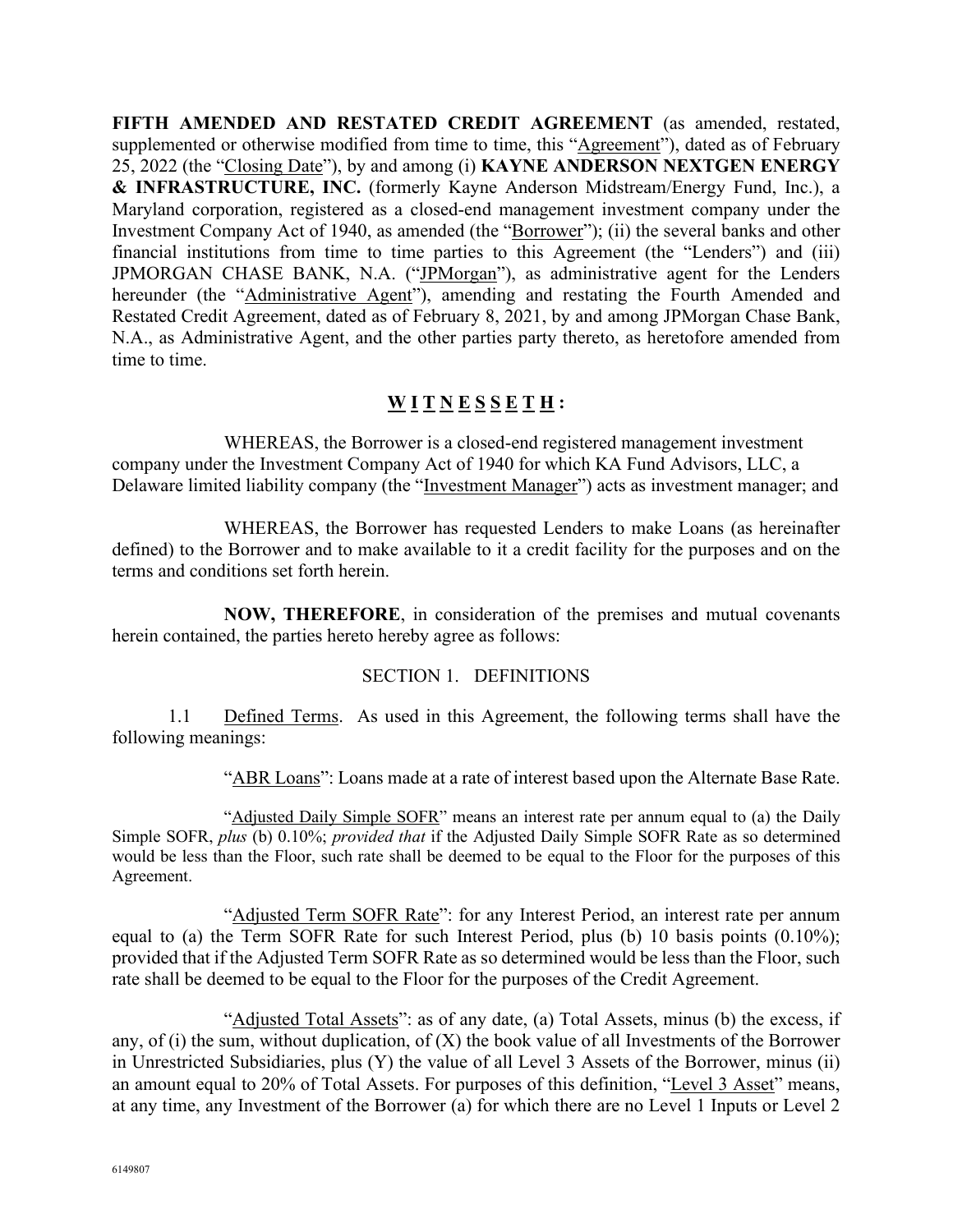Inputs (in each case within the meaning of Topic ASC 820, *Fair Value Measurements and Disclosures*), or (b) the value of which is determined by reference to Level 3 Inputs (within the meaning of Topic ASC 820).

"Administrative Agent": JPMorgan, together with its permitted successors and assigns, as the administrative agent for the Lenders under this Agreement and the other Loan Documents.

"Advisers Act": the Investment Advisers Act of 1940, as amended from time to time, together with all rules and regulations promulgated from time to time thereunder.

"Affected Financial Institution": (a) any EEA Financial Institution or (b) any UK Financial Institution.

"Affiliate": as to any Person, any other Person which, directly or indirectly, is in control of, is controlled by, or is under common control with, such Person. For purposes of this definition, "control" of a Person means the power, directly or indirectly, either to (a) vote 10% or more of the securities having ordinary voting power for the election of directors of such Person or (b) direct or cause the direction of the management and policies of such Person, whether by contract or otherwise.

"Agent-Related Person": as defined in Section 9.5(d).

"Aggregate Commitment": the total of all Commitments of all Lenders, as may be reduced from time to time in accordance with the terms of this Agreement. As of the Closing Date, the Aggregate Commitment shall be \$50,000,000.

"Agreement": as defined in the preamble hereto.

"Alternate Base Rate": for any day, a rate per annum equal to the greatest of (a) the Prime Rate in effect on such day, (b) the NYFRB Rate in effect on such day plus  $\frac{1}{2}$  of 1% and (c) the Adjusted Term SOFR Rate for a one month Interest Period as published two U.S. Government Securities Business Days prior to such day (or if such day is not a Business Day (as defined in the Credit Agreement), the immediately preceding Business Day) plus 1%; provided that for the purpose of this definition, the Adjusted Term SOFR Rate for any day shall be based on the Term SOFR Reference Rate at approximately 5:00 a.m. Chicago time on such day (or any amended publication time for the Term SOFR Reference Rate, as specified by the CME Term SOFR Administrator in the Term SOFR Reference Rate methodology). Any change in the Alternate Base Rate due to a change in the Prime Rate, the NYFRB Rate or the Adjusted Term SOFR Rate shall be effective from and including the effective date of such change in the Prime Rate, the NYFRB Rate or the Adjusted Term SOFR Rate, respectively. If the Alternate Base Rate is being used as an alternate rate of interest pursuant to the Credit Agreement (for the avoidance of doubt, only until the Benchmark Replacement has been determined pursuant to the provisions of the Credit Agreement), then the Alternate Base Rate shall be the greater of clauses (a) and (b) above and shall be determined without reference to clause (c) above. For the avoidance of doubt, if the Alternate Base Rate as determined pursuant to the foregoing would be less than 1%, such rate shall be deemed to be 1% for purposes of the Credit Agreement.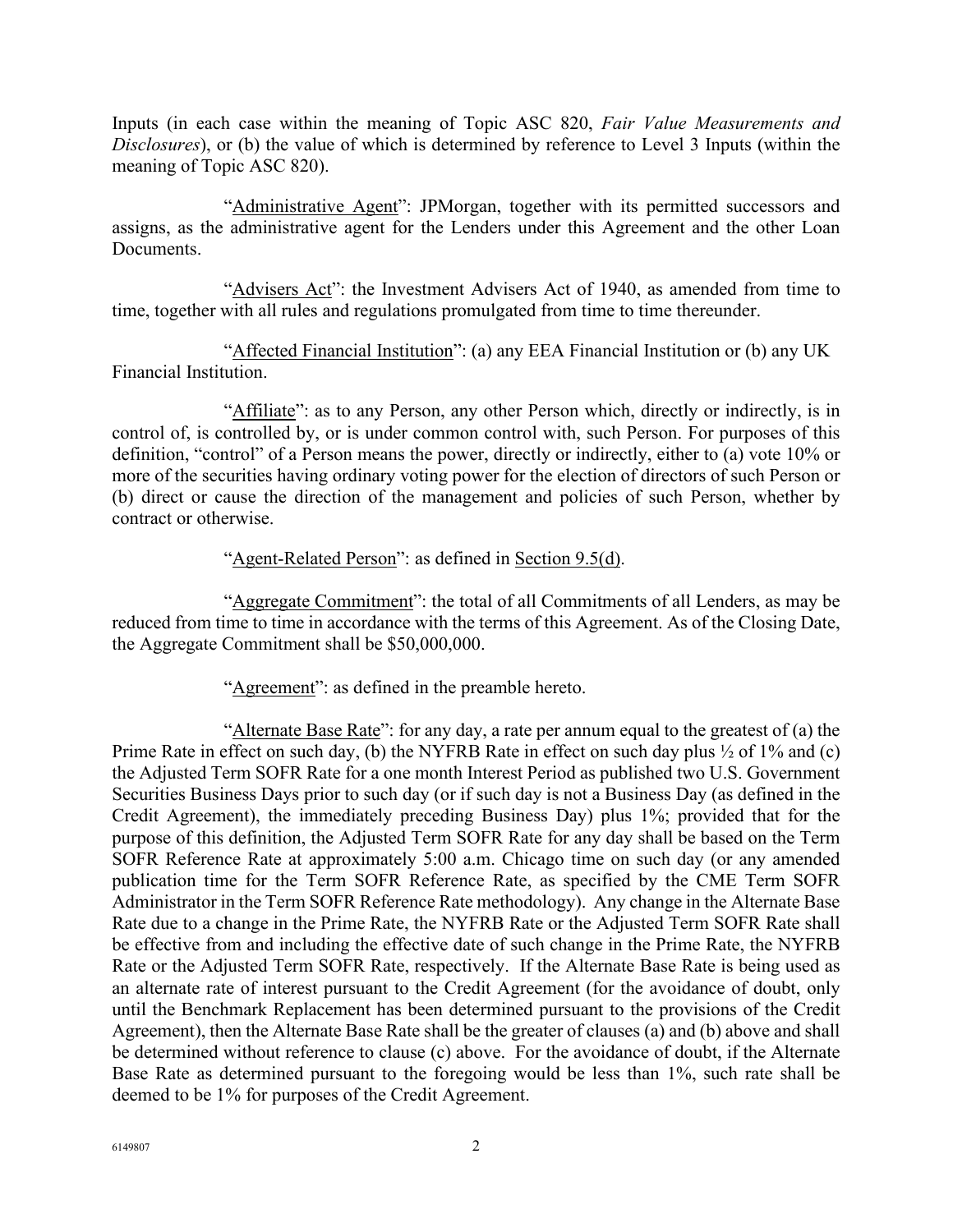"Anti-Corruption Laws": all laws, rules, and regulations of any jurisdiction applicable to the Borrower or its Subsidiaries from time to time concerning or relating to bribery, money laundering or corruption.

"Anti-Terrorism Order": Executive Order No. 13224 of September 24, 2001, Blocking Property and Prohibiting Transactions with Persons Who Commit, Threaten to Commit or Support Terrorism, 66 U.S. Fed. Reg. 49, 079 (2001), as amended from time to time.

"Applicable Law": any law, treaty, rule or regulation or determination of an arbitrator or a court or other Governmental Authority, in each case applicable to or binding upon such Person or any of its property or to which such Person or any of its property is subject.

"Applicable Margin": at any time, with respect to each Type of Loan, the respective percentage per annum set forth below opposite the respective Asset Coverage Ratio as of the most recent weekly calculation thereof:

| <b>Asset Coverage Ratio</b>                             | <b>Term</b><br>$\mathbf{Loans}^1$ | Applicable Margin for Applicable Margin for<br><b>Benchmark   ABR Loans<sup>1</sup></b> |
|---------------------------------------------------------|-----------------------------------|-----------------------------------------------------------------------------------------|
| Greater than or equal to 350%                           | 130 bps                           | 30 bps                                                                                  |
| Greater than or equal to 325%, but<br>less than $350\%$ | 180 bps                           | 80 bps                                                                                  |
| Less than $325%$                                        | $215$ bps                         | $115$ bps                                                                               |

1. *The Applicable Margin in each instance shall be increased by 50 bps for such time the actual Net Assets are less than the Minimum Net Assets.*

"Approved Electronic Platform": as defined in Section 8.3(b).

"Asset Coverage Ratio": with respect to the Borrower, the ratio which (i) the value of the Adjusted Total Assets of the Borrower less all liabilities and indebtedness of the Borrower and the Restricted Subsidiaries not represented by Senior Securities, bears to (ii) the aggregate amount of all Senior Securities representing Indebtedness of the Borrower and its Restricted Subsidiaries. For the purposes of calculating the Asset Coverage Ratio, the amount of any liability or indebtedness deducted from Adjusted Total Assets of the Borrower shall be equal to the greater of (x) the outstanding amount of such liability or indebtedness, or (y) the fair market value of all assets securing such liability or indebtedness of the Borrower; provided that with respect to the covered call programs undertaken by the Borrower, in which calls are written on securities owned by the Borrower, the amount of any liability or indebtedness deducted from Adjusted Total Assets of the Borrower shall be equal to the greater of  $(x)$  the outstanding liability represented by such covered calls, or (y) the sum of the fair market value of such owned securities up to the value of such outstanding liability plus the fair market value of all other assets securing such covered calls.

"Assignee": as defined in Section 9.6(c).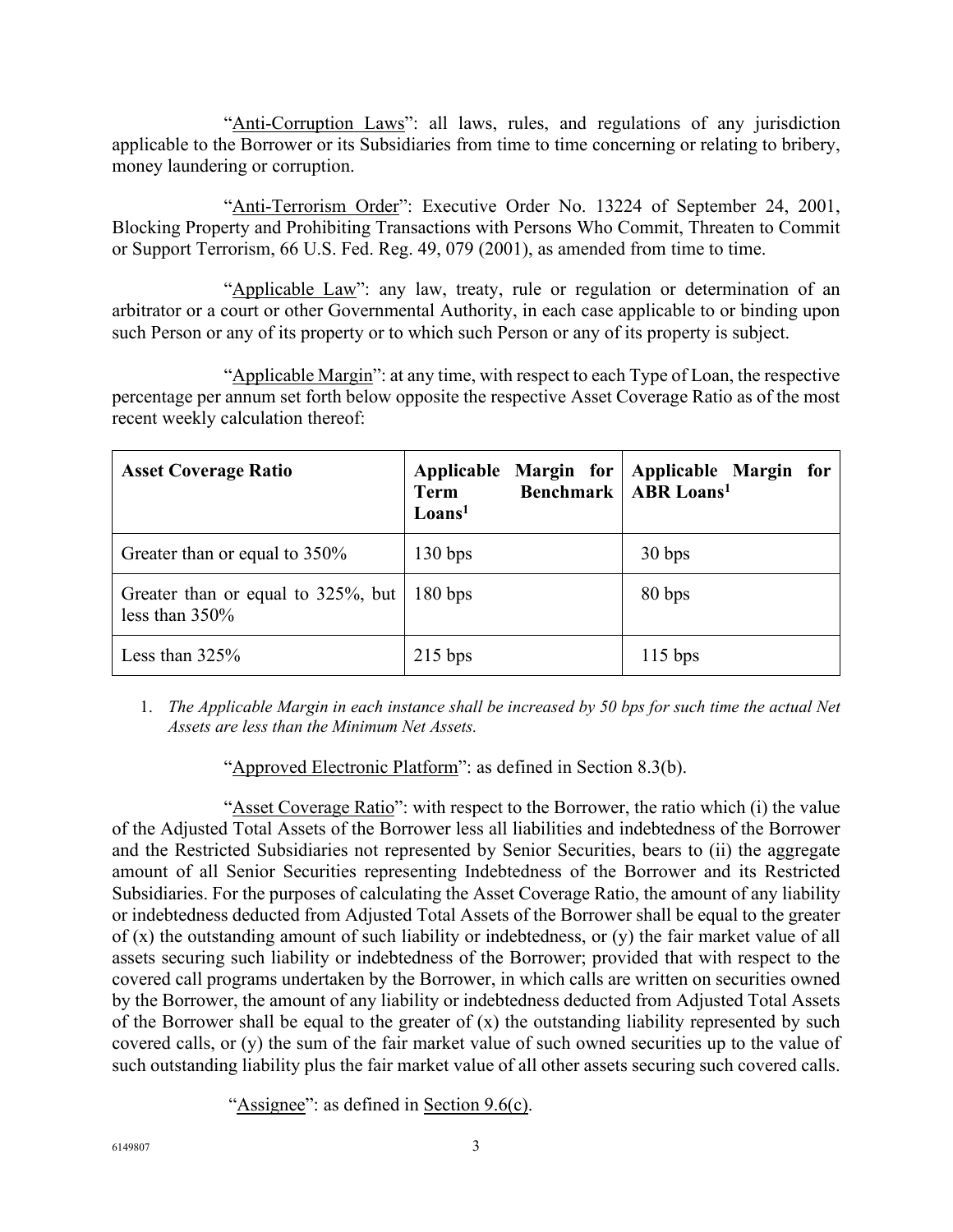"Available Commitment": as to any Lender at any time, an amount equal to the excess, if any, of (a) the amount of such Lender's Commitment less (b) the aggregate principal amount of all Loans to the Borrower made by such Lender then outstanding; collectively, as to all the Lenders, the "Available Commitments."

"Available Tenor": as of any date of determination and with respect to the Benchmark, as applicable, any tenor for such Benchmark or payment period for interest calculated with reference to such Benchmark, as applicable, that is or may be used for determining the length of any interest period pursuant to this Agreement as of such date and not including, for the avoidance of doubt, any tenor for such Benchmark that is then-removed from the definition of "Interest Period" pursuant to clause (f) of Section 2.14.

"Bail-In Action": the exercise of any Write-Down and Conversion Powers by the applicable Resolution Authority in respect of any liability of an Affected Financial Institution.

"Bail-In Legislation": (a) with respect to any EEA Member Country implementing Article 55 of Directive 2014/59/EU of the European Parliament and of the Council of the European Union, the implementing law, regulation rule or requirement for such EEA Member Country from time to time which is described in the EU Bail-In Legislation Schedule and (b) with respect to the United Kingdom, Part I of the United Kingdom Banking Act 2009 (as amended from time to time) and any other law, regulation or rule applicable in the United Kingdom relating to the resolution of unsound or failing banks, investment firms or other financial institutions or their affiliates (other than through liquidation, administration or other insolvency proceedings).

"Bankruptcy Code": Title 11 of the United States Code, 11 U.S.C. §101 et seq., as amended.

"Bankruptcy Event": with respect to any Person, such Person becomes the subject of a bankruptcy or insolvency proceeding, or has had a receiver, conservator, trustee, administrator, custodian, assignee for the benefit of creditors or similar Person charged with the reorganization or liquidation of its business appointed for it, or, in the good faith determination of the Administrative Agent, has taken any action in furtherance of, or indicating its consent to, approval of, or acquiescence in, any such proceeding or appointment, provided that a Bankruptcy Event shall not result solely by virtue of any ownership interest, or the acquisition of any ownership interest, in such Person by a Governmental Authority or instrumentality thereof, provided, further, that such ownership interest does not result in or provide such Person with immunity from the jurisdiction of courts within the United States or from the enforcement of judgments or writs of attachment on its assets or permit such Person (or such Governmental Authority or instrumentality) to reject, repudiate, disavow or disaffirm any contracts or agreements made by such Person.

"Benchmark": initially, with respect to any Term Benchmark Loan, the Term SOFR Rate; *provided* that if a Benchmark Transition Event, and the related Benchmark Replacement Date have occurred with respect to the Term SOFR Rate, or the then-current Benchmark, then "Benchmark" means the applicable Benchmark Replacement to the extent that such Benchmark Replacement has replaced such prior benchmark rate pursuant to clause (b) of Section 2.14.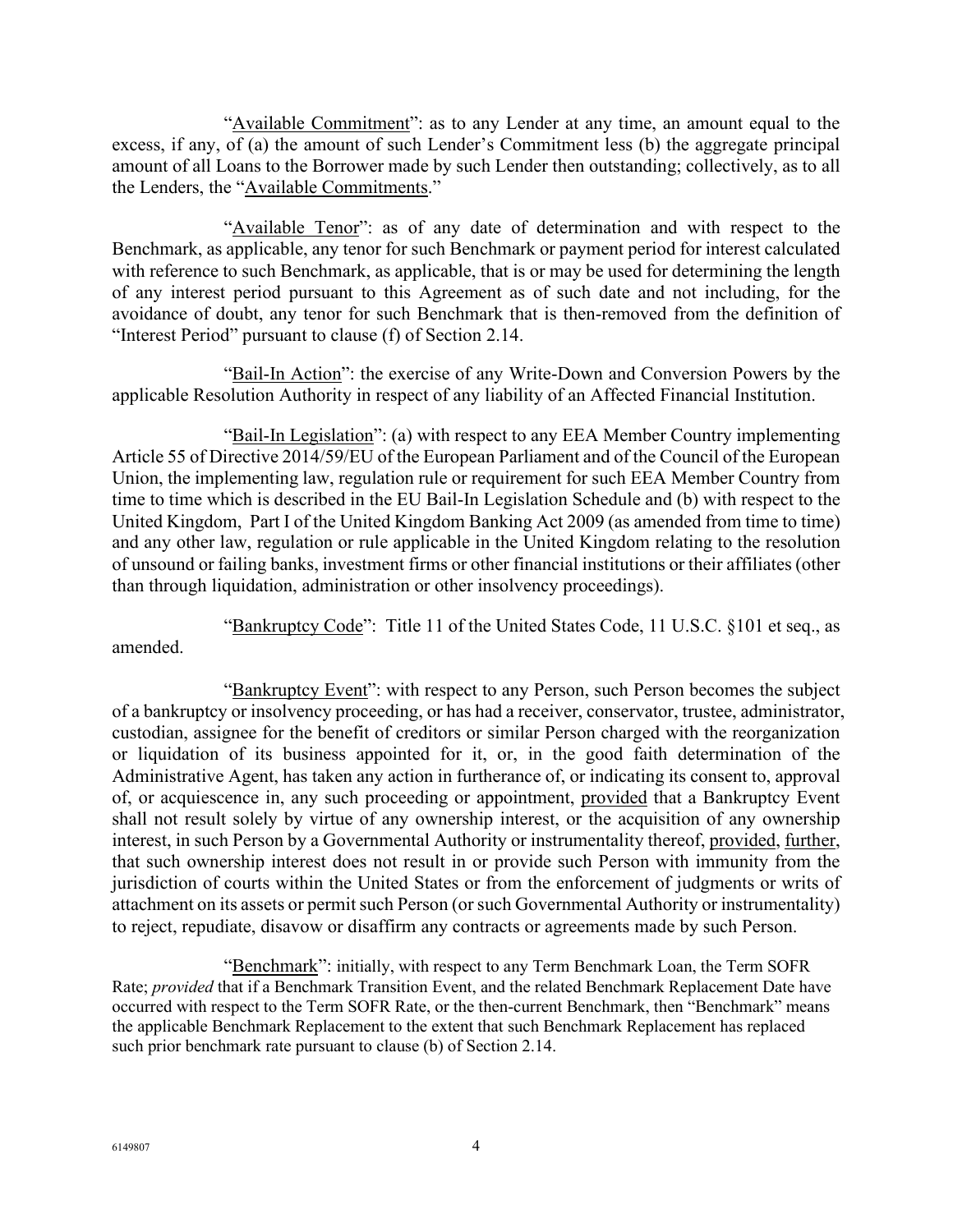"Benchmark Replacement": for any Available Tenor, the first alternative set forth in the order below that can be determined by the Administrative Agent for the applicable Benchmark Replacement Date:

(1) the Adjusted Daily Simple SOFR;

(2) the sum of: (a) the alternate benchmark rate that has been selected by the Administrative Agent and the Borrower as the replacement for the then-current Benchmark for the applicable Corresponding Tenor giving due consideration to (i) any selection or recommendation of a replacement benchmark rate or the mechanism for determining such a rate by the Relevant Governmental Body or (ii) any evolving or then-prevailing market convention for determining a benchmark rate as a replacement for the then-current Benchmark for dollar-denominated syndicated credit facilities at such time in the United States and (b) the related Benchmark Replacement Adjustment;

If the Benchmark Replacement as determined pursuant to clause (1) or (2) above would be less than the Floor, the Benchmark Replacement will be deemed to be the Floor for the purposes of this Agreement and the other Loan Documents.

"Benchmark Replacement Adjustment": with respect to any replacement of the then-current Benchmark with an Unadjusted Benchmark Replacement for any applicable Interest Period and Available Tenor for any setting of such Unadjusted Benchmark Replacement, the spread adjustment, or method for calculating or determining such spread adjustment, (which may be a positive or negative value or zero) that has been selected by the Administrative Agent and the Borrower for the applicable Corresponding Tenor giving due consideration to (i) any selection or recommendation of a spread adjustment, or method for calculating or determining such spread adjustment, for the replacement of such Benchmark with the applicable Unadjusted Benchmark Replacement by the Relevant Governmental Body on the applicable Benchmark Replacement Date and/or (ii) any evolving or then-prevailing market convention for determining a spread adjustment, or method for calculating or determining such spread adjustment, for the replacement of such Benchmark with the applicable Unadjusted Benchmark Replacement for dollar-denominated syndicated credit facilities at such time.

"Benchmark Replacement Conforming Changes": with respect to any Benchmark Replacement and/or any Term Benchmark Revolving Loan, any technical, administrative or operational changes (including changes to the definition of "Alternate Base Rate," the definition of "Business Day," the definition of "U.S. Government Securities Business Day," the definition of "Interest Period," timing and frequency of determining rates and making payments of interest, timing of borrowing requests or prepayment, conversion or continuation notices, length of lookback periods, the applicability of breakage provisions, and other technical, administrative or operational matters) that the Administrative Agent decides may be appropriate to reflect the adoption and implementation of such Benchmark and to permit the administration thereof by the Administrative Agent in a manner substantially consistent with market practice (or, if the Administrative Agent decides that adoption of any portion of such market practice is not administratively feasible or if the Administrative Agent determines that no market practice for the administration of such Benchmark exists, in such other manner of administration as the Administrative Agent decides is reasonably necessary in connection with the administration of this Agreement and the other Loan Documents).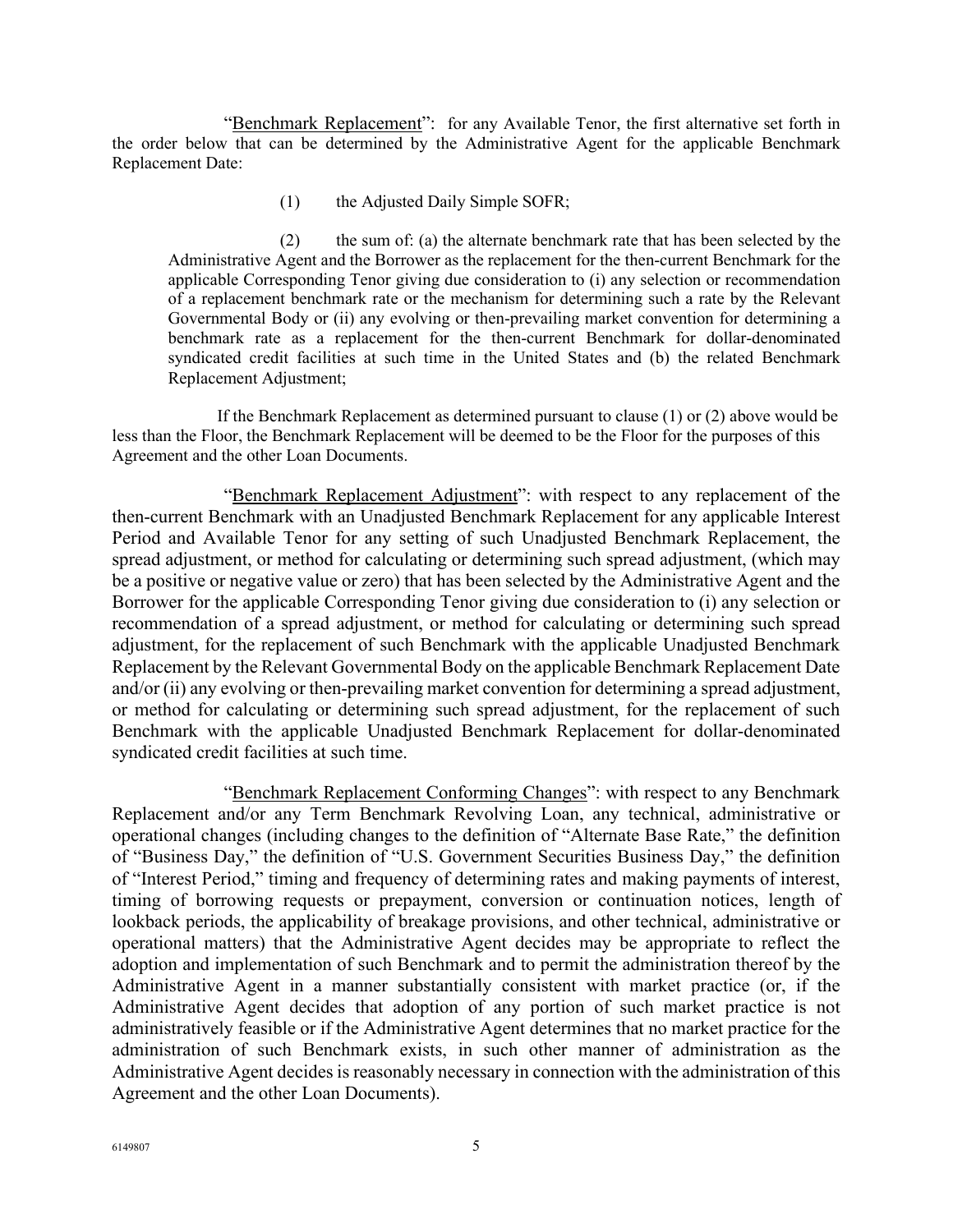"Benchmark Replacement Date": with respect to any Benchmark, the earliest to occur of the following events with respect to such then-current Benchmark:

(1) in the case of clause (1) or (2) of the definition of "Benchmark Transition Event," the later of (a) the date of the public statement or publication of information referenced therein and (b) the date on which the administrator of such Benchmark (or the published component used in the calculation thereof) permanently or indefinitely ceases to provide all Available Tenors of such Benchmark (or such component thereof); or

(2) in the case of clause (3) of the definition of "Benchmark Transition Event," the first date on which such Benchmark (or the published component used in the calculation thereof) has been determined and announced by the regulatory supervisor for the administrator of such Benchmark (or such component thereof) to be no longer representative; provided, that such non-representativeness will be determined by reference to the most recent statement or publication referenced in such clause (c) and even if any Available Tenor of such Benchmark (or such component thereof) continues to be provided on such date.

For the avoidance of doubt, (i) if the event giving rise to the Benchmark Replacement Date occurs on the same day as, but earlier than, the Reference Time in respect of any determination, the Benchmark Replacement Date will be deemed to have occurred prior to the Reference Time for such determination and (ii) the "Benchmark Replacement Date" will be deemed to have occurred in the case of clause (1) or (2) with respect to any Benchmark upon the occurrence of the applicable event or events set forth therein with respect to all then-current Available Tenors of such Benchmark (or the published component used in the calculation thereof).

"Benchmark Transition Event": with respect to any Benchmark, the occurrence of one or more of the following events with respect to such then-current Benchmark:

(1) a public statement or publication of information by or on behalf of the administrator of such Benchmark (or the published component used in the calculation thereof) announcing that such administrator has ceased or will cease to provide all Available Tenors of such Benchmark (or such component thereof), permanently or indefinitely, provided that, at the time of such statement or publication, there is no successor administrator that will continue to provide any Available Tenor of such Benchmark (or such component thereof);

(2) a public statement or publication of information by the regulatory supervisor for the administrator of such Benchmark (or the published component used in the calculation thereof), the Federal Reserve Board, the NYFRB, the CME Term SOFR Administrator, an insolvency official with jurisdiction over the administrator for such Benchmark (or such component), a resolution authority with jurisdiction over the administrator for such Benchmark (or such component) or a court or an entity with similar insolvency or resolution authority over the administrator for such Benchmark (or such component), in each case, which states that the administrator of such Benchmark (or such component) has ceased or will cease to provide all Available Tenors of such Benchmark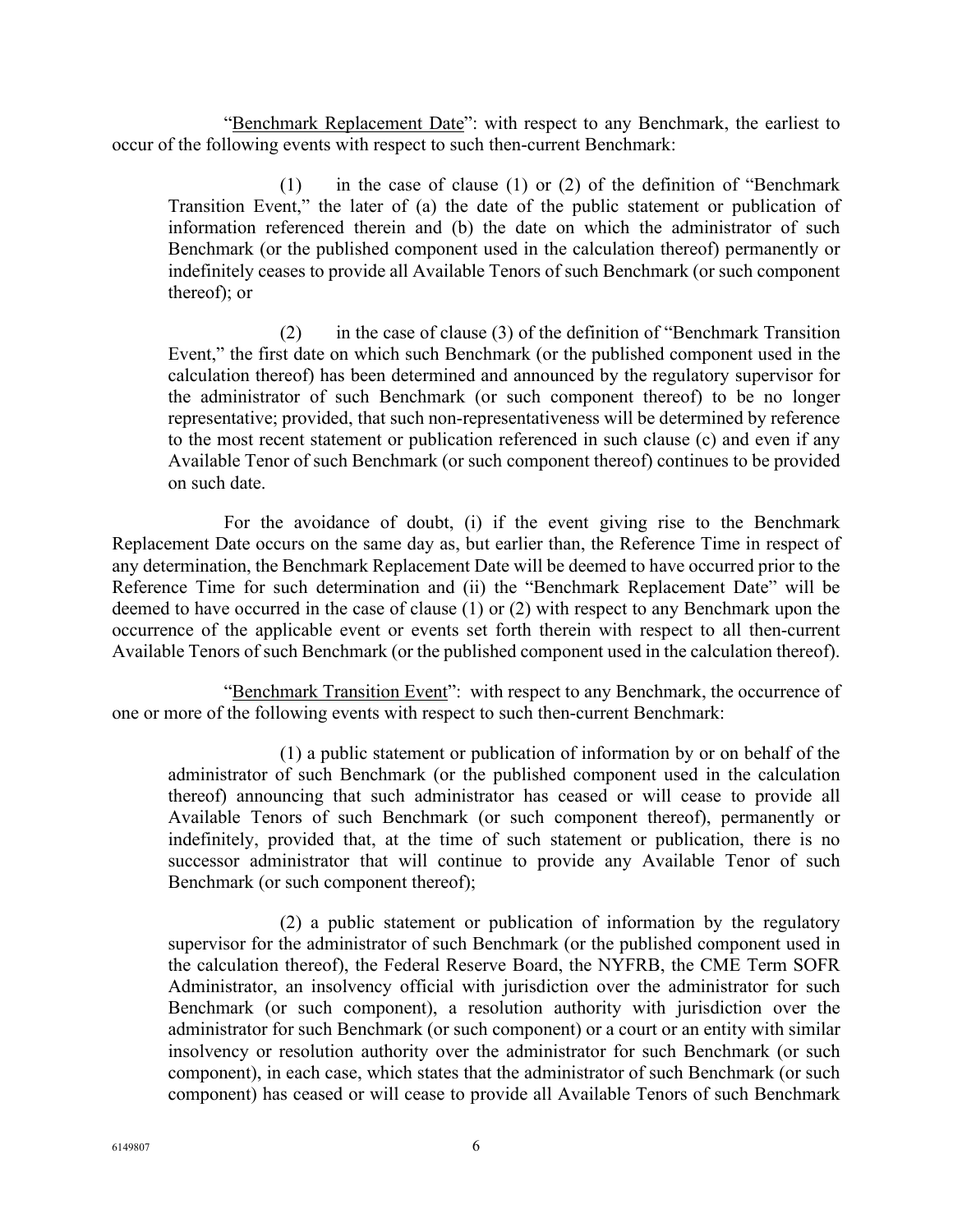(or such component thereof) permanently or indefinitely; *provided* that, at the time of such statement or publication, there is no successor administrator that will continue to provide any Available Tenor of such Benchmark (or such component thereof); or

(3) a public statement or publication of information by the regulatory supervisor for the administrator of such Benchmark (or the published component used in the calculation thereof) announcing that all Available Tenors of such Benchmark (or such component thereof) are no longer, or as of a specified future date will no longer be, representative.

For the avoidance of doubt, a "Benchmark Transition Event" will be deemed to have occurred with respect to any Benchmark if a public statement or publication of information set forth above has occurred with respect to each then-current Available Tenor of such Benchmark (or the published component used in the calculation thereof).

"Benchmark Unavailability Period": with respect to any Benchmark, the period (if any) (x) beginning at the time that a Benchmark Replacement Date pursuant to clauses (1) or (2) of that definition has occurred if, at such time, no Benchmark Replacement has replaced such then-current Benchmark for all purposes hereunder and under any Loan Document in accordance with Section 2.14 and (y) ending at the time that a Benchmark Replacement has replaced such then-current Benchmark for all purposes hereunder and under any Loan Document in accordance with Section 2.14.

"Beneficial Ownership Certification": a certification regarding beneficial ownership required by the Beneficial Ownership Regulation.

"Beneficial Ownership Regulation": 31 C.F.R. § 1010.230.

"Benefited Lender": as defined in Section 9.7(a).

"Borrower": as defined in the preamble hereto.

"Borrowing Date": any Business Day specified in a notice pursuant to Section 2.2 as a date on which the Borrower requests the Lenders to make Loans hereunder.

"Borrowing Notice": as defined in Section 2.2.

"Business Day": a day other than a Saturday, Sunday or any other day on which commercial banks in New York City are authorized or required by law to close.

"Closing Date": February 25, 2022.

"Closing Date Net Assets": Net Assets as most recently calculated prior to the Closing Date (but in any event within 10 Days of the Closing Date).

"CME Term SOFR Administrator": CME Group Benchmark Administration Limited as administrator of the forward-looking term Secured Overnight Financing Rate (SOFR) (or a successor administrator).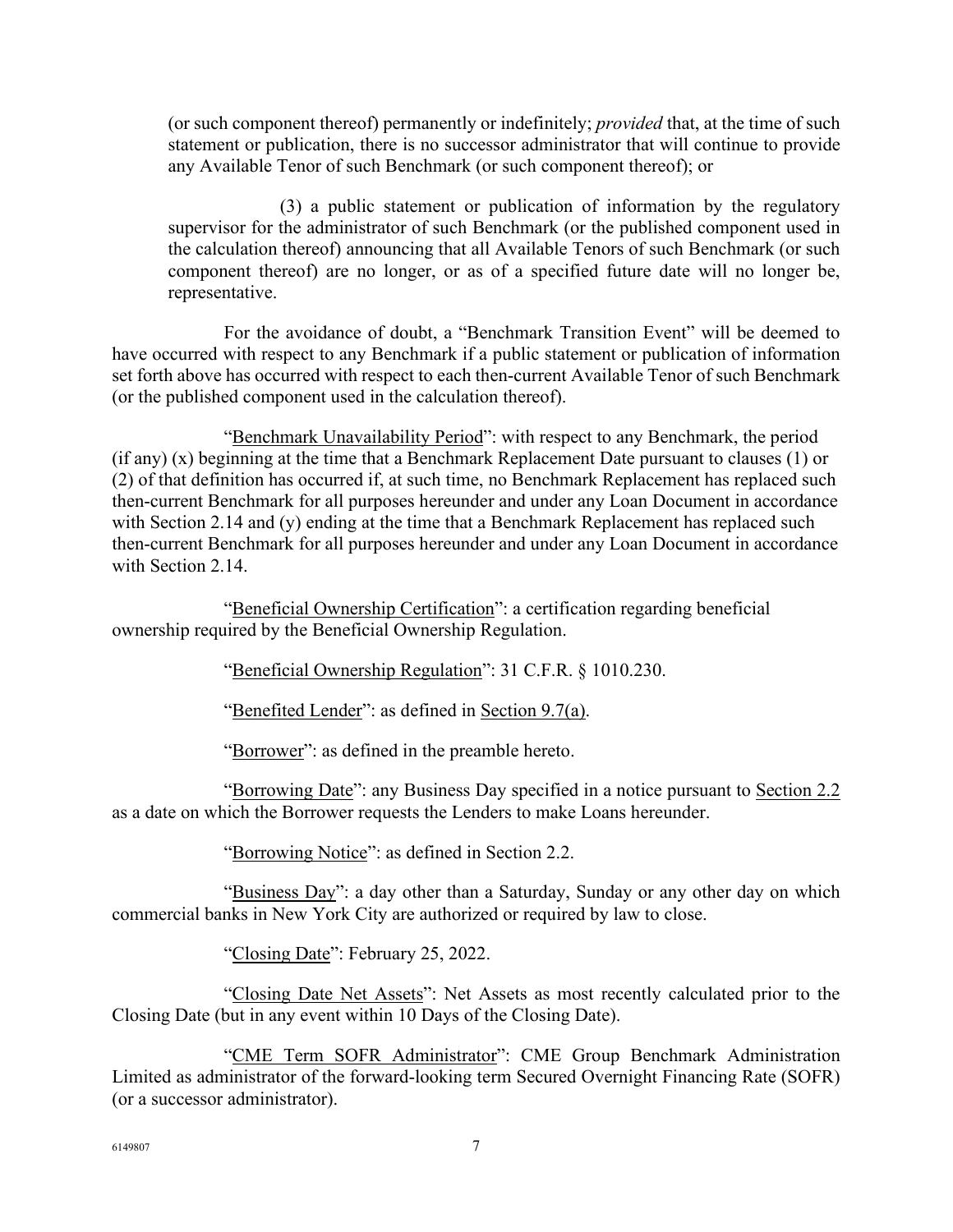"Code": the Internal Revenue Code of 1986, as amended from time to time, together with all rules and regulations promulgated from time to time thereunder.

"Commitment": as to any Lender, the obligation of such Lender to make Loans to the Borrower hereunder in an aggregate principal amount at any one time outstanding not to exceed the amount set forth opposite such Lender's name on Schedule I.

"Commitment Fee" and "Commitment Fees": as defined in Section 2.3.

"Commitment Percentage": as to any Lender at any time, the percentage which such Lender's Commitment then constitutes of the aggregate Commitments of all Lenders (or, at any time after the Commitments of all the Lenders shall have expired or terminated, the percentage which the aggregate principal amount of such Lender's Loans then outstanding constitutes of the aggregate principal amount of the Loans then outstanding).

"Commitment Period": the period from and including the date hereof to, but not including, the Termination Date.

"Commonly Controlled Entity": an entity, whether or not incorporated, which is under common control with the Borrower within the meaning of Section 4001 of ERISA or is part of a group which includes the Borrower and which is treated as a single employer under Section 414 of the Code.

"Contractual Obligation": as to any Person, any provision of any security issued by such Person or of any agreement, instrument or other undertaking to which such Person is a party or by which it or any of its property is bound.

"Controlled Portfolio Entities": Subsidiaries of the Borrower, of which the Borrower owns not less than 80% of the beneficial or equitable interests, all such Subsidiaries, other than Unrestricted Subsidiaries, being organized for the sole purpose of holding portfolio investments consistent with the Borrower's Investment Policies.

"Corresponding Tenor": with respect to any Available Tenor means, as applicable, either a tenor (including overnight) or an interest payment period having approximately the same length (disregarding business day adjustment) as such Available Tenor.

"Credit Party": the Administrative Agent and the Lenders.

"Daily Simple SOFR": for any day (a "SOFR Rate Day"), a rate per annum equal SOFR for the day (such day "SOFR Determination Date") that is five (5) U.S. Government Securities Business Day prior to (i) if such SOFR Rate Day is a U.S. Government Securities Business Day, such SOFR Rate Day or (ii) if such SOFR Rate Day is not a U.S. Government Securities Business Day, the U.S. Government Securities Business Day immediately preceding such SOFR Rate Day, in each case, as such SOFR is published by the SOFR Administrator on the SOFR Administrator's Website. Any change in Daily Simple SOFR due to a change in SOFR shall be effective from and including the effective date of such change in SOFR without notice to the Borrower.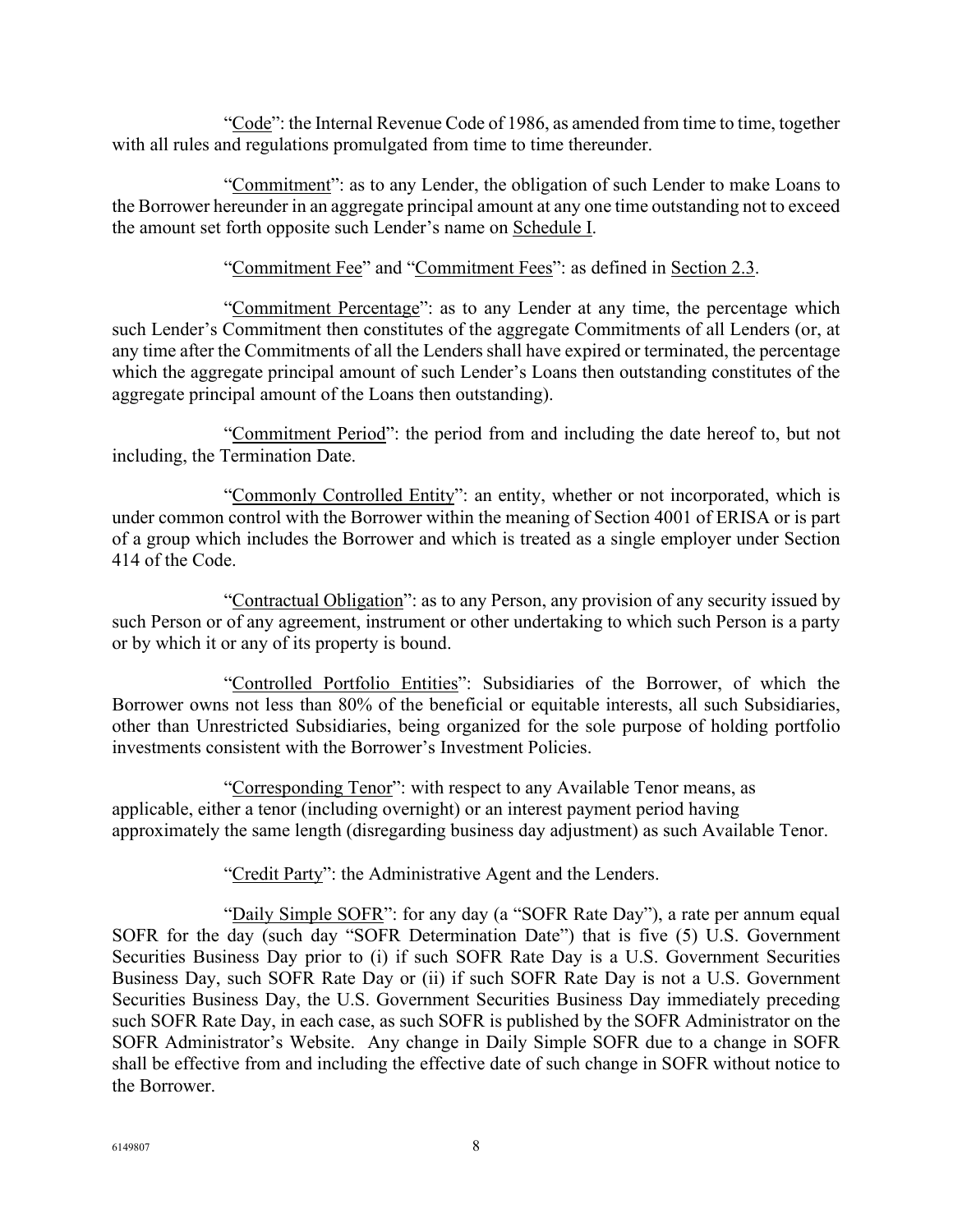"Default": any of the events specified in Section 7, whether or not any requirement for the giving of notice, the lapse of time, or both, or any other condition, has been satisfied.

"Defaulting Lender": any Lender that (a) has failed, within two Business Days of the date required to be funded or paid, to (i) fund any portion of its Loans, or (ii) pay over to any Credit Party any other amount required to be paid by it hereunder, unless, in the case of clause (i) above, such Lender notifies the Administrative Agent in writing that such failure is the result of such Lender's good faith determination that a condition precedent to funding (specifically identified and including the particular default, if any) has not been satisfied, (b) has notified the Borrower or any Credit Party in writing, or has made a public statement to the effect, that it does not intend or expect to comply with any of its funding obligations under this Agreement (unless such writing or public statement indicates that such position is based on such Lender's good faith determination that a condition precedent (specifically identified and including the particular default, if any) to funding a loan under this Agreement cannot be satisfied) or generally under other agreements in which it commits to extend credit, (c) has failed, within three Business Days after request by a Credit Party, acting in good faith, to provide a certification in writing from an authorized officer of such Lender that it will comply with its obligations (and is financially able to meet such obligations) to fund prospective Loans under this Agreement, provided that such Lender shall cease to be a Defaulting Lender pursuant to this clause (c) upon such Credit Party's receipt of such certification in form and substance satisfactory to it and the Administrative Agent, or (d) has become the subject of (A) a Bankruptcy Event or (B) a Bail-In Action.

"Dollars" and "\$": dollars in lawful currency of the United States of America.

"EEA Financial Institution": (a) any institution established in any EEA Member Country which is subject to the supervision of an EEA Resolution Authority, (b) any entity established in an EEA Member Country which is a parent of an institution described in clause (a) of this definition, or (c) any institution established in an EEA Member Country which is a subsidiary of an institution described in clauses (a) or (b) of this definition and is subject to consolidated supervision with its parent.

"EEA Member Country": any of the member states of the European Union, Iceland, Liechtenstein, and Norway.

"EEA Resolution Authority": any public administrative authority or any Person entrusted with public administrative authority of any EEA Member Country (including any delegee) having responsibility for the resolution of any EEA Financial Institution.

"Electronic Signature": an electronic sound, symbol, or process attached to, or associated with, a contract or other record and adopted by a Person with the intent to sign, authenticate or accept such contract or record.

"Eligible Lender": an entity that is a "Bank" (as defined in the 1940 Act) and is not otherwise prohibited by Section 17 of the 1940 Act from lending to the Borrower.

"ERISA": the Employee Retirement Income Security Act of 1974, as amended from time to time, together with all rules and regulations promulgated from time to time thereunder.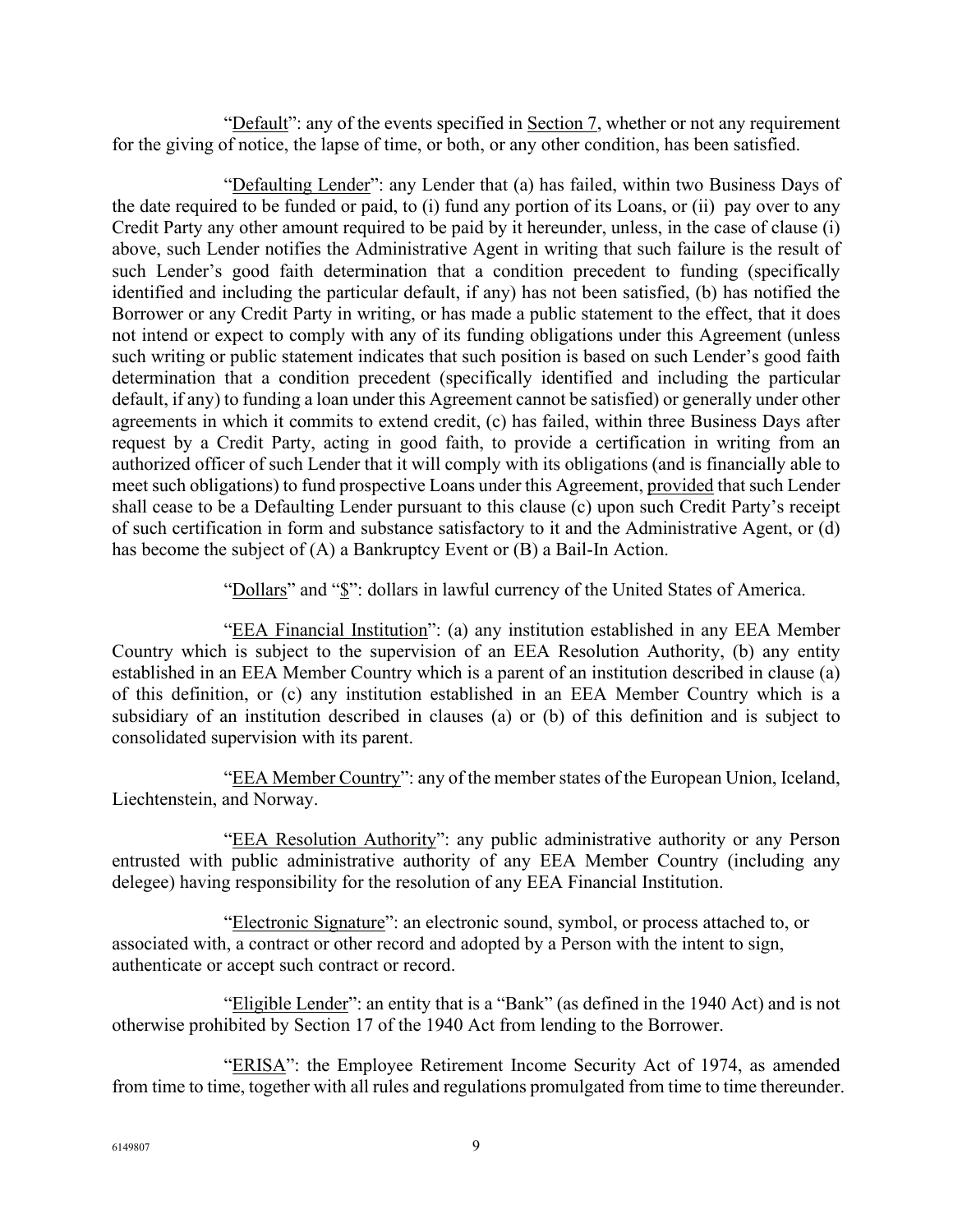"ERISA Affiliate": any trade or business (whether or not incorporated) that is treated as a single employer together with the Borrower under Section 414 of the Code.

"EU Bail-In Legislation Schedule": the EU Bail-In Legislation Schedule published by the Loan Market Association (or any successor Person), as in effect from time to time.

"Event of Default": any of the events specified in Section 7, provided that any requirement for the giving of notice, the lapse of time, or both, or any other condition, has been satisfied.

"FATCA": Sections 1471 through 1474 of the Code, as of the Closing Date (or any amended or successor version that is substantively comparable and not materially more onerous to comply with), or any Treasury regulations promulgated thereunder or official administrative interpretations thereof and any agreements entered into pursuant to Section 1471(b)(1) of the Code or any fiscal or regulatory legislation, rules or practices adopted pursuant to any intergovernmental agreement entered into in connection with the implementation of such Sections of the Code.

"Federal Funds Effective Rate": means, for any day, the rate calculated by the NYFRB based on such day's federal funds transactions by depositary institutions, as determined in such manner as shall be set forth on the NYFRB's Website from time to time, and published on the next succeeding Business Day by the NYFRB as the effective federal funds rate; provided that if the Federal Funds Effective Rate as so determined would be less than 0%, such rate shall be deemed to be 0% for the purposes of this Agreement.

"Federal Reserve Board": the Board of Governors of the Federal Reserve System of the United States of America.

"Fee Letter": that certain letter agreement dated as of January 19, 2022 between JPMorgan Chase Bank, N.A. and the Borrower.

"Financing Lease": any lease of property, real or personal, the obligations of the lessee in respect of which are required in accordance with GAAP to be capitalized on a balance sheet of the lessee.

"Floor": zero percent  $(0)$ %.

"GAAP": generally accepted accounting principles in the United States of America in effect from time to time.

"Governmental Authority": any nation or government, any state or other political subdivision thereof and any entity exercising executive, legislative, judicial, regulatory or administrative functions of or pertaining to government.

"Guarantee Obligation": as to any Person (the "guaranteeing person"), any obligation of (a) the guaranteeing person or (b) another Person (including, without limitation, any bank under any letter of credit) to induce the creation of which the guaranteeing person has issued a reimbursement, counterindemnity or similar obligation, in either case guaranteeing or in effect guaranteeing any Indebtedness, leases, dividends or other obligations (the "primary obligations")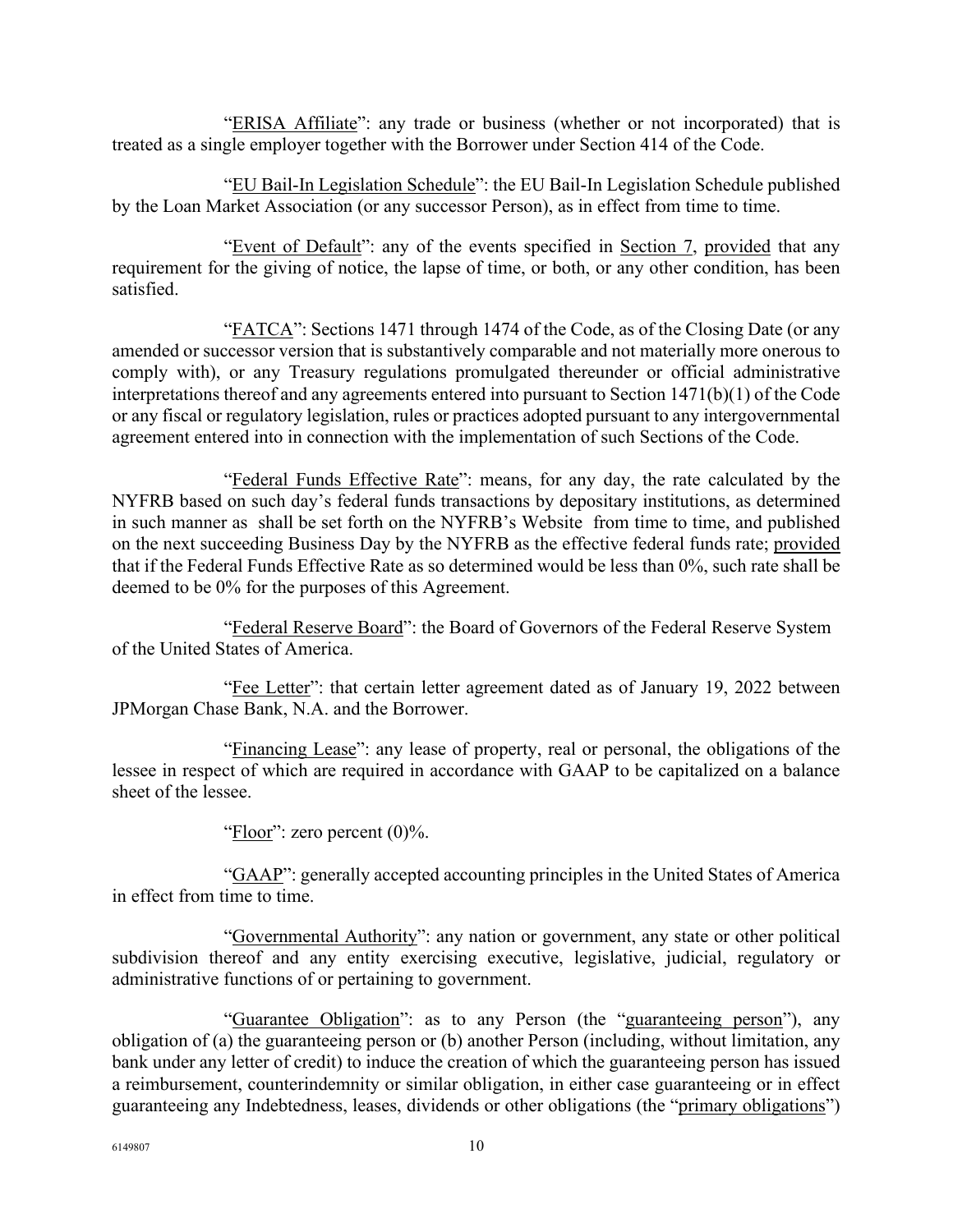of any other third Person (the "primary obligor") in any manner, whether directly or indirectly, including, without limitation, any obligation of the guaranteeing person, whether or not contingent, (i) to purchase any such primary obligation or any property constituting direct or indirect security therefor, (ii) to advance or supply funds (A) for the purchase or payment of any such primary obligation or (B) to maintain working capital or equity capital of the primary obligor or otherwise to maintain the net worth or solvency of the primary obligor, (iii) to purchase property, securities or services primarily for the purpose of assuring the owner of any such primary obligation of the ability of the primary obligor to make payment of such primary obligation or (iv) otherwise to assure or hold harmless the owner of any such primary obligation against loss in respect thereof; provided, however, that the term Guarantee Obligation shall not include endorsements of instruments for deposit or collection in the ordinary course of business. The amount of any Guarantee Obligation of any guaranteeing person shall be deemed to be the lower of (a) an amount equal to the stated or determinable amount of the primary obligation in respect of which such Guarantee Obligation is made and (b) the maximum amount for which such guaranteeing person may be liable pursuant to the terms of the instrument embodying such Guarantee Obligation, unless such primary obligation and the maximum amount for which such guaranteeing person may be liable are not stated or determinable, in which case the amount of such Guarantee Obligation shall be such guaranteeing person's maximum reasonably anticipated liability in respect thereof as determined by such guaranteeing person in good faith.

"Indebtedness": of any Person at any date, (a) all indebtedness of such Person for borrowed money or for the deferred purchase price of property or services (other than current trade liabilities incurred in the ordinary course of business and payable in accordance with customary practices), (b) any other indebtedness of such Person which is evidenced by a note, bond, debenture or similar debt instrument, (c) all obligations of such Person under Financing Leases or Interest Rate Agreements or Swap Obligations as calculated daily on a marked-to-market basis in accordance with GAAP, (d) all obligations of such Person in respect of acceptances (as defined in Section 3-410 of the UCC) issued or created for the account of such Person, (e) all reimbursement obligations of such Person arising out of any letters of credit, (f) all liabilities secured by any Lien on any property owned by such Person even though such Person has not assumed or otherwise become liable for the payment thereof, and (g) all guaranties and sureties of obligations stated in clauses (a) through (f) above; provided however, "Indebtedness" shall not include obligations under Swap Obligations or Interest Rate Agreements to the extent such obligations do not constitute "indebtedness" under the 1940 Act or otherwise consistent with the regulatory guidance provided by the staff of the Securities Exchange Commission.

## "Indemnified Parties": as defined in Section 9.5(c).

"Interest Payment Date": (a) with respect to any ABR Loan, the last day of each calendar month in which such loan is outstanding, the date of repayment, and the maturity date of such Loan (being the earlier of thirty (30) days after the date of borrowing of such Loan and the Maturity Date) and (b) with respect to any Term Benchmark Loan, the last day of each Interest Period applicable to such Loan and, in the case of a Term Benchmark Loan with an Interest Period of more than three months' duration, each day prior to the last day of such Interest Period that occurs at intervals of three months' duration after the first day of such Interest Period, and the Maturity Date.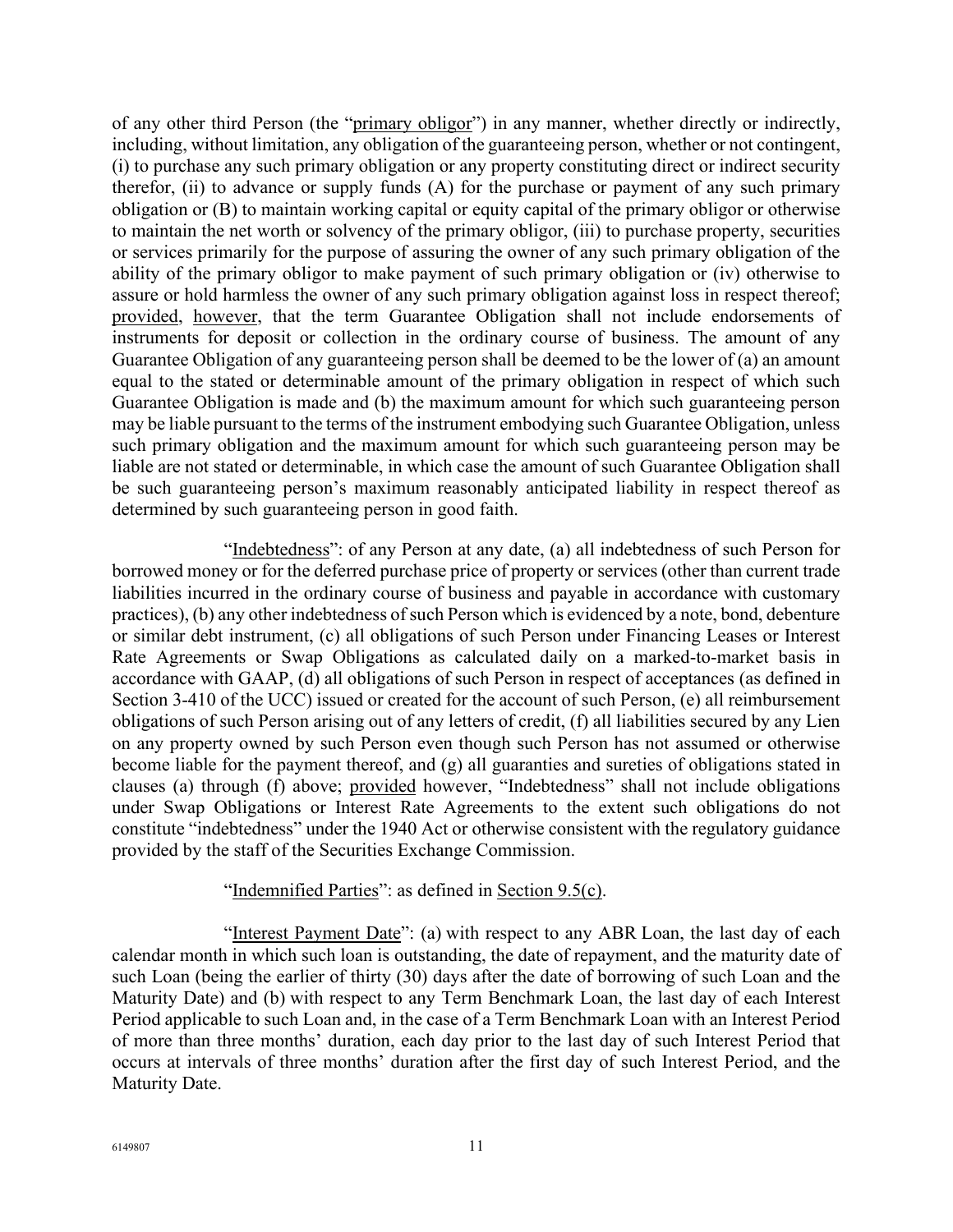"Interest Period": with respect to any Term Benchmark Loan, the period commencing on the date of such Loan and ending on the numerically corresponding day in the calendar month that is one, three or six months thereafter (in each case, subject to the availability for the Benchmark applicable to the relevant Loan), as the Borrower may elect; provided, that (i) if any Interest Period would end on a day other than a Business Day, such Interest Period shall be extended to the next succeeding Business Day unless such next succeeding Business Day would fall in the next calendar month, in which case such Interest Period shall end on the next preceding Business Day, and (ii) any Interest Period that commences on the last Business Day of a calendar month (or on a day for which there is no numerically corresponding day in the last calendar month of such Interest Period) shall end on the last Business Day of the last calendar month of such Interest Period.

"Interest Rate Agreement": any interest rate protection agreement, interest rate future, interest rate option, interest rate swap, interest rate cap of other interest rate hedge or arrangement under which the Borrower is a party or a beneficiary.

"Investment": has the meaning given in Section 6.7 hereof.

"Investment Manager": as defined in the recitals hereto.

"Investment Policies": as to the Borrower, the policies and objectives for, and limits and restrictions on, investing by the Borrower set forth in the Borrower's registration statement or Prospectus.

"ISDA Definitions": the 2006 ISDA Definitions published by the International Swaps and Derivatives Association, Inc. or any successor thereto, as amended or supplemented from time to time, or any successor definitional booklet for interest rate derivatives published from time to time by the International Swaps and Derivatives Association, Inc. or such successor thereto.

"JPMorgan": as defined in the preamble hereto.

"Lender-Related Person": as defined in Section 9.5(b).

"Lenders": as defined in the preamble hereto.

"Liabilities": any losses, claims (including intraparty claims), demands, damages or liabilities of any kind.

"Lien": any mortgage, pledge, hypothecation, assignment, deposit arrangement, encumbrance, lien (statutory or other), charge or other security interest or any preference, priority or other security agreement or preferential arrangement of any kind or nature whatsoever (including, without limitation, any conditional sale or other title retention agreement and any Financing Lease having substantially the same economic effect as any of the foregoing).

"Loan Documents": this Agreement and the Notes, and each amendment thereto.

"Loans": all loans made pursuant to this Agreement; individually, a "Loan".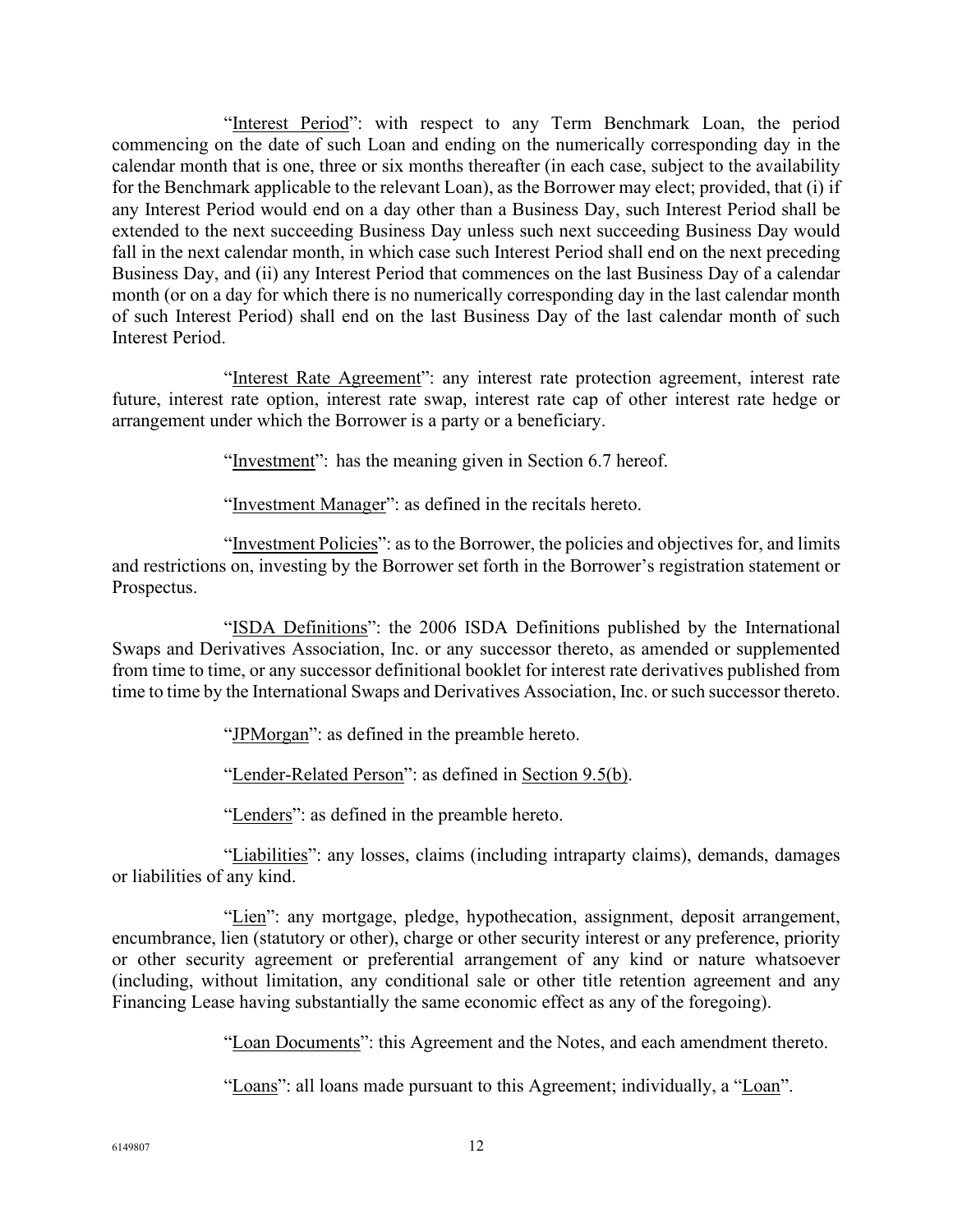"Margin Stock": as defined in Regulation U.

"Material Adverse Effect": a material adverse effect on (a) the business, financial condition or ability to timely perform any of its material obligations under the Loan Documents of the Borrower or (b) the legality, validity, or enforceability of any Loan Document or the rights or remedies of the Administrative Agent or any Lender hereunder or thereunder.

"Maturity Date": (i) as to each ABR Loan, the date which is the earliest of (a) 30 days after the Borrowing Date for such Loan, (b) the Termination Date and (c) the date on which such Loan is paid in full; and (ii) as to all Term Benchmark Loans, the date which is the earlier of (a) the Termination Date, and (b) the date on which such Loan is paid in full.

"Minimum Net Assets": The sum of  $(x)$  50% of Closing Date Net Assets, plus  $(y)$ 25% of net proceeds from each common stock equity issuance of the Borrower subsequent to the date of calculation of Closing Date Net Assets.

"Minimum Permitted Ratio": 300%.

"Moody's": Moody's Investor Service, Inc.

"Net Assets": Net Assets applicable to common stockholders of the Borrower, as calculated by the Borrower consistent with past practices in accordance with GAAP, and consistently stated on the balance sheets of the Borrower.

"1940 Act": the Investment Company Act of 1940, as amended from time to time, together with all rules and regulations promulgated from time to time thereunder.

"1933 Act": the Securities Act of 1933, as amended from time to time, together with all rules and regulations promulgated from time to time thereunder.

"Non-Excluded Taxes": as defined in Section 2.11.

"Non-Recourse Person": as defined in Section 9.16.

"Note": each Revolving Credit Note.

"Note Purchase Agreement": collectively, those note purchase agreements among the Borrower and those certain purchasers party thereto with respect to certain senior unsecured notes as outstanding on the Closing Date.

"NYFRB": the Federal Reserve Bank of New York.

"NYFRB Rate": for any day, the greater of (a) the Federal Funds Effective Rate in effect on such day and (b) the Overnight Bank Funding Rate in effect on such day (or for any day that is not a Business Day, for the immediately preceding Business Day); provided that if none of such rates are published for any day that is a Business Day, the term "NYFRB Rate" means the rate for a federal funds transaction quoted at 11:00 a.m. on such day received by the Administrative Agent from a federal funds broker of recognized standing selected by it; provided, further, that if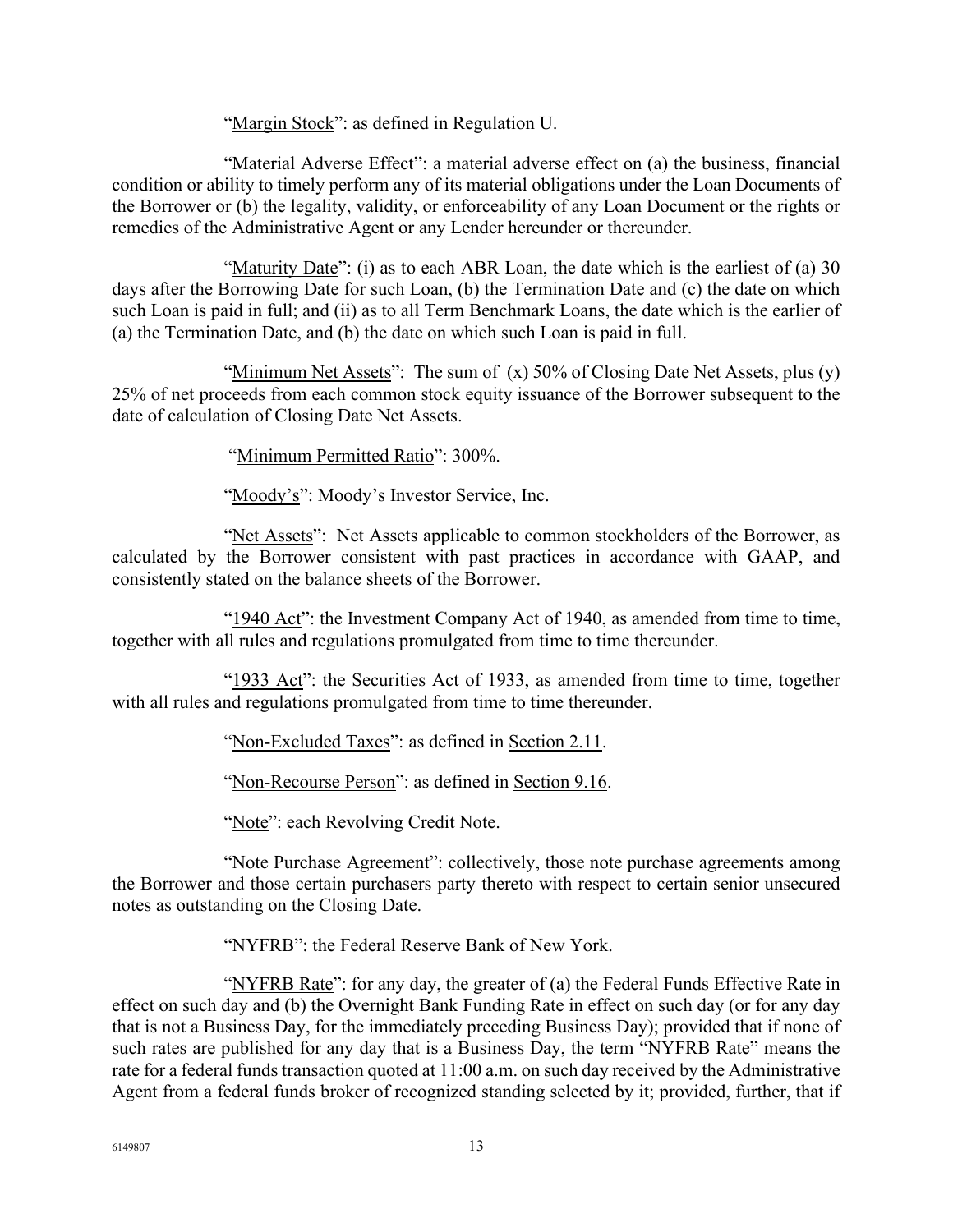any of the aforesaid rates as so determined be less than  $0\%$ , such rate shall be deemed to be  $0\%$ for purposes of this Agreement.

"NYFRB's Website": the website of the NYFRB at http://www.newyorkfed.org, or any successor source.

"Overnight Bank Funding Rate": for any day, the rate comprised of both overnight federal funds and overnight eurodollar transactions denominated in Dollars by U.S.-managed banking offices of depository institutions, as such composite rate shall be determined by the NYFRB as set forth on the NYFRB's Website from time to time, and published on the next succeeding Business Day by the NYFRB as an overnight bank funding rate.

"Patriot Act": United State Public Law 107-56, Uniting and Strengthening America by Providing Appropriate Tools Required to Intercept and Obstruct Terrorism (USA PATRIOT ACT) Act of 2001, as amended from time to time, together with all rules and regulations promulgated from time to time thereunder.

#### "Participant": as defined in Section 9.6(b).

"Person": an individual, partnership, corporation, business trust, joint stock company, limited liability company, trust, unincorporated association, joint venture, Governmental Authority or other entity of whatever nature.

#### "Permitted Secured Indebtedness": as defined in Section 6.2(e).

"Plan": at a particular time, any employee benefit plan covered by ERISA which the Borrower maintains.

"Prime Rate": the rate of interest last quoted by The Wall Street Journal as the "Prime Rate" in the U.S. or, if The Wall Street Journal ceases to quote such rate, the highest per annum interest rate published by the Federal Reserve Board in Federal Reserve Statistical Release H.15 (519) (Selected Interest Rates) as the "bank prime loan" rate or, if such rate is no longer quoted therein, any similar rate quoted therein (as determined by the Administrative Agent) or any similar release by the Federal Reserve Board (as determined by the Administrative Agent). Each change in the Prime Rate shall be effective from and including the date such change is publicly announced or quoted as being effective.

"Prospective Lenders": as defined in Section 2.1(c).

"Prospectus": as to the Borrower at a particular time, shall mean the currently effective prospectus and statement of additional information of the Borrower.

"Reference Time": with respect to any setting of the then-current Benchmark means (1) if such Benchmark is the Term SOFR Rate, 5:00 a.m. (Chicago time) on the day that is two Business Days preceding the date of such setting, or (2) if such Benchmark is not the Term SOFR Rate, the time determined by the Administrative Agent in its reasonable discretion.

"Register": as defined in Section 9.6(d).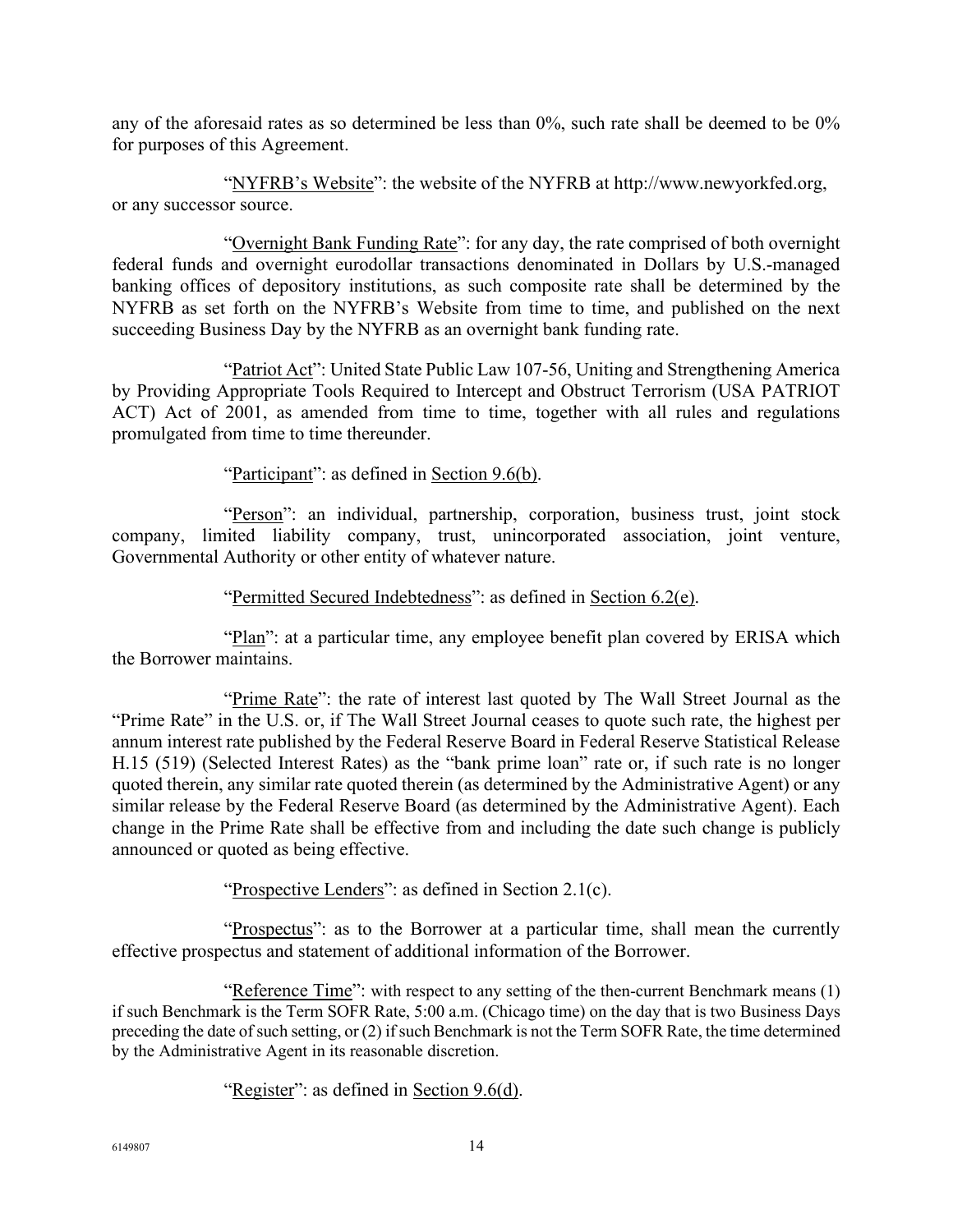"Regulation T": Regulation T of the Board of Governors of the Federal Reserve System as in effect from time to time.

"Regulation U": Regulation U of the Board of Governors of the Federal Reserve System as in effect from time to time.

"Regulation X": Regulation X of the Board of Governors of the Federal Reserve System as in effect from time to time.

"Related Parties": with respect to any specified Person, such Person's Affiliates and the respective directors, officers, employees, agents and advisors of such Person and such Person's Affiliates.

"Relevant Governmental Body": the Federal Reserve Board or the NYFRB, or a committee officially endorsed or convened by the Federal Reserve Board or the NYFRB, or any successor thereto.

"Relevant Rate": with respect to any Term Benchmark Borrowing, the Adjusted Term SOFR Rate.

"Required Lenders": at any time, Lenders the Commitment Percentages of which aggregate more than 50%.

"Requirement of Law": as to any Person, the certificate of incorporation, by-laws, partnership agreement, or other organizational or governing documents of such Person, and any Applicable Law.

"Resolution Authority": an EEA Resolution Authority or, with respect to any UK Financial Institution, a UK Resolution Authority.

"Responsible Officer": any duly appointed officer of the Borrower whose title appears on a list of "Responsible Officers" provided from time to time by the Borrower to the Administrative Agent, and accepted by the Administrative Agent in its reasonable discretion.

"Restricted Subsidiary": as of any date, any Subsidiary that is not an Unrestricted Subsidiary.

"Revolving Credit Note": as defined in Section 2.5(e).

"Sanctioned Country": at any time, a country, region or territory which is itself the subject or target of any Sanctions (at the time of the Closing Date, Cuba, Iran, North Korea, Sudan, Syria and Crimea).

"Sanctioned Person": at any time, (a) any Person listed in any Sanctions-related list of designated Persons maintained by the Office of Foreign Assets Control of the U.S. Department of the Treasury or the U.S. Department of State, (b) any Person operating, organized or resident in a Sanctioned Country or (c) any Person owned or controlled by any such Person or Persons described in the foregoing clauses (a) or (b).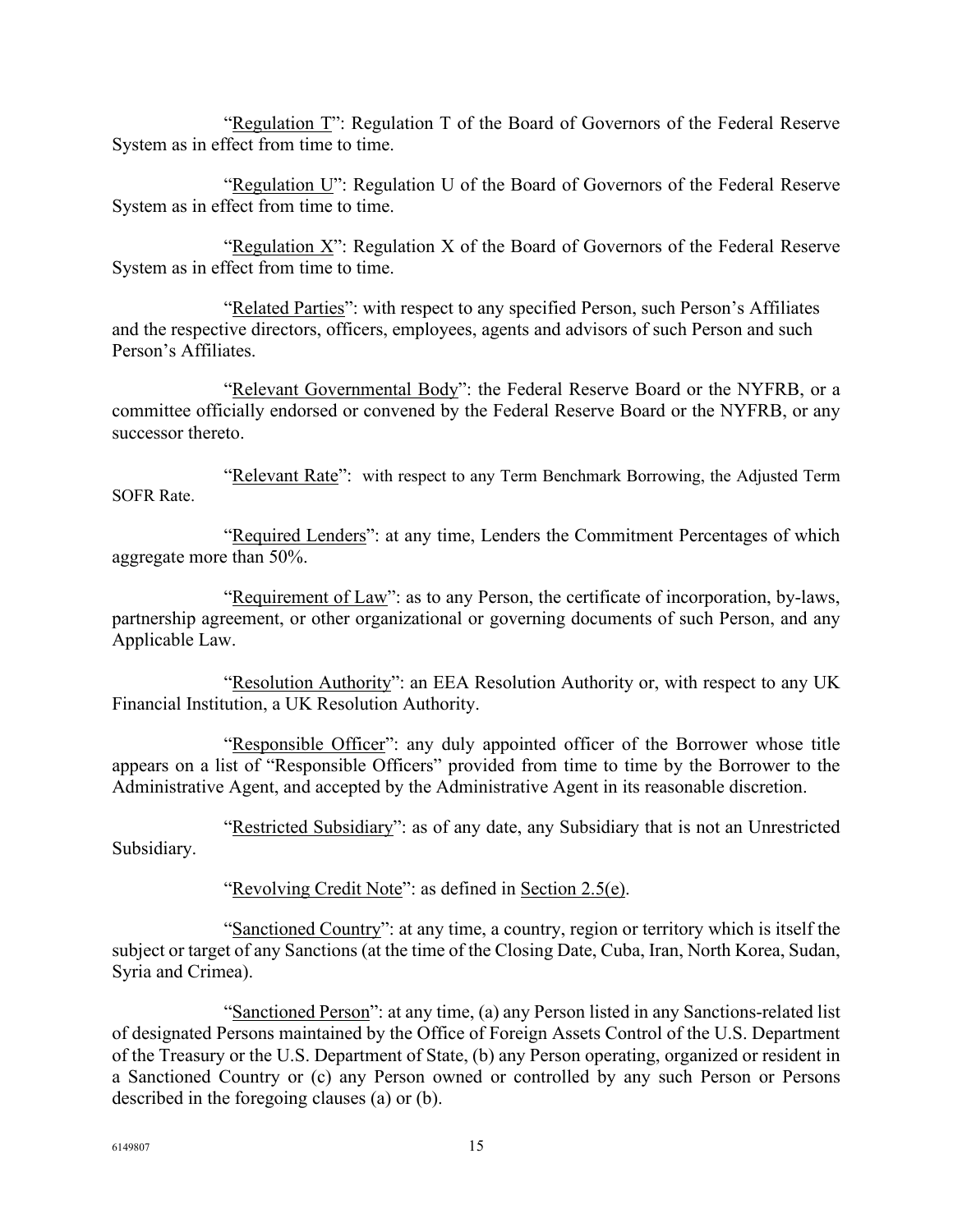**"**Sanctions**"**: economic or financial sanctions or trade embargoes imposed, administered or enforced from time to time by the U.S. government, including those administered by the Office of Foreign Assets Control of the U.S. Department of the Treasury or the U.S. Department of State.

"S&P": Standard & Poor's Financial Services LLC, a subsidiary of The McGraw-Hill Companies.

"Senior Security": any security classified as a Senior Security under the 1940 Act, including, without limitation, any bond, debenture, note or similar obligation or instrument constituting a security and evidencing indebtedness (including, without, limitation all Loans under this Agreement), and any share of beneficial interest of the Borrower of a class having priority over any other class of shares of the Borrower as to distribution of assets or payment of dividends, including without limitation preferred stock; provided however, that Senior Security shall not include obligations under Swap Obligations or Interest Rate Agreements to the extent not constituting a Senior Security under the 1940 Act or otherwise consistent with the regulatory guidance provided by the staff of the Securities Exchange Commission.

"Senior Securities Representing Indebtedness" and "Senior Securities representing Indebtedness": any Senior Security other than stock, preferred stock or other equity security.

"SOFR": a rate equal to the secured overnight financing rate as administered by the SOFR Administrator.

"SOFR Administrator": the NYFRB (or a successor administrator of the secured overnight financing rate).

"SOFR Administrator's Website": the NYFRB's website, currently at http://www.newyorkfed.org, or any successor source for the secured overnight financing rate identified as such by the SOFR Administrator from time to time.

"SOFR-Based Rate": SOFR.

"Subsidiary": as to any Person, a corporation, partnership or other entity (including without limitation Controlled Portfolio Entities) of which shares of stock or other ownership interests having ordinary voting power (other than stock or such other ownership interests having such power only by reason of the happening of a contingency) to elect a majority of the board of directors or other managers of such corporation, partnership or other entity are at the time owned, or the management of which is otherwise controlled, directly or indirectly through one or more intermediaries, or both, by such Person, except if such shares of stock or other ownership interests are held, or where such management is controlled by such Person acting, solely in a fiduciary capacity entered into in the ordinary course of business.

"Swap Obligation": as to any person, any net obligation of such person arising out of (i) any "swap agreement" (as defined in Section 101(53B) of the Bankruptcy Code), (ii) any equity derivative transactions such as swap, floor, collar, or cap transactions, (iii) any forward contracts, including foreign exchange transactions, (iv) any option to enter into any of the foregoing or (v) any combination of the foregoing.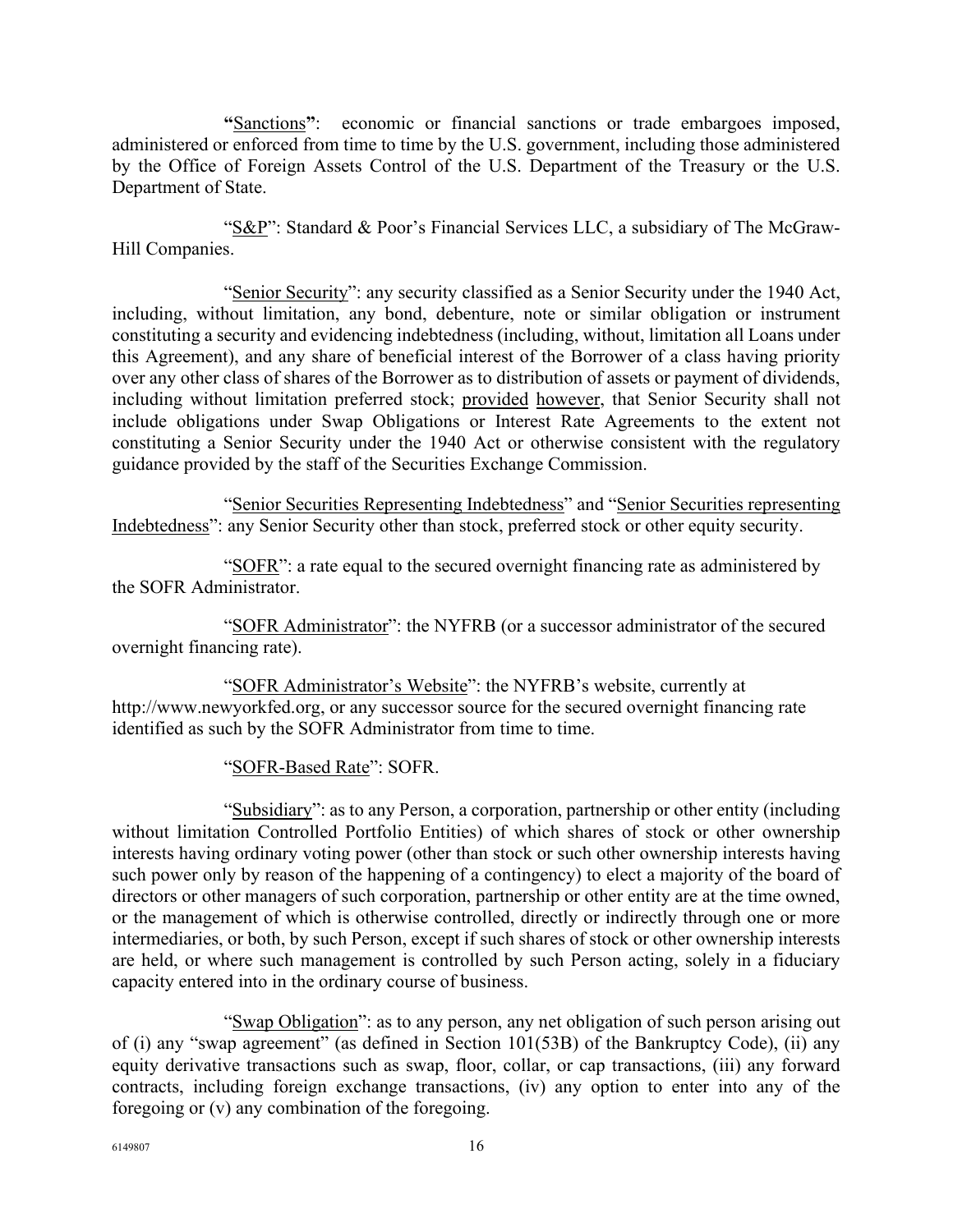"Term Benchmark Loan": when used in reference to any Loan, refers to such Loan bearing interest at a rate determined by reference to the Adjusted Term SOFR Rate.

"Term SOFR Rate": with respect to any Term Benchmark Loan and for any tenor comparable to the applicable Interest Period, the Term SOFR Reference Rate at approximately 5:00 a.m., Chicago time, two U.S. Government Securities Business Days prior to the commencement of such tenor comparable to the applicable Interest Period, as such rate is published by the CME Term SOFR Administrator.

"Term SOFR Reference Rate": for any day and time (such day, the "Term SOFR Determination Day"), with respect to any Term Benchmark Loan and for any tenor comparable to the applicable Interest Period, the rate per annum determined by the Administrative Agent as the forward-looking term rate based on SOFR.

"Termination Date": February 24, 2023, or such earlier date on which the Commitments shall terminate as provided herein.

"Total Assets": at any time, all assets of the Borrower which in accordance with GAAP would be classified as assets on a balance sheet of the Borrower prepared as of such time; provided, however, that the term Total Assets shall not include (a) equipment, (b) debt or preferred securities owned by the Borrower which are in default, and (c) deferred organizational and offering expenses in the aggregate amount in excess of \$4,500,000.

"Tranche": the collective reference to Term Benchmark Loans, the Interest Periods of which begin on the same date and end on the same later date (whether or not such Term Benchmark Loans shall originally have been made on the same day).

"Transferee": as defined in Section 9.6(f).

"Type": when used in reference to any Loan, refers to whether the rate of interest on such Loan is determined by reference to the Adjusted Term SOFR Rate or the Alternate Base Rate.

"Unadjusted Benchmark Replacement": the Benchmark Replacement excluding the Benchmark Replacement Adjustment; provided that, if the Unadjusted Benchmark Replacement as so determined would be less than zero, the Unadjusted Benchmark Replacement will be deemed to be zero for the purposes of this Agreement.

"Unrestricted Subsidiaries": as of any date, (a) each Controlled Portfolio Entity that has become, and remains, an "Unrestricted Subsidiary" pursuant to Section 2.16, and (b) each Subsidiary of each Person described in clause (a) hereof.

" $UCC$ ": the Uniform Commercial Code as from time to time in effect in the State of New York.

"UK Financial Institutions": any BRRD Undertaking (as such term is defined under the PRA Rulebook (as amended from time to time) promulgated by the United Kingdom Prudential Regulation Authority) or any person falling within IFPRU 11.6 of the FCA Handbook (as amended from time to time) promulgated by the United Kingdom Financial Conduct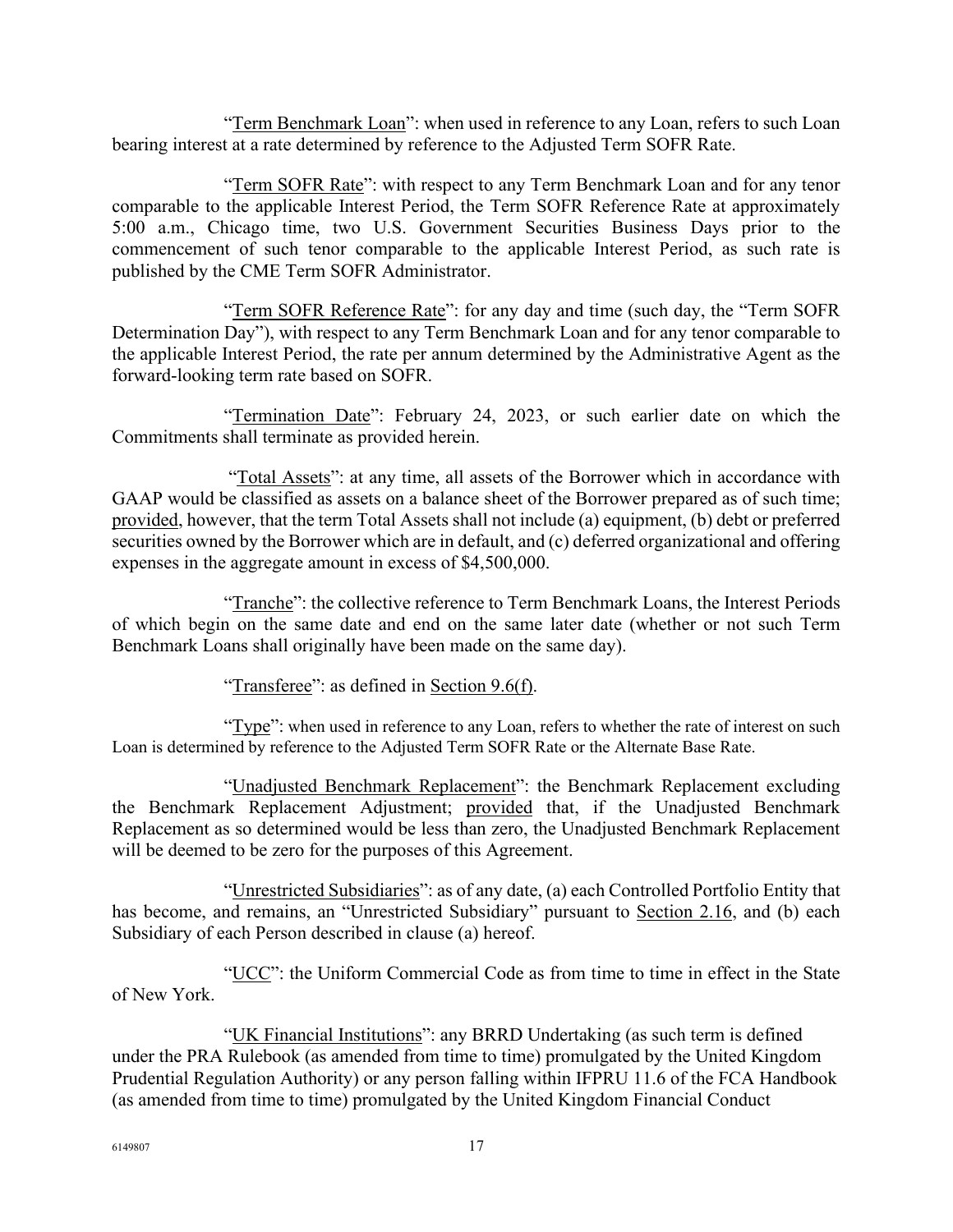Authority, which includes certain credit institutions and investment firms, and certain affiliates of such credit institutions or investment firms.

"UK Resolution Authority": the Bank of England or any other public administrative authority having responsibility for the resolution of any UK Financial Institution.

"U.S. Government Securities Business Day": any day except for (i) a Saturday, (ii) a Sunday or (iii) a day on which the Securities Industry and Financial Markets Association recommends that the fixed income departments of its members be closed for the entire day for purposes of trading in United States government securities.

"Write-Down and Conversion Powers": (a) with respect to any EEA Resolution Authority, the write-down and conversion powers of such EEA Resolution Authority from time to time under the Bail-In Legislation for the applicable EEA Member Country, which write-down and conversion powers are described in the EU Bail-In Legislation Schedule, and (b) with respect to the United Kingdom, any powers of the applicable Resolution Authority under the Bail-In Legislation to cancel, reduce, modify or change the form of a liability of any UK Financial Institution or any contract or instrument under which that liability arises, to convert all or part of that liability into shares, securities or obligations of that person or any other person, to provide that any such contract or instrument is to have effect as if a right had been exercised under it or to suspend any obligation in respect of that liability or any of the powers under that Bail-In Legislation that are related to or ancillary to any of those powers.

1.2 Other Definitional Provisions. (a) Unless otherwise specified therein, all terms defined in this Agreement shall have the defined meanings when used in any Notes or any certificate or other document made or delivered pursuant hereto.

As used herein and in any other Loan Document, and any certificate or other document made or delivered pursuant hereto, accounting terms relating to the Borrower not defined in Section 1.1 and accounting terms partly defined in Section 1.1, to the extent not defined, shall have the respective meanings given to them under GAAP (as consistently applied).

(c) The words "hereof", "herein" and "hereunder" and words of similar import when used in this Agreement shall refer to this Agreement as a whole and not to any particular provision of this Agreement, and Section, subsection, Schedule and Exhibit references are to this Agreement unless otherwise specified.

(d) The meanings given to terms defined herein shall be equally applicable to both the singular and plural forms of such terms.

1.3 Interest Rates; Benchmark Notifications. The interest rate on a Loan denominated in dollars may be derived from an interest rate benchmark that may be discontinued or is, or may in the future become, the subject of regulatory reform. Upon the occurrence of a Benchmark Transition Event, Section 2.14(b) provides a mechanism for determining an alternative rate of interest. The Administrative Agent does not warrant or accept any responsibility for, and shall not have any liability with respect to, the administration, submission, performance or any other matter related to any interest rate used in this Agreement, or with respect to any alternative or successor rate thereto, or replacement rate thereof, including without limitation, whether the composition or characteristics of any such alternative, successor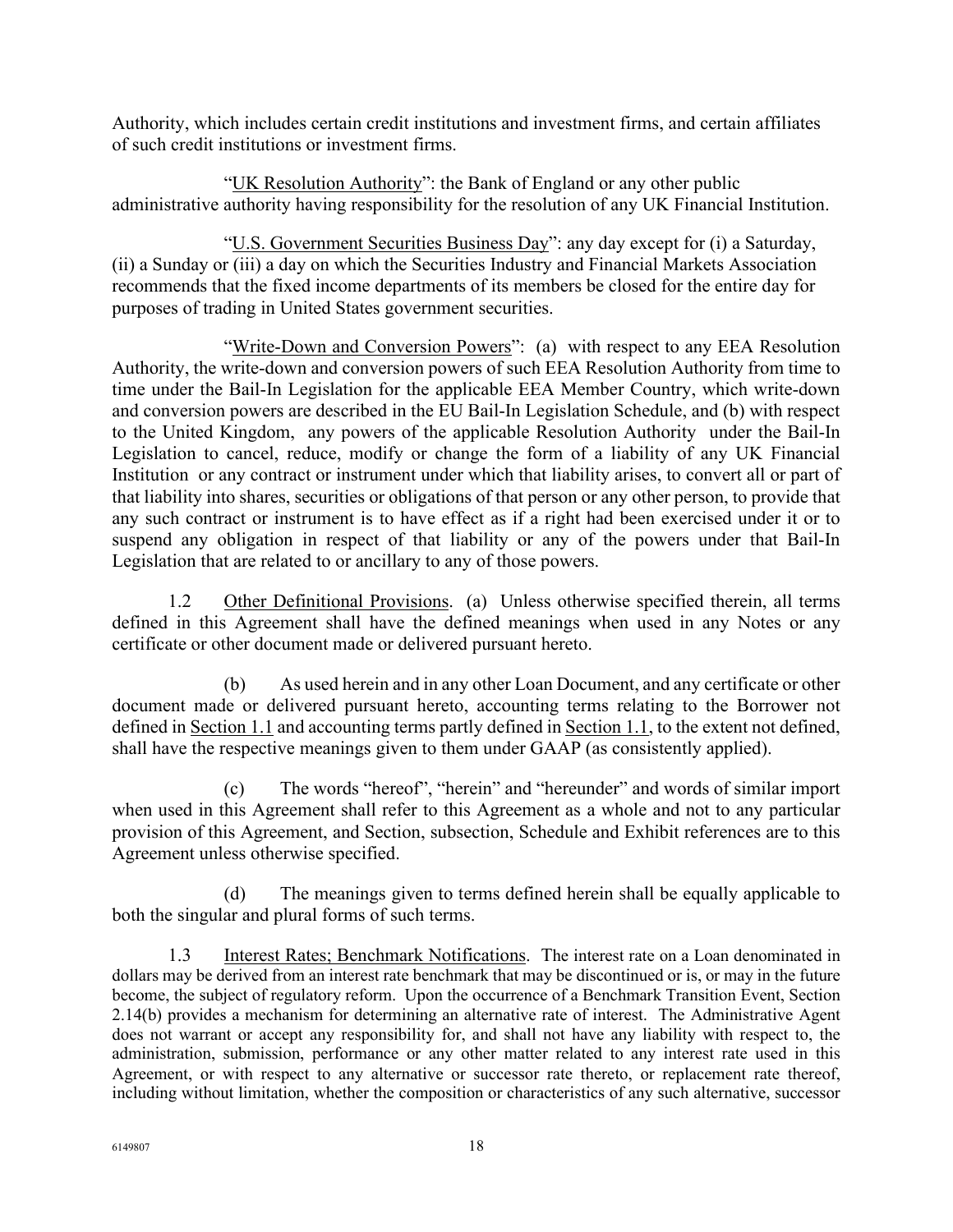or replacement reference rate will be similar to, or produce the same value or economic equivalence of, the existing interest rate being replaced or have the same volume or liquidity as did any existing interest rate prior to its discontinuance or unavailability. The Administrative Agent and its affiliates and/or other related entities may engage in transactions that affect the calculation of any interest rate used in this Agreement or any alternative, successor or alternative rate (including any Benchmark Replacement) and/or any relevant adjustments thereto, in each case, in a manner adverse to the Borrower. The Administrative Agent may select information sources or services in its reasonable discretion to ascertain any interest rate used in this Agreement, any component thereof, or rates referenced in the definition thereof, in each case pursuant to the terms of this Agreement, and shall have no liability to the Borrower, any Lender or any other person or entity for damages of any kind, including direct or indirect, special, punitive, incidental or consequential damages, costs, losses or expenses (whether in tort, contract or otherwise and whether at law or in equity), for any error or calculation of any such rate (or component thereof) provided by any such information source or service.

#### SECTION 2. AMOUNT AND TERMS OF COMMITMENT

### 2.1 Commitments.

(a) Subject to the terms and conditions hereof, each Lender severally agrees to make revolving credit loans ("Revolving Credit Loans") to the Borrower, from time to time during the Commitment Period, in an aggregate principal amount at any one time outstanding in Dollars not to exceed the amount of such Lender's Commitment. During the Commitment Period, the Borrower may use the Commitments by borrowing, prepaying Loans in whole or in part, and reborrowing, all in accordance with the terms and conditions hereof; provided that at no time may the aggregate principal amount outstanding of Revolving Credit Loans to the Borrower exceed the Aggregate Commitment.

(a) The Loans may from time to time be (i) Term Benchmark Loans, (ii) ABR Loans or (iii) a combination thereof, as determined by the Borrower and notified to the Administrative Agent in accordance with Sections 2.2 and 2.7, provided that no Loan shall be made as a Term Benchmark Loan after the day that is one month prior to the Termination Date, and provided further that should the Administrative Agent determine in good faith that it is generally illegal for the Lenders to make Term Benchmark Loans, then the Administrative Agent shall promptly notify the Borrower of such determination in writing and upon receipt of such notice, the Borrower shall not request that any Loans borrowed after receipt of such notice shall be Term Benchmark Loans until such time as the Administrative Agent determines that it is generally legal for the Lenders to make Term Benchmark Loans.

(b) The Borrower may request an increase in the amount of the Aggregate Commitment by offering to the Lenders or to other prospective Eligible Lenders acceptable to the Administrative Agent ("Prospective Lenders") the opportunity to increase their Commitments or to extend Commitments hereunder, which request may be accepted or declined in the sole discretion of such Lenders or other Prospective Lenders; provided, that such increase shall be offered first to then existing Lenders by the Administrative Agent and the existing Lenders will have ten (10) Business Days to accept or decline such offer (and any Lender that does not accept or decline such offer during such ten-day period shall be deemed to have declined such offer), and the Borrower shall only be entitled to offer the declined portion of such increase to prospective eligible Lenders, and provided further, however, that the Borrower shall not request an increase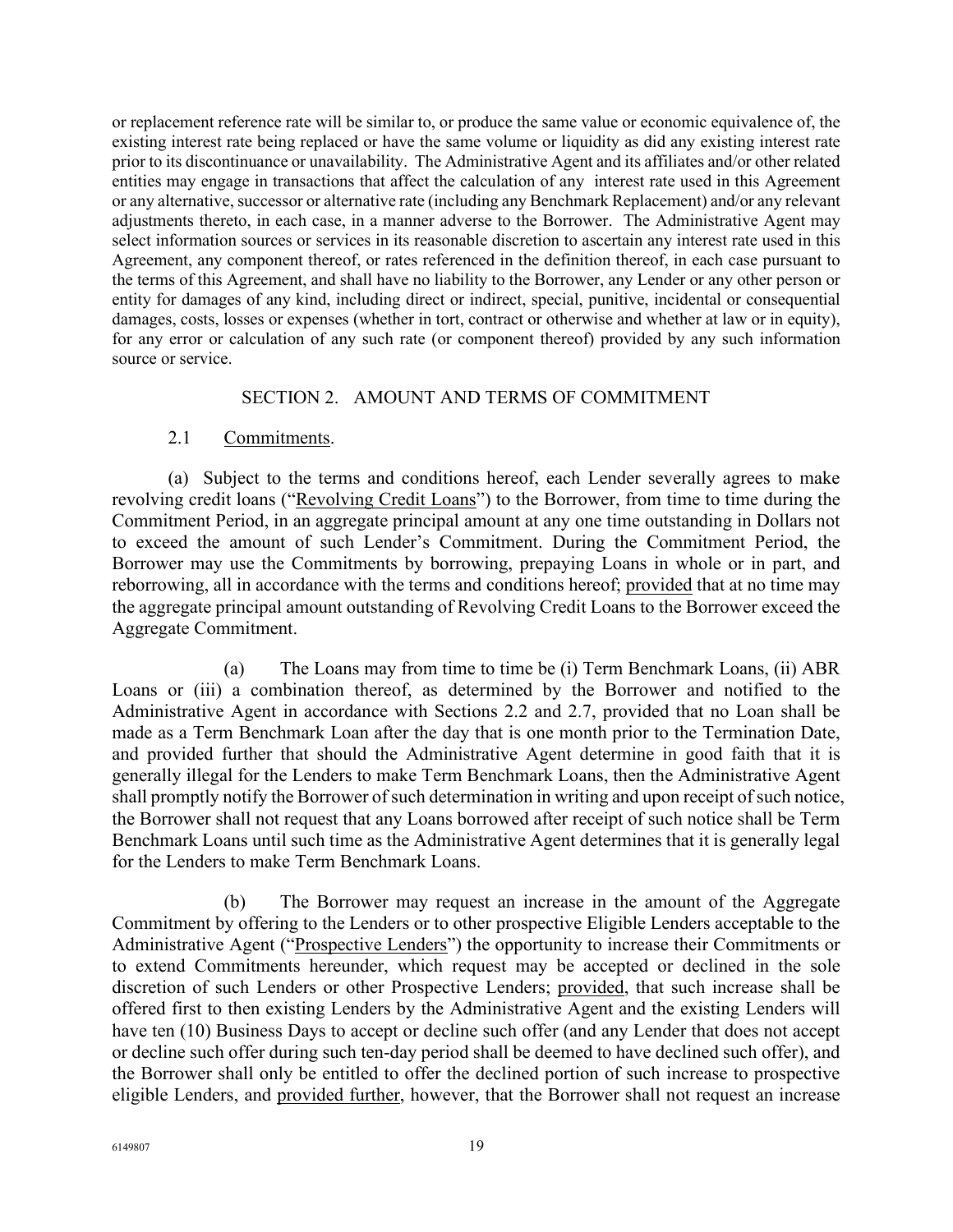that would cause the Aggregate Commitment after giving effect to such increase to exceed \$120,000,000, and any such requested increase shall be in integral multiples of \$5,000,000.

2.2 Procedure for Borrowing. Subject to Section 4, the Borrower may borrow under the Commitments during the Commitment Period on any Business Day, with respect to Term Benchmark Loans, or any Business Day, with respect to ABR Loans, provided that the Borrower shall give the Administrative Agent irrevocable notice (a "Borrowing Notice") (which Borrowing Notice must be received by the Administrative Agent prior to 11:00 A.M., New York City time, three Business Days prior to the requested Borrowing Date for a Term Benchmark Loan, and 11:00 a.m. on the requested Borrowing Date for an ABR Loan), specifying (i) the aggregate amount to be borrowed and the aggregate amount outstanding after giving effect to such borrowing, (ii) the Type of each Loan requested, (iii) the requested Borrowing Date and (iv) with respect to any Term Benchmark Loan, the lengths of the initial Interest Periods therefor. The aggregate amount of each borrowing by the Borrower under the Commitments on any Borrowing Date shall be in an amount equal to (i) as to each ABR Loan, \$1,000,000 or a whole multiple of \$500,000 in excess thereof (or, if the then Available Commitments are less than \$1,000,000, such lesser amount); (ii) as to each Term Benchmark Loan, \$1,000,000 or a whole multiple of \$500,000 in excess thereof (or, if the then Available Commitments are less than \$1,000,000, such lesser amount). Upon receipt of any such Borrowing Notice from the Borrower, the Administrative Agent shall promptly notify each Lender thereof. Each Lender will make the amount of its pro rata share of each borrowing available to the Administrative Agent for the account of the Borrower at the office of the Administrative Agent specified in Section 9.2 prior to 4:00 P.M., New York City time, on the Borrowing Date requested by the Borrower in funds immediately available to the Administrative Agent. Such borrowing will then be made available to the Borrower on such Borrowing Date by the Administrative Agent transferring by wire to the custodian of and for the account of the Borrower the aggregate of the amounts made available to the Administrative Agent by the Lenders and in like funds as received by the Administrative Agent.

2.3 Fees. The Borrower agrees to pay to the Administrative Agent for the account of each Lender a commitment fee (the "Commitment Fee" and collectively, the "Commitment Fees") during the period which shall begin on the first day of the Commitment Period and shall extend to the Termination Date, which Commitment Fee shall be a quarterly fee, computed at the rate of 0.20% per annum on the average daily amount of the Available Commitments of all Lenders (other than a Defaulting Lender) in the aggregate during each calendar quarter. Such Commitment Fees accrued through and including the last day of March, June, September and December of each year shall be payable in arrears on the fifteenth day following such last day and on the Termination Date, commencing on the first of such dates to occur after the date hereof.

2.4 Termination and Reduction of Commitments. (a) The Borrower shall have the right, upon not less than three Business Days' notice to the Administrative Agent, to terminate all Commitments and this Agreement, except with respect to provisions which by their terms are expressly stated to survive such termination. Any termination of all Commitments, and this Agreement (whether occurring pursuant to the preceding sentence (a "Voluntary Termination") or upon the exercise of Lenders' remedies following an Event of Default (an "Involuntary Termination")) shall be accompanied by prepayment in full of the Loans to the Borrower then outstanding, and payment of (i) any accrued Commitment Fees payable by the Borrower hereunder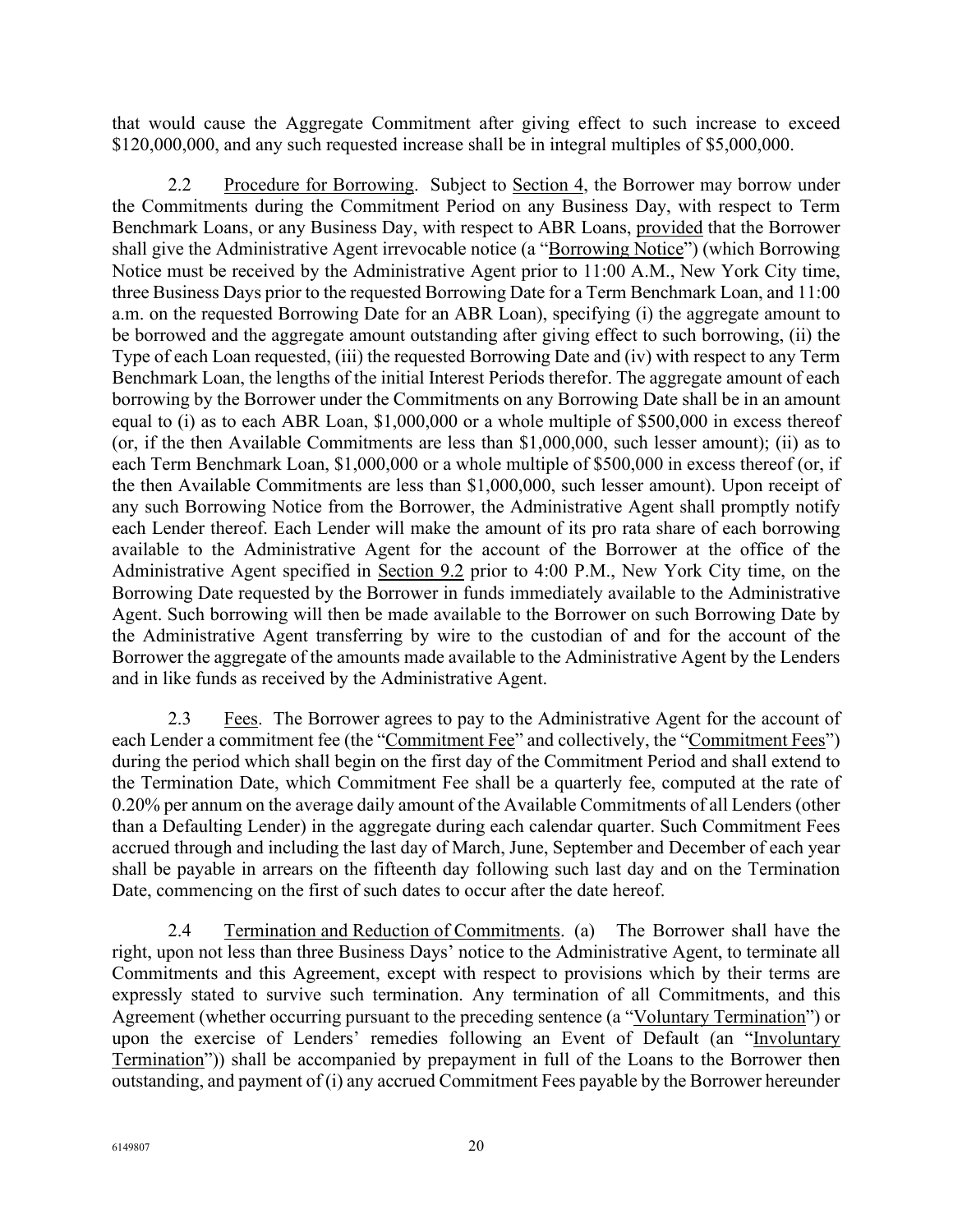and (ii) any other accrued fees, expenses or indemnified liabilities payable by the Borrower hereunder.

(b) Interest accrued on the amount of any prepayment relating to such termination and any unpaid Commitment Fee accrued hereunder shall be paid on the date of such termination.

(c) The Borrower shall have the right, upon not less than three (3) Business Days' notice to the Administrative Agent, to reduce the Aggregate Commitment in minimum increments of \$1,000,000, provided that the Aggregate Commitment may not be reduced to lower than \$1,000,000. Any such reduction shall be accompanied by prepayment in full of the Loans to the Borrower then outstanding that are in excess of the Aggregate Commitment as reduced.

(d) The Administrative Agent shall provide each Lender with prompt notice of any Commitment changes pursuant to this Section 2.4.

2.5 Repayment of Loans; Evidence of Debt. (a) The Borrower hereby unconditionally promises to pay to the Administrative Agent for the account of each Lender the then unpaid principal amount of each Loan of such Lender to the Borrower on the Maturity Date for such Loan (or such earlier date on which the Loans become due and payable pursuant to Section 2.6(b) or Section 7). The Borrower hereby further agrees to pay to the Administrative Agent for the account of each Lender interest on the unpaid principal amount of the Loans to the Borrower from time to time outstanding from the date hereof until payment in full thereof at the rates per annum, and on the dates, set forth in Section 2.7.

(b) Each Lender shall maintain in accordance with its usual practice an account or accounts evidencing indebtedness of the Borrower to such Lender resulting from each Loan of such Lender from time to time, including the amounts of principal and interest payable and paid to such Lender from time to time under this Agreement.

(c) The Administrative Agent shall maintain the Register pursuant to Section 9.6(d), and a subaccount therein for each Lender, in which shall be recorded (i) the amount of each Loan made hereunder, (ii) the amount of any principal or interest due and payable or to become due and payable from the Borrower to each Lender hereunder and (iii) both the amount of any sum received by the Administrative Agent hereunder from the Borrower and each Lender's share thereof. The Administrative Agent shall provide a copy of the Register to the Borrower and each Lender upon request.

(d) The entries made in the Register and the accounts of each Lender maintained pursuant to Section 2.5(b) shall, to the extent permitted by Applicable Law, be prima facie evidence of the existence and amounts of the obligations of the Borrower therein recorded, provided, however, that the failure of any Lender or the Administrative Agent to maintain the Register or any such account, or any error therein, shall not in any manner affect the obligation of the Borrower to repay (with applicable interest) the Loans made to the Borrower by such Lender in accordance with the terms of this Agreement. In the event of a conflict between the Register and such accounts, the Register shall be rebuttably presumed to be correct.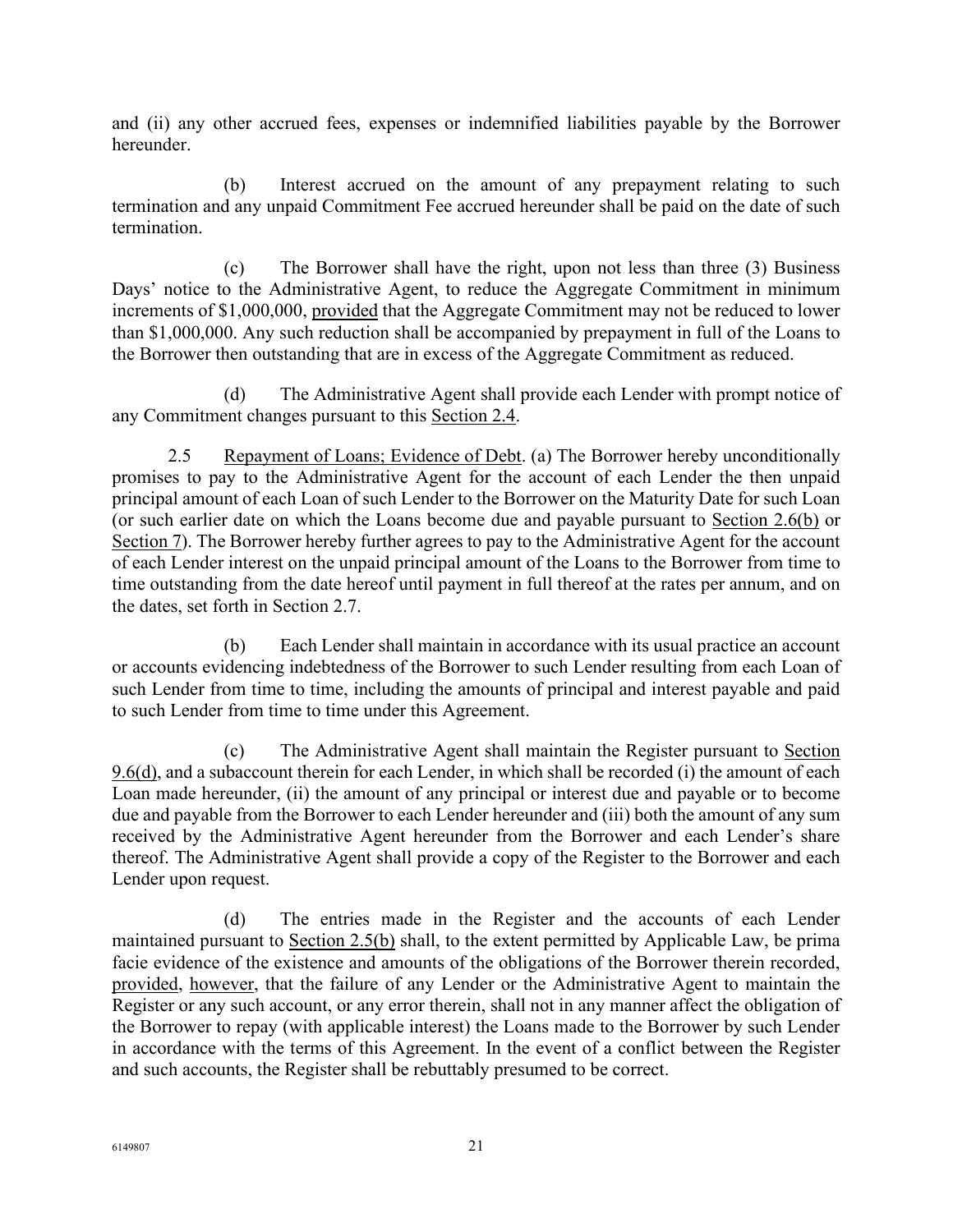(e) The Borrower agrees that, upon the request of any Lender through the Administrative Agent, it will execute and deliver to such Lender a promissory note evidencing the Loans of such Lender to the Borrower, substantially in the form of Exhibit 2.5(e) with appropriate insertions as to date and principal amount (a "Revolving Credit Note").

2.6 Optional and Mandatory Prepayments. (a) The Borrower may, at any time and from time to time, prepay the Loans, in whole or in part, without premium or penalty, except as set forth in Section 2.6(c), upon at least three Business Days' irrevocable notice (in the case of Term Benchmark Loans) and one Business Day's irrevocable notice (in the case of ABR Loans), in each case to the Administrative Agent, specifying the date and amount of prepayment, and whether the prepayment is of Term Benchmark Loans, ABR Loans or a combination thereof, and, if a combination thereof, the amount allocable to each. The Administrative Agent shall promptly notify each Lender of such prepayment and such Lender's ratable share thereof (based on its Commitment Percentage). If any such notice is given, the amount specified in such notice shall be due and payable by the Borrower on the date specified therein, together with accrued interest to such date on the amount prepaid. Partial prepayments shall be in an aggregate principal amount of \$1,000,000 or a whole multiple of \$500,000 in excess thereof and may only be made, if after giving effect thereto, Section 2.9 shall not have been contravened.

(b) (i) If, at any time, either (A) the Asset Coverage Ratio of the Borrower shall be less than the Minimum Permitted Ratio, or (B) the aggregate amount of all Indebtedness of the Borrower (including, without limitation, the Loans made to the Borrower) then outstanding exceeds the limits provided in the Borrower's Prospectus, then, in each case within thirty-five (35) calendar days thereafter, the Borrower shall repay Loans to the extent necessary to ensure that (x) the Borrower's Asset Coverage Ratio after such payments is in compliance with applicable covenants concerning the minimum Asset Coverage Ratio set forth in this Agreement or (y) the aggregate amount of all Indebtedness of the Borrower then outstanding does not after such payments exceed such limits provided in the Borrower's Prospectus, as the case may be.

(ii) If any Loan is made in contravention of Section 4.2(c) (without the Borrower having received prior written consent from the Required Lenders), then the Borrower shall immediately prepay the full amount of such Loan.

(c) In the event that any prepayment of a Term Benchmark Loan is required or permitted on a date other than the last day of the then current Interest Period with respect thereto, Borrower shall indemnify Lender therefor in accordance with Section 2.15 hereof.

2.7 Interest Rates and Payment Dates.

Subject to Section 2.14:

(a) Each ABR Loan shall bear interest at a rate per annum equal to the Alternate Base Rate plus the Applicable Margin.

(b) Each Term Benchmark Loan shall bear interest at a rate per annum equal to the Adjusted Term SOFR Rate for the Interest Period in effect for such Loan plus the Applicable Margin.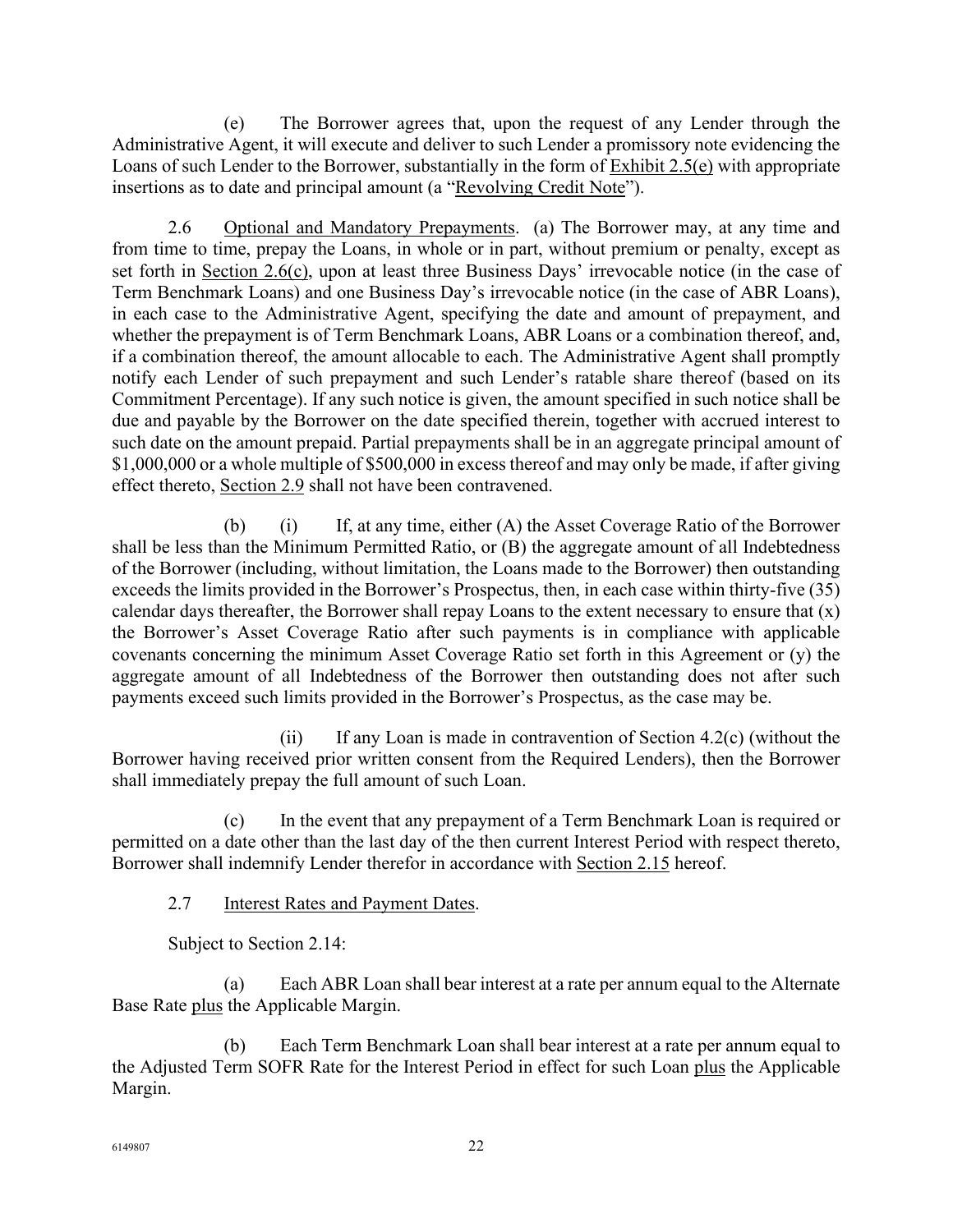(c) Upon (i) the occurrence and continuance of any Event of Default specified in Section 7(e) or (ii) notice given by the Administrative Agent to the Borrower of any other Event of Default (following the occurrence and during the continuance of such Event of Default), all Loans outstanding to the Borrower shall bear interest at a rate per annum which is the rate that would otherwise be applicable thereto pursuant to the provisions of Section 2.7(a) or (b), as applicable, plus  $2\%$  per annum. If all or a portion of (i) the principal amount of any Loan, (ii) any interest payable thereon or (iii) any Commitment Fee or other amount payable hereunder or under any other Loan Document shall not be paid when due (whether at the stated maturity, by acceleration or otherwise), such overdue amount shall bear interest at a rate per annum which is (x) in the case of overdue principal to the last day of any Interest Period then applicable thereto, the rate that would otherwise be applicable thereto pursuant to the foregoing provisions of this Section plus 2% or (y) otherwise, the rate described in paragraph (b) of this Section 2.7 plus 2%, in each case from the date of such non-payment until such amount is paid in full (as well after as before judgment).

(d) Interest on Loans shall be payable in arrears on each Interest Payment Date, provided that interest accruing pursuant to the second sentence of paragraph (c) of this Section 2.7 shall be payable from time to time on demand.

2.8 Computation of Interest and Fees. (a) Commitment Fees and interest shall be calculated on the basis of a 360-day year for the actual days elapsed; provided that interest on ABR Loans that are based on the Prime Rate shall be calculated on the basis of a 365/366-day year for the actual days elapsed. Any change in the interest rate on a Loan resulting from a change in the ABR Rate shall become effective as of the opening of business on the day on which such change becomes effective. The Administrative Agent shall as soon as practicable notify the Borrower and the Lenders of the effective date and the amount of each such change in interest rate.

(b) Each determination of an interest rate by the Administrative Agent pursuant to any provision of this Agreement shall be conclusive and binding on the Borrower and the Lenders in the absence of manifest error. The Administrative Agent shall, at the request of the Borrower, deliver to the Borrower a statement showing the quotations used by the Administrative Agent in determining any interest rate pursuant to Section 2.7(a).

2.9 Pro Rata Treatment and Payments. (a) Subject to Section 2.12(b), each borrowing by the Borrower from the Lenders hereunder and any reduction of the Commitments of the Lenders shall be made pro rata according to the respective Commitment Percentages of the Lenders. Each payment (including each prepayment) by the Borrower on account of principal of and interest on the Loans shall be made pro rata according to the respective outstanding principal amounts of the Loans of the Borrower then held by the Lenders. Each payment of commitment fee shall be made to the account of the Lenders pro rata according to the amounts of their respective unutilized Commitments. All payments (including prepayments) to be made by the Borrower hereunder, whether on account of principal, interest, fees or otherwise, shall be made without set off or counterclaim and shall be made no later than 3:00 P.M., New York City time, on the due date therefor to the Administrative Agent, for the account of the Lenders, at the Administrative Agent's office specified in Section 9.2 hereof, in Dollars and in immediately available funds. The Administrative Agent shall distribute such payments to the Lenders, pro rata except as otherwise provided for herein, promptly upon receipt in like funds as received. If any payment hereunder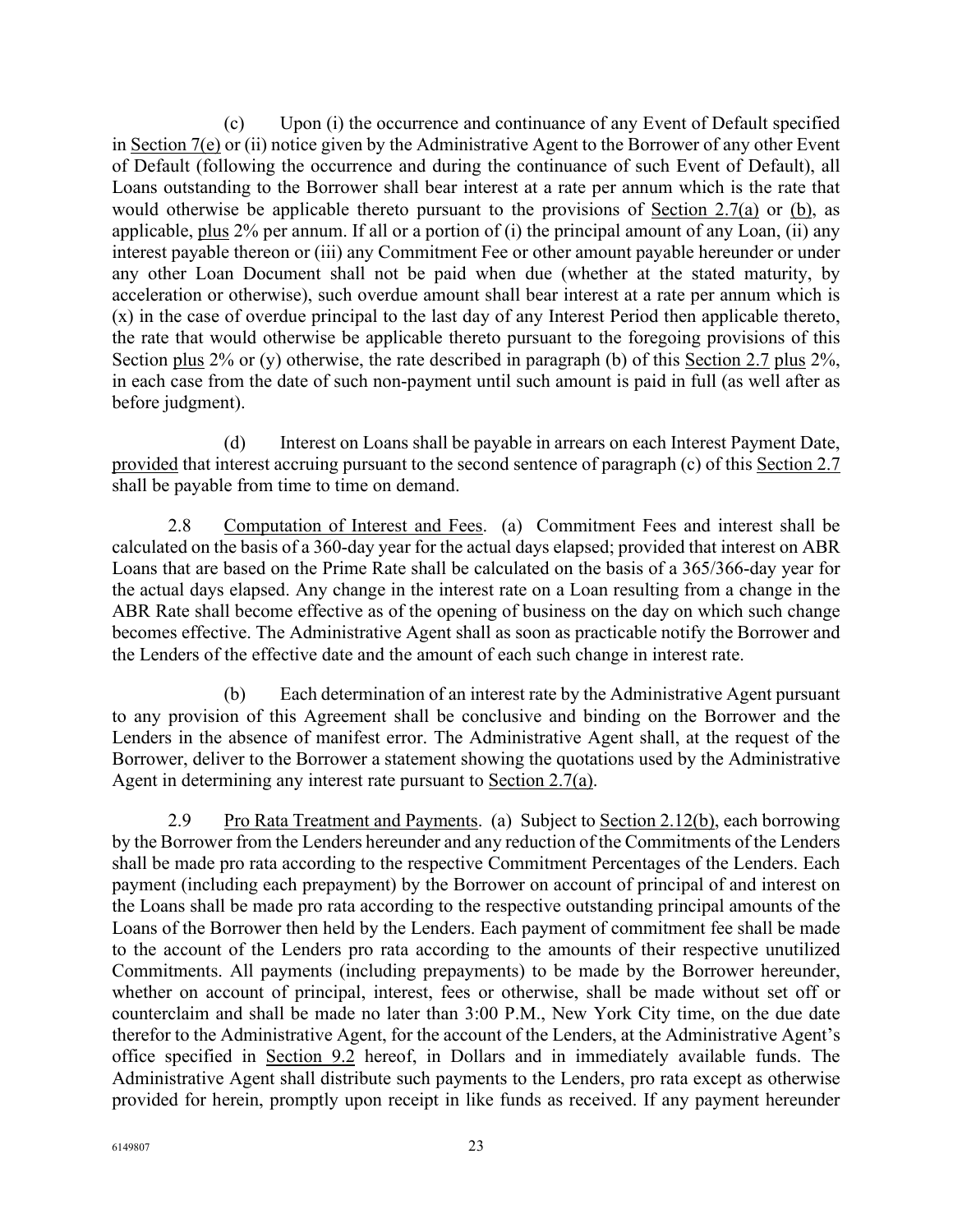becomes due and payable on a day other than a Business Day, such payment shall be extended to the next succeeding Business Day, and, with respect to payments of principal, interest thereon shall be payable at the then applicable rate during such extension.

(b) Unless the Administrative Agent shall have been notified in writing by any Lender prior to a borrowing that such Lender will not make the amount that would constitute its Commitment Percentage of such borrowing available to the Administrative Agent, the Administrative Agent may assume that such Lender is making such amount available to the Administrative Agent, and the Administrative Agent may, in reliance upon such assumption, make available to the Borrower a corresponding amount. Subject to the provisions concerning Defaulting Lenders in this Agreement and to clause 2.9(c) below, with respect to a Lender which is not a Defaulting Lender, if such amount is not made available to the Administrative Agent by the required time on the Borrowing Date therefor, such Lender shall pay to the Administrative Agent, on demand, such amount with interest thereon at a rate equal to the greater of the applicable daily Federal Funds Effective Rate and a rate determined by the Administrative Agent in accordance with applicable banking industry rules on interbank compensation for the period commencing with such Borrowing Date until such Lender makes such amount immediately available to the Administrative Agent. A certificate of the Administrative Agent (it being understood the Borrower shall not be obligated to repay any such interest paid by the non-funding Lender) submitted to any Lender with respect to any amounts owing under this Section shall be conclusive in the absence of manifest error.

(c) Notwithstanding any provision of this Agreement to the contrary, if any Lender becomes a Defaulting Lender, then the following provisions shall apply for so long as such Lender is a Defaulting Lender:

> (i) fees shall cease to accrue on the unfunded portion of the Commitment of such Defaulting Lender pursuant to Section 2.3;

> (ii) the Commitment of such Defaulting Lender shall not be included in determining whether the Required Lenders have taken or may take any action hereunder (including any consent to any amendment, waiver or other modification pursuant to Section 9.1); provided, that this clause (ii) shall not apply to the vote of a Defaulting Lender in the case of an amendment, waiver or other modification requiring the consent of such Defaulting Lender or each Lender affected thereby as stated in Section 9.1;

> (iii) In the event that the Administrative Agent and the Borrower each agree that a Defaulting Lender has adequately remedied all matters that caused such Lender to be a Defaulting Lender, then on such date such remedied Lender shall purchase at par such of the Loans of the other Lenders as the Administrative Agent shall determine may be necessary in order for such remedied Lender to hold such Loans in accordance with its portion of the Aggregate Commitments.

> If any Lender shall fail to make any payment required to be made by it under this Agreement to the Administrative Agent, including without limitation pursuant to Section 2.9(b) or 8.7, then the Administrative Agent may, in its discretion and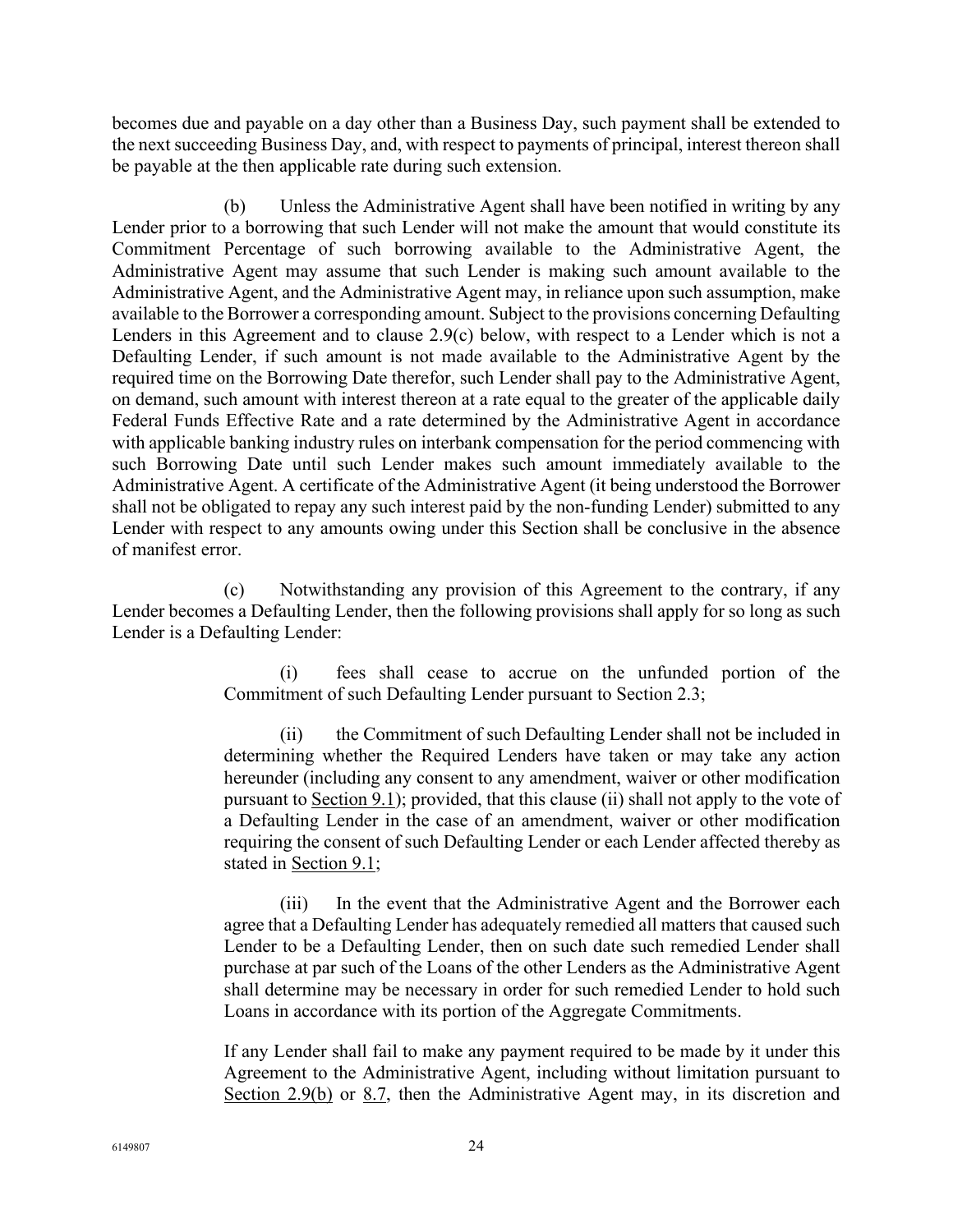notwithstanding any contrary provision hereof, (i) apply any amounts thereafter received by the Administrative Agent for the account of such Lender for the benefit of the Administrative Agent to satisfy such Lender's obligations to it under the applicable Section until all such unsatisfied obligations are fully paid, and/or (ii) hold any such amounts in a segregated account as cash collateral for, and application to, any future funding obligations of such Lender under any such applicable Section, in the case of each of clauses (i) and (ii) above, in any order as determined by the Administrative Agent in its discretion.

2.10 Requirements of Law. (a) If any Lender shall have determined that the adoption of or any change in any Requirement of Law (in each case after the date hereof) of any Governmental Authority regarding capital adequacy or liquidity or in the interpretation or application thereof or compliance by such Lender or any corporation controlling such Lender with any request or directive regarding capital adequacy or liquidity (whether or not having the force of law) from any Governmental Authority made subsequent to the date hereof shall have the effect of reducing the rate of return on such Lender's or such corporation's capital or liquidity as a consequence of its obligations hereunder to a level below that which such Lender or such corporation could have achieved but for such adoption, change or compliance (taking into consideration such Lender's or such corporation's policies with respect to capital adequacy or liquidity) by an amount determined by such Lender to be material, then from time to time, the Borrower shall promptly, and in any event within ten Business Days of receipt of notice thereof from the Administrative Agent or such Lender, pay to such Lender such additional amount or amounts as will compensate such Lender for such reduction. Notwithstanding anything herein to the contrary, (i) the Dodd-Frank Wall Street Reform and Consumer Protection Act and all requests, rules, guidelines or directives thereunder or issued in connection therewith shall be deemed to be a "change in any Requirement of Law", regardless of the date enacted, adopted or issued, and (ii) all requests, rules, guidelines, requirements and directives promulgated by the Bank for International Settlements, the Basel Committee on Banking Supervision (or any successor or similar authority) or the United States or foreign regulatory authorities, in each case pursuant to Basel III, shall in each case be deemed to be a "change in any Requirement of Law" regardless of the date enacted, adopted, issued or implemented.

(b) If any Lender becomes entitled to claim any additional amounts pursuant to this Section, it shall promptly notify the Borrower (with a copy to the Administrative Agent) of the event by reason of which it has become so entitled by providing a certificate setting forth in reasonable detail the basis for the claim for additional amounts, the amounts required to be paid by the Borrower to such Lender, and the computations made by such Lender to determine the amounts; provided that such Lender shall not be required to disclose any confidential information. Such certificate as to any additional amounts payable pursuant to this Section submitted by such Lender to the Borrower (with a copy to the Administrative Agent) shall be conclusive in the absence of manifest error. The agreements in this Section shall survive the termination of this Agreement and the payment of the Loans and all other amounts payable hereunder.

(c) Failure or delay on the part of any Lender to demand compensation pursuant to this Section shall not constitute a waiver of such Lender's right to demand such compensation; provided that the Borrower shall not be required to compensate a Lender pursuant to this Section for any increased costs or reductions incurred more than 270 days prior to the date that such Lender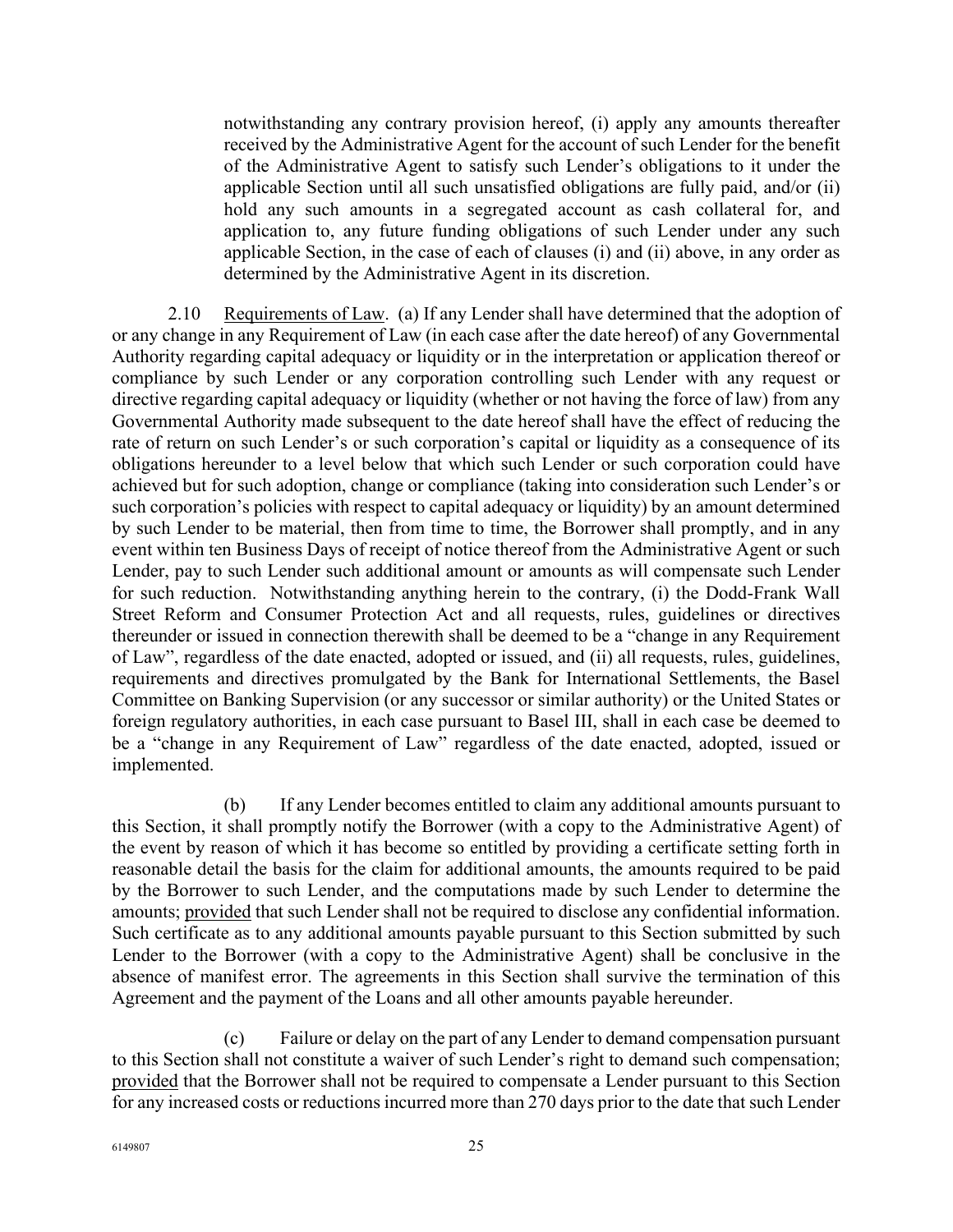notifies the Borrower of the change in the Requirement of Law giving rise to such increased costs or reductions and of such Lender's intention to claim compensation therefor; provided further that, if the change in the Requirement of Law giving rise to such increased costs or reductions is retroactive, then the 270-day period referred to above shall be extended to include the period of retroactive effect thereof, to a maximum additional period of one year.

(d) Each Lender agrees that, upon the occurrence of any event giving rise to the operation of Section 2.10(a) with respect to such Lender, it will, if requested by the Borrower, use reasonable efforts (subject to overall policy considerations of such Lender and in Lender's sole discretion) to avoid or mitigate any additional amounts payable to the greatest extent practicable (including transferring the Loans affected by such event to another lending office), unless in the sole opinion of such Lender, such efforts would result in such Lender (or its lending office) suffering an economic, legal or regulatory disadvantage. Nothing in this clause (d) shall affect or postpone any of the obligations of the Borrower or the rights of any Lender provided in this Section 2.10.

(e) The agreements in this Section shall survive termination of the Commitments and repayment of the Loans and all amounts payable hereunder.

2.11 Taxes. (a) All payments made by the Borrower under this Agreement and any Notes shall be made free and clear of, and without deduction or withholding for or on account of, any present or future income, stamp or other taxes, levies, imposts, duties, charges, fees, deductions or withholdings, now or hereafter imposed, levied, collected, withheld or assessed by any Governmental Authority, excluding all present and future income taxes and franchise taxes (imposed in lieu of net income taxes) imposed on the Administrative Agent or any Lender as a result of a present or former connection between the Administrative Agent or such Lender and the jurisdiction of the Governmental Authority imposing such tax or any political subdivision or taxing authority thereof or therein (other than any such connection arising solely from the Administrative Agent or such Lender having executed, delivered or performed its obligations or received a payment under, or enforced, this Agreement or any Note), and any U.S. federal withholding taxes imposed under FATCA. If any such non-excluded taxes, levies, imposts, duties, charges, fees deductions or withholdings ("Non-Excluded Taxes") are required to be withheld from any amounts payable to the Administrative Agent or any Lender hereunder or under any Note, the amounts so payable to the Administrative Agent or such Lender shall be increased to the extent necessary to yield to the Administrative Agent or such Lender (after payment of all Non-¬Excluded Taxes) interest or any such other amounts payable hereunder at the rates or in the amounts specified in this Agreement, provided, however, that the Borrower shall not be required to increase any such amounts payable to any Lender that is organized under the laws of a jurisdiction outside the United States of America if such Lender fails to comply with the requirements of paragraph (b) of this Section. Whenever any Non-Excluded Taxes are payable by the Borrower, as promptly as possible thereafter the Borrower shall send to the Administrative Agent for its own account or for the account of such Lender, as the case may be, a certified copy of an original official receipt received by the Borrower showing payment thereof. If the Borrower fails to pay any Non-Excluded Taxes when due to the appropriate taxing authority or fails to remit to the Administrative Agent the required receipts or other required documentary evidence, the Borrower shall indemnify the Administrative Agent and the Lenders for any incremental taxes, interest or penalties that may become payable by the Administrative Agent or any Lender as a result of any such failure.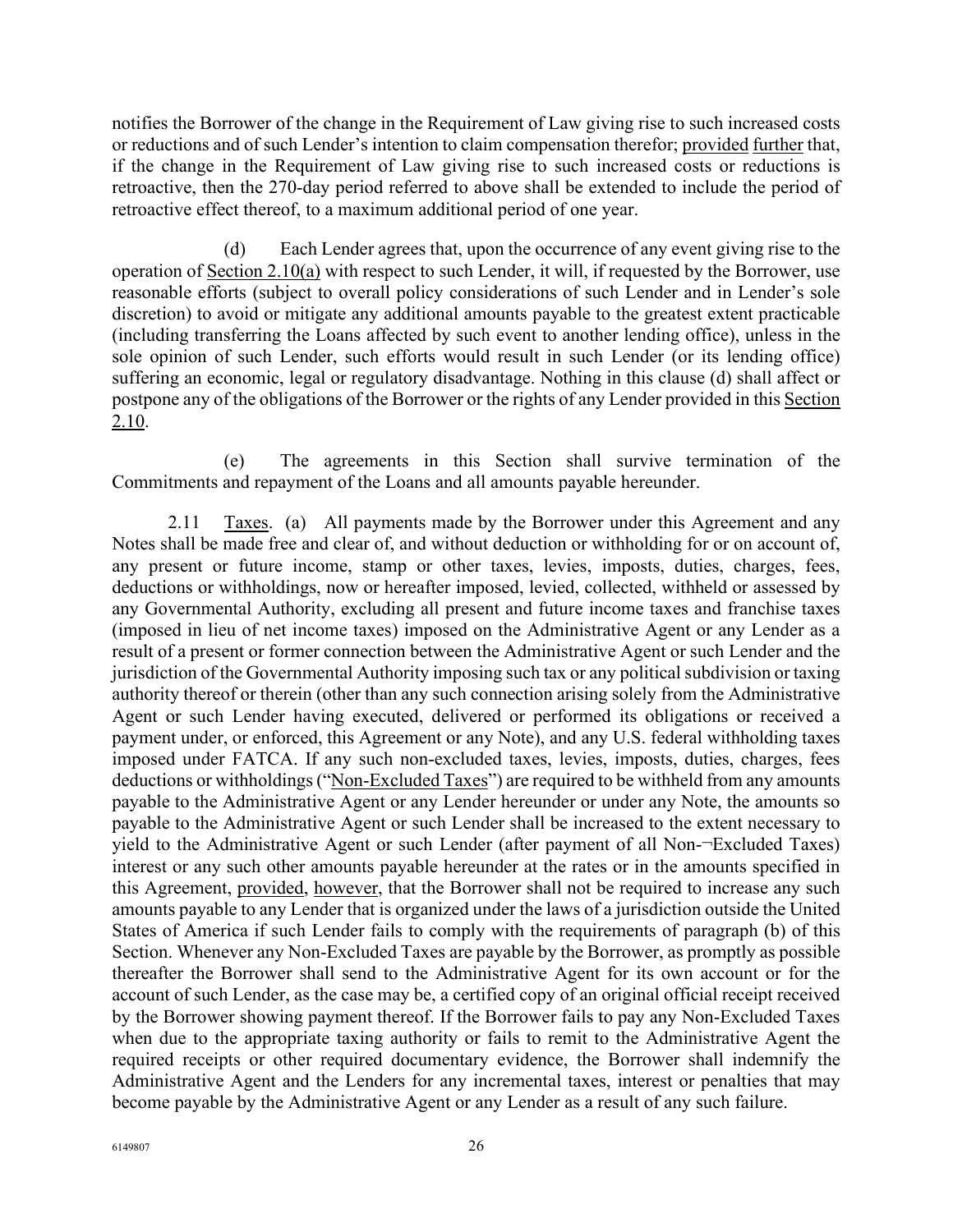(b) Each Lender shall:

(i) deliver to the Borrower and the Administrative Agent prior to any payments being made under this Agreement or the Notes (A) if such Lender is organized under the laws of a jurisdiction outside the United States of America, two duly completed copies of United States Internal Revenue Service Form W-8BEN, Form W-8IMY or Form W-8ECI, or successor applicable forms, appropriate for such Lender, or (B) if such Lender is organized under the laws of a jurisdiction within the United States of America, an Internal Revenue Service Form or W-9, or successor form;

(ii) deliver to the Borrower and the Administrative Agent two further properly completed copies of any such form or certification on or before the date that any such form or certification expires or becomes obsolete and after the occurrence of any event requiring a change in the most recent form previously delivered by it to Borrower; and

(iii) obtain such extensions of time for filing and complete such forms or certifications as may reasonably be requested by Borrower or the Administrative Agent;

unlessin any such case an event (including, without limitation, any change in treaty, law or regulation) has occurred prior to the date on which any such delivery would otherwise be required which renders all such forms inapplicable or which would prevent such Lender from lawfully completing and delivering any such form with respect to it and such Lender so advises the Borrower and the Administrative Agent. Such Lender shall certify (A) in the case of a Form W-8BEN, Form W-8IMY or Form W-8ECI, that it is entitled to receive payments under this Agreement without deduction or withholding of any United States federal income taxes and (B) in the case of a Form W-9, that it is entitled to an exemption from United States backup withholding tax. Each Person that shall become a Lender or a Participant pursuant to Section 9.6 shall, upon the effectiveness of the related transfer, be required to provide all of the forms and statements required pursuant to this Section, provided that in the case of a Participant such Participant shall furnish all such required forms and statements to the Lender from which the related participation shall have been purchased.

(c) If a payment made to any Lender or the Administrative Agent under this Agreement or any Notes would be subject to U.S. federal withholding tax imposed by FATCA if such Lender or Administrative Agent were to fail to comply with the applicable reporting requirements of FATCA (including those contained in Section 1471(b) or 1472(b) of the Code, as applicable), such Lender or Administrative Agent shall deliver to the Borrower and the Administrative Agent at the time or times prescribed by law and at such time or times reasonably requested by the Borrower or the Administrative Agent such documentation prescribed by applicable law (including as prescribed by Section  $1471(b)(3)(C)(i)$  of the Code) and such additional documentation reasonably requested by the Borrower or the Administrative Agent as may be necessary for the Borrower and the Administrative Agent to comply with their obligations under FATCA, to determine whether such Lender has or has not complied with such Lender's obligations under FATCA or to determine the amount, if any, to deduct and withhold from such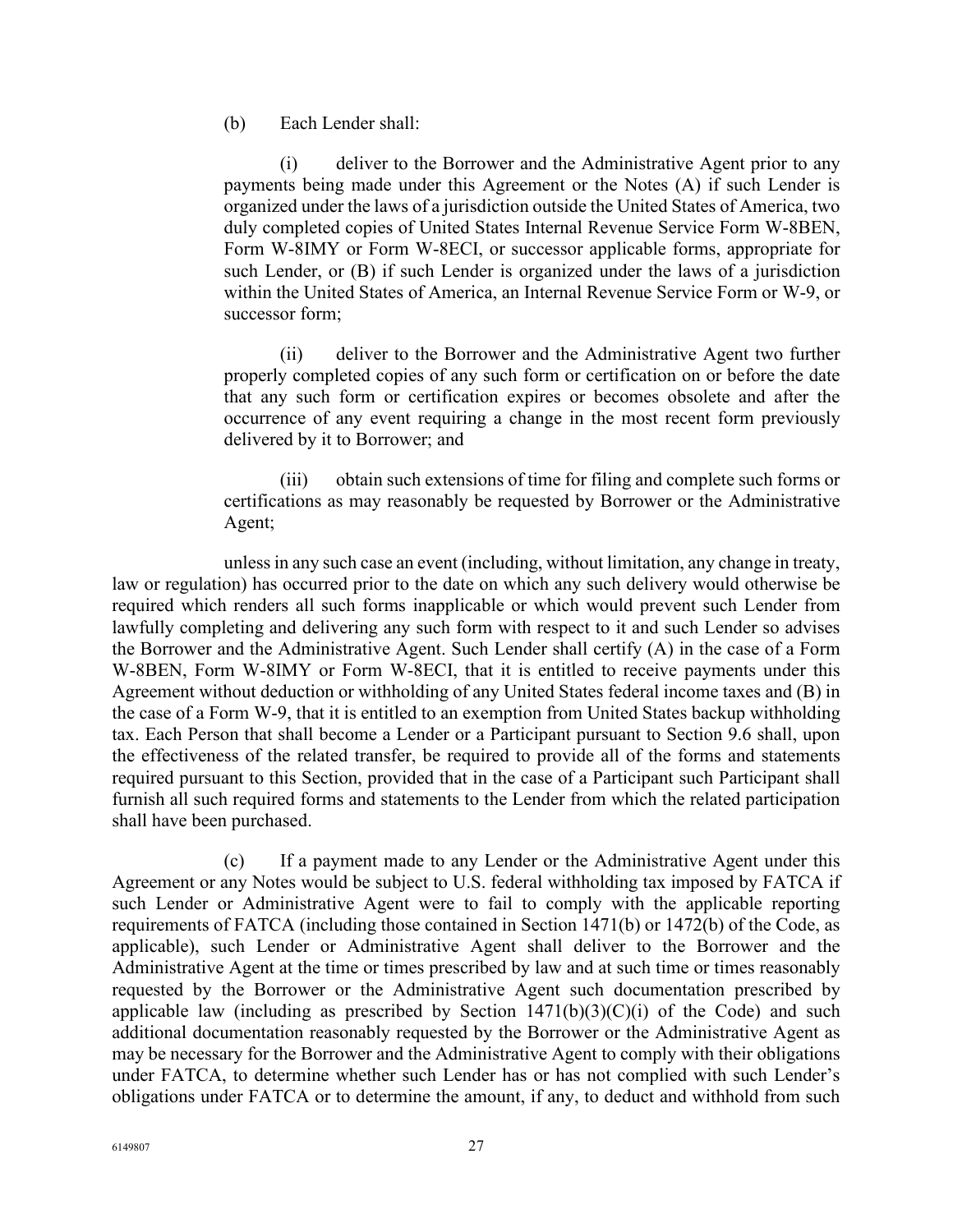payment. Solely for purposes of this Section 2.11(c), "FATCA" shall include any amendments made to FATCA after the Effective Date.

(d) Each Lender shall severally indemnify the Administrative Agent, within 10 days after demand therefor, for (i) any Non-Excluded Taxes attributable to such Lender (but only to the extent that the Borrower has not already indemnified the Administrative Agent for such Non-Excluded Taxes and without limiting any obligation of the Borrower to do so), (ii) any taxes attributable to such Lender's failure to comply with the provisions of Section 2.11(b), and (iii) any taxes attributable to such Lender, in each case, that are payable or paid by the Administrative Agent in connection with any Loan Document, and any reasonable expenses arising therefrom or with respect thereto, whether or not such taxes were correctly or legally imposed or asserted by the relevant Governmental Authority. A certificate as to the amount of such payment or liability delivered to any Lender by the Administrative Agent shall be conclusive absent manifest error. Each Lender hereby authorizes the Administrative Agent to set off and apply any and all amounts at any time owing to such Lender under any Loan Document or otherwise payable by the Administrative Agent to the Lender from any other source against any amount due to the Administrative Agent under this paragraph (d).

(e) The agreements in this Section shall survive termination of the Commitments and repayment of the Loans and all amounts payable hereunder.

2.12 Change of Lending Office; Replacement of Lender. (a) If any Lender requests compensation under Section 2.10, or if the Borrower is required to pay any additional amount to any Lender or any Governmental Authority for the account of any Lender pursuant to Section 2.11, then such Lender shall use reasonable efforts to designate a different lending office for funding or booking its Loans hereunder or to assign its rights and obligations hereunder to another of its offices, branches or affiliates, if, in the judgment of such Lender, such designation or assignment (i) would eliminate or reduce amounts payable pursuant to Section 2.10 or 2.11, as the case may be, in the future and (ii) would not subject such Lender to any unreimbursed cost or expense and would not otherwise be disadvantageous to such Lender. The Borrower hereby agrees to pay all reasonable costs and expenses incurred by any Lender in connection with any such designation or assignment.

(b) If any Lender requests compensation under Section 2.10, or if the Borrower is required to pay any additional amount to any Lender or any Governmental Authority for the account of any Lender pursuant to Section 2.11, or if any Lender becomes a Defaulting Lender, then the Borrower may, at its sole expense and effort, upon notice to such Lender and the Administrative Agent, require such Lender to assign and delegate, without recourse (in accordance with and subject to the restrictions contained in Section 9.6), all its interests, rights and obligations under this Agreement to an assignee that shall assume such obligations (which assignee may be another Lender, if a Lender accepts such assignment); provided that (i) the Borrower shall have received the prior written consent of the Administrative Agent, which consent shall not unreasonably be withheld, (ii) such Lender shall have received payment of an amount equal to the outstanding principal of its Loans, accrued interest thereon, accrued fees and all other amounts payable to it hereunder, from the assignee (to the extent of such outstanding principal and accrued interest and fees) or the Borrower (in the case of all other amounts) and (iii) in the case of any such assignment resulting from a claim for compensation under Section 2.10 or payments required to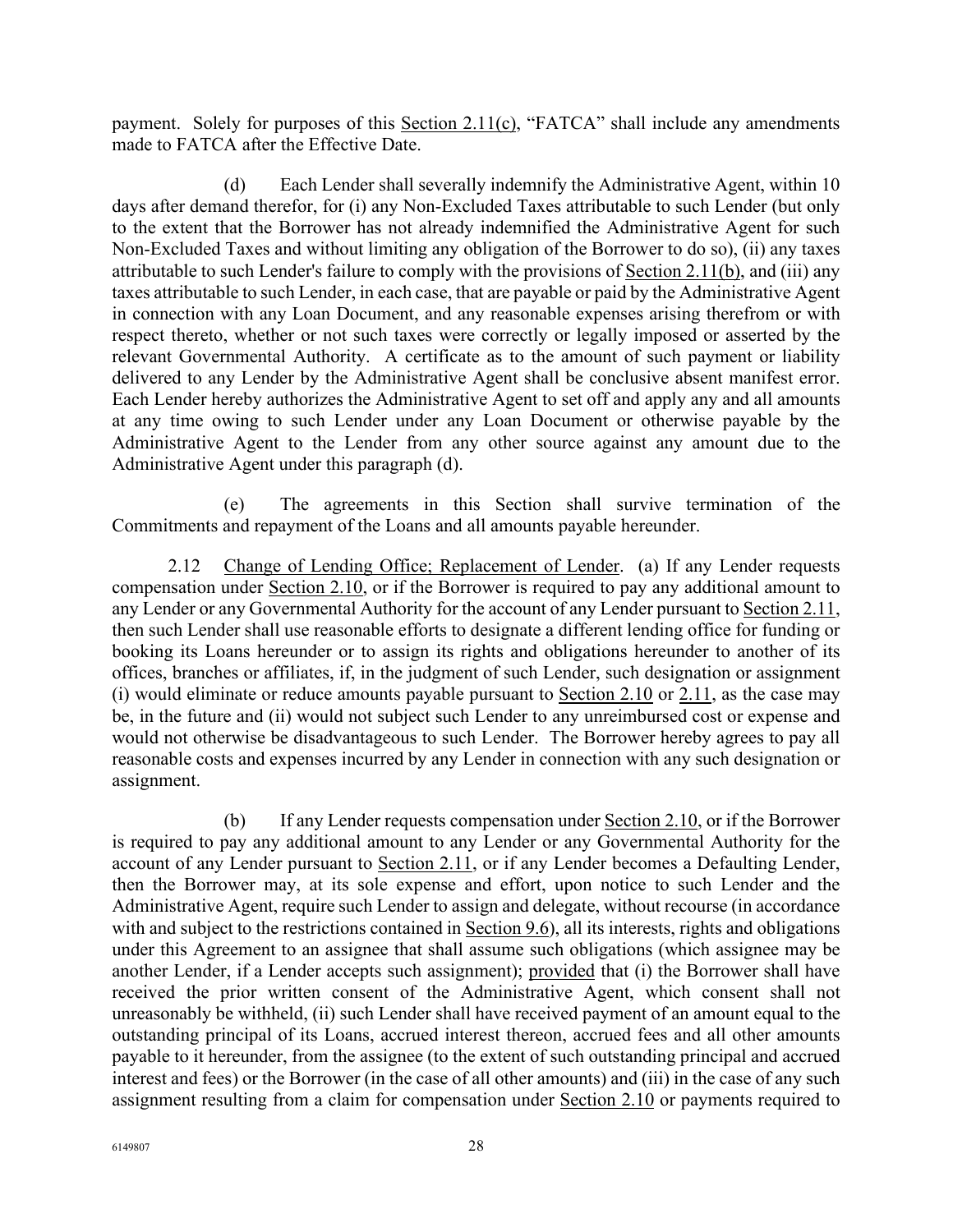be made pursuant to <u>Section 2.11</u>, such assignment will result in a reduction in such compensation or payments. A Lender shall not be required to make any such assignment and delegation if, prior thereto, as a result of a waiver by such Lender or otherwise, the circumstances entitling the Borrower to require such assignment and delegation cease to apply.

2.13 Conversion and Continuation Options; Tranches. (a) Each Term Benchmark Loan may be converted to an ABR Loan by giving the Administrative Agent notice of such election not later than the third Business Day prior to the last day of such Interest Period, unless there shall have occurred and be continuing a Default or Event of Default, provided that such conversion of Term Benchmark Loans may only be made on the last day of an Interest Period with respect thereto. Each ABR Loan may be converted to a Term Benchmark Loan by giving the Administrative Agent notice of such election not later than the third Business Day prior to the date of such conversion, unless there shall have occurred and be continuing a Default or Event of Default. No conversion may be made pursuant to this Section 2.13(a) if, after giving effect thereto, Section 2.13(c) shall be contravened. The Administrative Agent shall promptly notify each Lender of any such conversions and the new rate of interest with respect thereto.

(a) All Term Benchmark Loans shall be continued as such upon the expiration of the then current Interest Period with respect thereto in accordance with the applicable provisions of the term "Interest Period" set forth in Section 1.1, provided that no Term Benchmark Loan may be continued as such (i) if, after giving effect thereto, Section 2.13(c) would be contravened or (ii) after the date that is one month prior to the Termination Date.

(b) All borrowings, conversions and continuations of Loans hereunder and all selections of Interest Periods hereunder shall be in such amounts and be made pursuant to such elections so that, after giving effect thereto, the aggregate principal amount of the Loans comprising each Tranche shall be equal to \$1,000,000 or a whole multiple of \$500,000 in excess thereof. There shall be no more than ten (10) Tranches outstanding at any one time.

## 2.14 Alternate Rate of Interest.

(a) Subject to clauses (b), (c), (d), (e) and (f) of this Section 2.14, if:

(i) the Administrative Agent determines (which determination shall be conclusive absent manifest error) prior to the commencement of any Interest Period for a Term Benchmark Loan, that adequate and reasonable means do not exist for ascertaining the Adjusted Term SOFR Rate or the Term SOFR Rate (including because the Term SOFR Reference Rate is not available or published on a current basis), for such Interest Period; or

(ii) the Administrative Agent is advised by the Required Lenders that prior to the commencement of any Interest Period for a Term Benchmark Loan, the Adjusted Term SOFR Rate for such Interest Period will not adequately and fairly reflect the cost to such Lenders (or Lender) of making or maintaining their Loans (or its Loan) for such Interest Period;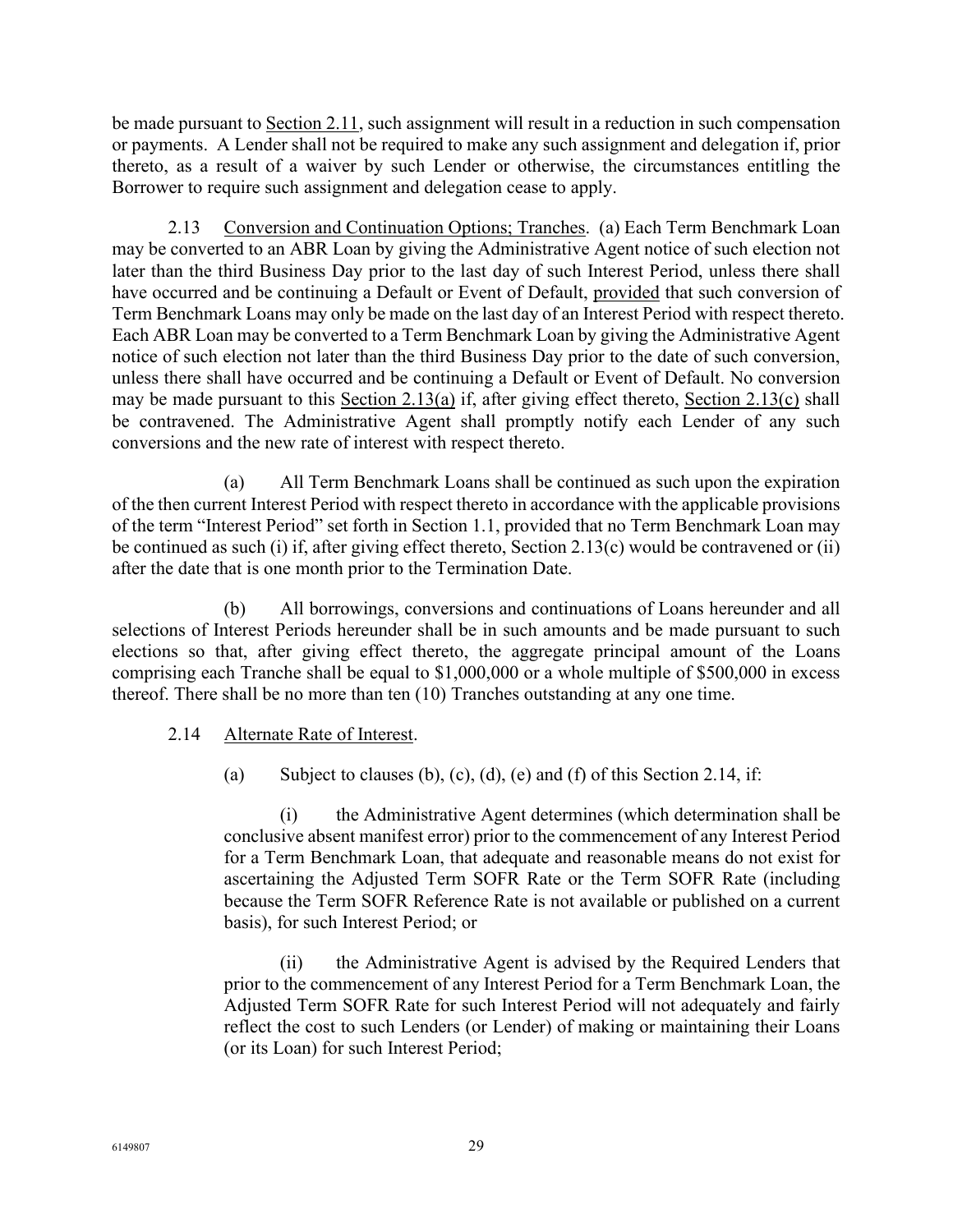then the Administrative Agent shall give notice thereof to the Borrower and the Lenders by telephone, telecopy or electronic mail as promptly as practicable thereafter and, until (x) the Administrative Agent notifies the Borrower and the Lenders that the circumstances giving rise to such notice no longer exist with respect to the relevant Benchmark and (y) the Borrower delivers a new Borrowing Notice in accordance with the terms of Section 2.2, any Borrowing Notice that requests a Term Benchmark Loan shall instead be deemed to be a Borrowing Notice, as applicable, for an ABR Borrowing; provided that if the circumstances giving rise to such notice affect only one Type of Borrowings, then all other Types of Borrowings shall be permitted. Furthermore, if any Term Benchmark Loan is outstanding on the date of the Borrower's receipt of the notice from the Administrative Agent referred to in this Section 2.14 with respect to a Relevant Rate applicable to such Term Benchmark Loan, then until  $(x)$  the Administrative Agent notifies the Borrower and the Lenders that the circumstances giving rise to such notice no longer exist with respect to the relevant Benchmark and (y) the Borrower delivers a new Borrowing Notice in accordance with the terms of Section 2.2, (1) any Term Benchmark Loan shall on the last day of the Interest Period applicable to such Loan (or the next succeeding Business Day if such day is not a Business Day), be converted by the Administrative Agent to, and shall constitute, an ABR Loan.

(b) Notwithstanding anything to the contrary herein or in any other Loan Document, if a Benchmark Transition Event and its related Benchmark Replacement Date have occurred prior to the Reference Time in respect of any setting of the then-current Benchmark, then (x) if a Benchmark Replacement is determined in accordance with clause (1) of the definition of "Benchmark Replacement" for such Benchmark Replacement Date, such Benchmark Replacement will replace such Benchmark for all purposes hereunder and under any Loan Document in respect of such Benchmark setting and subsequent Benchmark settings without any amendment to, or further action or consent of any other party to, this Agreement or any other Loan Document and (y) if a Benchmark Replacement is determined in accordance with clause (2) of the definition of "Benchmark Replacement" for such Benchmark Replacement Date, such Benchmark Replacement will replace such Benchmark for all purposes hereunder and under any Loan Document in respect of any Benchmark setting at or after 5:00 p.m. (New York City time) on the fifth (5th) Business Day after the date notice of such Benchmark Replacement is provided to the Lenders without any amendment to, or further action or consent of any other party to, this Agreement or any other Loan Document so long as the Administrative Agent has not received, by such time, written notice of objection to such Benchmark Replacement from Lenders comprising the Required Lenders.

(c) Notwithstanding anything to the contrary herein or in any other Loan Document, the Administrative Agent will have the right to make Benchmark Replacement Conforming Changes from time to time and, notwithstanding anything to the contrary herein or in any other Loan Document, any amendments implementing such Benchmark Replacement Conforming Changes will become effective without any further action or consent of any other party to this Agreement or any other Loan Document.

(d) The Administrative Agent will promptly notify the Borrower and the Lenders of (ii) any occurrence of a Benchmark Transition Event, (iii) the implementation of any Benchmark Replacement, (iv) the effectiveness of any Benchmark Replacement Conforming Changes, (v) the removal or reinstatement of any tenor of a Benchmark pursuant to clause (f)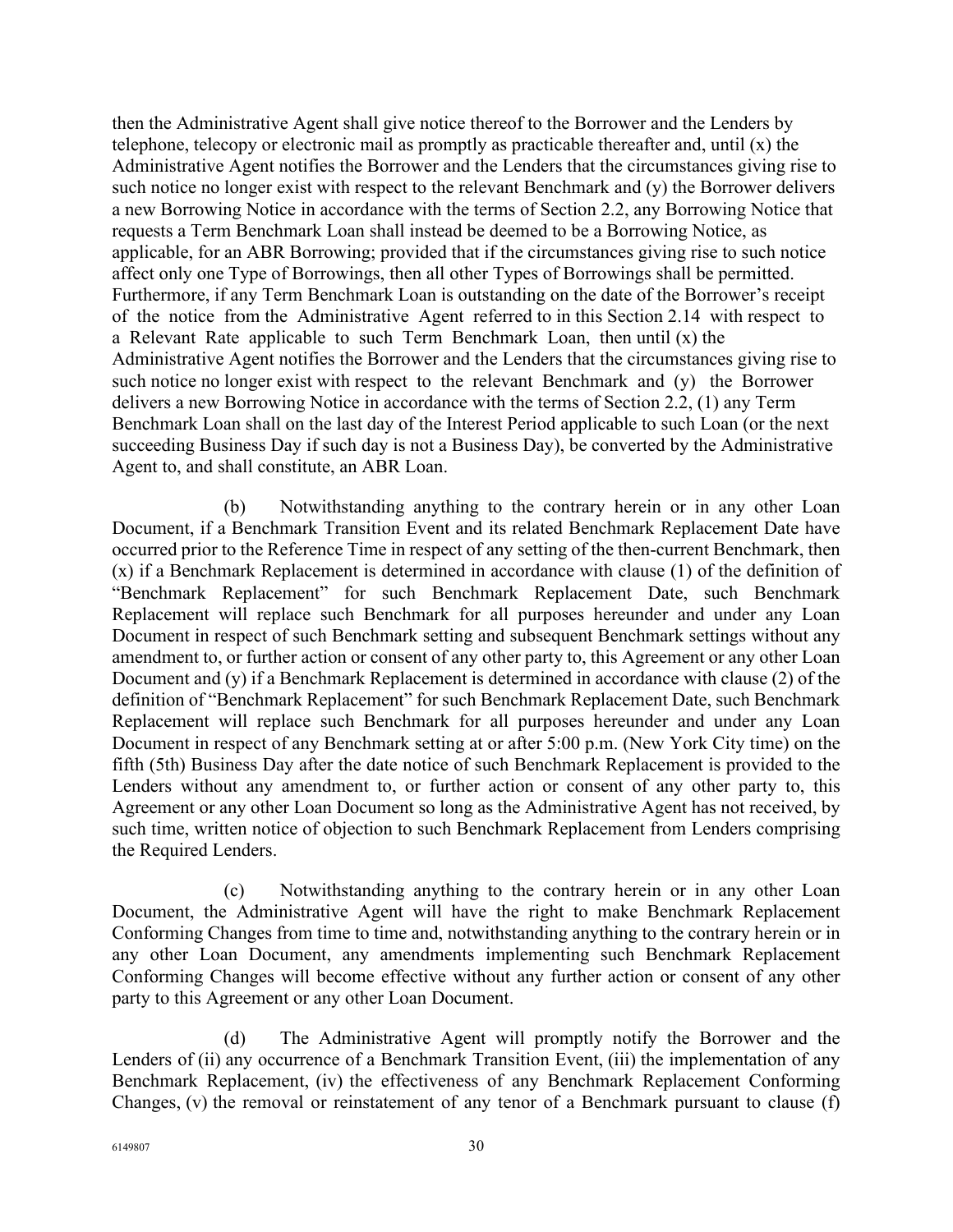below and (vi) the commencement or conclusion of any Benchmark Unavailability Period. Any determination, decision or election that may be made by the Administrative Agent or, if applicable, any Lender (or group of Lenders) pursuant to this Section 2.14, including any determination with respect to a tenor, rate or adjustment or of the occurrence or non-occurrence of an event, circumstance or date and any decision to take or refrain from taking any action or any selection, will be conclusive and binding absent manifest error and may be made in its or their sole discretion and without consent from any other party to this Agreement or any other Loan Document, except, in each case, as expressly required pursuant to this Section 2.14.

(e) Notwithstanding anything to the contrary herein or in any other Loan Document, at any time (including in connection with the implementation of a Benchmark Replacement), (ii) if the then-current Benchmark is a term rate (including the Term SOFR Rate) and either (1) any tenor for such Benchmark is not displayed on a screen or other information service that publishes such rate from time to time as selected by the Administrative Agent in its reasonable discretion or (2) the regulatory supervisor for the administrator of such Benchmark has provided a public statement or publication of information announcing that any tenor for such Benchmark is or will be no longer representative, then the Administrative Agent may modify the definition of "Interest Period" for any Benchmark settings at or after such time to remove such unavailable or non-representative tenor and (iii) if a tenor that was removed pursuant to clause (i) above either (1) is subsequently displayed on a screen or information service for a Benchmark (including a Benchmark Replacement) or (2) is not, or is no longer, subject to an announcement that it is or will no longer be representative for a Benchmark (including a Benchmark Replacement), then the Administrative Agent may modify the definition of "Interest Period" for all Benchmark settings at or after such time to reinstate such previously removed tenor.

(f) Upon the Borrower's receipt of notice of the commencement of a Benchmark Unavailability Period, the Borrower may revoke any Borrowing Notice for a Term Benchmark Loan to be made or continued during any Benchmark Unavailability Period and, failing that, the Borrower will be deemed to have converted any Borrowing Notice for a Term Benchmark Loan into a request for a Borrowing of an ABR Borrowing. During any Benchmark Unavailability Period or at any time that a tenor for the then-current Benchmark is not an Available Tenor, the component of ABR based upon the then-current Benchmark or such tenor for such Benchmark, as applicable, will not be used in any determination of ABR. Furthermore, if any Term Benchmark Loan is outstanding on the date of the Borrower's receipt of notice of the commencement of a Benchmark Unavailability Period with respect to a Relevant Rate applicable to such Term Benchmark Loan, then until such time as a Benchmark Replacement is implemented pursuant to this Section 2.14, (1) any Term Benchmark Loan shall on the last day of the Interest Period applicable to such Loan (or the next succeeding Business Day if such day is not a Business Day), be converted by the Administrative Agent to, and shall constitute, an ABR Loan.

2.15 Indemnity. (a) The Borrower agrees to indemnify each Lender and to hold each Lender harmless from any loss or expense which such Lender may sustain or incur as a consequence of (i) default by the Borrower in payment when due of the principal amount of or interest on any Term Benchmark Loan, (ii) default by the Borrower in making a borrowing of, or continuation of Term Benchmark Loans after the Borrower has given a notice requesting the same in accordance with the provisions of this Agreement, (iii) default by the Borrower in making any prepayment after the Borrower has given a notice thereof in accordance with the provisions of this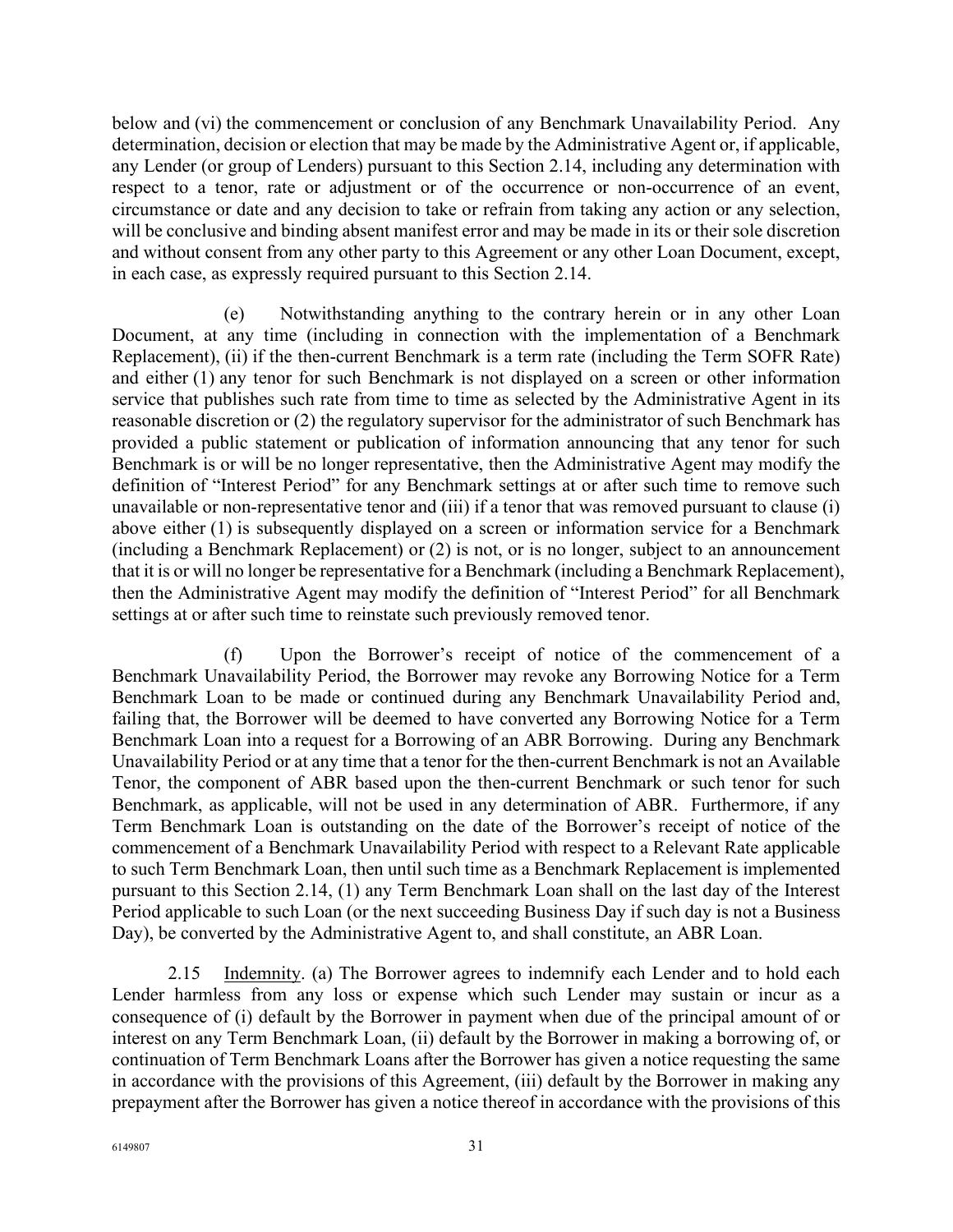Agreement, (iv) the making by the Borrower of a prepayment (whether such prepayment is voluntary, optional, mandatory or upon acceleration of such Loans) of Term Benchmark Loans on a day which is not the last day of an Interest Period with respect thereto, or (v) the prepayment of Term Benchmark Loans on a day which is not the last day of an Interest Period with respect thereto, which prepayment is made in connection with the replacement of such Lender under Section 2.12(b), in each case above including, without limitation, any such loss or expense arising from the reemployment of funds obtained by it or from fees payable to terminate the deposits from which such funds were obtained. This covenant shall survive the termination of this Agreement and the payment of the Notes and all other amounts payable hereunder for one year.

(a) When demanding payment pursuant to this Section, the demanding Lender shall provide to the Borrower (with a copy to the Administrative Agent) a certificate, signed by an officer of such Lender, setting forth in accordance with the standard practice of such Lender the amount required to be paid by Borrower to such Lender. Such certificate shall be conclusive in the absence of manifest error.

2.16 Unrestricted Subsidiaries. The Borrower may:

(a) At any time and from time to time designate any Controlled Portfolio Entity as an Unrestricted Subsidiary by delivery to the Administrative Agent of a notice therefor in form and substance reasonably satisfactory to the Administrative Agent, which notice shall set forth the effective date of such designation (which effective date shall be not less than five (5) Business Days after the receipt of such notice by the Administrative Agent), and provided that on such effective date no Default shall have occurred or would result from such designation, such designation shall be and become effective; and

(b) At any time and from time to time withdraw the designation of any Controlled Portfolio Entity as an Unrestricted Subsidiary by delivery to the Administrative Agent of a notice therefor in form and substance reasonably satisfactory to the Administrative Agent, which notice shall (i) set forth the effective date of such withdrawal (which effective date shall be not less than five (5) Business Days after the receipt of such notice by the Administrative Agent) and shall (ii) state that each of the representations and warranties made by the Borrower in or pursuant to the Loan Documents shall be true and correct in all material respects on and as of such date as if made on and as of such effective date, and provided that on such effective date no Default shall have occurred or would result from such withdrawal, such withdrawal shall be and become effective.

## SECTION 3. REPRESENTATIONS AND WARRANTIES

To induce the Administrative Agent and the Lenders to enter into this Agreement and to make the Loans, the Borrower hereby represents and warrants to the Administrative Agent and each Lender that:

3.1 Financial Condition. The statement of assets and liabilities as of the Borrower's most recently ended fiscal year for which annual reports have been prepared and the related statements of operations and of changes in net assets for the fiscal year ended on such date, copies of which financial statements, certified by the independent public accountants for the Borrower,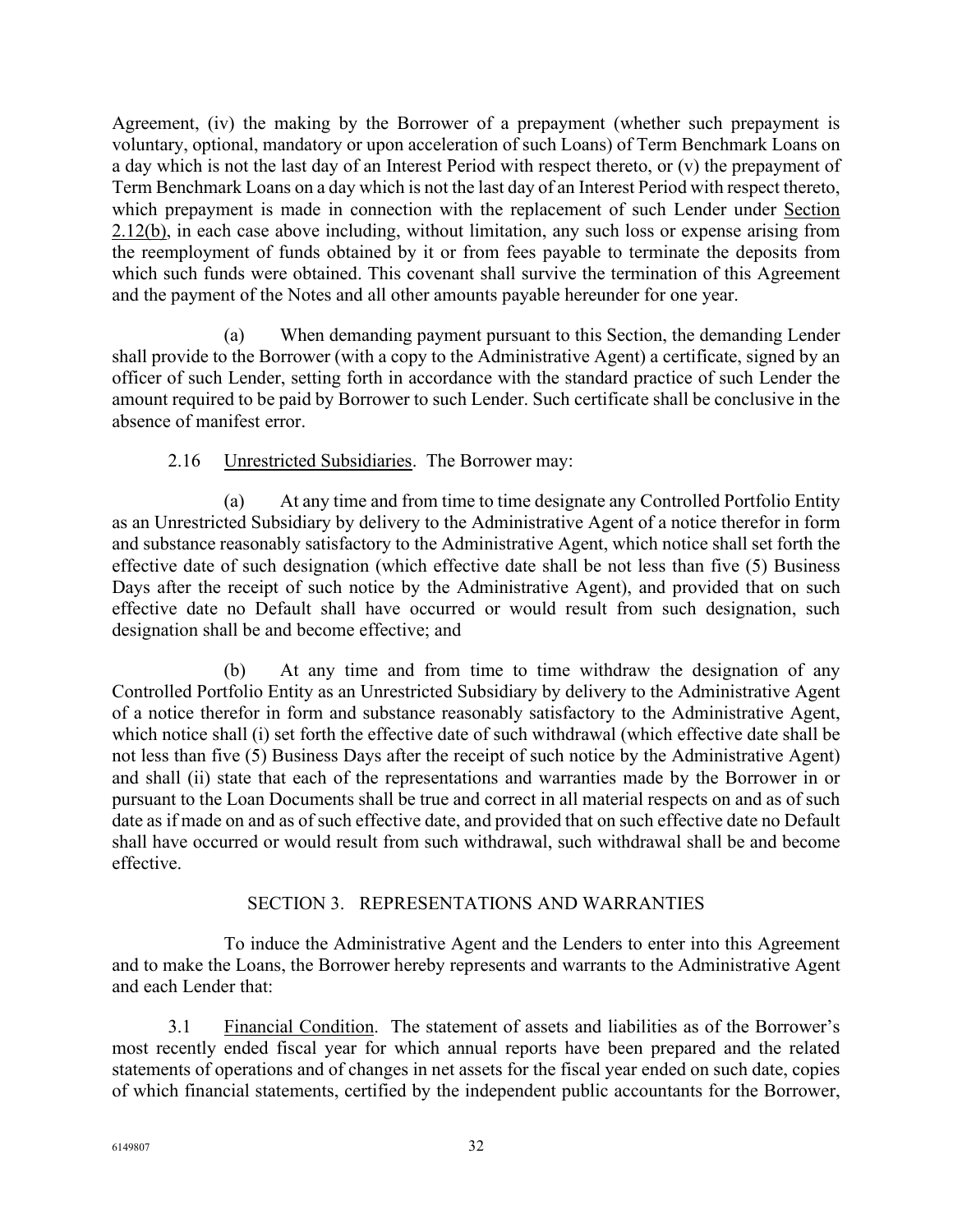have heretofore been delivered to each Lender, fairly present, in all material respects, the financial position of the Borrower as of such date and the results of its operations for such period, in conformity with GAAP (as consistently applied).

3.2 No Change. Since the date of the statement of assets and liabilities for the most recently ended fiscal year for which annual reports have been prepared for the Borrower, there has been no development or event which has had or could reasonably be expected to have a Material Adverse Effect.

3.3 Existence; Compliance with Law. The Borrower and each of its Restricted Subsidiaries is (a) an organization duly formed, validly existing and in good standing under the laws of the jurisdiction of its organization, (b) has the power and authority and the legal right to own its property and to conduct the business in which it is currently engaged, (c) is duly qualified as a foreign entity and is in good standing under the laws of each jurisdiction where its ownership of property or the conduct of its business requires such qualification except where the failure to so qualify could not reasonably be expected to have a Material Adverse Effect and (d) is in compliance with all Requirements of Law (including, without limitation, the 1940 Act and the 1933 Act) except to the extent that the failure to comply therewith could not, in the aggregate, reasonably be expected to have a Material Adverse Effect. The shares of the Borrower have been validly authorized.

3.4 Power; Authorization; Enforceable Obligations. The Borrower has the power and authority and the legal right, to execute, deliver and perform the Loan Documents to which it is a party and to borrow hereunder and has taken all necessary action to authorize the borrowings on the terms and conditions of this Agreement and any Notes and to authorize the execution, delivery and performance of the Loan Documents to which it is a party including, without limitation, receiving the approval of the majority of the independent members of the Board of Trustees or board of directors of the Borrower as to entering into the transactions contemplated hereby. No consent or authorization of, filing with, notice to or other act by or in respect of, any Governmental Authority or any other Person is required in connection with the borrowings hereunder or with the execution, delivery, performance, validity or enforceability of the Loan Documents to which the Borrower is a party other than those that have been obtained. This Agreement has been, and each other Loan Document to which it is a party will be, duly executed and delivered by the Borrower. This Agreement constitutes, and each other Loan Document to which it is a party when executed and delivered will constitute, a legal, valid and binding obligation of the Borrower, enforceable against the Borrower in accordance with its terms, except as enforceability may be limited by applicable bankruptcy, insolvency, reorganization, moratorium or similar laws affecting the enforcement of creditors' rights generally and by general equitable principles (whether enforcement is sought by proceedings in equity or at law).

3.5 No Legal Bar. The execution, delivery and performance of the Loan Documents to which the Borrower is a party, the borrowings hereunder and the use of the proceeds thereof will not violate any material Requirement of Law (including, without limitation, the 1940 Act) or Contractual Obligation of the Borrower or any of its Restricted Subsidiaries and will not result in, or require, the creation or imposition of any material Lien on any of their respective properties or revenues pursuant to any such Requirement of Law or Contractual Obligation.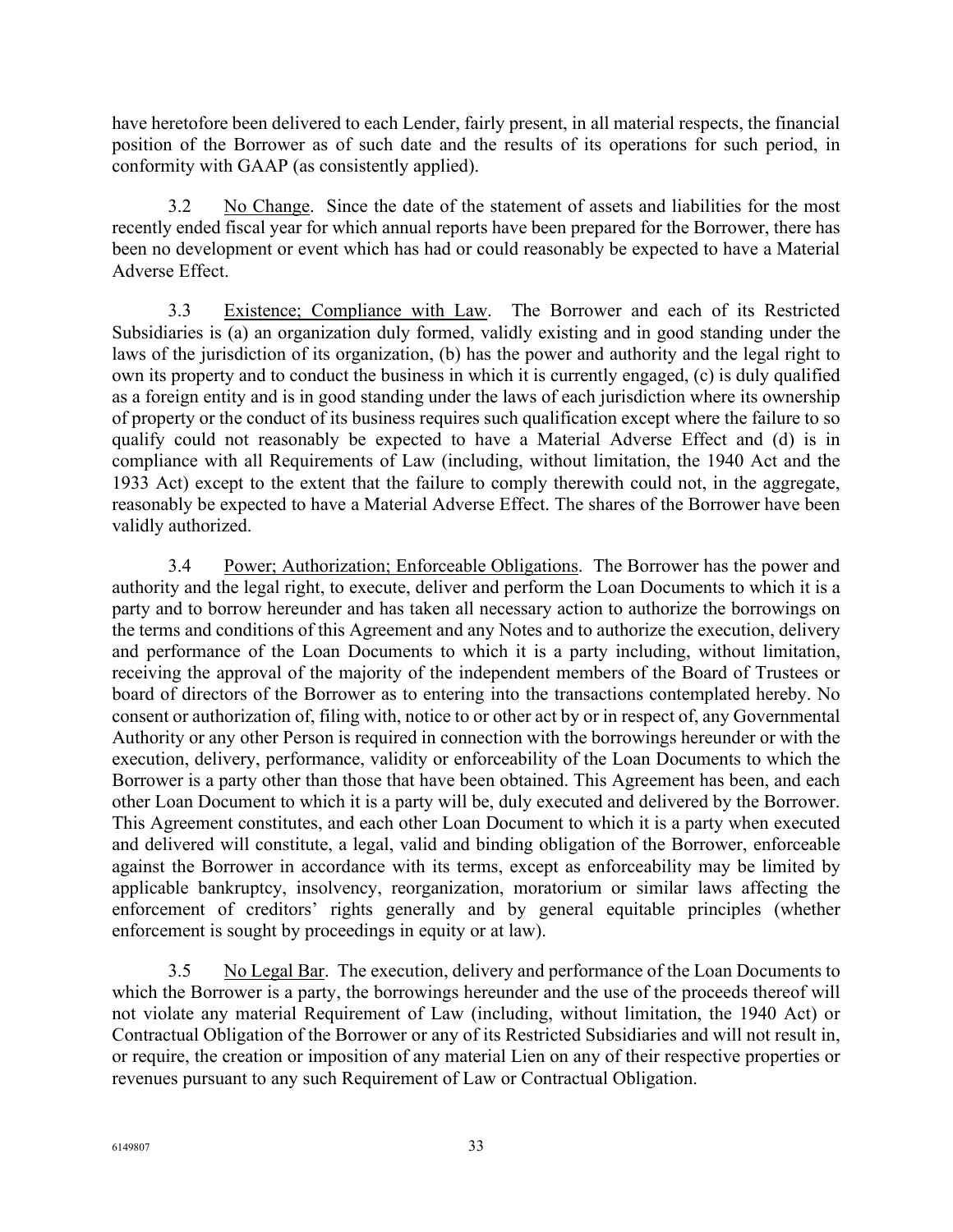3.6 No Material Litigation. No litigation, investigation or proceeding of or before any arbitrator or Governmental Authority is pending or, to the knowledge of the Borrower, threatened by or against the Borrower or against any of its properties or revenues, including, without limitation, against any of its Subsidiaries, (i) with respect to the authorization, legality, validity, or enforceability of any Loan Document or the rights or remedies of the Administrative Agent or any Lender hereunder or thereunder, or (ii) that, individually or in the aggregate, could reasonably be expected to have a Material Adverse Effect.

3.7 No Default. Neither the Borrower nor any of its Subsidiaries is in default under or with respect to any Requirement of Law or Contractual Obligations in any respect that, individually or in the aggregate, could reasonably be expected to have a Material Adverse Effect. No Default or Event of Default has occurred and is continuing.

3.8 Ownership of Property; Leases; Liens. Each of the Borrower and its Restricted Subsidiaries has good title to all its property except for defects which could not reasonably be expected to result in a Material Adverse Effect, and its property is not subject to any Lien except as permitted by Section 6.3. All material leases of the Borrower and each of its Restricted Subsidiaries are valid and subsisting and are in full force and effect in all material respects.

3.9 No Burdensome Restrictions. No Requirement of Law applicable to, or Contractual Obligation of, the Borrower or any of its Subsidiaries could reasonably be expected to have a Material Adverse Effect.

3.10 Taxes. (a) The Borrower and each of its Subsidiaries (other than any Unrestricted Subsidiary that is not consolidated into the Borrower's tax returns) has filed all tax returns which, to the knowledge of the Borrower, are required to be filed and has paid all taxes shown to be due and payable on said returns or on any assessments made against it or any of its property and all other taxes, fees or other charges imposed on it or any of its property by any Governmental Authority (other than any the amount or validity of which are currently being contested in good faith by appropriate proceedings and with respect to which reserves in conformity with GAAP have been provided on the books of the Borrower); as of the date hereof, the Borrower is not subject to a Federal income tax audit; as of the date hereof, no tax Lien or Liens have been filed which at any one time aggregate in excess of One Hundred Thousand (\$100,000) Dollars, and, to the knowledge of the Borrower, as of the date hereof, no claim is being asserted, with respect to any such tax, fee or other charge.

(b) The Borrower is a "regulated investment company" as defined in the Code.

(c) Borrower is in compliance with all requirements of the Code applicable to regulated investment companies, so as to be relieved of federal income tax on net investment income and net capital gains distributed by it.

3.11 Margin Stock; Federal Regulations. If requested by any Lender or the Administrative Agent from time to time, the Borrower will furnish to the Administrative Agent and each Lender a statement and current list of the assets of the Borrower in conformity with the requirements of Form FR U-1 referred to in said Regulation U. Other than the furnishing of such statement and such list, no filing or other action is required under the provisions of Regulations T,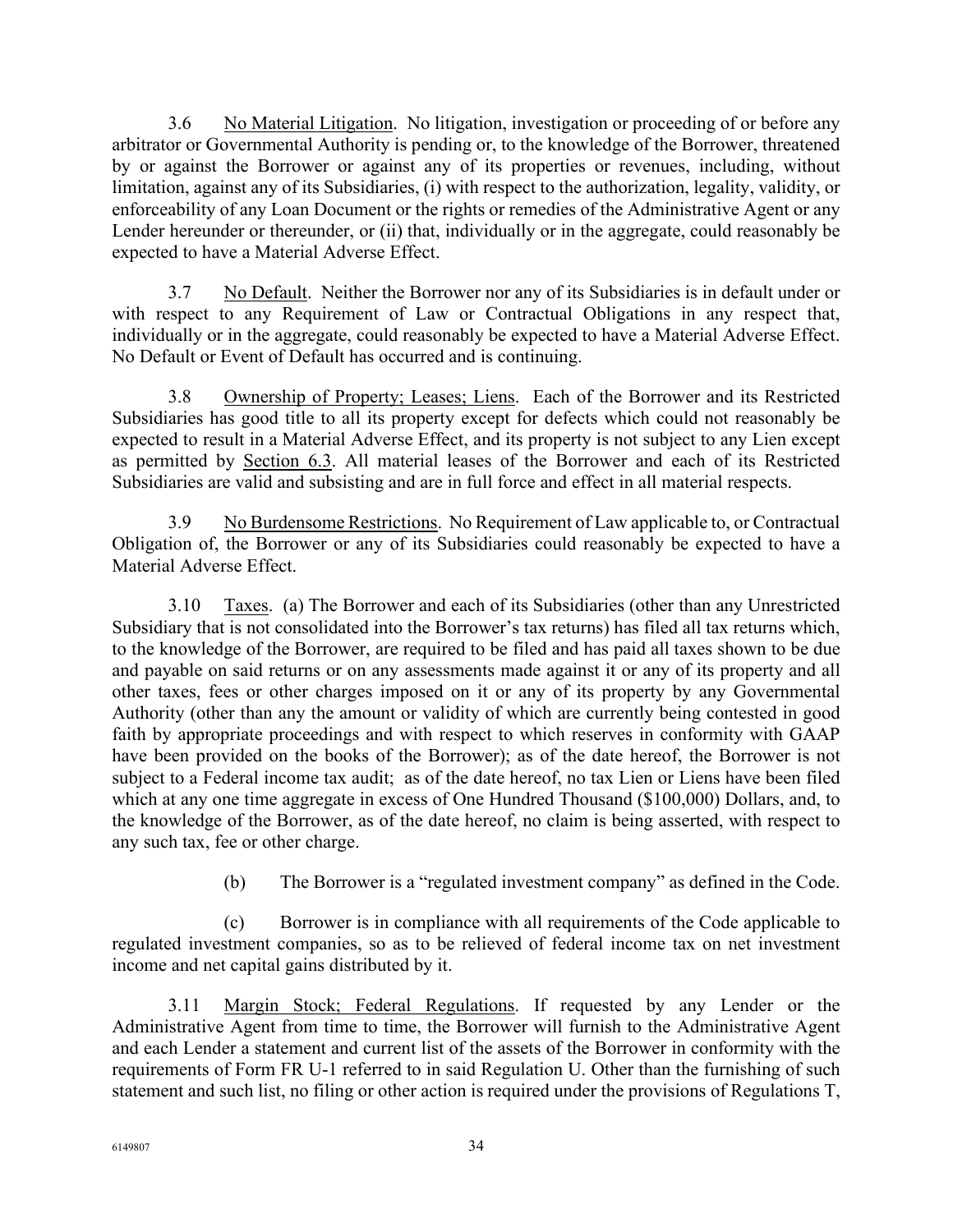U or X in connection with the execution and delivery of this Agreement and the making of the Loans hereunder, and such execution and delivery of this Agreement and making of the Loans is in compliance therewith.

3.12 ERISA. Neither the Borrower nor any ERISA Affiliate is currently or has at any time maintained or established a Plan. Neither the Borrower nor any ERISA Affiliate is currently or has at any time been a "party in interest" (as defined in Section 3(14) of ERISA) or a "disqualified person" (as defined in Section 4975 of the Code) with respect to a Plan.

3.13 Certain Restrictions. The Borrower is not subject to regulation under any Federal or State statute or regulation (other than Regulation X of the Board of Governors of the Federal Reserve System and the 1940 Act) which limits its ability to incur Indebtedness. The Borrower is not party to, or otherwise subject to any provision contained in, any instrument evidencing Indebtedness of the Borrower, any agreement relating thereto or any other agreement (including, without limitation, its charter or other organizational document) (other than the Note Purchase Agreement, or any agreement evidencing Indebtedness incurred pursuant to and in accordance with Section 6.2(d)), which limits its ability to incur Indebtedness.

3.14 Subsidiaries. The Borrower has no direct Subsidiaries (other than Controlled Portfolio Entities and Subsidiaries of Unrestricted Subsidiaries), and no equity investment or interest in any other Person, other than investments made or interests purchased in the ordinary course of business.

3.15 Registration of the Borrower. The Borrower is registered as a non-diversified, closed-end, management investment company under the 1940 Act. The Investment Manager is registered as an investment adviser under the Advisers Act, and is the Borrower's investment manager.

3.16 Offering in Compliance with Securities Laws. The Borrower has issued all of its securities pursuant to an effective registration statement on Form N-2 or otherwise in accordance with all Federal and State securities laws applicable thereto in all material respects.

3.17 Investment Policies. The Borrower is in compliance in all material respects with all of its fundamental Investment Policies.

3.18 Permission to Borrow. The Borrower is permitted to borrow hereunder pursuant to the limits and restrictions set forth in its Prospectus and registration statement.

3.19 Accuracy of Information; Electronic Information. (a) (i) All factual information furnished on or prior to the date hereof by or on behalf of the Borrower or any Subsidiary in writing to the Administrative Agent or any Lender for purposes of or in connection with this Agreement or any transaction contemplated hereby (in each case, as amended, superseded, supplemented or otherwise modified with the knowledge of the Administrative Agent or such Lender) is, and all other such factual information hereafter furnished by or on behalf of the Borrower or any Subsidiary to the Administrative Agent or any Lender (in each case, as amended, superseded, supplemented or otherwise modified with the knowledge of the Administrative Agent or such Lender) will be, true and accurate in every material respect on the date as of which such information is dated or certified, and to the extent such information was furnished to the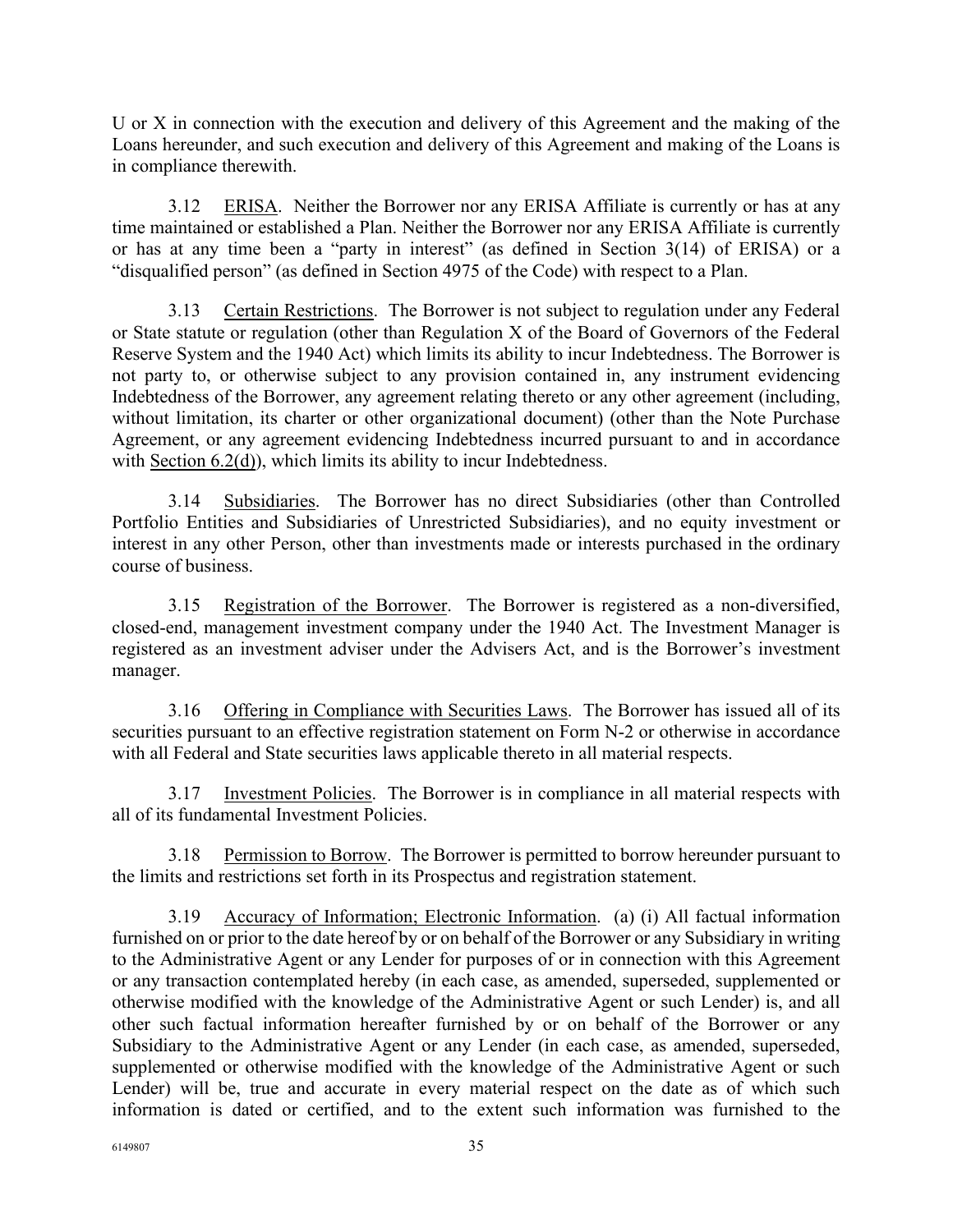Administrative Agent or such Lender on or prior to the date hereof, as of the date of execution and delivery of this Agreement by the Administrative Agent or such Lender, and such information is not, or shall not be, as the case may be, incomplete by omitting to state any material fact necessary to make such information not misleading; provided, however, that, with respect to projected financial information, the Borrower represents only that such information was prepared in good faith based upon assumptions believed to be reasonable at the time.

> (ii) The information included in any Beneficial Ownership Certification provided to any Lender in connection with this Agreement is true and correct in all respects.

(b) The Borrower agrees that neither the Administrative Agent nor any Lender shall be liable to the Borrower for any damages arising from its use of information or other materials obtained through electronic transmission systems which is incorrect or incomplete because of an electronic transmission error.

3.20 Affiliated Persons. To the best knowledge of the Borrower, the Borrower, together with its respective Affiliates, is not an "Affiliated Person" (as defined in the 1940 Act) of the Administrative Agent or any Lender.

3.21 Licenses, Permits, Etc. Each of the Borrower and its Restricted Subsidiaries owns or possess all material licenses, permits, franchises, authorizations, patents, copyrights, proprietary software, service marks, trademarks and trade names, or rights thereto, without known conflict with the rights or others, except for those conflicts that, individually or in the aggregate, could not reasonably have a Material Adverse Effect.

3.22 Existing Indebtedness. Neither the Borrower nor any of its Restricted Subsidiaries is in default, which has not been waived or cured, in the payment of any principal or interest on any Indebtedness of the Borrower or such Restricted Subsidiary, and no event or condition exists with respect to any Indebtedness of the Borrower or any of its Restricted Subsidiaries the outstanding principal amount of which exceeds \$10,000,000 that would permit (or that with notice or the lapse of time, or both, would permit) one or more Persons to cause such Indebtedness to become due and payable before its stated maturity or before its regularly scheduled dates of payment.

# 3.23 Foreign Assets Control Regulations, Etc.

(a) None of the execution, delivery or performance of any Loan Document, the issuance of any Notes, or the use of proceeds of the Loans will violate the Trading with the Enemy Act, as amended, or any of the foreign assets control regulations of the United States Treasury Department (31 CFR, Subtitle B, Chapter V, as amended) or any enabling or successor legislation or executive order relating thereto.

(b) Neither the Borrower nor any of its Subsidiaries, nor, to the knowledge of the Borrower or such Subsidiary, any of their respective directors, officers or employees, nor to the knowledge of the Borrower, any agent of the Borrower or any Subsidiary that will act in any capacity in connection with or benefit from the credit facility established hereby, (i) is a Sanctioned Person, including a Person described or designated in the Specially Designated Nationals and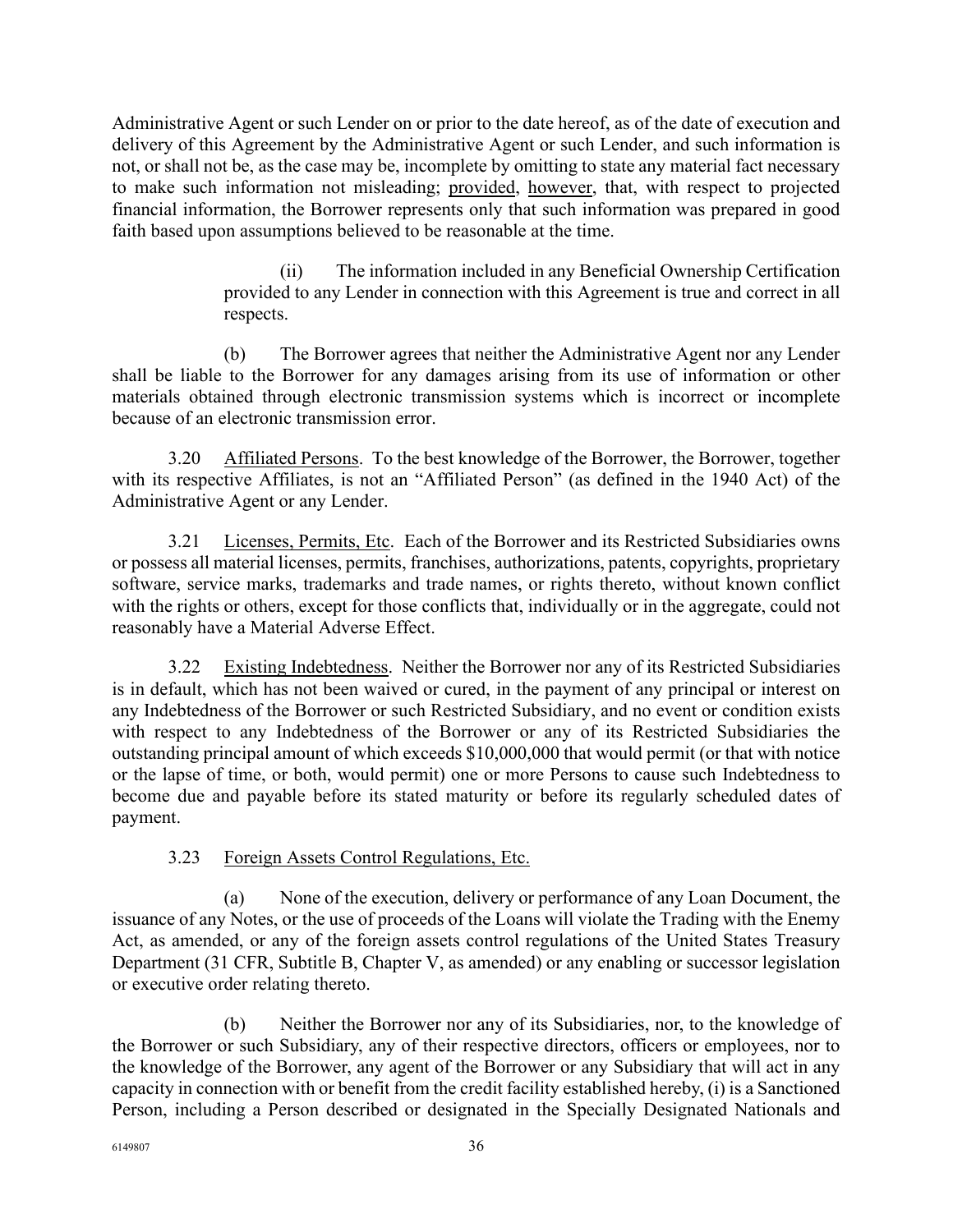Blocked Persons List of the Office of Foreign Assets Control or in Section 1 of the Anti-Terrorism Order and (ii) engages in any dealings or transactions with any such Sanctioned Person including a Person described or designated in the Specially Designated Nationals and Blocked Persons List of the Office of Foreign Assets Control or in Section 1 of the Anti-Terrorism Order. Each of the Borrower and its Subsidiaries is in compliance, in all material respects, with the Patriot Act.

(c) No part of the proceeds from any of the Loans hereunder will be used, directly or indirectly, for any payments to any governmental official or employee, political party, official of a political party, candidate for political office, or anyone else acting in an official capacity, in order to obtain, retain or direct business or obtain any improper advantage, in violation of the United States Foreign Corrupt Practices Act of 1977, as amended, or any enabling or successor legislation or executive order relating thereto, assuming in all cases that such Act, legislation or executive order applies to the Borrower.

(d) The Borrower has implemented and maintains in effect policies and procedures designed to ensure compliance by the Borrower, its Subsidiaries and their respective directors, officers, employees and agents with all laws, rules, and regulations of any jurisdiction applicable to the Borrower or any of its Subsidiaries from time to time concerning or relating to Anti-Corruption Laws and applicable Sanctions, and the Borrower, its Subsidiaries and their respective officers and employees and, to the knowledge of the Borrower its directors and agents, are in compliance with such laws, rules, and regulations concerning or relating to Anti-Corruption Laws and applicable Sanctions in all material respects.

3.24 Ranking of Obligations. The Borrower's payment obligations under this Agreement and the Notes will, upon issuance of the Notes, rank pari passu, without preference or priority, with all other unsecured and unsubordinated Indebtedness of the Borrower.

3.25 EEA Financial Institutions. Neither the Borrower nor any of its Restricted Subsidiaries is an EEA Financial Institution.

## SECTION 4. CONDITIONS PRECEDENT

4.1 Conditions to Initial Loans. The agreement of each Lender to make Loans hereunder and the effectiveness of this Agreement is subject to the satisfaction, prior to or on the Closing Date, of the following conditions precedent, which conditions precedent apply to and shall be satisfied by the Borrower:

(a) Executed Agreement; Fees. The Administrative Agent shall have received this Agreement fully executed and delivered by all other parties thereto, including, without limitation, by a duly authorized officer of the Borrower, with a counterpart for each Lender. JPMorgan shall have received a fully executed Fee Letter and the payment of all fees described therein.

(b) Notes. The Administrative Agent shall have received Notes for each Lender that has requested Notes pursuant to Section 2.5(e), executed and delivered by a duly authorized officer of the Borrower.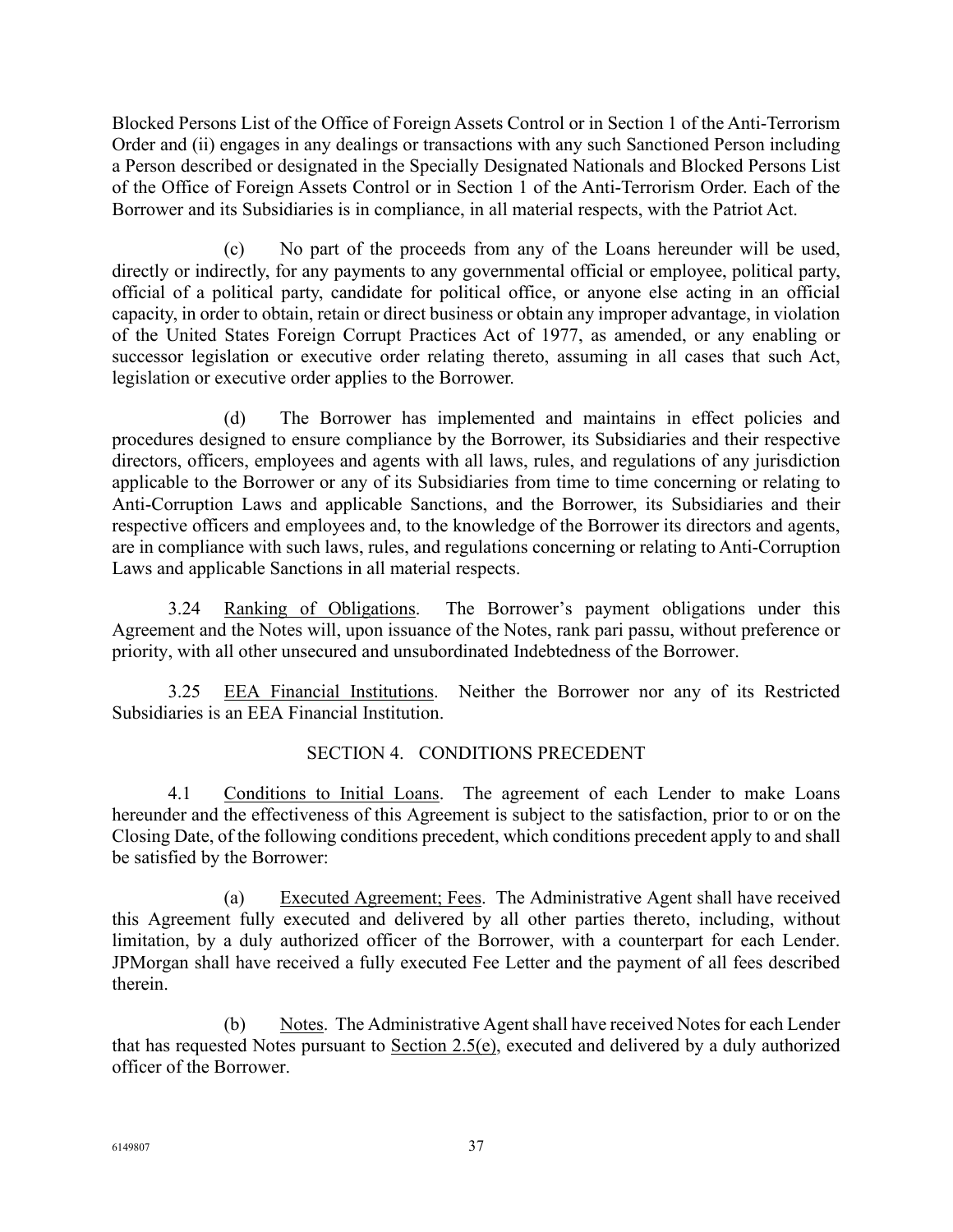(c) Related Agreements. The Administrative Agent shall have received, with a copy for each Lender, true, correct and complete copies, certified as to authenticity by the Borrower, of (i) the Borrower's most recent Prospectus, Investment Advisory Agreement, Custody Agreement, Administration Agreement and Transfer Agency Agreement, (ii) the Borrower's most recent annual and semi-annual financial reports, (iii) the Note Purchase Agreement and all documents, opinions, instruments or agreements executed or delivered in connection therewith or pursuant thereto and (iv) such other documents or instruments as may be reasonably requested by the Administrative Agent, including, without limitation, a copy of any debt instrument, security agreement or other material contract to which the Borrower may be a party.

(d) Proceedings of the Borrower. The Administrative Agent shall have received a copy of the resolutions, in form and substance satisfactory to the Administrative Agent, of the board of directors of the Borrower authorizing (i) the execution, delivery and performance of the Loan Documents and (ii) the borrowings contemplated hereunder, certified by the Secretary or an Assistant Secretary of the Borrower as of the Closing Date, which certificate shall be in form and substance satisfactory to the Administrative Agent and shall state that the resolutions thereby certified have not been amended, modified, revoked or rescinded and are in full force and effect.

(e) Incumbency Certificate. The Administrative Agent shall have received a certificate of the Borrower, dated the Closing Date, as to the incumbency and signature of the officers of the Borrower executing any Loan Document, executed by the Secretary or any Assistant Secretary of the Borrower, satisfactory in form and substance to the Administrative Agent.

(f) Organizational Documents. The Administrative Agent shall have received true, correct and complete copies of the charter or certificate, as the case may be, and by-laws of the Borrower, certified as of the Closing Date as true, correct and complete copies thereof by the Secretary or an Assistant Secretary of the Borrower.

(g) Legal Opinions. The Administrative Agent shall have received, with a counterpart for each Lender, the executed legal opinion of counsel to the Borrower (which shall not be an "Accord" opinion) in form and substance satisfactory to the Administrative Agent and its counsel. Such legal opinion shall cover such matters incident to the transactions contemplated by this Agreement as the Administrative Agent or any Lender may reasonably require.

(h) Financial Information. The Administrative Agent shall have received the most recent publicly available financial information (which includes a list of portfolio securities) for the Borrower.

(i) Know Your Customer. Each Lender will have received the documents reasonably requested by it to satisfy its know-your-customer obligations with respect to its execution and delivery of this Agreement and the performance of its obligations hereunder.

(j) Beneficial Ownership Certification. At least five (5) days prior to the Closing Date, if the Borrower qualifies as a "legal entity customer" under the Beneficial Ownership Regulation, it shall have delivered, to each Lender that had so requested, a Beneficial Ownership Certification in relation to such Borrower.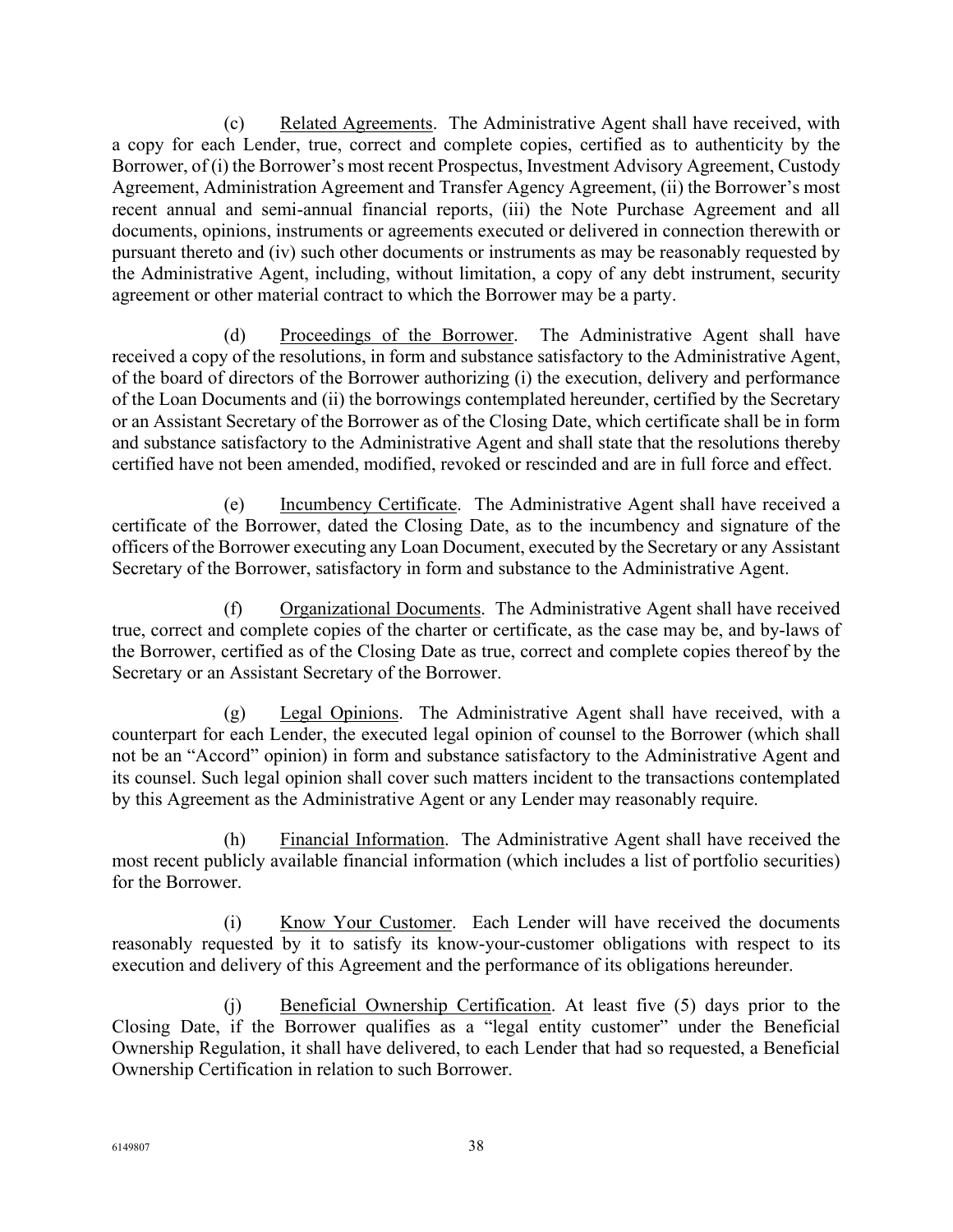4.2 Conditions to Each Loan. The agreement of each Lender to make any Loan requested by the Borrower to be made by it on any date (including, without limitation, its initial Loan) is subject to the satisfaction of the following conditions precedent:

(a) Representations and Warranties. Each of the representations and warranties made by the Borrower in or pursuant to the Loan Documents shall be true and correct in all material respects on and as of such date as if made on and as of such date.

No Default. No Default or Event of Default shall have occurred and be continuing on such date or after giving effect to the Loans requested to be made on such date.

(c) Maximum Borrowing Limitation. Immediately prior to and immediately after giving effect to the proposed Loans to be made, the Borrower's Asset Coverage Ratio shall not be less than 325% and the Borrower shall provide the Administrative Agent with a pro forma calculation of the Asset Coverage Ratio taking into effect the proposed Loans (using Net Asset values as calculated within 10 Days of the Borrowing Date); and in each case the Borrower shall not have violated any Requirements of Law or exceeded the borrowing limits set forth in its Prospectus or registration statement.

(d) Regulation U; Forms U-1. The Lenders shall be satisfied that the Loans and the use of proceeds thereof comply in all respects with Regulation U. To the extent required by Regulation U, the Administrative Agent shall have received a copy of either (i) Form FR U-1, duly executed and delivered by the Borrower and completed for delivery to each Lender, in form acceptable to the Administrative Agent, or (ii) a current list of the assets of the Borrower (including all Margin Stock from the Borrower), in form acceptable to the Administrative Agent and in compliance with Section 221.3(c)(2) of Regulation U.

(e) Net Assets. The Net Assets of the Borrower most recently calculated prior to the Borrowing Date (but in any event within 10 Days of the Borrowing Date) shall be greater than or equal to the Minimum Net Assets, and the Borrower shall provide the Administrative Agent with a statement of said Net Assets and Minimum Net Assets (calculated within 10 Days of the Borrowing Date).

(f) Additional Matters. All corporate and other proceedings, and all documents, instruments and other legal matters in connection with the transactions contemplated by this Agreement and the other Loan Documents shall be satisfactory in form and substance to the Administrative Agent, and the Administrative Agent shall have received such other documents and legal opinions in respect of any aspect or consequence of the transactions contemplated hereby or thereby as it shall reasonably request.

Each borrowing by the Borrower hereunder shall constitute a representation and warranty by the Borrower as of the date thereof that the conditions contained in this Section 4.2 have been satisfied with respect to the Borrower.

# SECTION 5. AFFIRMATIVE COVENANTS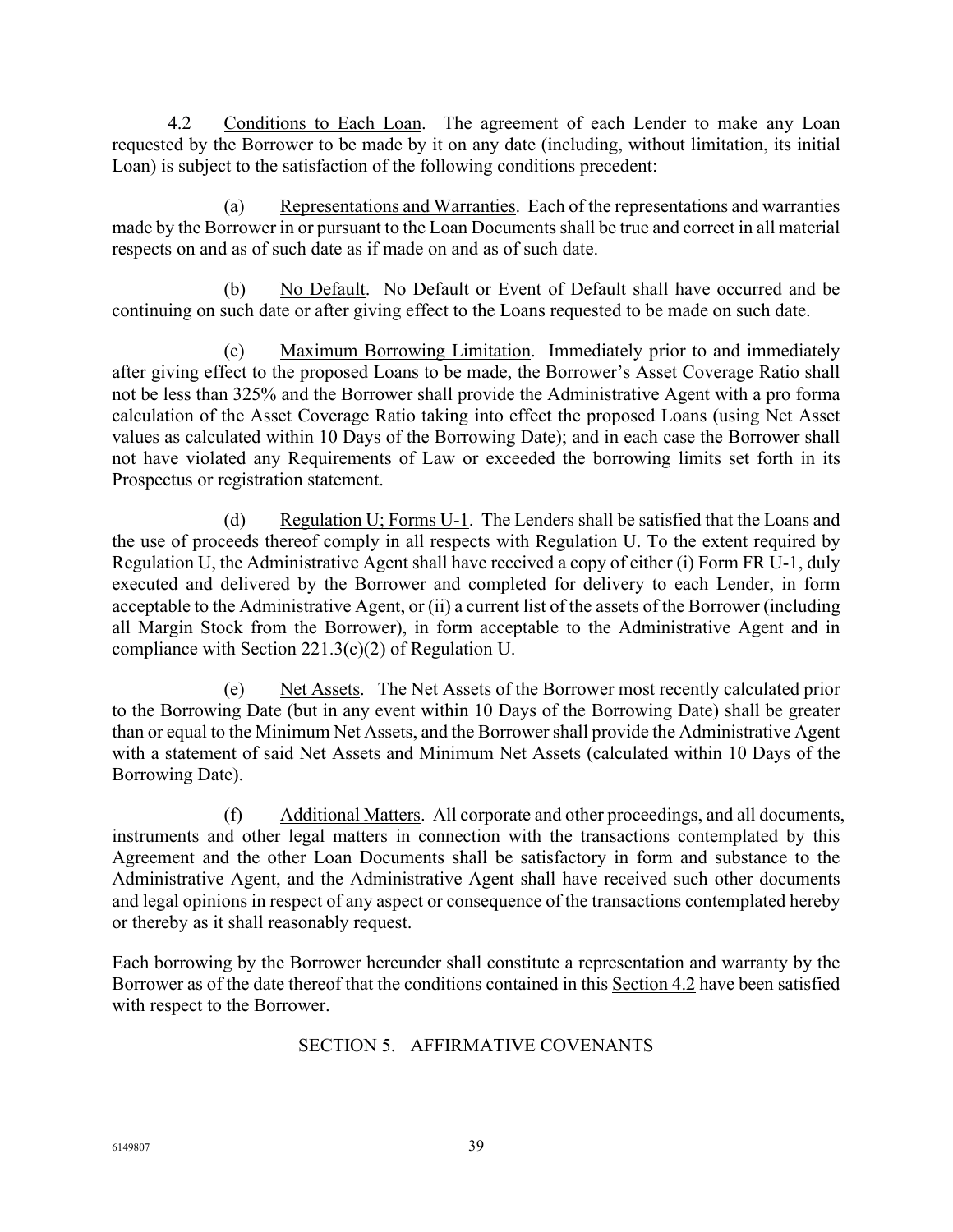The Borrower hereby agrees that, so long as (i) the Commitments remain in effect or (ii) any amount is owing by it to any Lender or the Administrative Agent hereunder or under any other Loan Document, it shall:

5.1 Financial Statements. Furnish to the Administrative Agent (with copies for each Lender):

(a) as soon as available and in any event within 60 days after the end of each fiscal year of the Borrower, a statement of assets and liabilities of the Borrower as at the end of such fiscal year, a statement of operations for such fiscal year, a statement of changes in net assets for such fiscal year and the preceding fiscal year, a statement of portfolio of investments as at the end of such fiscal year and the per share and other data for such fiscal year prepared in accordance with GAAP (as consistently applied) and all regulatory requirements, and all presented in a manner acceptable to the Securities and Exchange Commission or any successor or analogous Governmental Authority and accompanied by an opinion thereon of PricewaterhouseCoopers or any other independent certified public accountants of recognized standing, which opinion shall state that such financial statements present fairly, in all material respects, the financial position of the companies being reported upon and that their results of operations have been prepared in conformity with GAAP, consistently applied.

(b) as soon as available and in any event within 60 days after the close of the first six-month period of each fiscal year of the Borrower, a statement of assets and liabilities as at the end of such six-month period, a statement of operations for such six-month period, a statement of changes in net assets for such six-month period and a portfolio of investments as at the end of such six-month period, all prepared in accordance with regulatory requirements and GAAP (subject to normal year-end adjustments and consistently applied) and certified by a Responsible Officer that such statements are prepared in accordance with GAAP consistently applied;

(c) as soon as available and in any event within 60 days after the close of each fiscal quarter of the Borrower, a statement of assets and liabilities as at the end of such quarter, a statement of operations for the year-to-date period for such quarter, a statement of changes in net assets for the year-to-date period for such quarter and a portfolio of investments as at the end of such quarter, all prepared in accordance with regulatory requirements and GAAP (subject to normal year-end adjustments and consistently applied) and certified by a Responsible Officer that such statements are prepared in accordance with GAAP consistently applied; and

(d) as soon as available, but in any event not later than 10 days after the end of each month of each fiscal year of the Borrower, the net asset value sheet of the Borrower as at the end of such month, in the form and detail similar to those customarily prepared by the Borrower's management for internal use and reasonably satisfactory to the Administrative Agent, certified by a Responsible Officer as being fairly stated in all material respects;

all such financial statements shall be complete and correct in all material respects and shall be prepared in reasonable detail and in accordance with GAAP applied consistently throughout the periods reflected therein and with prior periods (except as approved by such accountants or officer, as the case may be, and disclosed therein).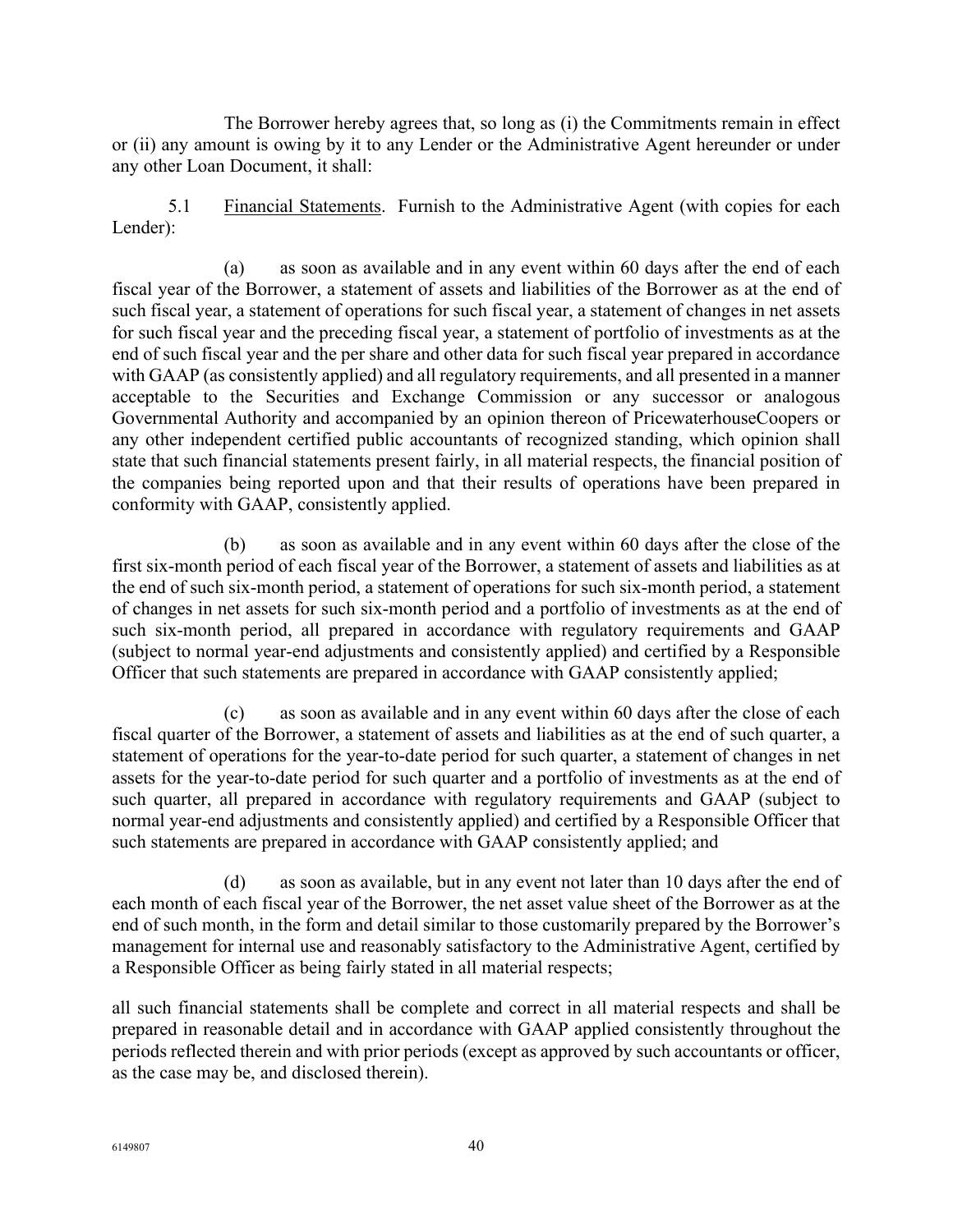5.2 Certificates; Other Information. Furnish to the Administrative Agent (with copies if requested for each Lender):

(a) concurrently with the delivery of the financial statements and information referred to in Sections 5.1(a), (b) and (c), a certificate of a Responsible Officer stating that (i) to the best of such Officer's knowledge, the Borrower during such period has observed or performed all of its covenants and other agreements, and satisfied every condition, contained in this Agreement and the other Loan Documents to be observed, performed or satisfied by it, and (ii) no Default or Event of Default has occurred and is continuing except as specified in such certificate;

(b) within fifteen days after the same are sent, copies of all financial statements and reports which the Borrower sends to its investors, and within five Business Days after the same are filed, copies of all financial statements and reports which the Borrower may make to, or file with, the Securities and Exchange Commission or any successor or analogous Governmental Authority other than those filings otherwise required to be delivered under Section 5.1 hereof;

(c) as soon as available, but in any event not later than ten days after the end of each quarter, a certificate of a Responsible Officer showing in reasonable detail the calculations supporting the Borrower's compliance with Section 6.1 and Section 6.7(b);

(d) as soon as available, but in any event not later than one day after such calculation is made, a certificate of a Responsible Officer showing in reasonable detail calculation of the Borrower's Asset Coverage Ratio, including without limitation showing in reasonable detail the calculation of Adjusted Total Assets. The Borrower shall calculate its Asset Coverage Ratio on a weekly basis;

(e) promptly following the execution thereof, copies of any amendments, restatements, supplements or other modifications to the Note Purchase Agreement or any document, opinion, instrument or agreement executed or delivered in connection therewith or pursuant thereto; and

(f) promptly, such additional financial and other information as Administrative Agent or any Lender may from time to time reasonably request, including, without limitation, copies of all changes to the Prospectus and registration statement, and organizational documents, and information about the Borrower's Subsidiaries, provided that in the case of Unrestricted Subsidiaries which is obtainable by the Borrower using commercially reasonable efforts.

For the avoidance of doubt, any certifications required to be made by a Responsible Officer pursuant to Section 5.1 or this Section 5.2 that are required to be delivered on the same day may, but need not, be delivered by incorporating such certifications into a single certificate. In addition, to the extent two or more subsections of Section 5.1 or this Section 5.2 require delivery of the same certification, information or other deliverable, the delivery of one copy of such certification, information or other deliverable shall satisfy the requirements of all such subsections.

5.3 Payment of Obligations. Pay, discharge or otherwise satisfy, and cause each of its Restricted Subsidiaries to pay discharge or otherwise satisfy, at or before maturity or before they become delinquent, as the case may be, all its obligations of whatever nature, except where the amount or validity thereof is currently being contested in good faith by appropriate proceedings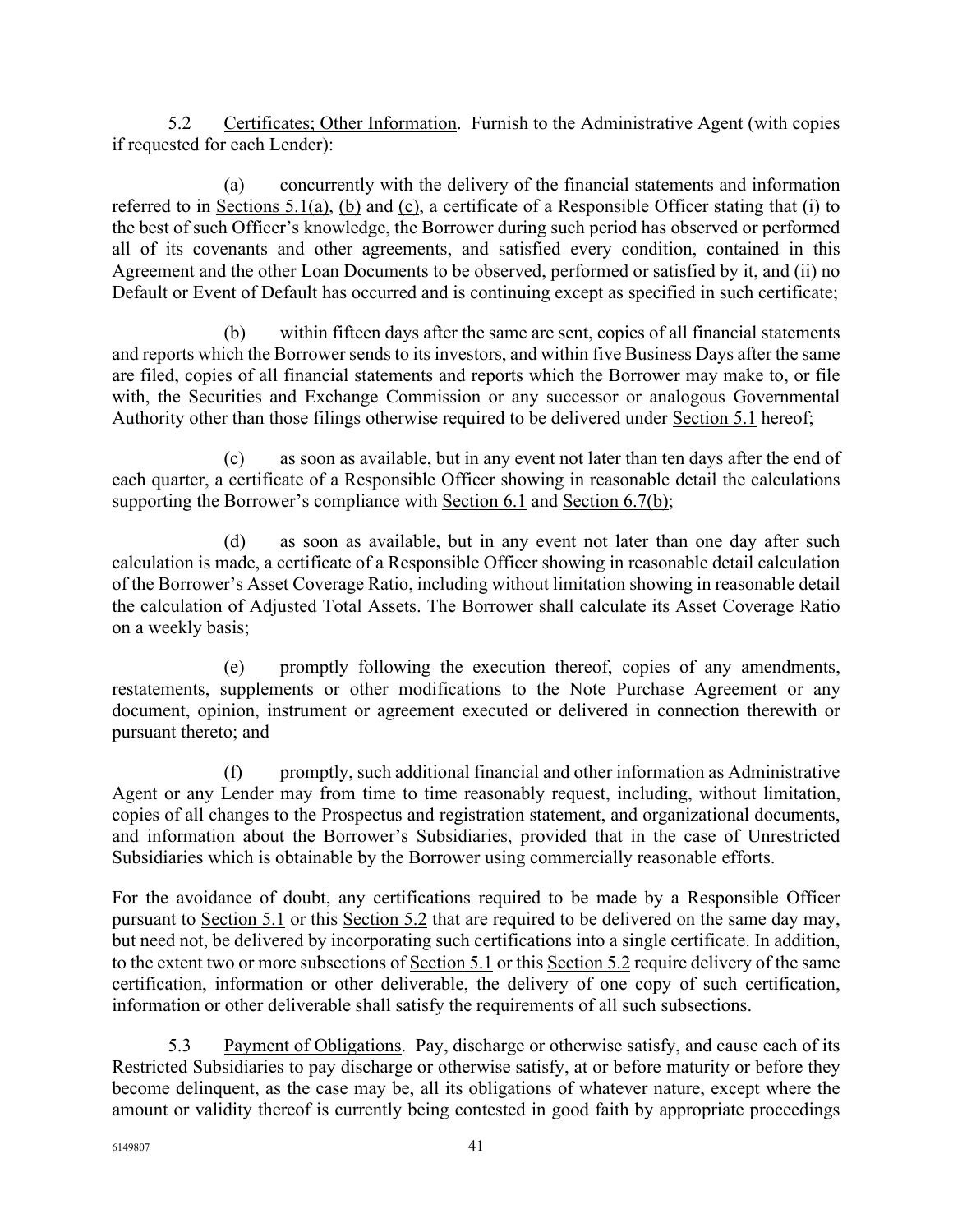and reserves in conformity with GAAP with respect thereto have been provided on the books of the Borrower.

5.4 Conduct of Business; Maintenance of Existence and Investment Company Status; Compliance with Law and Contractual Obligations; Maintenance of Custodian. Continue to engage in its investment business in accordance with its Investment Policies, Prospectus and registration statement, as such may be supplemented or amended from time to time, and preserve, renew and keep in full force and effect its and its Restricted Subsidiaries' existence, and take all reasonable action to maintain all of its and its Restricted Subsidiaries' licenses, certificates, permits, rights, privileges and franchises necessary or desirable in the normal conduct of its or its respective Restricted Subsidiary's business; comply with, and cause its Subsidiaries to comply with, all Contractual Obligations and Requirements of Law (including, without limitation, Regulations U and X and other applicable regulations of the Board of Governors of the Federal Reserve System) except to the extent that failure to comply therewith could not, in the aggregate, be reasonably expected to have a Material Adverse Effect; maintain at all times its status as non-diversified, closed-end an investment company registered under the 1940 Act; maintain at all times a custodian which is a bank or trust company organized under the laws of the United States or a political subdivision thereof having assets of at least \$10,000,000,000 and a long-term debt or deposit rating of at least A from S&P or A2 from Moody's.

5.5 Maintenance of Property; Insurance. Keep, and cause its Restricted Subsidiaries to keep, all property useful and necessary in its business, if any, in good working order and condition, normal wear and tear excepted; maintain for itself and its Restricted Subsidiaries with financially sound and reputable insurance companies insurance on all its property in at least such amounts and against at least such risks as are customarily insured against in the same general area by entities engaged in the same or similar business or as may otherwise be required by the Securities and Exchange Commission or any successor or analogous Governmental Authority (including, without limitation, (i) fidelity bond coverage as shall be required by Rule 17g-1 promulgated under the 1940 Act or any successor provision and (ii) errors and omissions insurance); and furnish to each Lender, upon written request, full information as to the insurance carried.

5.6 Inspection of Property; Books and Records; Discussions. Keep, and cause each of its Subsidiaries to keep, proper books of records and account in which full, true and correct entries in conformity with GAAP and all material Requirements of Law shall be made of all dealings and transactions in relation to its business and activities; and permit representatives of (i) the Administrative Agent, upon its own discretion or at the reasonable request of any Lender, and (ii) upon the occurrence and during the continuance of an Event of Default, any Lender, to visit and inspect any of the Borrower's properties and examine and make abstracts from any of its books and records during normal business hours and to discuss the business, operations, properties and financial and other condition of the Borrower with officers and employees of the Borrower and with its independent certified public accountants; provided that, unless a Default or an Event of Default shall have occurred and be continuing, the Administrative Agent shall provide the Borrower with five (5) Business Days' prior notice of such visits and shall only conduct such visit at most twice a year.

5.7 Notices. Promptly give notice to the Administrative Agent and each Lender of: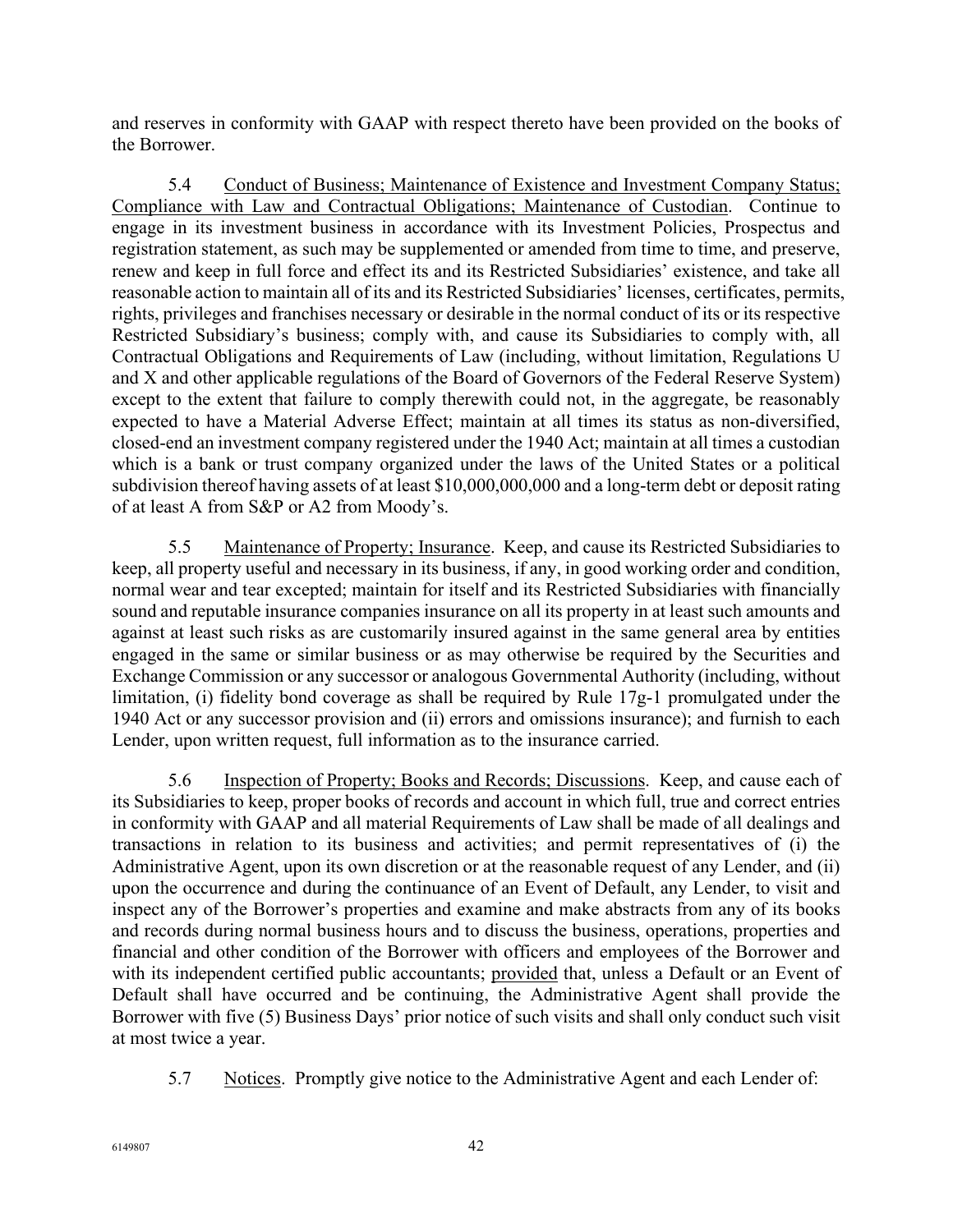(a) the occurrence of any Default or Event of Default;

(b) any (i) default or event of default under any Contractual Obligation of the Borrower or any of its Restricted Subsidiaries or (ii) litigation, investigation or proceeding which may exist at any time between the Borrower or any of its Subsidiaries and any Governmental Authority, which in either case, if not cured or if adversely determined, as the case may be, could reasonably be expected to have a Material Adverse Effect;

(c) any litigation or proceeding affecting the Borrower or any of its Restricted Subsidiaries in which the amount reasonably determined to be at risk is more than 5% of the Borrower's net assets and not covered by insurance or in which injunctive or similar relief is sought;

(d) any change in the Borrower's Prospectus or registration statement involving Investment Policies;

(e) any development or event which could reasonably be expected to have a Material Adverse Effect on the Borrower;

(f) any amendments, restatements, supplements or other modification to the Note Purchase Agreement or any document, opinion, instrument or agreement executed or delivered in connection therewith or pursuant thereto; and

(g) any change in the Borrower's custodian.

Each notice pursuant to this Section shall be accompanied by a statement of a Responsible Officer setting forth details of the occurrence referred to therein and stating what action the Borrower proposes to take with respect thereto.

5.8 Purpose of Loans. Use the proceeds of the Loans for general corporate purposes of the Borrower as an investment company registered under the 1940 Act. Without limiting the foregoing, the Borrower will not, directly or indirectly, use any part of such proceeds for any purpose which would violate any provision of its registration statement or any applicable statute, regulation, order or restriction.

5.9 Payments Following Default or Event of Default. During the continuation of any Default or Event of Default, the Borrower shall make payments with respect to the Loans and other amounts outstanding under this Agreement not less than pro rata with payments of all principal amounts of any unsecured borrowings of the Borrower, calculated in accordance with principal amounts outstanding.

# SECTION 6. NEGATIVE COVENANTS

The Borrower hereby agrees that, so long as (i) the Commitments remain in effect or (ii) any amount is owing by it to any Lender or the Administrative Agent hereunder or under any other Loan Document, it shall not, without the prior written consent of the Required Lenders, directly or indirectly: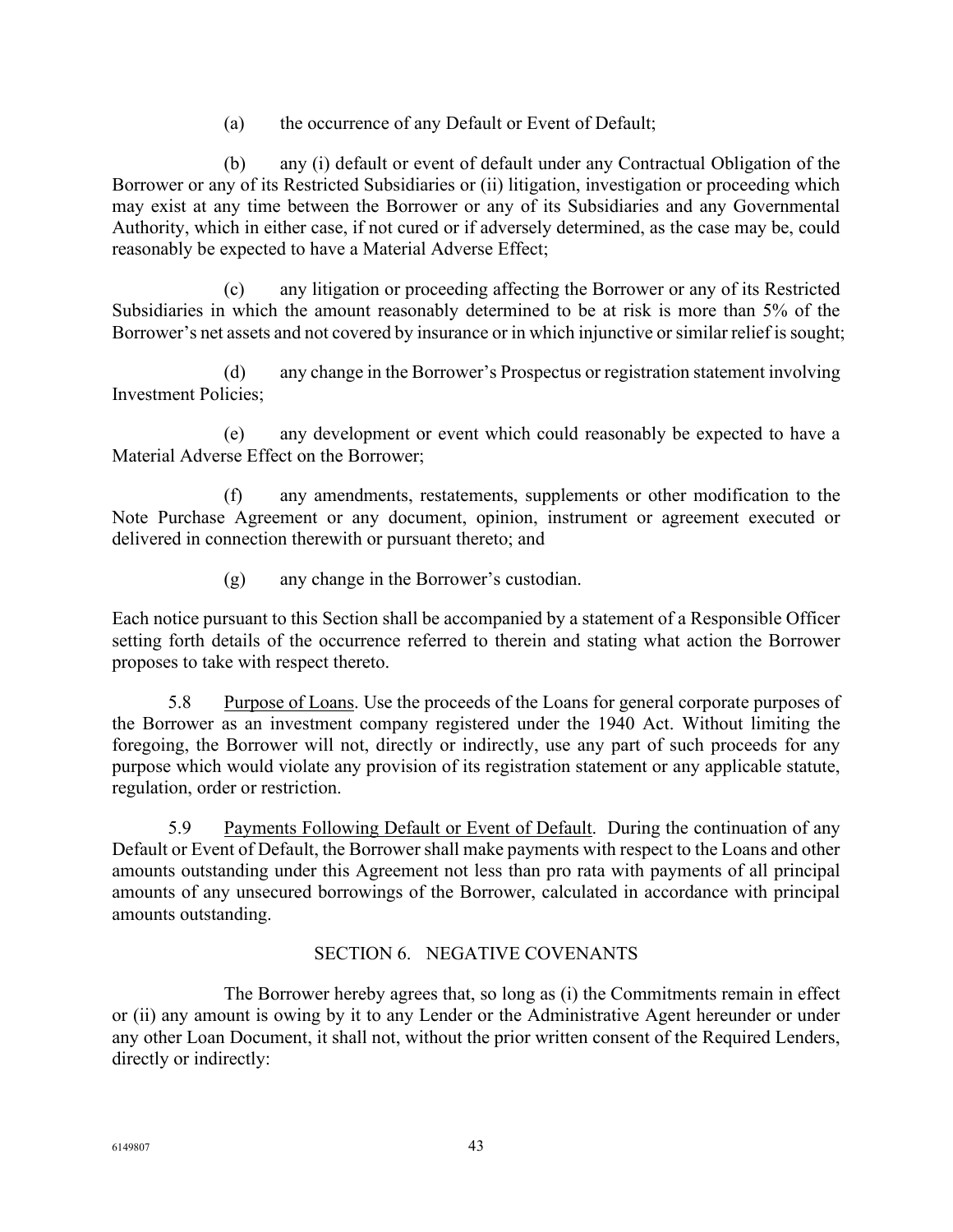6.1 Financial Condition Covenant. Permit the Asset Coverage Ratio to be less than the Minimum Permitted Ratio; or in each case allow Indebtedness of the Borrower to exceed the limits set forth in the Borrower's Prospectus or registration statement or allow Indebtedness to exceed the requirements of the 1940 Act.

6.2 Limitation on Indebtedness. Create, incur, assume or suffer to exist any Indebtedness of the Borrower or any of its Restricted Subsidiaries, except Indebtedness of the Borrower or such Restricted Subsidiary incurred: (a) under the Loan Documents, (b) in the form of reverse repurchase transactions, Swap Obligations, Interest Rate Agreements, derivatives, or other transactions that constitute "Indebtedness" entered into primarily for investment purposes which have the effect of borrowing, provided that the notional value of all reverse repurchase transactions, Swap Obligations, Interest Rate Agreements, derivatives, or other transactions that constitute "Indebtedness" entered into primarily for investment purposes which have the effect of borrowing shall not exceed \$50 million at any time; and provided further that reverse repurchase transactions, Swap Obligations, Interest Rate Agreements, derivatives, or other transactions that do not constitute "Indebtedness" shall be marked to market on a daily basis with any assets or liabilities, as applicable, resulting therefor added or deducted, as applicable, from Adjusted Total Assets and thereby reflected in the Asset Coverage ratio, (c) pursuant to the Note Purchase Agreement, (d) any additional unsecured Indebtedness that the Borrower may issue from time to time provided that the Asset Coverage Ratio is greater than 350% at the time of issue taking into account such issuance, and no Default or Event of Default is then existing or would be caused thereby and Borrower has certified the same to Lenders and Agent, and provided further that the net proceeds (after payment of premium, fees and expenses) of such issuances not used to refinance then existing unsecured indebtedness shall be used to repay the Loans and other amounts due under this Agreement until paid in full, provided such 350% condition precedent and use of proceeds requirement may be waived with Required Lenders' consent, or (e) secured Indebtedness the aggregate principal amount of which is not outstanding for more than 60 days and which does not exceed five percent (5%) of the Borrower's Total Assets at the time of incurrence of such Indebtedness ("Permitted Secured Indebtedness"); and, in each case, which is not otherwise prohibited by law, is in the ordinary course of business, and is not in contravention of the Borrower's Prospectus and in the case of 6.2(a), (c), (d) and (e) is reflected properly as Senior Securities representing Indebtedness of the Borrower in the calculation of the Asset Coverage Ratio. Notwithstanding anything to the contrary contained in this Agreement, no Indebtedness of Unrestricted Subsidiaries shall be recourse to the Borrower or Restricted Subsidiaries.

6.3 Limitation on Liens. Create, incur, assume or suffer to exist any Lien upon any of the property, assets or revenues of the Borrower or any of its Restricted Subsidiaries, whether now owned or hereafter acquired, except for (i) Liens securing Permitted Secured Indebtedness, which Liens are upon specific identified assets of the Borrower which are placed in a segregated account and are generally representative of the assets of the Borrower taken as a whole in credit quality, and, (ii) Liens for taxes not yet due or which are being contested in good faith by appropriate proceedings, provided that adequate reserves with respect thereto are maintained on the books of the Borrower or such Restricted Subsidiary in conformity with GAAP, (iii) Liens arising in connection with claims for customary fees and expenses, and for advances made by or payments due to the custodian, under the Borrower's Custody Agreement, (iv) Liens created, incurred, assumed or suffered to exist in compliance with the Prospectus and registration statement of the Borrower in the ordinary course of the Borrower's business, (v) liens upon collateral valued at up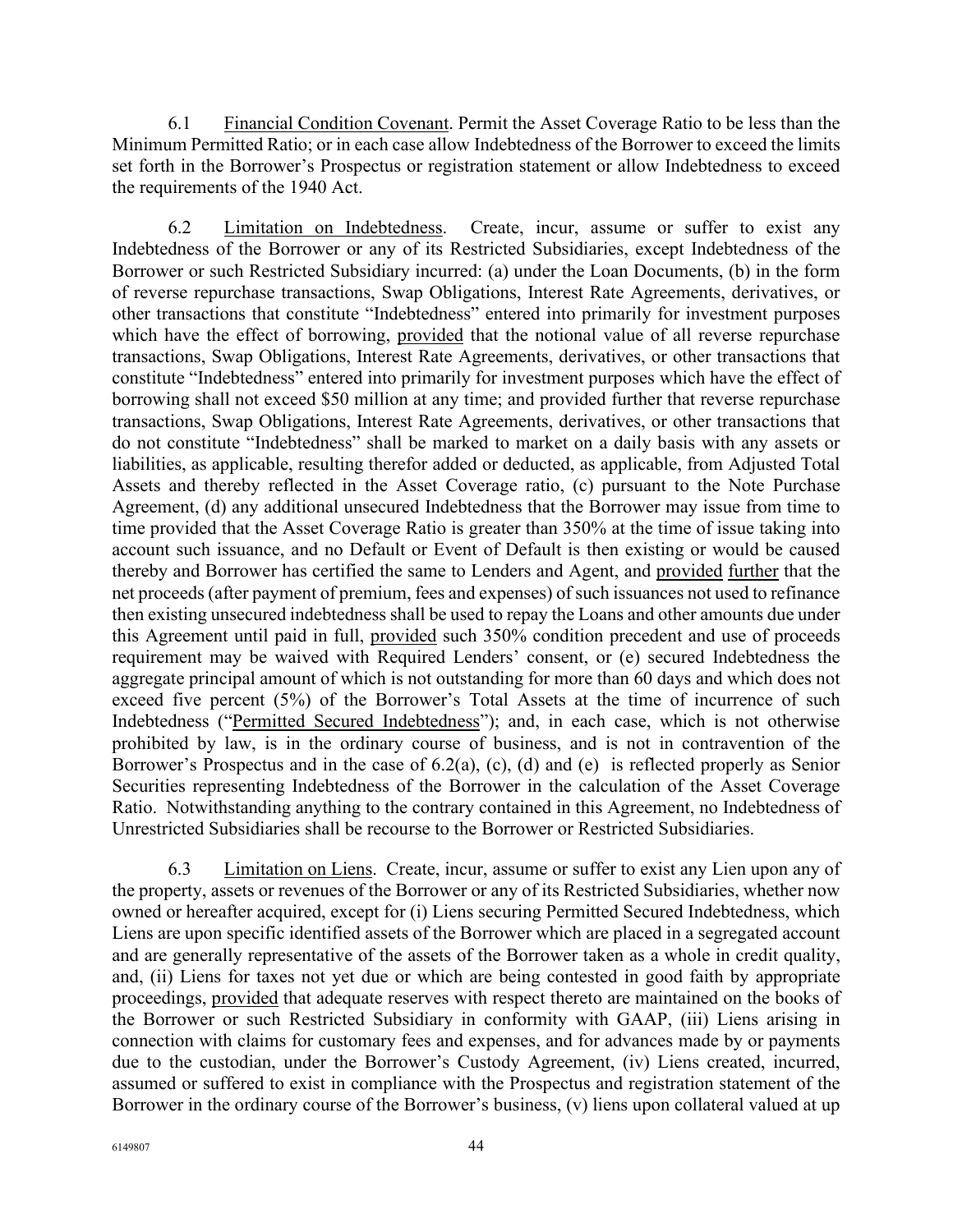to \$50 million at any time granted in connection with reverse repurchase transactions, Swap Obligations, Interest Rate Agreements, derivatives, or other transactions that constitute "Indebtedness" entered into primarily for investment purposes which have the effect of borrowing, or (vi) Liens created under any of the Loan Documents.

6.4 Limitation on Guarantee Obligations. Create, incur, assume or suffer to exist (a) any material Guarantee Obligation of the Borrower or any of its Restricted Subsidiaries, except as may occur in the ordinary course of the Borrower's or such Restricted Subsidiary's business and which is not otherwise prohibited by any Requirements of Law, or (b) any Guarantee Obligation of the Borrower or any of its Restricted Subsidiaries in respect of Indebtedness of Unrestricted Subsidiaries.

6.5 Limitation on Fundamental Changes. Enter into any merger, consolidation or amalgamation, unless no Default or Event of Default shall have occurred and be continuing or be caused by such merger, consolidation or amalgamation, the Borrower is the surviving entity of such merger, consolidation or amalgamation and the Investment Manager remains the investment manager of the Borrower; liquidate, wind up or dissolve (or suffer any liquidation or dissolution); convey, sell, lease, assign, transfer or otherwise dispose of all of the property, business or assets of the Borrower in a single transaction or in related transactions; or make any material change in its present method of conducting business.

6.6 Limitation on Distributions. Make or set apart for payment any distribution or dividend (other than a dividend or distribution paid in shares of, or options, warrants, or rights to subscribe for, or purchase, common shares or other shares of capital stock of the Borrower) to the shareholders of the Borrower, whether now or hereafter existing, either directly or indirectly, whether in cash or property or in obligations of the Borrower if after giving effect to such distribution or dividend a Default or Event of Default would then exist; provided however, that dividends may be paid to preferred shareholders of the Borrower if (x) the Loans and any other Senior Securities Representing Indebtedness have an asset coverage (as determined in accordance with Section 18h of the 1940 Act as in effect as of the Closing Date) of at least 200% at the time the dividend is set apart for payment after deducting the amount of such dividend and (y) the amount of dividends set apart for payment during the cure period does not exceed \$250,000 (asset coverage ratios for this Section 6.6 may be calculated on the basis of values calculated as of a time within 48 hours next preceding the time of such determination). Notwithstanding the foregoing sentence, during the occurrence and continuation of an Event of Default specified in paragraphs (a) or (e) of Section 7, including without limitation arising due to any failure to make a mandatory prepayment due pursuant to the provisions of <u>Section 2.6(b)</u>, the Borrower shall not make any distribution or dividend to the shareholders of the Borrower, whether now or hereafter existing, either directly or indirectly, whether in cash or property or in obligations of the Borrower. Notwithstanding the foregoing, nothing herein shall prevent the Borrower from making (i) distributions that are required to enable the Borrower to qualify as a "regulated investment company" under Sections 851-855 of the Code or otherwise to minimize or eliminate federal or state income or excise taxes payable by the Borrower or (ii) distributions that are required by any other Requirement of Law.

6.7 Limitation on Investments, Loans and Advances; Subsidiaries. (a) Make, or permit any of its Restricted Subsidiaries to make, any advance, loan, extension of credit or capital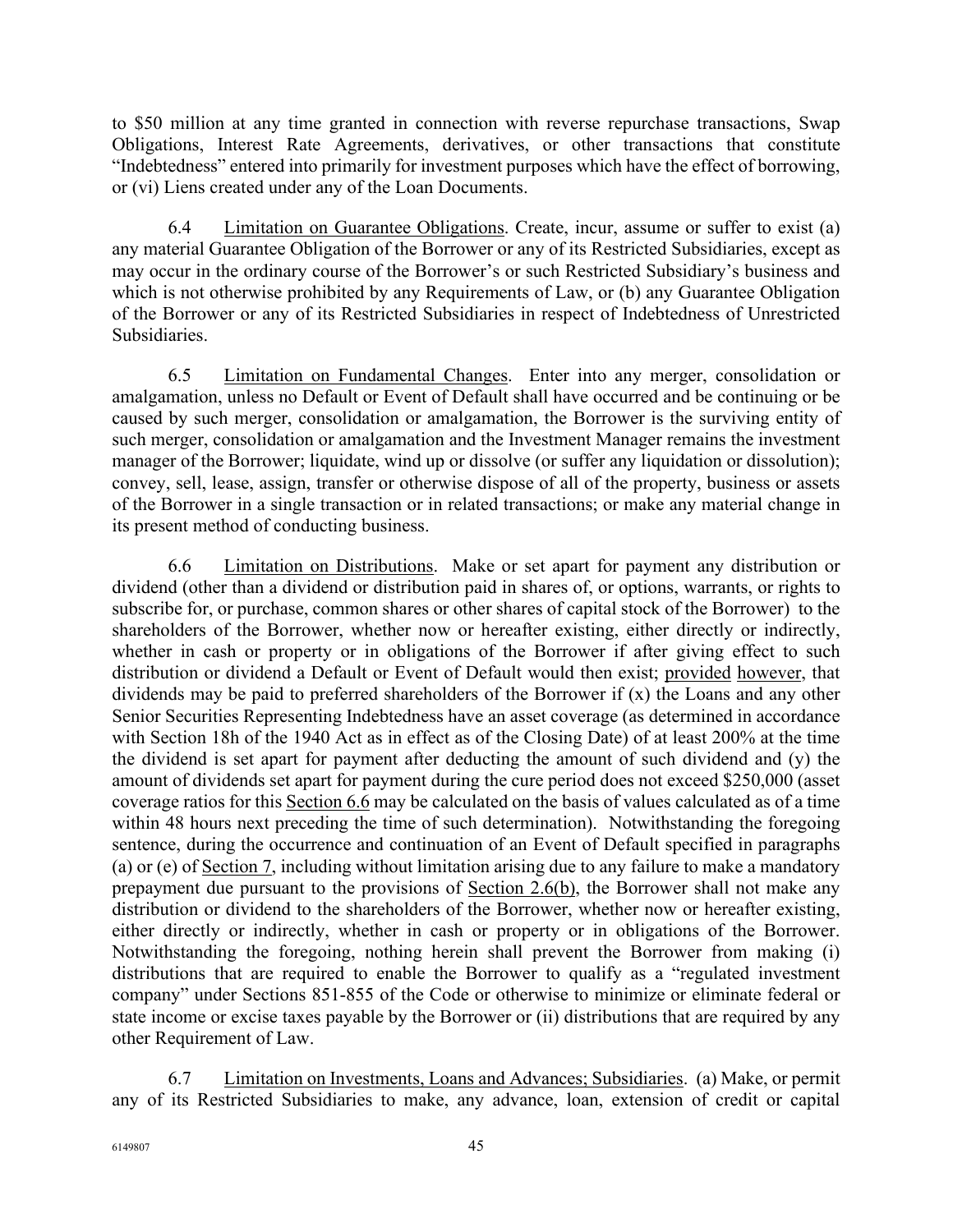contribution to, or purchase any stock, bonds, notes, debentures or other securities of or any assets constituting a business unit of or make any other investment (each such advance, loan, extension, contribution, purchase or investment, an "Investment") in, any Person, except those not inconsistent with the Borrower's Investment Policies.

(b) Notwithstanding any other provision hereof to the contrary, make, or permit any of its Restricted Subsidiaries to make, any Investment in any Person (including, without limitation, a single master limited partnership) if the aggregate amount of all Investments in such Person exceeds, at the time of such Investment, fifteen percent (15%) of the Borrower's Total Assets.

6.8 Limitation on Transactions with Affiliates. Enter into, or permit any of its Restricted Subsidiaries to enter into, any transaction, including, without limitation, any purchase, sale, lease or exchange of property or the rendering of any service, with any Affiliate unless such transaction is (a) not otherwise prohibited under this Agreement and not in violation of the 1940 Act, and (b) in the ordinary course of the Borrower's or such Restricted Subsidiary's business.

6.9 Limitation on Negative Pledge Clauses. Enter into, or permit any of its Restricted Subsidiaries to enter into, with any Person any agreement which prohibits or limits the ability of the Borrower or such Restricted Subsidiary to create, incur, assume or suffer to exist any Lien upon any of its property, assets or revenues, whether now owned or hereafter acquired, other than (i) the Loan Documents, (ii) the Note Purchase Agreements, (iii) the provisions of certain series of mandatory redeemable preferred shares issued by the Borrower, (iv) the Institutional Account Agreement for Introduced Accounts, dated as of October 6, 2010 between the Borrower and JPMorgan and its Affiliates, and any similar prime brokerage, margin lending or custody agreements entered into in the ordinary course of the Borrower's business, (v) except as may occur in the ordinary course of the Borrower's or such Restricted Subsidiary's business and which is not otherwise prohibited by any Requirements of Law, or (vi) in connection with Indebtedness permitted by the provisos of Section 6.2(d) hereof.

6.10 Limitation on Changes to Investment Policies. Except as may be required by law, make any amendment to the Prospectus or registration statement of the Borrower relating to changes in the Borrower's fundamental Investment Policies without the consent of the Required Lenders, which consent shall not be unreasonably withheld or delayed.

6.11 Permitted Activities. Permit any of its Restricted Subsidiaries to engage in any business or activity other than holding portfolio investments consistent with the Borrower's Investment Policies.

6.12 ERISA. Establish, maintain or be obligated, or permit any ERISA Affiliate to establish, maintain or be obligated, in respect of a Plan.

6.13 Terrorism Sanctions Regulations. Become, or permit any of its Subsidiaries to become, a Sanctioned Person, including a Person described or designated in the Specially Designated Nationals and Blocked Persons List of the Office of Foreign Assets Control or in Section 1 of the Anti-Terrorism Order, or engage, or permit any of its Subsidiaries to engage, in any dealings or transactions with any such Sanctioned Person, including a Person described or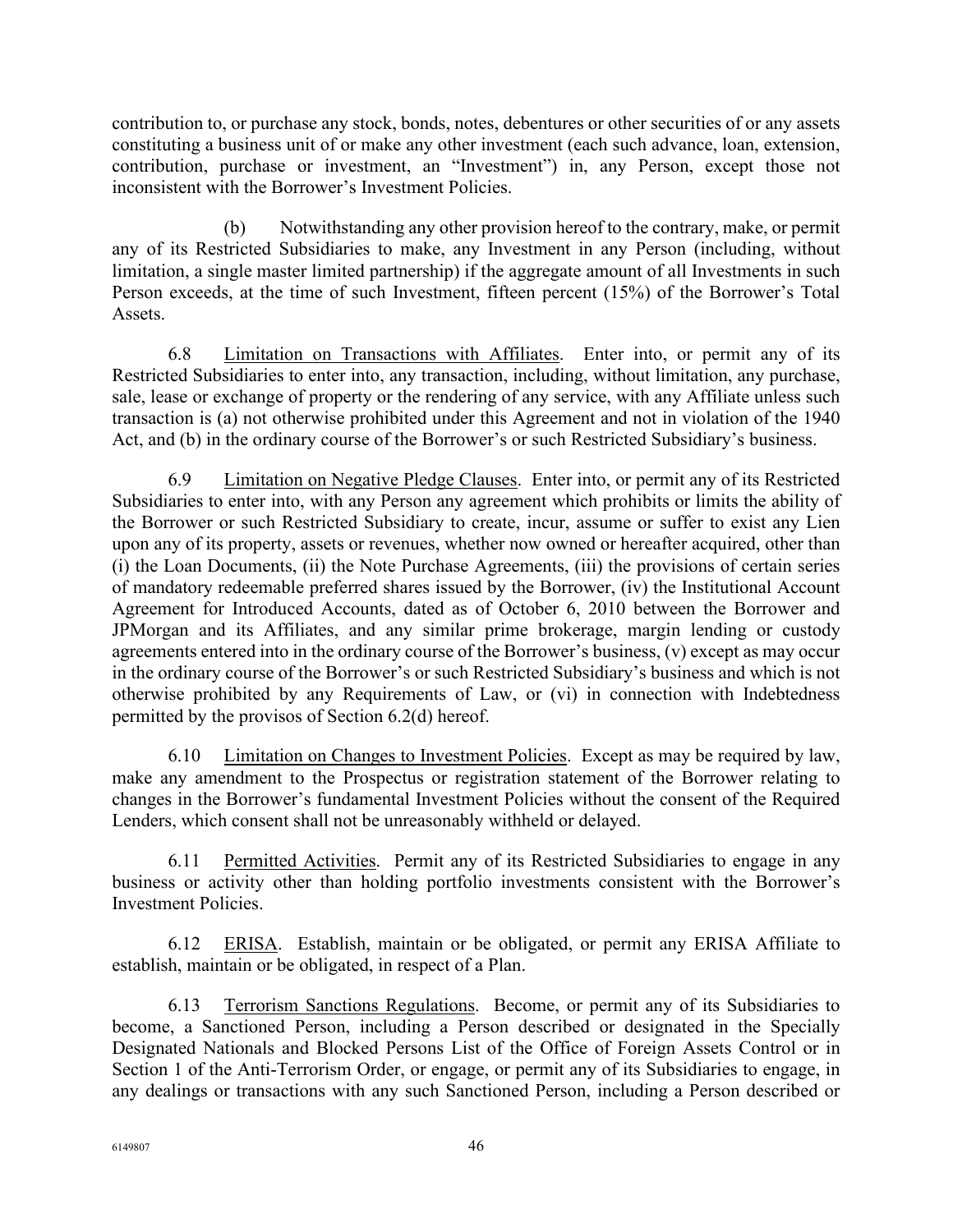designated in the Specially Designated Nationals and Blocked Persons List of the Office of Foreign Assets Control or in Section 1 of the Anti-Terrorism Order, or use the proceeds of any Loan or other transaction contemplated by this Agreement in violation of Anti-Corruption Laws or applicable Sanctions.

6.14 Asset Coverage Ratio Calculation. Change the frequency with which it calculates or publishes its Asset Coverage Ratio, except if it is to increase the frequency.

#### SECTION 7. EVENTS OF DEFAULT

If any of the following events shall occur and be continuing (each an "Event of Default"):

(a) The Borrower shall fail to pay any principal of any Loan when due in accordance with the terms thereof or hereof, including, without limitation, any failure to make a mandatory prepayment due pursuant to the provisions of Section 2.6(b); or the Borrower shall fail to pay any interest on any Loan, or any other amount payable hereunder, within five (5) days after any such interest or other amount becomes due in accordance with the terms thereof or hereof; or

(b) Any representation or warranty made or deemed made by the Borrower herein or in any other Loan Document or which is contained in any certificate, document or financial or other statement furnished by it at any time under or in connection with this Agreement or any such other Loan Document shall prove to have been incorrect in any material respect on or as of the date made or deemed made; or

(c) The Borrower shall default in the observance or performance of any other agreement contained in this Agreement or any other Loan Document (other than as provided in paragraphs (a) and (b) of this Section), and such default shall continue unremedied for a period of 30 days or, solely in the case of such default arising under Sections 5.4, 5.7, 5.8, 6.5 or 6.7 hereof, five (5) Business Days, provided for such defaults arising under Sections 6.11, 6.12 and 6.13 hereof, there shall be no period of remedy; or

(d) The Borrower or any of its Restricted Subsidiaries shall (i) default in any payment of principal of or interest on any Indebtedness (other than the Loans), Swap Obligation or in the payment of any Guarantee Obligation, beyond the grace period (not to exceed 30 days), if any, provided in the instrument or agreement under which such Indebtedness, Swap Obligation or Guarantee Obligation was created; or (ii) after the satisfaction or expiration of any notice requirement and grace period pertaining thereto, default in the observance or performance of any other agreement or condition relating to any such Indebtedness, Swap Obligation or Guarantee Obligation or contained in any instrument or agreement evidencing, securing or relating thereto, or any other event shall occur or condition exist, the effect of which default or other event or condition is to cause, or to permit the holder or holders of such Indebtedness or beneficiary or beneficiaries of such Guarantee Obligation or Swap Obligation (or a Trust or agent on behalf of such holder or holders or beneficiary or beneficiaries) to cause such Indebtedness or Swap Obligation to become due prior to its stated maturity or such Guarantee Obligation to become payable; provided that no Event of Default shall occur under this Section 7(d) if the aggregate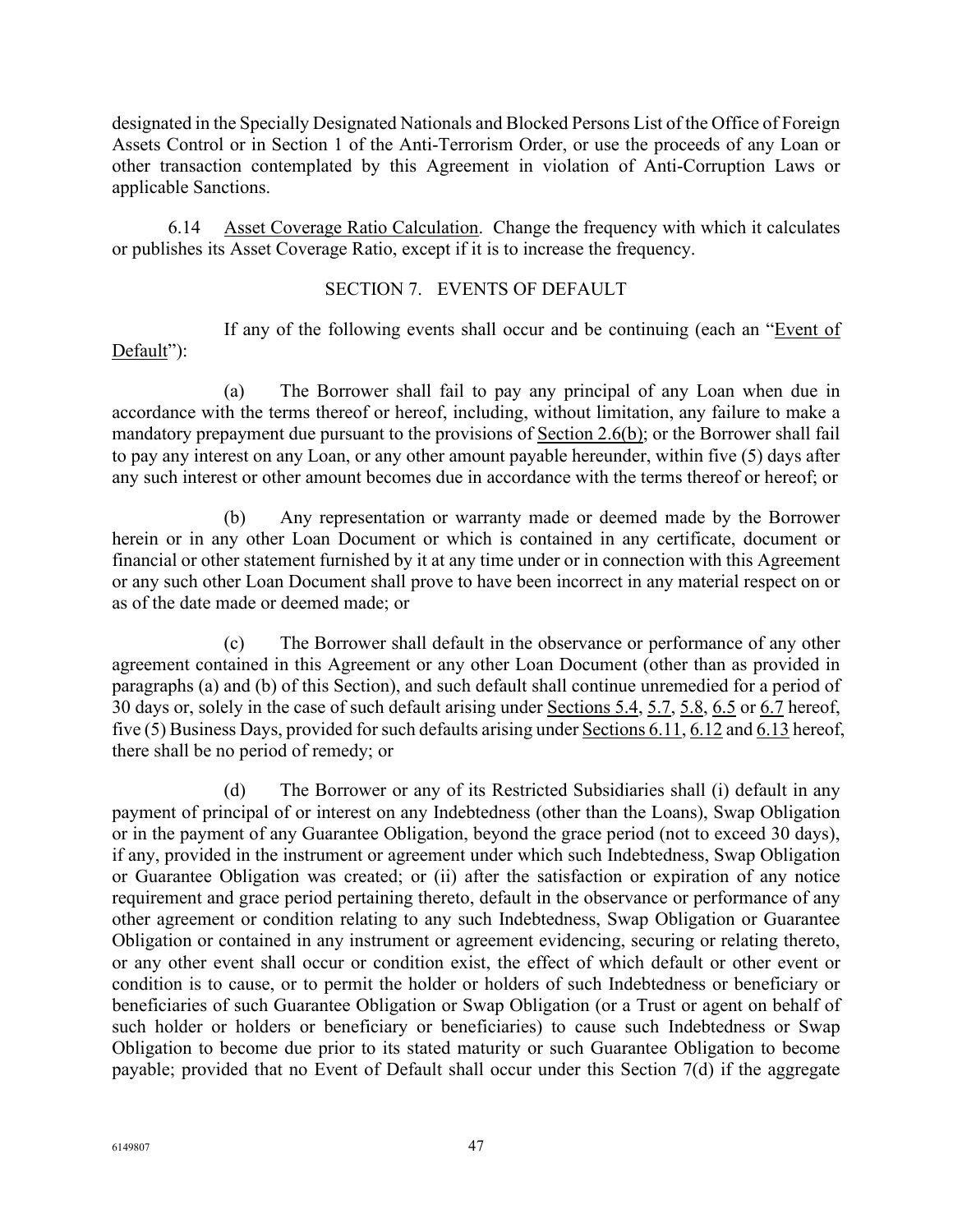liability in respect of such Indebtedness, Swap Obligation or Guaranty Obligation is less than \$5,000,000; or

(e) (i) The Borrower or any of its Restricted Subsidiaries shall commence any case, proceeding or other action with respect to itself (A) under any then Applicable Law of any jurisdiction, domestic or foreign, relating to bankruptcy, insolvency, reorganization or relief of debtors, seeking to have an order for relief entered with respect to it, or seeking to adjudicate it a bankrupt or insolvent, or seeking reorganization, arrangement, adjustment, winding-up, liquidation, dissolution, composition or other relief with respect to it or its debts, or (B) seeking appointment of a receiver, trustee, custodian, conservator or other similar official for it or for all or any substantial part of its assets, or the Borrower or any of its Restricted Subsidiaries shall make a general assignment for the benefit of its creditors; or (ii) there shall be commenced against the Borrower or any of its Restricted Subsidiaries any case, proceeding or other action of a nature referred to in clause (i) above which (A) results in the entry of an order for relief or any such adjudication or appointment or (B) remains unvacated, undischarged, unstayed or unbonded pending appeal within 60 days from the entry thereof; or (iii) there shall be commenced against the Borrower or any of its Restricted Subsidiaries any case, proceeding or other action seeking issuance of a warrant of attachment, execution, distraint or similar process against all or any substantial part of its assets which results in the entry of an order for any such relief which shall not have been vacated, discharged, or stayed or bonded pending appeal within 60 days from the entry thereof; or (iv) the Borrower or any of its Restricted Subsidiaries shall take any action in furtherance of, or indicating its consent to, approval of, or acquiescence in, any of the acts set forth in clause (i), (ii), or (iii) above; or (v) the Borrower or any of its Restricted Subsidiaries shall generally not, or shall be unable to, or shall admit in writing its inability to, pay its debts as they become due; or

(f) Either the Borrower or any Commonly Controlled Entity of the Borrower incurs any liability to any Plan which would reasonably be expected to have a Material Adverse Effect on the Borrower; or

(g) One or more final judgments or decrees shall be entered against the Borrower of any of its Restricted Subsidiaries involving in the aggregate a liability (not fully covered by insurance or otherwise paid or discharged) equal to or exceeding \$5,000,000, which judgment(s) remain unsatisfied for at least 60 days; or

(h) Either the Investment Manager or an Affiliate thereof shall no longer act as investment manager for the Borrower; or

(i) The Borrower shall cease to be registered under the 1940 Act (or proceedings for such purpose shall have been instituted); or

(j) The Borrower shall fail to materially comply with its fundamental Investment Policies in a manner which the Required Lenders, in their sole discretion, determine could reasonably be expected to have a Material Adverse Effect; or

- (k) The Borrower shall fail to materially comply with the 1940 Act; or
- (l) The Borrower's Asset Coverage Ratio shall at any time be less than 200%;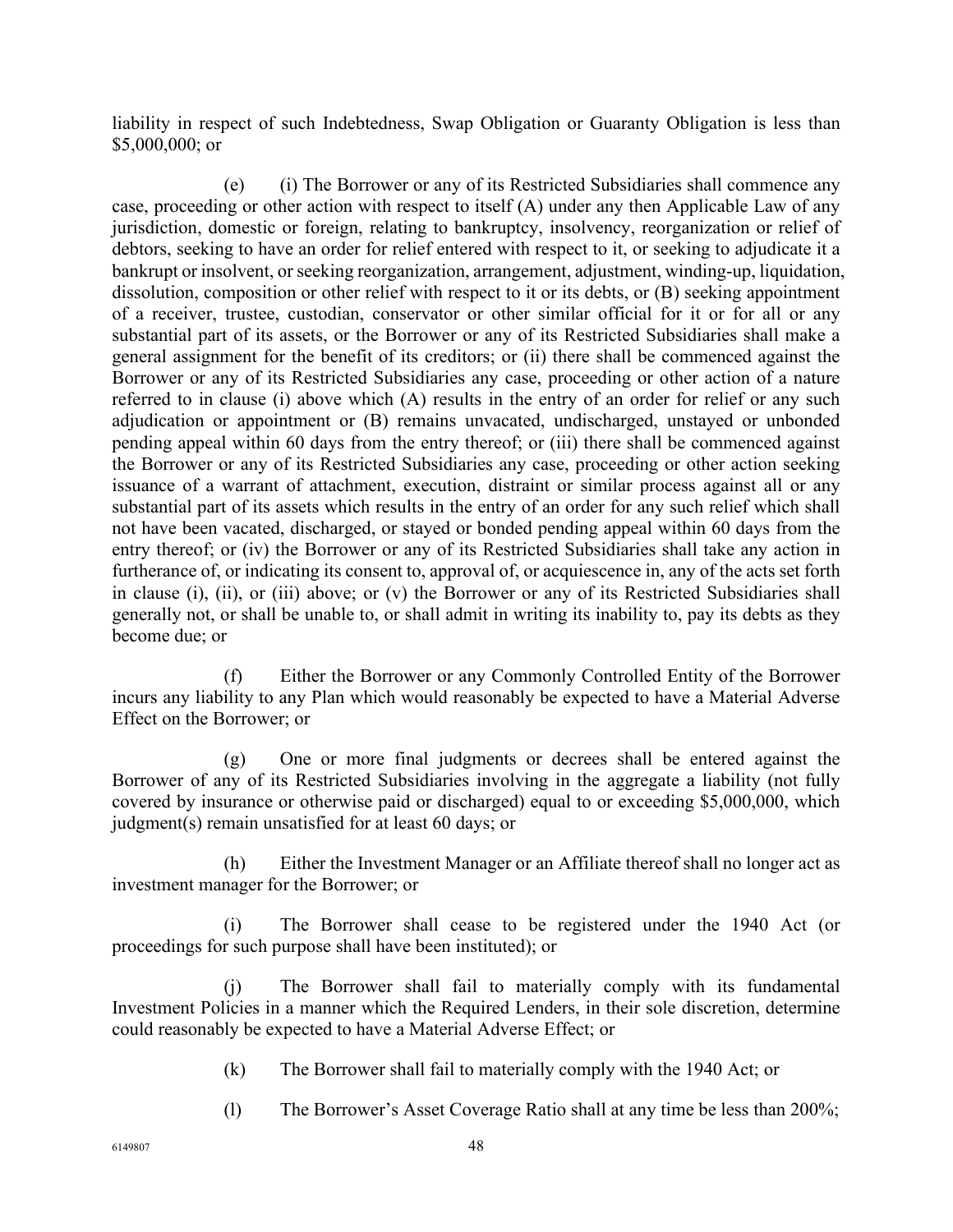then, and in any such event, (A) if such event is an Event of Default specified in paragraph (e) of this Section with respect to the Borrower, automatically the Commitments available to the Borrower shall immediately terminate and the Loans hereunder made to the Borrower (with accrued interest thereon) and all other amounts owing under this Agreement by the Borrower shall immediately become due and payable, and (B) if such event is any other Event of Default with respect to the Borrower, any or all of the following actions may be taken: (i) with the consent of the Required Lenders, the Administrative Agent may, or upon the request of the Required Lenders, the Administrative Agent shall, by notice to the Borrower declare the Commitments available to the Borrower to be terminated forthwith, whereupon such Commitments shall immediately terminate; and (ii) with the consent of the Required Lenders, the Administrative Agent may, or upon the request of the Required Lenders, the Administrative Agent shall, by notice to the Borrower, declare the Loans hereunder (with accrued interest thereon) and all other amounts owing under this Agreement by the Borrower to be due and payable forthwith, whereupon the same shall immediately become due and payable. Except as expressly provided above in this Section, presentment, demand, protest and all other notices of any kind are hereby expressly waived.

#### SECTION 8. THE ADMINISTRATIVE AGENT

8.1 Appointment. Each Lender hereby irrevocably designates and appoints the Administrative Agent as the agent of such Lender under this Agreement and the other Loan Documents, and each such Lender irrevocably authorizes the Administrative Agent, in such capacity, to take such action on its behalf under the provisions of this Agreement and the other Loan Documents and to exercise such powers and perform such duties as are expressly delegated to the Administrative Agent by the terms of this Agreement and the other Loan Documents, together with such other powers as are reasonably incidental thereto. Notwithstanding any provision to the contrary elsewhere in this Agreement, the Administrative Agent shall not have any duties or responsibilities, except those expressly set forth herein, or any fiduciary relationship with any Lender, and no implied covenants, functions, responsibilities, duties, obligations or liabilities shall be read into this Agreement or any other Loan Document or otherwise exist against the Administrative Agent.

8.2 Delegation of Duties. The Administrative Agent may execute any of its duties under this Agreement and the other Loan Documents by or through agents or attorneys-in-fact and shall be entitled to advice of counsel concerning all matters pertaining to such duties. The Administrative Agent shall not be responsible for the negligence, willful misfeasance, bad faith or misconduct of any agents or attorneys in-fact selected by it with reasonable care.

8.3 Exculpatory Provisions. (a) Neither the Administrative Agent nor any of its officers, directors, employees, agents, attorneys-in-fact or Affiliates shall be (i) liable for any action lawfully taken or omitted to be taken by it or such Person under or in connection with this Agreement or any other Loan Document (except for its or such Person's own gross negligence or willful misconduct) or (ii) responsible in any manner to any of the Lenders for any recitals, statements, representations or warranties made by the Borrower or any officer thereof contained in this Agreement or any other Loan Document or in any certificate, report, statement or other document referred to or provided for in, or received by the Administrative Agent under or in connection with, this Agreement or any other Loan Document or for the value, validity, effectiveness, genuineness, enforceability or sufficiency of this Agreement or any other Loan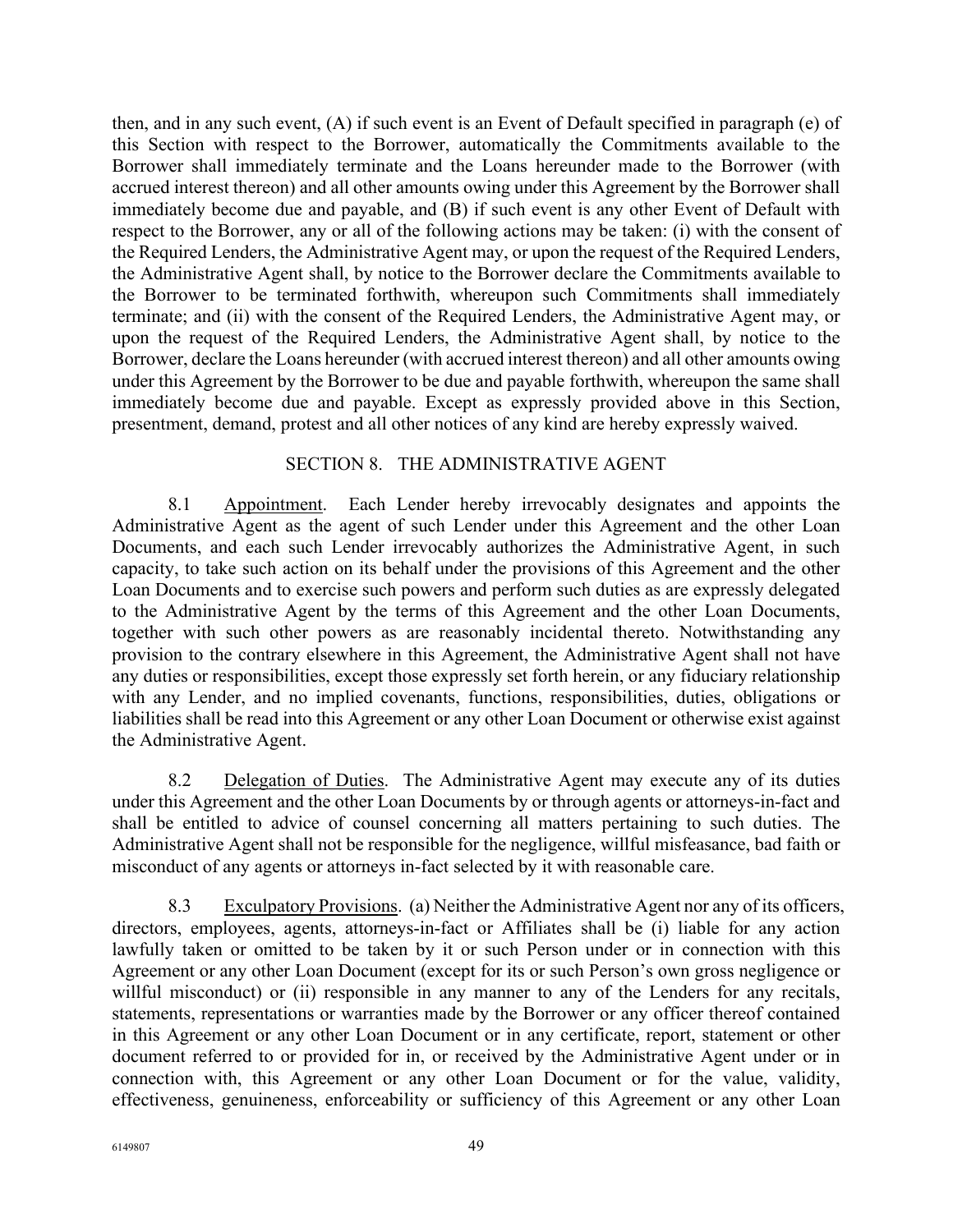Document (including, for the avoidance of doubt, in connection with the Administrative Agent's reliance on any Electronic Signature transmitted by telecopy, emailed pdf. or any other electronic means that reproduces an image of an actual executed signature page) or for any failure of the Borrower to perform its obligations hereunder or thereunder. The Administrative Agent shall not be under any obligation to any Lender to ascertain or to inquire as to the observance or performance of any of the agreements contained in, or conditions of, this Agreement or any other Loan Document, or to inspect the properties, books or records of the Borrower.

(b) The Borrower agrees that the Administrative Agent may, but shall not be obligated to, make any Communications (as defined below) available to the Lenders by posting the Communications on IntraLinks™, DebtDomain, SyndTrak, ClearPar or any other electronic platform chosen by the Administrative Agent to be its electronic transmission system (the "Approved Electronic Platform").

(c) Although the Approved Electronic Platform and its primary web portal are secured with generally-applicable security procedures and policies implemented or modified by the Administrative Agent from time to time (including, a user ID/password authorization system) and the Approved Electronic Platform is secured through a per-deal authorization method whereby each user may access the Approved Electronic Platform only on a deal-by-deal basis, each of the Lenders and the Borrower acknowledges and agrees that the distribution of material through an electronic medium is not necessarily secure, that the Administrative Agent is not responsible for approving or vetting the representatives or contacts of any Lender that are added to the Approved Electronic Platform, and that there may be confidentiality and other risks associated with such distribution. Each of the Lenders and the Borrower hereby approves distribution of the Communications through the Approved Electronic Platform and understands and assumes the risks of such distribution.

(d) THE APPROVED ELECTRONIC PLATFORM AND THE COMMUNICATIONS ARE PROVIDED "AS IS" AND "AS AVAILABLE". THE APPLICABLE PARTIES (AS DEFINED BELOW) DO NOT WARRANT THE ACCURACY OR COMPLETENESS OF THE COMMUNICATIONS, OR THE ADEQUACY OF THE APPROVED ELECTRONIC PLATFORM AND EXPRESSLY DISCLAIM LIABILITY FOR ERRORS OR OMISSIONS IN THE APPROVED ELECTRONIC PLATFORM AND THE COMMUNICATIONS. NO WARRANTY OF ANY KIND, EXPRESS, IMPLIED OR STATUTORY, INCLUDING ANY WARRANTY OF MERCHANTABILITY, FITNESS FOR A PARTICULAR PURPOSE, NON-INFRINGEMENT OF THIRD PARTY RIGHTS OR FREEDOM FROM VIRUSES OR OTHER CODE DEFECTS, IS MADE BY THE APPLICABLE PARTIES IN CONNECTION WITH THE COMMUNICATIONS OR THE APPROVED ELECTRONIC PLATFORM. IN NO EVENT SHALL THE ADMINISTRATIVE AGENT OR ANY OF ITS RESPECTIVE RELATED PERSONS (COLLECTIVELY, "APPLICABLE PARTIES") HAVE ANY LIABILITY TO THE BORROWER, ANY LENDER OR ANY OTHER PERSON OR ENTITY FOR DAMAGES OF ANY KIND, INCLUDING DIRECT OR INDIRECT, SPECIAL, EXEMPLARY, INCIDENTAL OR CONSEQUENTIAL DAMAGES, LOSSES OR EXPENSES (WHETHER IN TORT, CONTRACT OR OTHERWISE) ARISING OUT OF THE BORROWER'S, ANY LENDER'S OR THE ADMINISTRATIVE AGENT'S TRANSMISSION OF COMMUNICATIONS THROUGH THE INTERNET OR THE APPROVED ELECTRONIC PLATFORM.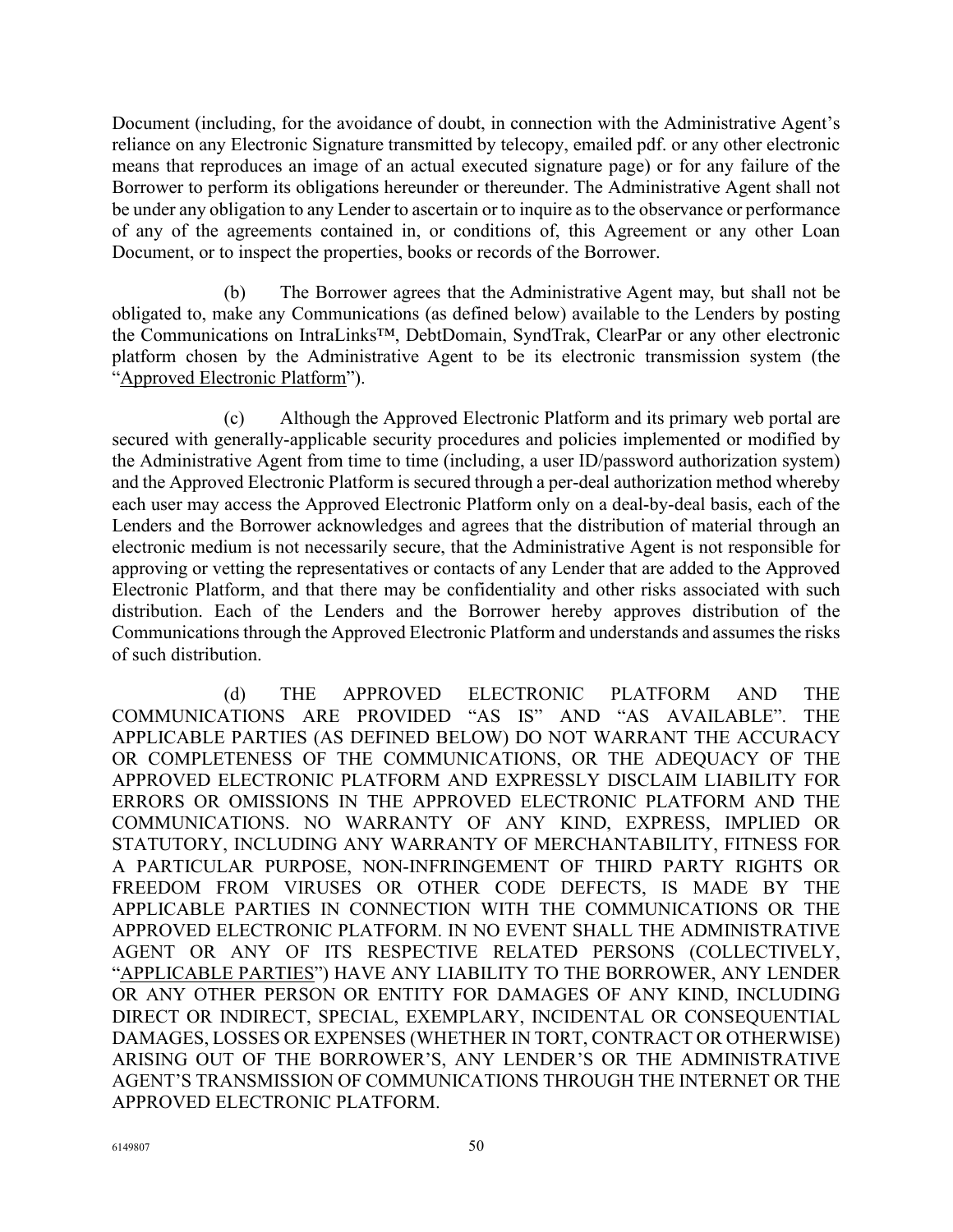(e) "Communications" means, collectively, any notice, demand, communication, information, document or other material provided by or on behalf of the Borrower pursuant to any Loan Document or the transactions contemplated therein which is distributed by the Administrative Agent or any Lender by means of electronic communications pursuant to this Section, including through an Approved Electronic Platform.

(f) Each Lender agrees that notice to it (as provided in the next sentence) specifying that Communications have been posted to the Approved Electronic Platform shall constitute effective delivery of the Communications to such Lender for purposes of the Loan Documents. Each Lender agrees (i) to notify the Administrative Agent in writing (which could be in the form of electronic communication) from time to time of such Lender's email address to which the foregoing notice may be sent by electronic transmission and (ii) that the foregoing notice may be sent to such email address.

(g) Each of the Lenders and the Borrower agrees that the Administrative Agent may, but (except as may be required by applicable law) shall not be obligated to, store the Communications on the Approved Electronic Platform in accordance with the Administrative Agent's generally applicable document retention procedures and policies.

Nothing herein shall prejudice the right of the Administrative Agent or any Lender to give any notice or other communication pursuant to any Loan Document in any other manner specified in such Loan Document.

8.4 Reliance by Administrative Agent. The Administrative Agent shall be entitled to rely, and shall be fully protected in relying, upon any Note, writing, resolution, notice, consent, certificate, affidavit, letter, telecopy, telex or teletype message, statement, order or other document or conversation reasonably believed by it to be genuine and correct and to have been signed, sent or made by the proper Person or Persons and upon advice and statements of legal counsel (including, without limitation, counsel to the Borrower), independent accountants and other experts selected by the Administrative Agent. The Administrative Agent may deem and treat the payee of any Note as the owner thereof for all purposes unless a written notice of assignment, negotiation or transfer thereof shall have been filed with the Administrative Agent. The Administrative Agent shall be fully justified in failing or refusing to take any action under this Agreement or any other Loan Document unless it shall first receive such advice or concurrence of the Required Lenders as it deems appropriate or it shall first be indemnified to its satisfaction by the Lenders against any and all liability and expense which may be incurred by it by reason of taking or continuing to take any such action. The Administrative Agent shall in all cases be fully protected in acting, or in refraining from acting, under this Agreement and the other Loan Documents in accordance with a request of the Required Lenders or all of the Lenders, as applicable, and such request and any action taken or failure to act pursuant thereto shall be binding upon all the Lenders and all future holders of the Loans.

8.5 Notice of Default. The Administrative Agent shall not be deemed to have knowledge or notice of the occurrence of any Default or Event of Default hereunder unless the Administrative Agent has received notice from a Lender or the Borrower referring to this Agreement, describing such Default or Event of Default and stating that such notice is a "notice of default". In the event that the Administrative Agent receives such a notice, the Administrative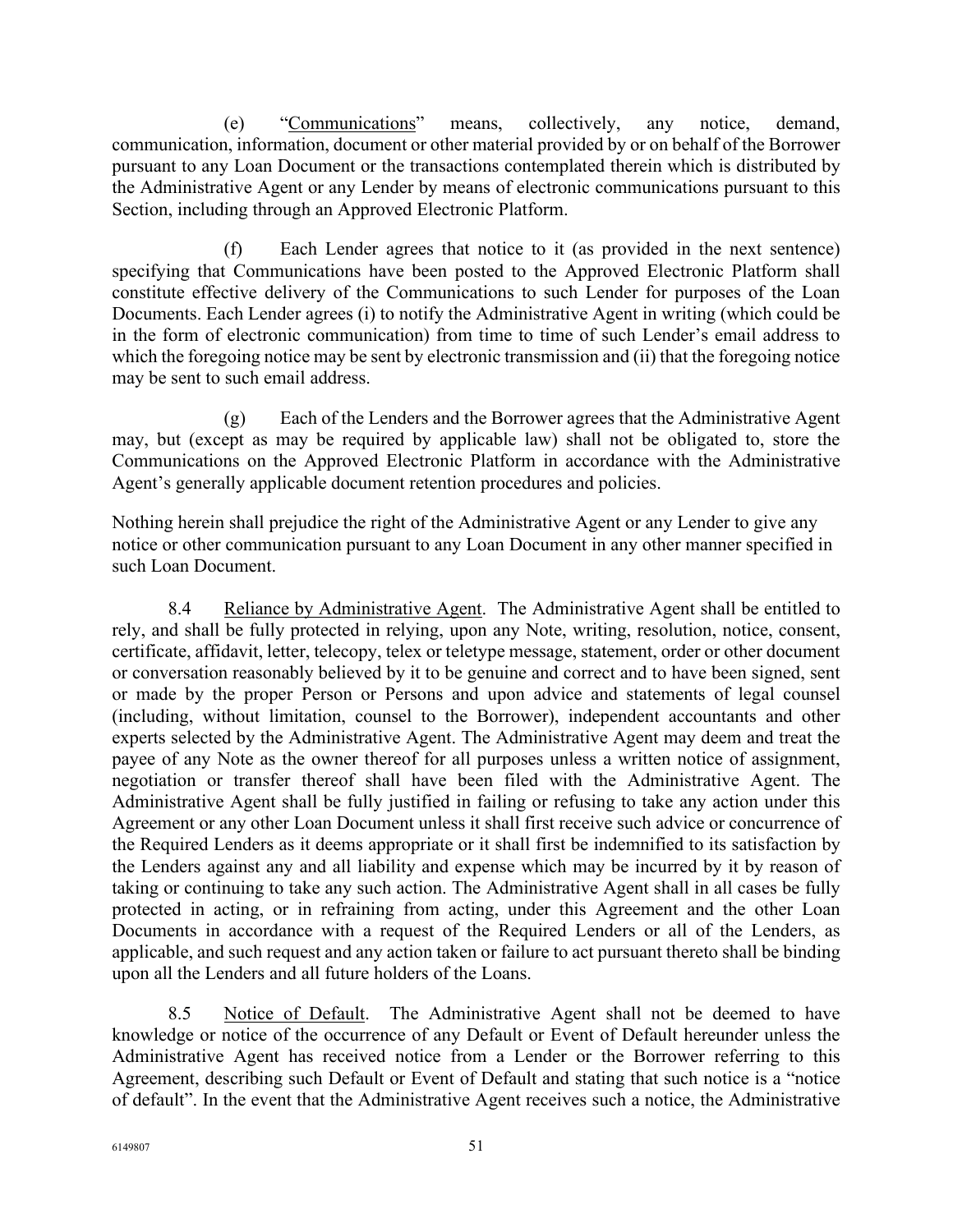Agent shall give notice thereof to the Lenders. The Administrative Agent shall take such action with respect to such Default or Event of Default as shall be reasonably directed by the Required Lenders or all of the Lenders, as applicable; provided that unless and until the Administrative Agent shall have received such directions, the Administrative Agent may (but shall not be obligated to) take such action, or refrain from taking such action, with respect to such Default or Event of Default as it shall deem advisable in the best interests of the Lenders.

8.6 Acknowledgments of Lenders. (a) Each Lender expressly acknowledges that neither the Administrative Agent nor any of its officers, directors, employees, agents, attorneysin-fact or Affiliates has made any representations or warranties to it and that no act by the Administrative Agent hereinafter taken, including any review of the affairs of the Borrower, shall be deemed to constitute any representation or warranty by the Administrative Agent to any Lender. Each Lender represents and warrants that (i) the Loan Documents set forth the terms of a commercial lending facility, (ii) it is engaged in making, acquiring or holding commercial loans in the ordinary course of business, and not for the purpose of purchasing, acquiring or holding any other type of financial instrument (and each Lender agrees not to assert a claim in contravention of the foregoing), (iii) it has, independently and without reliance upon the Administrative Agent, any arranger, any syndication agent, any documentation agent or any other Lender, or any of the Related Persons of any of the foregoing, and based on such documents and information as it has deemed appropriate, made its own credit analysis and decision to enter into this Agreement as a Lender, and to make, acquire or hold Loans hereunder and (iv) it is sophisticated with respect to decisions to make, acquire and/or hold commercial loans and either it, or the Person exercising discretion in making its decision to make, acquire and/or hold such commercial loans, is experienced in making, acquiring or holding such commercial loans. Each Lender also acknowledges that it will, independently and without reliance upon the Administrative Agent, any arranger any syndication agent, any documentation agent or any other Lender, or any of the Related Persons of any of the foregoing, and based on such documents and information (which may contain material, non-public information within the meaning of the United States securities laws concerning the Borrowers and their Affiliates) as it shall from time to time deem appropriate, continue to make its own decisions in taking or not taking action under or based upon this Agreement, any other Loan Document or any related agreement or any document furnished hereunder or thereunder.

(b) Each Lender, by delivering its signature page to this Agreement on the Closing Date, or delivering its signature page to an Assignment and Acceptance pursuant to Section 9.6(c) or any other Loan Document pursuant to which it shall become a Lender hereunder, shall be deemed to have acknowledged receipt of, and consented to and approved, each Loan Document and each other document required to be delivered to, or be approved by or satisfactory to, the Administrative Agent or the Lenders on the Closing Date.

(c) (i) Each Lender hereby agrees that (x) if the Administrative Agent notifies such Lender that the Administrative Agent has determined in its sole discretion that any funds received by such Lender from the Administrative Agent or any of its Affiliates (whether as a payment, prepayment or repayment of principal, interest, fees or otherwise; individually and collectively, a "Payment") were erroneously transmitted to such Lender (whether or not known to such Lender), and demands the return of such Payment (or a portion thereof), such Lender shall promptly, but in no event later than one Business Day thereafter, return to the Administrative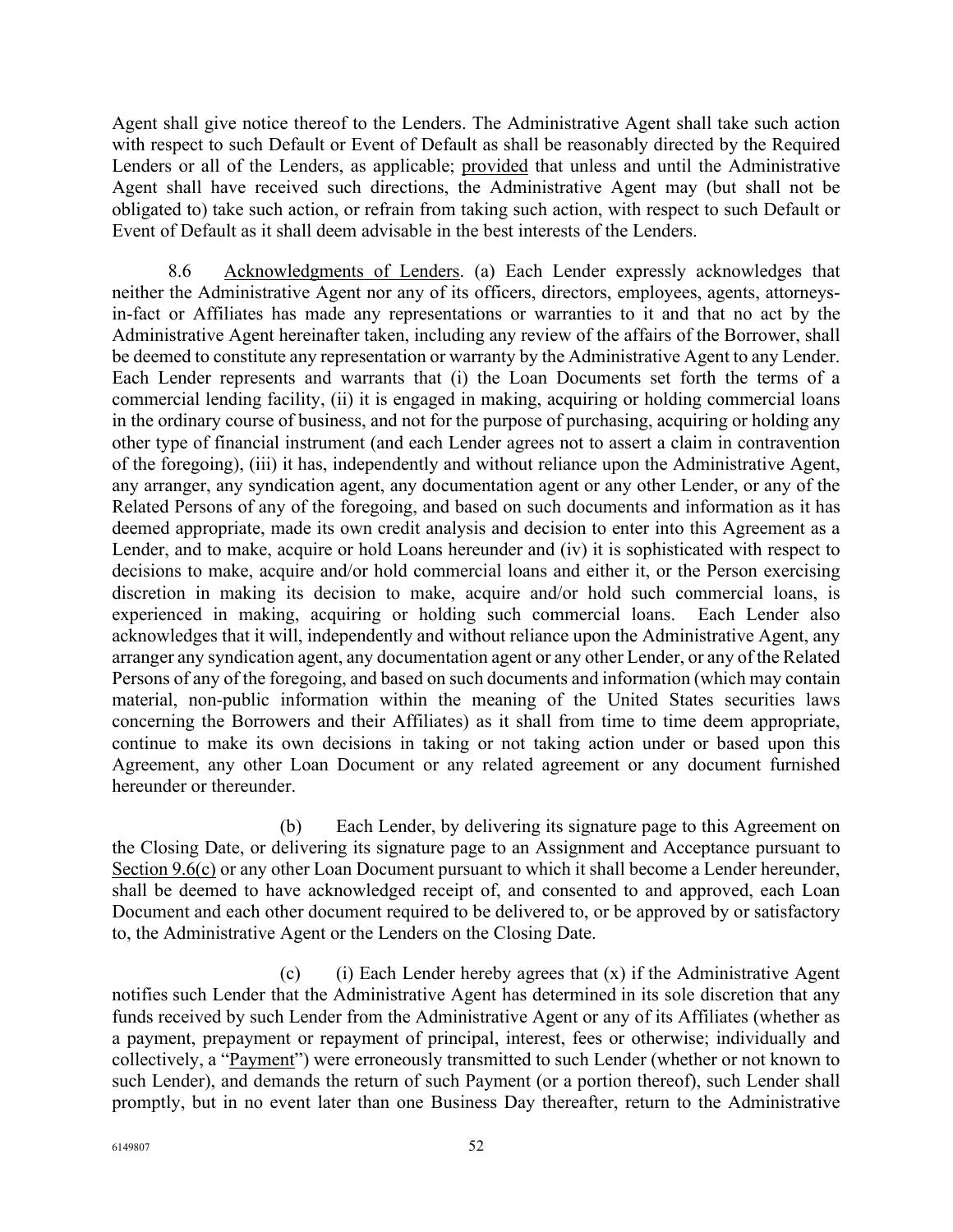Agent the amount of any such Payment (or portion thereof) as to which such a demand was made in same day funds, together with interest thereon in respect of each day from and including the date such Payment (or portion thereof) was received by such Lender to the date such amount is repaid to the Administrative Agent at the greatest of the Federal Funds Effective Rate, the Overnight Bank Funding Rate and a rate determined by the Administrative Agent in accordance with banking industry rules on interbank compensation from time to time in effect, and (y) to the extent permitted by applicable law, such Lender shall not assert, and hereby waives, as to the Administrative Agent, any claim, counterclaim, defense or right of set-off or recoupment with respect to any demand, claim or counterclaim by the Administrative Agent for the return of any Payments received, including without limitation any defense based on "discharge for value" or any similar doctrine. A notice of the Administrative Agent to any Lender under this Section 8.6(c) shall be conclusive, absent manifest error.

(ii) Each Lender hereby further agrees that if it receives a Payment from the Administrative Agent or any of its Affiliates (x) that is in a different amount than, or on a different date from, that specified in a notice of payment sent by the Administrative Agent (or any of its Affiliates) with respect to such Payment (a "Payment Notice") or (y) that was not preceded or accompanied by a Payment Notice, it shall be on notice, in each such case, that an error has been made with respect to such Payment. Each Lender agrees that, in each such case, or if it otherwise becomes aware a Payment (or portion thereof) may have been sent in error, such Lender shall promptly notify the Administrative Agent of such occurrence and, upon demand from the Administrative Agent, it shall promptly, but in no event later than one Business Day thereafter, return to the Administrative Agent the amount of any such Payment (or portion thereof) as to which such a demand was made in same day funds, together with interest thereon in respect of each day from and including the date such Payment (or portion thereof) was received by such Lender to the date such amount is repaid to the Administrative Agent at the greatest of the Federal Funds Effective Rate, the Overnight Bank Funding Rate and a rate determined by the Administrative Agent in accordance with banking industry rules on interbank compensation from time to time in effect.

(iii) Each Borrower hereby agrees that (x) in the event an erroneous Payment (or portion thereof) is not recovered from any Lender that has received such Payment (or portion thereof) for any reason, the Administrative Agent shall be subrogated to all the rights of such Lender with respect to such amount and (y) an erroneous Payment shall not pay, prepay, repay, discharge or otherwise satisfy any Obligations owed by such Borrower.

(iv) Each party's obligations under this Section 8.6(c) shall survive the resignation or replacement of the Administrative Agent or any transfer of rights or obligations by, or the replacement of, a Lender, the termination of the Commitments or the repayment, satisfaction or discharge of all Obligations under any Loan Document.

8.7 Indemnification. The Lenders agree to indemnify the Administrative Agent in its capacity as such (to the extent not reimbursed by the Borrower and without limiting the obligation of the Borrower to do so), ratably according to their respective Commitment Percentages in effect on the date on which indemnification is sought (or, if indemnification is sought after the date upon which the Commitments shall have terminated and the Loans shall have been paid in full, ratably in accordance with their Commitment Percentages immediately prior to such date), from and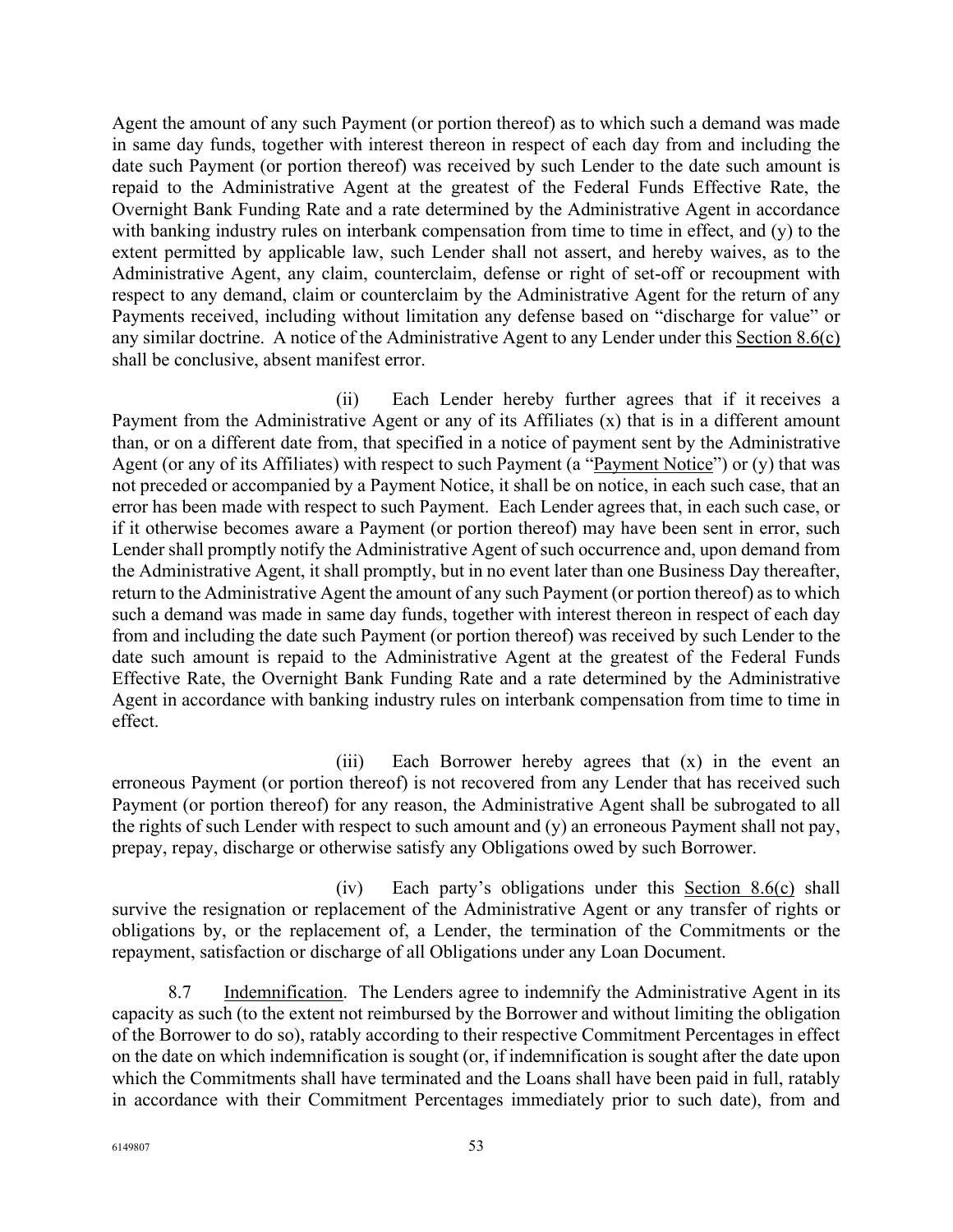against any and all liabilities, obligations, losses, damages, penalties, actions, judgments, suits, costs, expenses or disbursements of any kind whatsoever which may at any time (including, without limitation, at any time following the payment of the Loans) be imposed on, incurred by or asserted against the Administrative Agent in any way relating to or arising out of the Commitments, this Agreement, any of the other Loan Documents or any documents contemplated by or referred to herein or therein or the transactions contemplated hereby or thereby or any action taken or omitted by the Administrative Agent under or in connection with any of the foregoing; provided that no Lender shall be liable for the payment of any portion of such liabilities, obligations, losses, damages, penalties, actions, judgments, suits, costs, expenses or disbursements resulting solely from the Administrative Agent's gross negligence or willful misconduct. The agreements in this Section shall survive the termination of this Agreement and the repayment of the Loans and all other amounts payable hereunder.

8.8 Administrative Agent in Its Individual Capacity. The Administrative Agent and its Affiliates may make loans to, accept deposits from and generally engage in any kind of business with the Borrower as though the Administrative Agent were not the Administrative Agent hereunder and under the other Loan Documents. With respect to the Loans made by it, the Administrative Agent shall have the same rights and powers under this Agreement and the other Loan Documents as any Lender and may exercise the same as though it were not the Administrative Agent, and the terms "Lender" and "Lenders" shall include the Administrative Agent in its individual capacity.

8.9 Successor Administrative Agent. The Administrative Agent may resign as Administrative Agent upon ten (10) Business Days' notice to the Lenders and the Borrower; provided that absent the existence and continuation of an Event of Default hereunder, such resignation shall not become effective without the prior written consent of the Borrower, which shall not be unreasonably denied. If the Administrative Agent shall resign as Administrative Agent under this Agreement and the other Loan Documents, then the Required Lenders shall appoint from among the Lenders a successor agent for the Lenders whereupon such successor agent shall succeed to the rights, powers and duties of the Administrative Agent, and the term "Administrative Agent" shall mean such successor agent effective upon such appointment and approval, and the former Administrative Agent's rights, powers and duties as Administrative Agent shall be terminated, without any other or further act or deed on the part of such former Administrative Agent or any of the parties to this Agreement or any holders of the Loans. After any retiring Administrative Agent's resignation as Administrative Agent, the provisions of this Section 8 shall inure to its benefit as to any actions taken or omitted to be taken by it while it was Administrative Agent under this Agreement and the other Loan Documents.

## SECTION 9. MISCELLANEOUS

9.1 Amendments and Waivers. (a) Subject to Sections 2.14(b), (c) and (d) and Section 9.1(b) below, neither this Agreement nor any other Loan Document, nor any terms hereof or thereof, may be amended, supplemented or modified except in accordance with the provisions of this Section. The Required Lenders may, or, with the written consent of the Required Lenders, the Administrative Agent may, from time to time, (a) enter into with the Borrower written amendments, supplements or modifications hereto and to the other Loan Documents for the purpose of adding any provisions to this Agreement or the other Loan Documents or changing in any manner the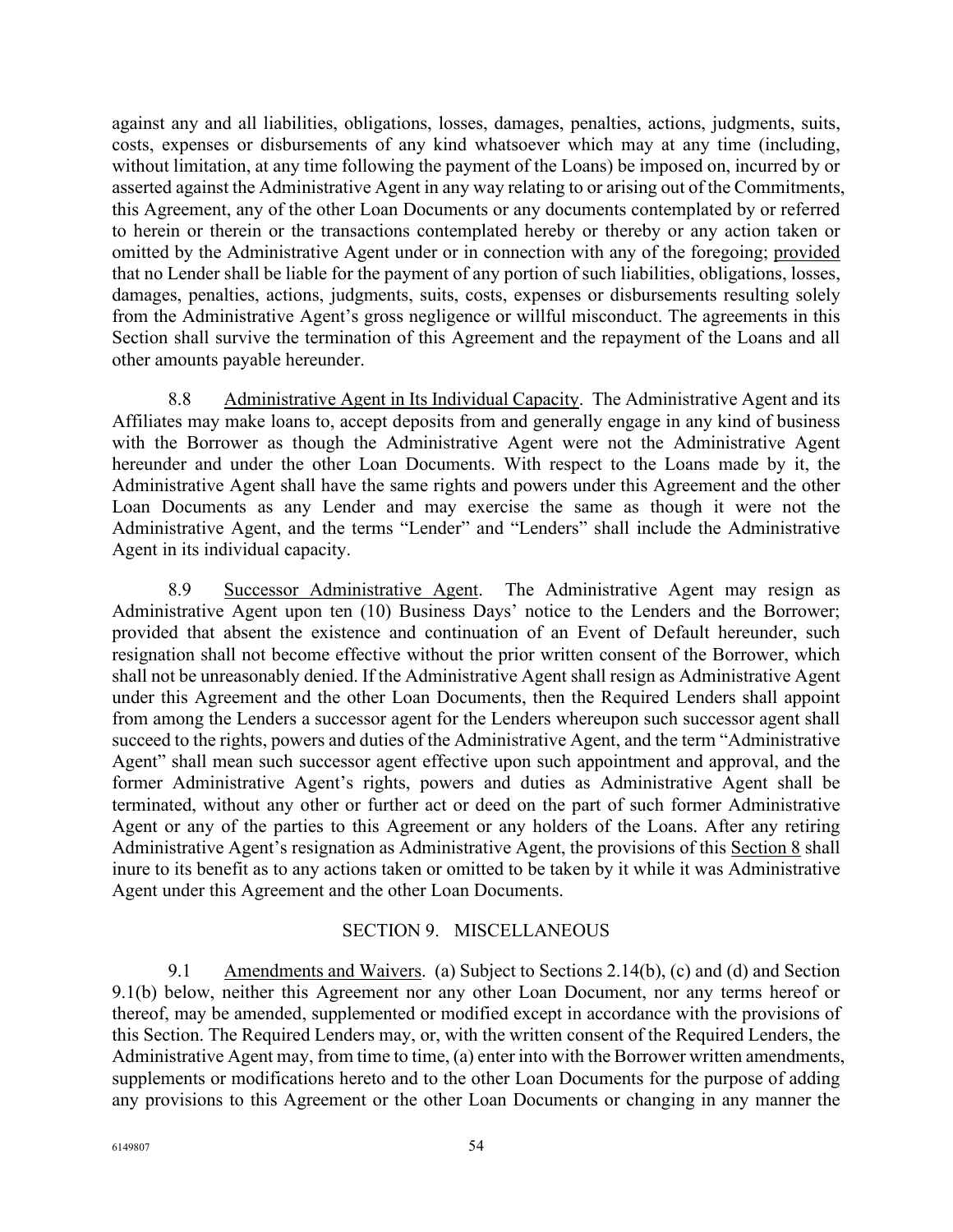rights of the Lenders or of the Borrower hereunder or thereunder or (b) waive, on such terms and conditions as the Required Lenders or the Administrative Agent, as the case may be, may specify in such instrument, any of the requirements of this Agreement or the other Loan Documents or any Default or Event of Default and its consequences; provided, however, that no such waiver and no such amendment, supplement or modification shall (i) reduce the amount or extend the scheduled date of maturity of any Loan or of any installment thereof, or reduce the stated rate of any interest or fee payable hereunder or extend the scheduled date of any payment thereof or increase the amount or extend the expiration date of any Lender's Commitment, in each case without the consent of each Lender affected thereby, or (ii) amend, modify or waive any provision of this Section 9.1 or reduce the percentage specified in, or amend, the definition of Required Lenders, or consent to the assignment or transfer by the Borrower of any of its rights and obligations under this Agreement and the other Loan Documents, in each case without the written consent of all the Lenders, or (iii) amend, waive or modify the first two sentences of Section 2.9(a), in each case without the written consent of all the Lenders, or (iv) amend, waive or modify Section 2.6(b) without the written consent of all the Lenders, or (v) amend, waive or modify Section 6.1 without the written consent of all the Lenders, or (vi) amend, modify or waive any provision of Section 8 without the written consent of the then Administrative Agent. Any such waiver and any such amendment, supplement or modification shall be effective in the specific instance and for the specific purpose for which given. This Section 9.1 is subject to the proviso that a Defaulting Lender's vote shall not be included except that (i) such Defaulting Lender's Commitment may not be increased or extended without its consent and (ii) the principal amount of, or interest or fees payable on, Loans may not be reduced or excused or the scheduled date of payment may not be postponed as to such Defaulting Lender without such Defaulting Lender's consent.

(b) If the Administrative Agent and the Borrower acting together identify any ambiguity, omission, mistake, typographical error or other defect in any provision of this Agreement or any other Loan Document, then the Administrative Agent and the Borrower shall be permitted to amend, modify or supplement such provision to cure such ambiguity, omission, mistake, typographical error or other defect, and such amendment shall become effective without any further action or consent of any other party to this Agreement.

9.2 Notices. All notices, requests and demands to or upon the respective parties hereto to be effective shall be in writing (which writing may be in the form of a facsimile transmission), and, unless otherwise expressly provided herein, shall be deemed to have been duly given or made when delivered, or five days after being deposited in the mail, postage prepaid, or, in the case of facsimile notice, when transmitted, with written confirmation of transmission obtained, addressed as follows in the case of the Borrower and the Administrative Agent, or to such other address as may be hereafter notified by the respective parties hereto:

KA Fund Advisors, LLC 811 Main Street, 14th Floor Houston, TX 77002 Attention: Terry A. Hart Facsimile: 713-655-7359

#### To the Borrower: To the Administrative Agent:

JPMorgan Chase Bank, N.A. 500 Stanton Christiana Rd.  $NCC5 / 1<sup>st</sup> Floor$ Newark, DE 19713 Attention: Loan & Agency Services Group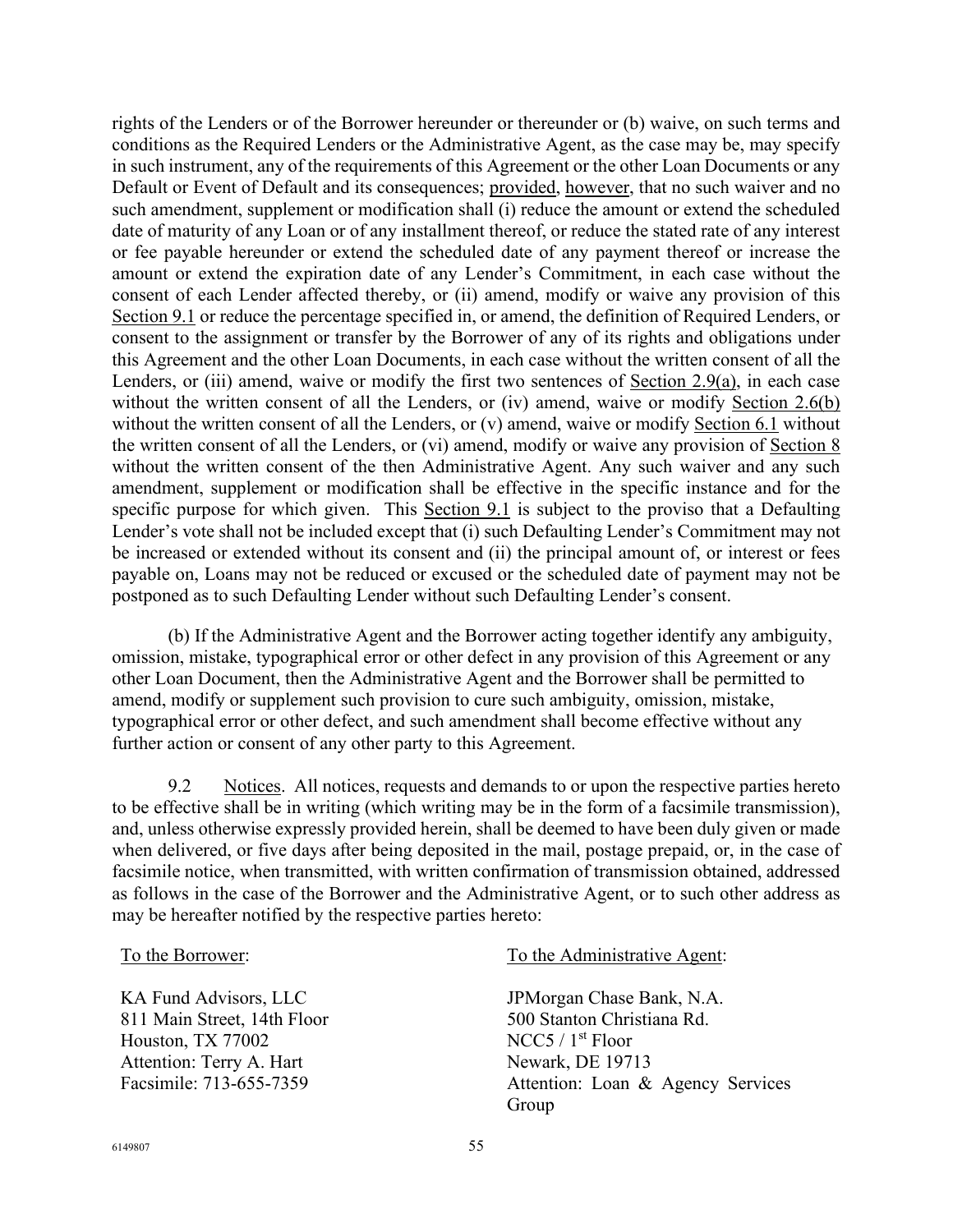Tel: 302-634-7061 Fax: 302-634-4733 Email: [jeffrey.lenhard@chase.com](mailto:jeffrey.lenhard@chase.com)

with a copy to:

Pryor Cashman LLP 7 Times Square, Third Floor New York, NY 10036-6569 Facsimile No.: (212) 326-0806 Attention: Lawrence Remmel

provided that any notice, request or demand to or upon the Administrative Agent or the Lenders pursuant to Section 2.2, 2.4, 2.6, 2.9(b), or 2.13(a) shall not be effective until received.

9.3 No Waiver; Cumulative Remedies. No failure to exercise and no delay in exercising, on the part of any party hereto, any right, remedy, power or privilege hereunder or under the other Loan Documents shall operate as a waiver thereof; nor shall any single or partial exercise of any right, remedy, power or privilege hereunder preclude any other or further exercise thereof or the exercise of any other right, remedy, power or privilege. The rights, remedies, powers and privileges herein provided are cumulative and not exclusive of any rights, remedies, powers and privileges provided by law.

9.4 Survival of Representations and Warranties. All representations and warranties made hereunder, in the other Loan Documents and in any document, certificate or statement delivered pursuant hereto or in connection herewith shall survive the execution and delivery of this Agreement and the making of the Loans hereunder.

9.5 Payment of Expenses and Taxes; Indemnification, Etc. (a) The Borrower agrees (i) to reimburse the Administrative Agent for its reasonable out-of-pocket costs and expenses incurred in connection with the development, preparation and execution of, and any amendment, supplement or modification to, this Agreement and the other Loan Documents and any other documents prepared in connection herewith or therewith, and the consummation and administration of the transactions contemplated hereby and thereby, including, without limitation, the reasonable fees and disbursements of counsel to the Administrative Agent, and (ii) to reimburse each Lender and the Administrative Agent for all its costs and expenses incurred in connection with the enforcement or preservation of any rights under this Agreement with respect to the Borrower, the other Loan Documents and any such other documents, including, without limitation, the reasonable fees and disbursements of counsel to each Lender and of counsel to the Administrative Agent.

(b) Limitation of Liability. To the extent permitted by applicable law, the Borrower shall not assert, and hereby waives, any claim against the Administrative Agent and any Lender, and any Related Party of any of the foregoing Persons (each such Person a "Lender-Related Person") for any Liabilities arising from the use by others of information or other materials obtained through electronic, telecommunications or other information transmission systems (including the internet); provided, further, that the foregoing shall not relieve the Administrative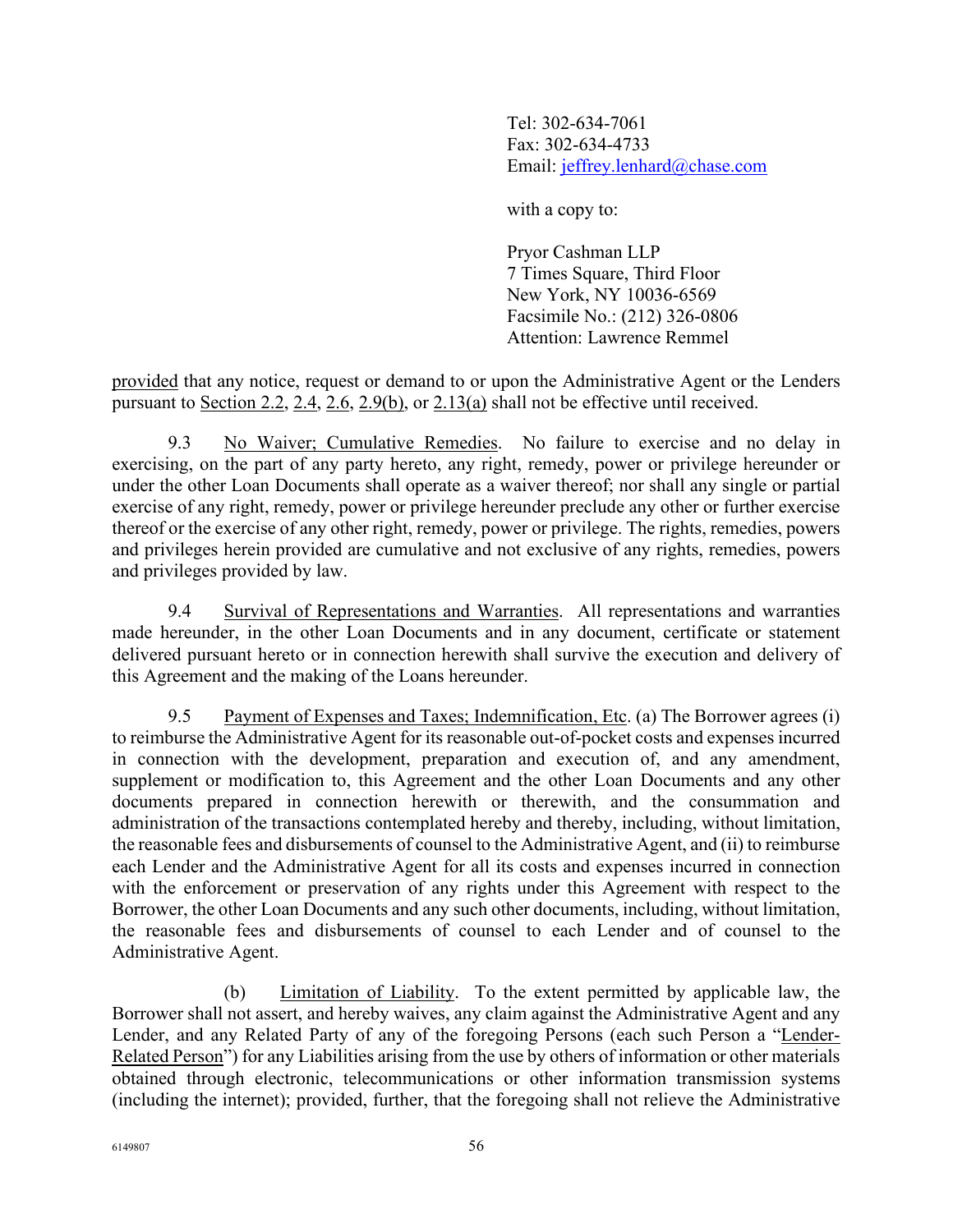Agent or any Lender from liability resulting from its gross negligence or willful misconduct as determined by a court of competent jurisdiction by final and non-appealable judgment. To the extent permitted by applicable law, no party hereto shall assert, and each such party hereby waives, any Liabilities against any other party hereto, on any theory of liability, for exemplary, special, indirect, consequential or punitive damages (as opposed to direct or actual damages) arising out of, in connection with, or as a result of, this Agreement, any other Loan Document, or any agreement or instrument contemplated hereby or thereby, the transactions contemplated hereby, any Loan or the use of the proceeds thereof; provided that, nothing in this Section 9.5(b) shall relieve the Borrower of any obligation it may have to indemnify an Indemnitee, as provided in Section 9.5(c), against any exemplary, special, indirect, consequential or punitive damages asserted against such Indemnitee by a third party.

(c) Indemnity. The Borrower agrees to indemnify and hold each Lender and the Administrative Agent harmless, from, any and all recording and filing fees and any and all liabilities with respect to, or resulting from any delay in paying, stamp, excise and other taxes, if any, which may be payable or determined to be payable in connection with the execution and delivery of, or consummation or administration of any of the transactions contemplated by, or any amendment, supplement or modification of, or any waiver or consent under or in respect of, this Agreement, the other Loan Documents and any such other documents with respect to the Borrower, and to indemnify and hold each Lender and the Administrative Agent (and their respective affiliates, directors, officers, agents and employees (collectively with the Administrative Agent and the Lenders, the "Indemnified Parties")) harmless from and against any and all other liabilities, obligations, losses, claims, damages, penalties, actions, judgments, suits, reasonable costs, reasonable out-of-pocket expenses or disbursements of any kind or nature whatsoever (including but not limited to reasonable attorney's fees and settlement costs) arising directly or indirectly from or in connection with the execution, delivery, enforcement, performance and administration of this Agreement, the other Loan Documents and any such other documents, from the Borrower's use of proceeds or the commitment, from failure of the Borrower to comply with rules, regulations and laws regarding the business of mutual funds, from false or incorrect representations or warranties or other information provided in connection with this Agreement, or from failure of the Borrower to comply with covenants in a timely manner (all the foregoing in this Section 9.5(c), collectively, the "indemnified liabilities"), provided, that the Borrower shall have no obligation hereunder to any Indemnified Party with respect to indemnified liabilities arising from (A) with respect to any Indemnified Party, the gross negligence or willful misconduct of such Indemnified Party as finally determined in a nonappealable judgment by a court of competent jurisdiction, (B) disputes arising between or among the Lenders and the Administrative Agent, or (C) with respect to any such Indemnified Party, the failure of such Indemnified Party (and its Affiliates) to comply with any Requirement of Law.

(d) Each Lender severally agrees to pay any amount required to be paid by the Borrower under paragraphs (a), (b) or (c) of this Section 9.5 to the Administrative Agent and each Related Party of any of the foregoing Persons (each, an "Agent-Related Person") (to the extent not reimbursed by such Borrower and without limiting the obligation of the Borrower to do so), ratably according to their respective Commitment Percentage in effect on the date on which such payment is sought under this Section (or, if such payment is sought after the date upon which the Commitments shall have terminated and the Loans shall have been paid in full, ratably in accordance with such Commitment Percentage immediately prior to such date), from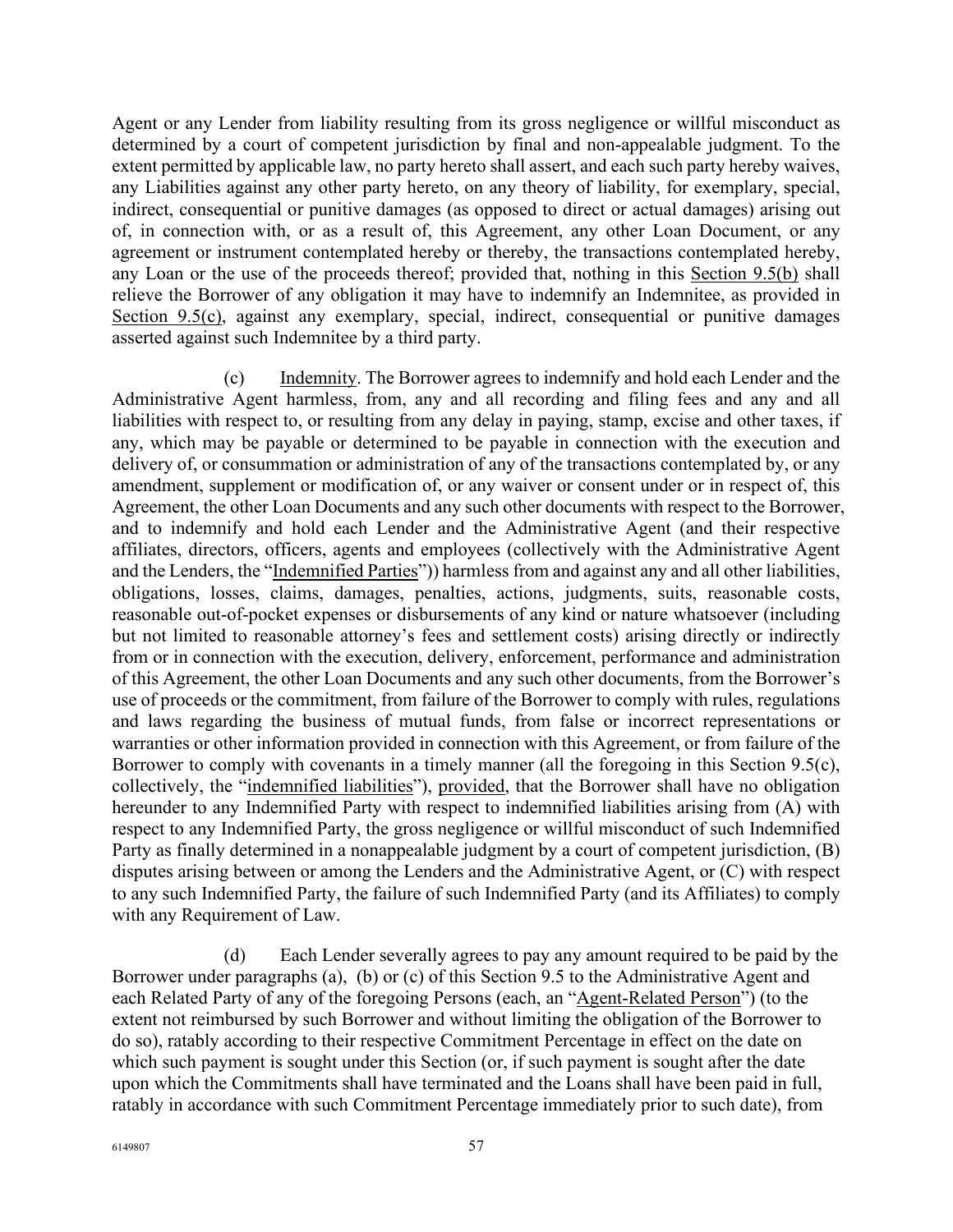and against any and all Liabilities and related expenses, including the fees, charges and disbursements of any kind whatsoever that may at any time (whether before or after the payment of the Loans) be imposed on, incurred by or asserted against such Agent-Related Person in any way relating to or arising out of the Commitments, this Agreement, any of the other Loan Documents or any documents contemplated by or referred to herein or therein or the transactions contemplated hereby or thereby or any action taken or omitted by such Agent-Related Person under or in connection with any of the foregoing; provided that the unreimbursed expense or Liability or related expense, as the case may be, was incurred by or asserted against such Agent-Related Person in its capacity as such; provided further that no Lender shall be liable for the payment of any portion of such Liabilities, costs, expenses or disbursements that are found by a final and nonappealable decision of a court of competent jurisdiction to have resulted primarily from such Agent-Related Party's gross negligence or willful misconduct. The agreements in this Section shall survive the termination of this Agreement and the repayment of the Loans and all other amounts payable hereunder.

(e) Payments. All amounts due under Section 9.5(d) shall be payable not later than 10 days after written demand therefor (which demand shall include a statement describing in reasonable detail the basis for making such demand).

(f) The agreements in this Section 9.5 shall survive the termination of this Agreement and the payment of the Loans and all other amounts payable hereunder.

9.6 Successors and Assigns; Participations and Assignments. (a) This Agreement shall be binding upon and inure to the benefit of the Borrower, the Lenders, the Administrative Agent and their respective successors and assigns, except that the Borrower may not assign or transfer any of its rights or obligations under this Agreement without the prior written consent of each Lender.

(b) Any Lender may, in the ordinary course of its commercial banking business and in accordance with Applicable Laws, at any time sell to one or more Persons(other than natural Persons (or a holding company, investment vehicle or trust for, or owned and operated by or for the primary benefit of, a natural Person), Borrower or Borrower's Affiliates and Subsidiaries) as permitted by law ("Participants") participating interests in any Loan owing to such Lender, any Commitment of such Lender or any other interest of such Lender hereunder and under the other Loan Documents. In the event of any such sale by a Lender of a participating interest to a Participant, such Lender's obligations under this Agreement to the other parties to this Agreement shall remain unchanged, such Lender shall remain solely responsible for the performance thereof, such Lender shall remain the holder of any such Loan for all purposes under this Agreement and the other Loan Documents, and the Borrower and the Administrative Agent shall continue to deal solely and directly with such Lender in connection with such Lender's rights and obligations under this Agreement and the other Loan Documents. Any agreement pursuant to which any Lender may grant such a participating interest shall provide that such Lender shall retain the sole right and responsibility to enforce the obligations of the Borrower hereunder including the right to approve any amendment, modification or waiver of any provision of this Agreement; provided that such participation agreement may provide that (i) such Lender will not agree to any modification, amendment or waiver of this Agreement described in clause (i) of the proviso in Section 9.1 without the consent of the Participant and (ii) the Participant may obtain voting rights limited to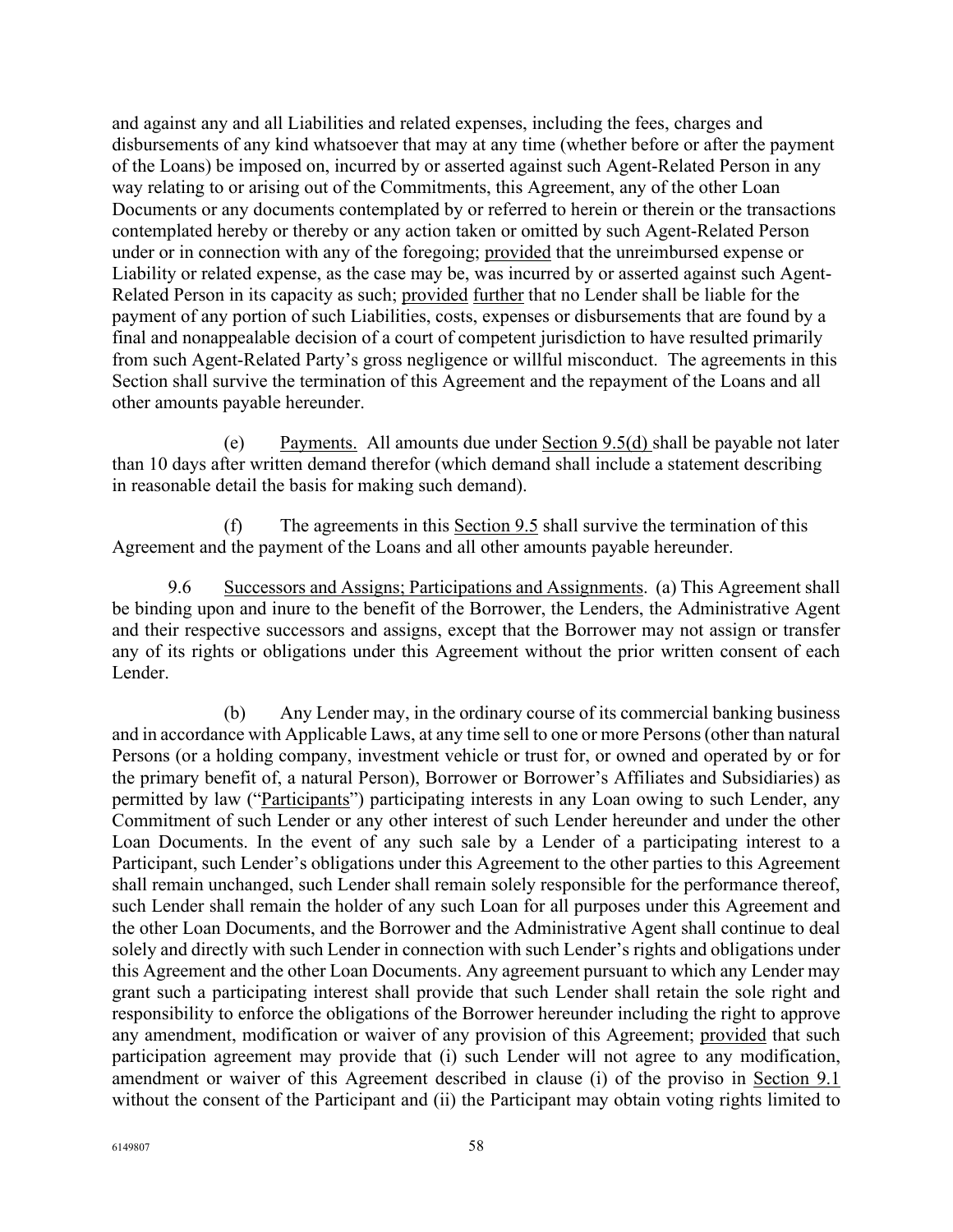changes in respect of the principal amount, interest rates, fees and term of the Loans. The Borrower agrees that if amounts outstanding under this Agreement are due or unpaid, or shall have been declared or shall have become due and payable upon the occurrence of an Event of Default, each Participant shall, to the maximum extent permitted by Applicable Laws, be deemed to have the right of setoff in respect of its participating interest in amounts owing under this Agreement to the same extent as if the amount of its participating interest were owing directly to it as a Lender under this Agreement, provided that, in purchasing such participating interest, such Participant shall be deemed to have agreed to share with the Lenders the proceeds thereof as provided in Section 9.7(a) as fully as if it were a Lender hereunder. The Borrower also agrees that each Participant shall be entitled to the benefits of Sections 2.10 and 2.11 with respect to its participation in the Commitments and the Loans outstanding from time to time as if it was a Lender; provided that, in the case of Section 2.11, such Participant shall have complied with the requirements of said Section and provided, further, that no Participant shall be entitled to receive any greater amount pursuant to any such Section than the transferor Lender would have been entitled to receive in respect of the amount of the participation transferred by such transferor Lender to such Participant had no such transfer occurred. Each Lender that sells a participation shall, acting solely for this purpose as a non-fiduciary agent of the Borrower, maintain a register on which it enters the name and address of each Participant and the principal amounts (and stated interest) of each Participant's interest in the obligations under the Agreement (the "Participant Register"); provided that no Lender shall have any obligation to disclose all or any portion of the Participant Register (including the identity of any Participant or any information relating to a Participant's interest in any Commitments, Loans or its other obligations under any Loan Document) to any Person except to the extent that such disclosure is necessary to establish that such Commitment, Loan or other obligation is in registered form under Section 5f.103-1(c) of the United States Treasury Regulations. The entries in the Participant Register shall be conclusive absent manifest error, and each Person whose name is recorded in the Participant Register shall be treated as the owner of such participation for all purposes of this Agreement notwithstanding any notice to the contrary. For the avoidance of doubt, the Administrative Agent (in its capacity as Administrative Agent) shall have no responsibility for maintaining a Participant Register.

(c) Any Lender may, in the ordinary course of its commercial banking business and in accordance with Applicable Law, at any time and from time to time assign to any Lender or any Affiliate thereof that is an Eligible Lender or, with the consent of the Administrative Agent and (so long as no Event of Default shall have occurred and be continuing) the Borrower (not to be unreasonably withheld or delayed), to an additional Eligible Lender (an "Assignee") all or any part of its rights and obligations under this Agreement and the other Loan Documents pursuant to an Assignment and Acceptance, substantially in the form of Exhibit 9.6(c), executed by such Assignee, such assigning Lender (and the Administrative Agent) and delivered to the Administrative Agent for its acceptance and recording in the Register; provided, however, that, unless waived by the Administrative Agent, such assignments must be in amounts of at least \$1,000,000 (or, in the case of an Assignment and Acceptance covering all or the remaining portion of an assigning Lender's rights and obligations under this Agreement, all of such lesser amount). Upon such execution, delivery, acceptance and recording, from and after the effective date determined pursuant to such Assignment and Acceptance, (x) the Assignee thereunder shall be a party hereto and, to the extent provided in such Assignment and Acceptance, have the rights and obligations of a Lender hereunder with a Commitment as set forth therein, and (y) the assigning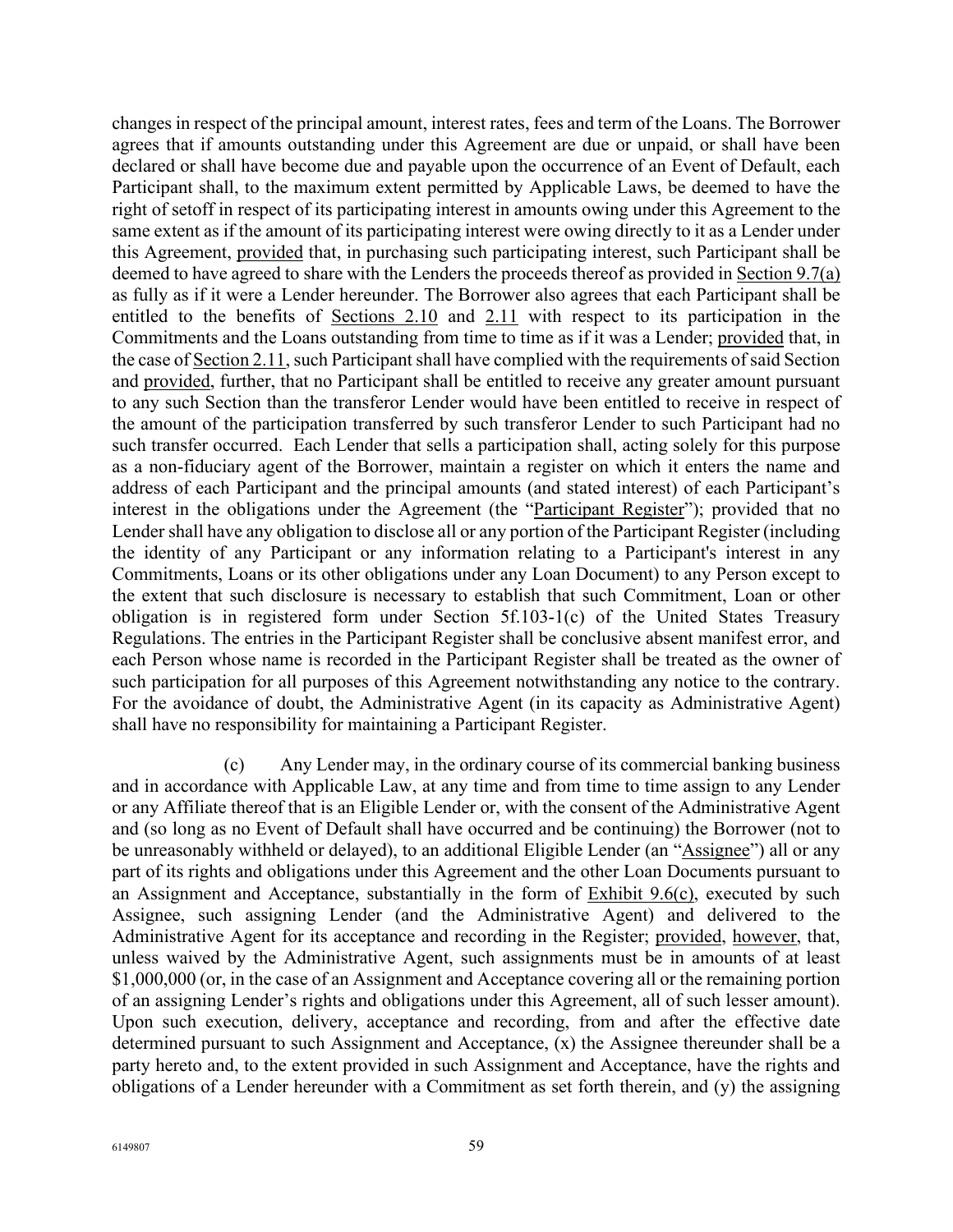Lender thereunder shall, to the extent provided in such Assignment and Acceptance, be released from its obligations under this Agreement.

(d) The Administrative Agent, on behalf of the Borrower, shall maintain at the address of the Administrative Agent referred to in Section 9.2 a copy of each Assignment and Acceptance delivered to it and a register (the "Register") for the recordation of the names and addresses of the Lenders and the Commitment of, and principal amount of the Loans owing to, each Lender from time to time. The entries in the Register shall be conclusive, in the absence of manifest error, and the Borrower, the Administrative Agent and the Lenders may (and, in the case of any Loan or other obligation hereunder not evidenced by a Note, shall) treat each Person whose name is recorded in the Register as the owner of a Loan or other obligation hereunder as the owner thereof for all purposes of this Agreement and the other Loan Documents, notwithstanding any notice to the contrary. Any assignment of any Loan or other obligation hereunder not evidenced by a Note shall be effective only upon appropriate entries with respect thereto being made in the Register. The Register shall be available for inspection by the Borrower or any Lender at any reasonable time and from time to time upon reasonable prior notice.

(e) Upon its receipt of an Assignment and Acceptance executed by an assigning Lender and an Assignee (and the Administrative Agent) together with payment by the assigning Lender or Assignee to the Administrative Agent of a registration and processing fee of \$3,000 (for which the Borrower shall not have an obligation to reimburse unless such assignment is made pursuant to Section 2.12(b)), the Administrative Agent shall (i) promptly accept such Assignment and Acceptance and (ii) on the effective date determined pursuant thereto record the information contained therein in the Register and give notice of such acceptance and recordation to the Lenders and the Borrower.

(f) The Borrower authorizes each Lender to disclose to any Participant or Assignee (each, a "Transferee") and any prospective Transferee any and all financial information in such Lender's possession concerning the Borrower and its Affiliates which has been delivered to such Lender by or on behalf of the Borrower pursuant to this Agreement or which has been delivered to such Lender by or on behalf of the Borrower in connection with such Lender's credit evaluation of the Borrower and its Affiliates prior to becoming a party to this Agreement.

(g) For avoidance of doubt, the parties to this Agreement acknowledge that the provisions of this Section concerning assignments of Loans and Notes relate only to absolute assignments and that such provisions do not prohibit assignments creating security interests, including, without limitation, any pledge or assignment by a Lender of any Loan or Note to any Federal Reserve Bank in accordance with Applicable Law.

9.7 Adjustments; Set-off. (a) If any Lender (a "Benefited Lender") shall at any time receive any payment of all or part of its Loans, or interest thereon, or receive any collateral in respect thereof (whether voluntarily or involuntarily, by set-off, pursuant to events or proceedings of the nature referred to in Section 7(e), or otherwise), in a greater proportion than any such payment to or collateral received by any other Lender, if any, in respect of such other Lender's Loans, or interest thereon, such Benefited Lender shall purchase for cash from the other Lenders a participating interest in such portion of each such other Lender's Loan, or shall provide such other Lenders with the benefits of any such collateral, or the proceeds thereof, as shall be necessary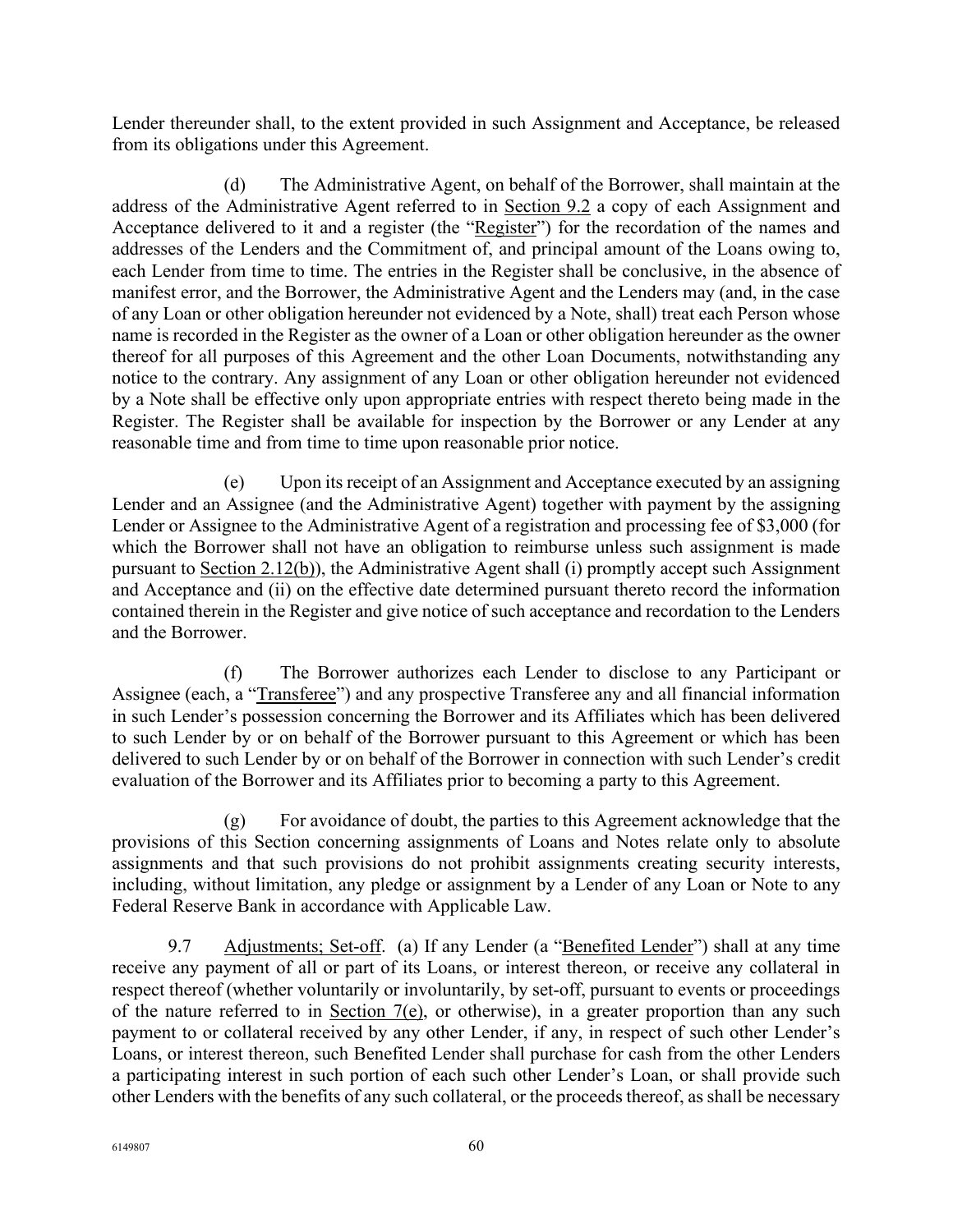to cause such Benefited Lender to share the excess payment or benefits of such collateral or proceeds ratably with each of the Lenders; provided, however, that if all or any portion of such excess payment or benefits is thereafter recovered from such Benefited Lender, such purchase shall be rescinded, and the purchase price and benefits returned, to the extent of such recovery, but without interest; provided further that the provisions of this paragraph shall not be construed to apply to any payment obtained by a Lender as consideration for the assignment of or sale of a participation in any of its Loans to any assignee or participant.

(b) In addition to any rights and remedies of the Lenders provided by law, each Lender shall have the right, without prior notice to the Borrower, any such notice being expressly waived by the Borrower to the extent permitted by Applicable Law, upon any amount becoming due and payable by the Borrower hereunder (whether at the stated maturity, by acceleration or otherwise) to set-off and appropriate and apply against such amount any and all deposits (general or special, time or demand, provisional or final), in any currency, and any other credits, indebtedness or claims, in any currency, in each case whether direct or indirect, absolute or contingent, matured or unmatured, at any time held or owing by such Lender or any branch or agency thereof to or for the credit or the account of the Borrower. Each Lender agrees promptly to notify the Borrower and the Administrative Agent after any such set-off and application made by such Lender, provided that the failure to give such notice shall not affect the validity of such setoff and application.

9.8 Counterparts. (a) This Agreement may be executed by one or more of the parties to this Agreement on any number of separate counterparts (including by facsimile or pdf transmission), and all of said counterparts taken together shall be deemed to constitute one and the same instrument. A set of the copies of this Agreement signed by all the parties shall be lodged with Investment Manager and the Administrative Agent.

(b) Delivery of an executed counterpart of a signature page of  $(x)$  this Agreement, (y) any other Loan Document and/or (z) any document, amendment, approval, consent, information, notice (including, for the avoidance of doubt, any notice delivered pursuant to Section 9.2), certificate, request, statement, disclosure or authorization related to this Agreement, any other Loan Document and/or the transactions contemplated hereby and/or thereby (each an "Ancillary Document") that is an Electronic Signature transmitted by telecopy, emailed pdf. or any other electronic means that reproduces an image of an actual executed signature page shall be effective as delivery of a manually executed counterpart of this Agreement, such other Loan Document or such Ancillary Document, as applicable. The words "execution," "signed," "signature," "delivery," and words of like import in or relating to this Agreement, any other Loan Document and/or any Ancillary Document shall be deemed to include Electronic Signatures, deliveries or the keeping of records in any electronic form (including deliveries by telecopy, emailed pdf. or any other electronic means that reproduces an image of an actual executed signature page), each of which shall be of the same legal effect, validity or enforceability as a manually executed signature, physical delivery thereof or the use of a paper-based recordkeeping system, as the case may be; provided that nothing herein shall require the Administrative Agent to accept Electronic Signatures in any form or format without its prior written consent and pursuant to procedures approved by it; provided, further, without limiting the foregoing, (i) to the extent the Administrative Agent has agreed to accept any Electronic Signature, the Administrative Agent and each of the Lenders shall be entitled to rely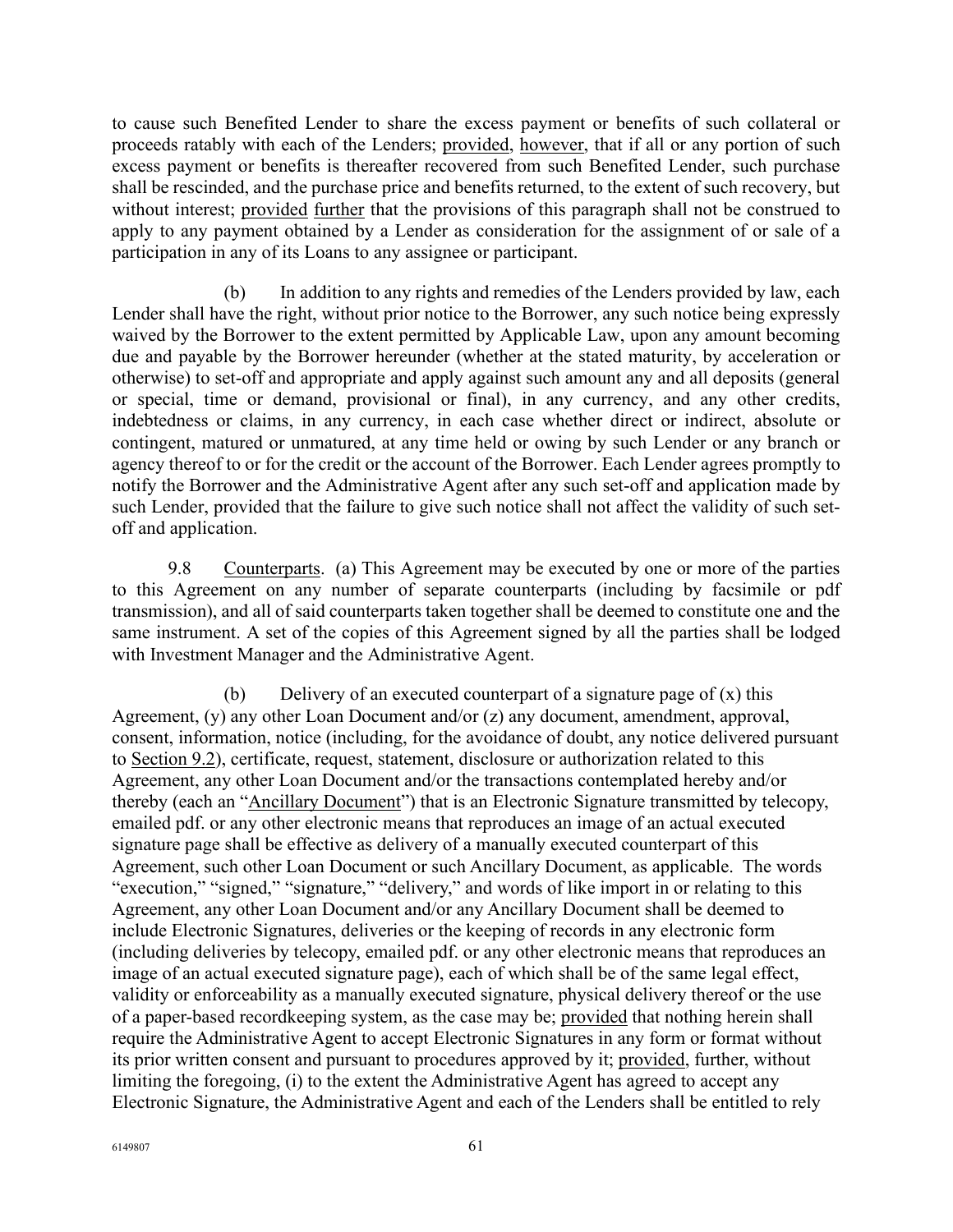on such Electronic Signature purportedly given by or on behalf of the Borrower without further verification thereof and without any obligation to review the appearance or form of any such Electronic Signature and (ii) upon the request of the Administrative Agent or any Lender, any Electronic Signature shall be promptly followed by a manually executed counterpart. Without limiting the generality of the foregoing, the Borrower hereby (i) agrees that, for all purposes, including without limitation, in connection with any workout, restructuring, enforcement of remedies, bankruptcy proceedings or litigation among the Administrative Agent, the Lenders, and the Borrower, Electronic Signatures transmitted by telecopy, emailed pdf. or any other electronic means that reproduces an image of an actual executed signature page and/or any electronic images of this Agreement, any other Loan Document and/or any Ancillary Document shall have the same legal effect, validity and enforceability as any paper original, (ii) the Administrative Agent and each of the Lenders may, at its option, create one or more copies of this Agreement, any other Loan Document and/or any Ancillary Document in the form of an imaged electronic record in any format, which shall be deemed created in the ordinary course of such Person's business, and destroy the original paper document (and all such electronic records shall be considered an original for all purposes and shall have the same legal effect, validity and enforceability as a paper record), (iii) waives any argument, defense or right to contest the legal effect, validity or enforceability of this Agreement, any other Loan Document and/or any Ancillary Document based solely on the lack of paper original copies of this Agreement, such other Loan Document and/or such Ancillary Document, respectively, including with respect to any signature pages thereto and (iv) waives any claim against any Related Party of any Lender for any Liabilities arising solely from the Administrative Agent's and/or any Lender's reliance on or use of Electronic Signatures and/or transmissions by telecopy, emailed pdf. or any other electronic means that reproduces an image of an actual executed signature page, including any Liabilities arising as a result of the failure of the Borrower to use any available security measures in connection with the execution, delivery or transmission of any Electronic Signature.

9.9 Severability. Any provision of this Agreement which is prohibited or unenforceable in any jurisdiction shall, as to such jurisdiction, be ineffective to the extent of such prohibition or unenforceability without invalidating the remaining provisions hereof, and any such prohibition or unenforceability in any jurisdiction shall not invalidate or render unenforceable such provision in any other jurisdiction.

9.10 Integration. This Agreement and the other Loan Documents represent the agreement of the Borrower, the Administrative Agent and the Lenders with respect to the subject matter hereof, and there are no promises, undertakings, representations or warranties by the Administrative Agent or any Lender relative to subject matter hereof not expressly set forth or referred to herein or in the other Loan Documents.

9.11 GOVERNING LAW. THIS AGREEMENT AND THE RIGHTS AND OBLIGATIONS OF THE PARTIES HEREUNDER SHALL BE GOVERNED BY, AND CONSTRUED AND INTERPRETED IN ACCORDANCE WITH, THE SUBSTANTIVE LAW OF THE STATE OF NEW YORK.

9.12 Submission To Jurisdiction; Waivers. The Borrower hereby irrevocably and unconditionally: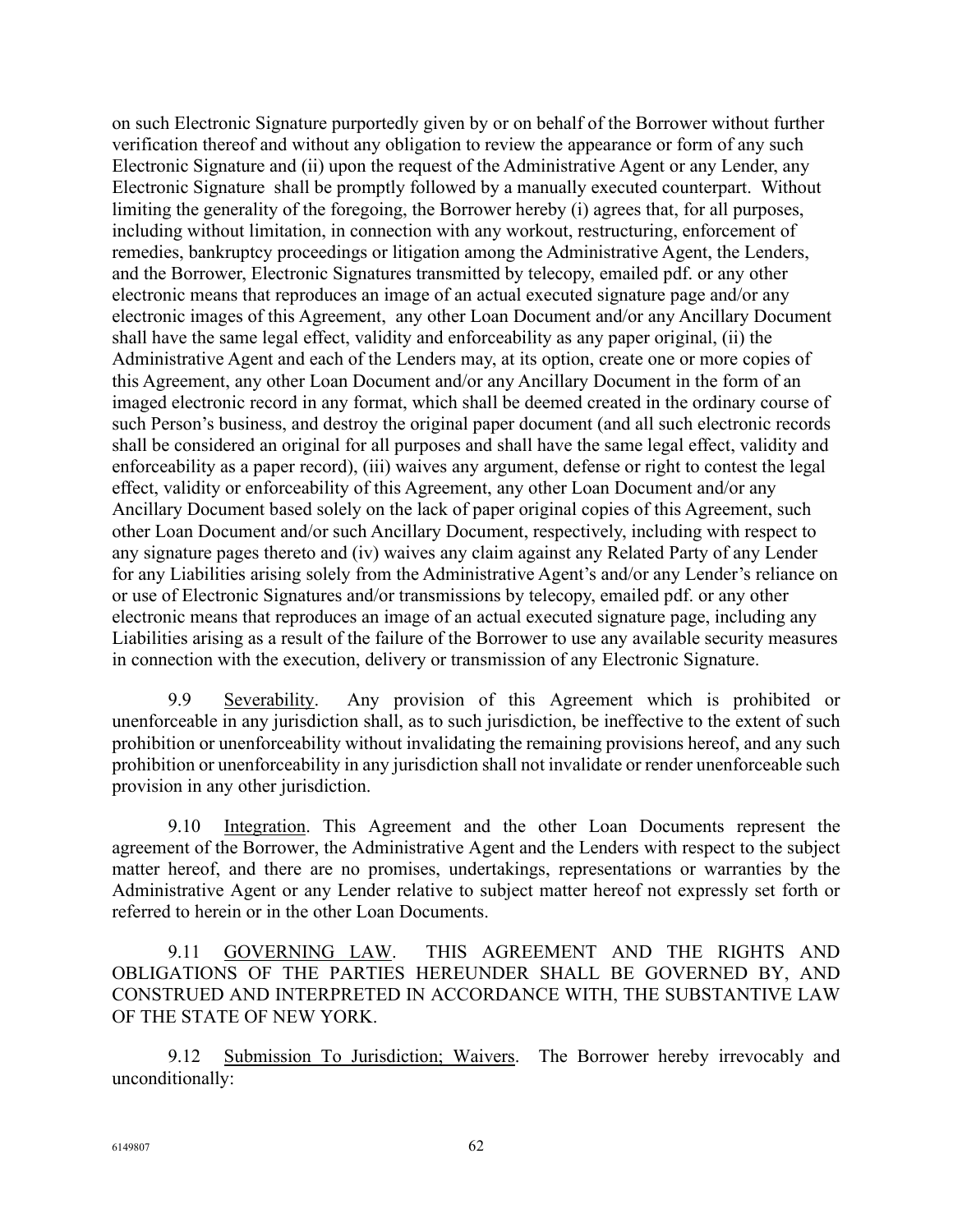(a) submits for itself and its property in any legal action or proceeding relating to this Agreement and the other Loan Documents to which it is a party, or for recognition and enforcement of any judgment in respect thereof, to the non-exclusive general jurisdiction of the Courts of the County of New York, in the State of New York, the courts of the United States of America for the Southern District of New York, and appellate courts from any thereof;

(b) consents that any such action or proceeding may be brought in such courts and waives any objection that it may now or hereafter have to the venue of any such action or proceeding in any such court or that such action or proceeding was brought in an inconvenient court and agrees not to plead or claim the same;

(c) agrees that service of process in any such action or proceeding may be effected by mailing a copy thereof by registered or certified mail (or any substantially similar form of mail), postage prepaid, to the Borrower at its address set forth in Section 9.2 or at such other address of which the Administrative Agent shall have been notified pursuant thereto;

(d) agrees that nothing herein shall affect the right of any party hereto to effect service of process in any other manner permitted by law or shall limit the right of any party hereto to sue in any other jurisdiction; and

(e) waives, to the maximum extent not prohibited by law, any right it may have to claim or recover in any legal action or proceeding referred to in this Section any special, indirect, exemplary, punitive or consequential damages.

9.13 Acknowledgments. The Borrower hereby acknowledges that:

(a) it has been advised by counsel in the negotiation, execution and delivery of this Agreement and the other Loan Documents;

(b) neither the Administrative Agent nor any Lender has any fiduciary relationship with or duty to the Borrower arising out of or in connection with this Agreement or any of the other Loan Documents, and the relationship between Administrative Agent and Lenders, on one hand, and the Borrower, on the other hand, in connection herewith or therewith is solely that of debtor and creditor; and

(c) no joint venture is created hereby or by the other Loan Documents or otherwise exists by virtue of the transactions contemplated hereby among the Lenders or among the Borrower and the Lenders.

9.14 WAIVERS OF JURY TRIAL. THE BORROWER, THE ADMINISTRATIVE AGENT AND THE LENDERS EACH HEREBY IRREVOCABLY AND UNCONDITIONALLY WAIVES TRIAL BY JURY IN ANY LEGAL ACTION OR PROCEEDING RELATING TO THIS AGREEMENT OR ANY OTHER LOAN DOCUMENT AND FOR ANY COUNTERCLAIM THEREIN.

9.15 Waiver of Conflicts; Confidentiality; Integration. (a) The Borrower, acknowledge that each of the Administrative Agent and each Lender and their respective affiliates (collectively, the "Bank Parties") may be providing debt financing, equity capital or other services (including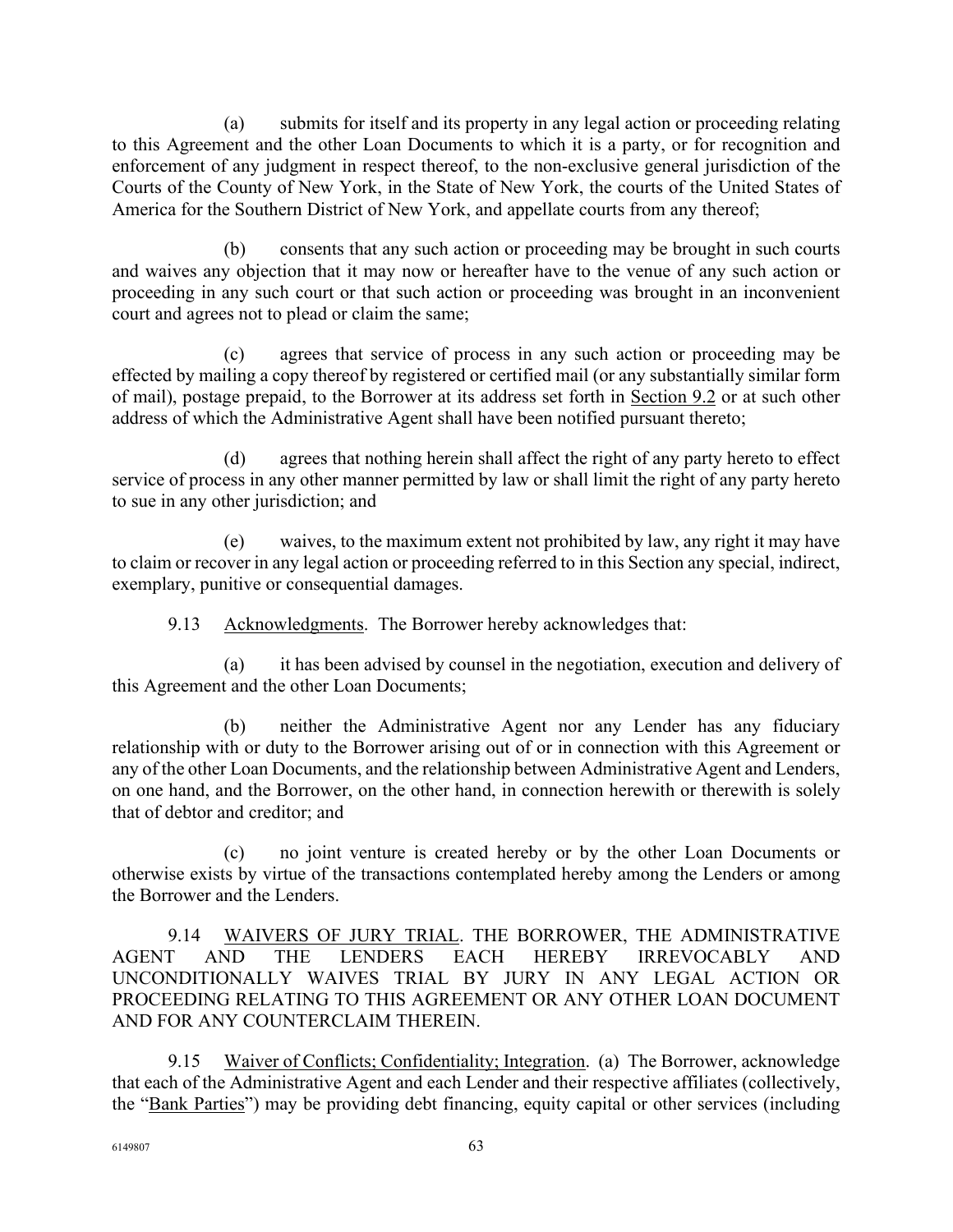financial advisory services) to other companies in respect of which the Borrower may have conflicting interests regarding the transactions described herein and otherwise. The Bank Parties will not use Confidential Information obtained from the Borrower by virtue of the transactions contemplated by this Agreement or their other relationships with the Borrower in connection with the performance by each of the Bank Parties of services for other companies, and each of the Bank Parties will not furnish any such Confidential Information to other companies. The Borrower also acknowledge that no Bank Party has any obligation to use in connection with the transactions contemplated by this Agreement, or to furnish to the Borrower, confidential information obtained from other companies.

(b) For purposes of this Section, "Confidential Information" shall mean all information received from the Borrower or Investment Manager relating to any of them or their business, other than any such information, that is available to the Administrative Agent or any Lender on a nonconfidential basis other than as a result of a breach of this Agreement. Each of the Administrative Agent and each Lender agrees to maintain the confidentiality of, and not to use the Confidential Information, except that Confidential Information may be disclosed (i) to its and its Affiliates' directors, officers, employees, agents, and service providers, including, without limitation, accountants, legal counsel and other advisors for purposes relating to the transactions contemplated by this Agreement or for conducting legitimate audits (it being understood that the Persons to whom such disclosure is made will be informed of the confidential nature of such Confidential Information and will have agreed to keep such Confidential Information confidential), (ii) to the extent requested by any legal, regulatory or self-regulatory authority having or claiming jurisdiction over such Person, (iii) to the extent required by Applicable Laws or by any subpoena or similar legal process, (iv) to any other party to this Agreement for purposes relating to the transactions contemplated hereby, (v) in connection with the exercise of any remedies hereunder or any suit, action or proceeding relating to this Agreement or the enforcement of rights hereunder, (vi) subject to an agreement containing provisions substantially the same as those of this subsection, to any Assignee of or Participant in, or any prospective Assignee of or Participant in, any of its rights under this Agreement, (vii) any actual or prospective counterparty (or its advisors) to any swap or derivative transaction relating to the Borrower and its obligations, or (viii) with the written consent of the Borrower. Any person required to maintain the confidentiality of Confidential Information as provided in this Section shall be considered to have complied with its obligation to do so if such Person has exercised the same degree of care to maintain the confidentiality of such Confidential Information as such Person would accord to its own confidential information.

(c) This Agreement and the other Loan Documents represent the entire agreement of the Borrower, the Administrative Agent and the Lenders with respect to the subject matter hereof, and there are no promises, undertakings, representations or warranties by the Administrative Agent or any Lender relative to the subject matter hereof not expressly set forth or referred to herein or in the other Loan Documents.

9.16 Non-Recourse. The Administrative Agent and the Lenders hereby agree for the benefit of the Investment Manager and each and every shareholder, trustee, director and officer of the Investment Manager, the Borrower and any successor, assignee, heir, estate, executor, administrator or personal representative of any such shareholder, Trustee, director and officer (a "Non-Recourse Person") that: (a) no Non-Recourse Person shall have any personal liability for any obligation of the Borrower under this Agreement or any Loan Document or any other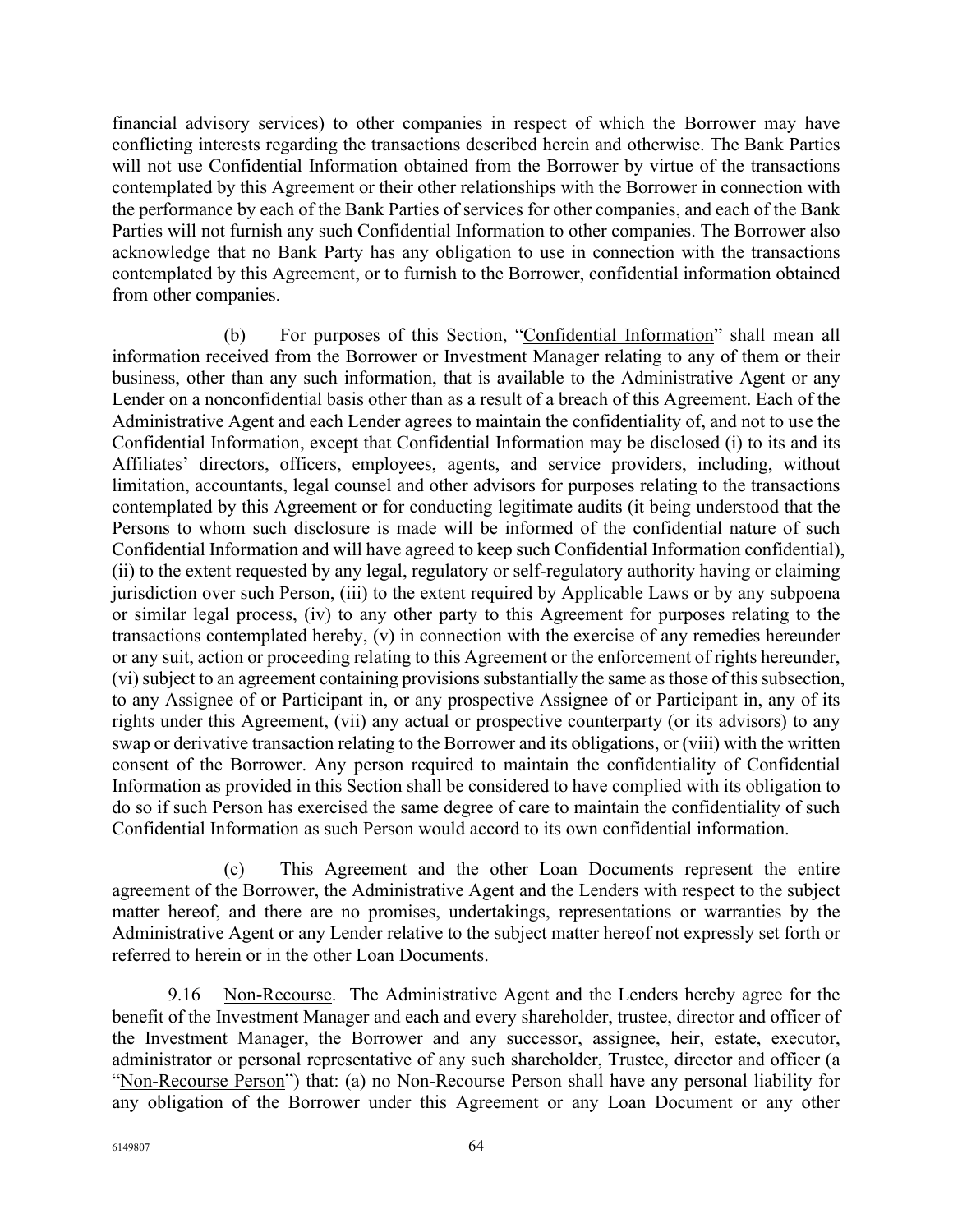instrument or document delivered pursuant hereto or thereto (except, in the case of any shareholder, to the extent of its investment in the Borrower); (b) no claim against any Non-Recourse Person may be made for any obligation of the Borrower under this Agreement or any Loan Document or other instrument or document delivered pursuant hereto or thereto, whether for payment of principal of, or interest on, the Loans or for any fees, expense, or other amounts payable by the Borrower hereunder or thereunder, or otherwise; and (c) the obligations of the Borrower under this Agreement or any Loan Document or other instrument or document delivered pursuant hereto or thereto are enforceable solely against the Borrower and its properties and assets.

9.17 PATRIOT Act. (a) Each Lender hereby notifies the Borrower that pursuant to the requirements of the Patriot Act, it is required to obtain, verify and record information that identifies Borrower, which information includes the name and address of the Borrower and other information that will allow such Lender to identify the Borrower in accordance with the Patriot Act. The Borrower will provide such information promptly upon the request of such Lender.

(b) Additionally, the Borrower will provide such information and documentation as reasonably requested by the Administrative Agent or any Lender from time to time for purposes of compliance with the Beneficial Ownership Regulation.

(c) The Borrower will provide promptly such additional financial and other information as the Administrative Agent or any Lender may from time to time reasonably request in order to comply with "know-your-customer" and other anti-terrorism, anti-money laundering and similar rules and regulations and related policies, including, without limitation, with respect to Borrower's Subsidiaries, which, in the case of Unrestricted Subsidiaries is obtainable by the Borrower using commercially reasonable efforts.

9.18 Acknowledgement and Consent to Bail-In of EEA and UK Financial Institutions. Notwithstanding anything to the contrary in any Loan Document or in any other agreement, arrangement or understanding among any such parties, each party hereto acknowledges that any liability of any Affected Financial Institution arising under any Loan Document may be subject to the Write-Down and Conversion Powers of the applicable Resolution Authority and agrees and consents to, and acknowledges and agrees to be bound by:

(a) the application of any Write-Down and Conversion Powers by an the applicable Resolution Authority to any such liabilities arising hereunder which may be payable to it by any party hereto that is an Affected Financial Institution; and

(b) the effects of any Bail-In Action on any such liability, including, if applicable:

(i) a reduction in full or in part or cancellation of any such liability;

(ii) a conversion of all, or a portion of, such liability into shares or other instruments of ownership in such Affected Financial Institution, its parent entity, or a bridge institution that may be issued to it or otherwise conferred on it, and that such shares or other instruments of ownership will be accepted by it in lieu of any rights with respect to any such liability under this Agreement or any other Loan Document; or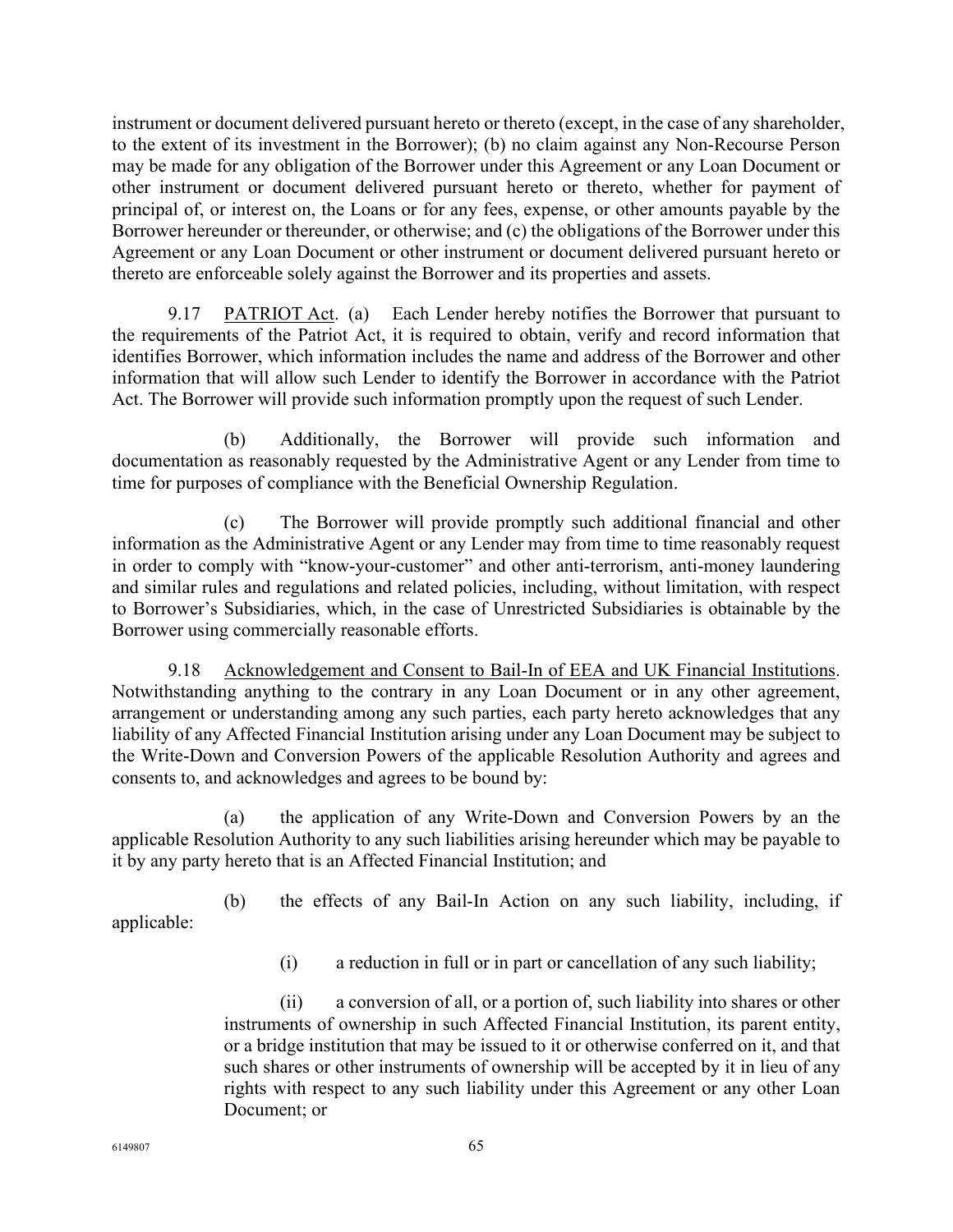(iii) the variation of the terms of such liability in connection with the exercise of the Write-Down and Conversion Powers of the applicable Resolution Authority.

9.19 Lender Representation. Each Lender hereby represents and warrants to the Borrower that it is an Eligible Lender. Each Lender will promptly notify the Borrower and the Administrative Agent if it is no longer an Eligible Lender.

*[Remainder of page intentionally blank; signature pages follow.]*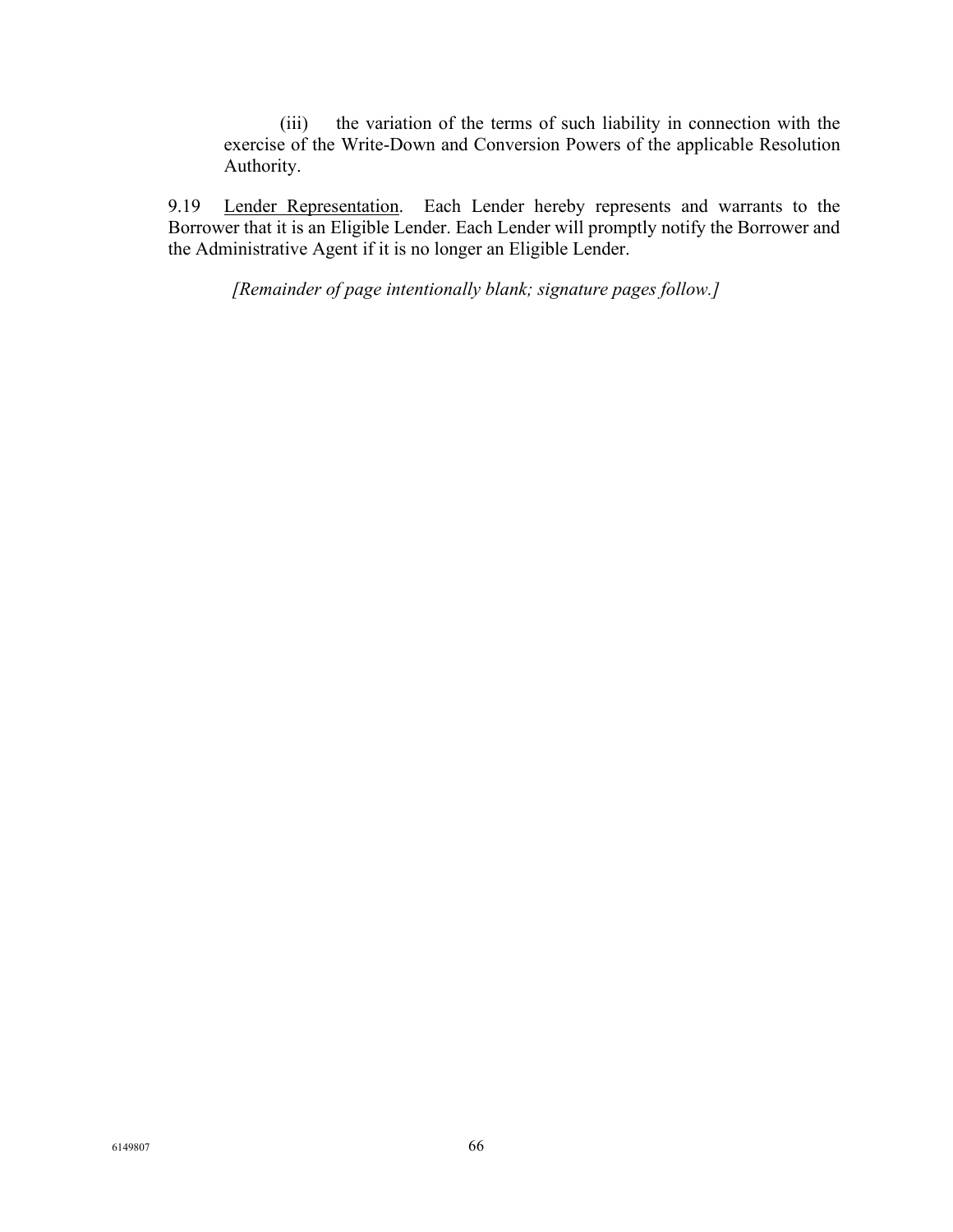# **SCHEDULE I COMMITMENTS**

| Name of Lender                        | Amount of Commitment |
|---------------------------------------|----------------------|
| JPMORGAN CHASE BANK, N.A.             | \$8,000,000          |
| BANK OF AMERICA, N.A.                 | \$7,800,000          |
| CITIBANK, N.A.                        | \$7,800,000          |
| <b>REGIONS BANK</b>                   | \$7,800,000          |
| <b>SUMITOMO MITSUI BANKING</b>        | \$7,800,000          |
| <b>CORPORATION</b>                    |                      |
| <b>U.S. BANK NATIONAL ASSOCIATION</b> | \$7,800,000          |
| <b>STIFEL BANK &amp; TRUST</b>        | \$3,000,000          |
| <b>TOTAL</b>                          | \$50,000,000         |
|                                       |                      |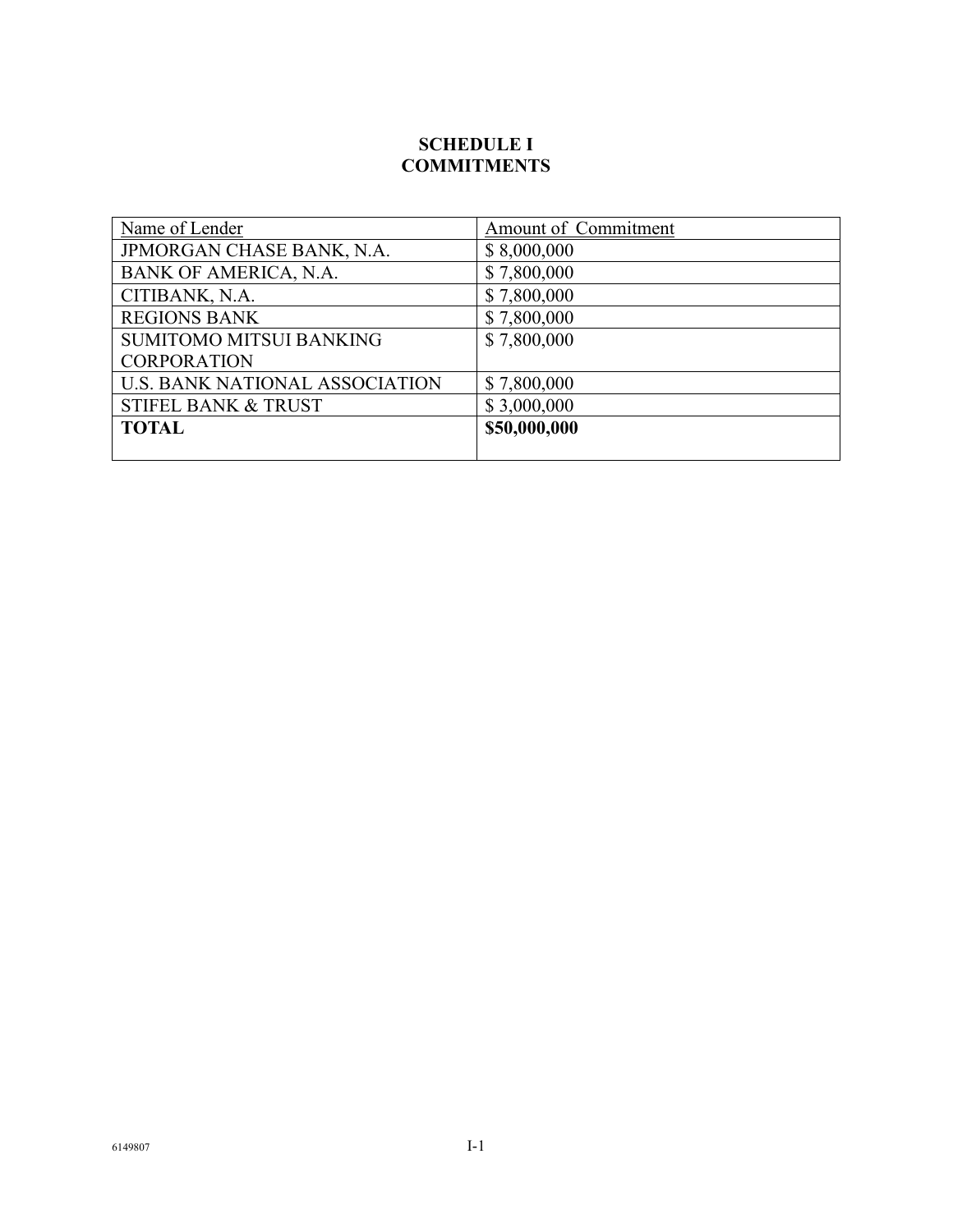#### **EXHIBIT 2.5(e)**

#### **FORM OF NOTE**

 $\mathbb{S}$ 

New York, New York  $.20$ 

FOR VALUE RECEIVED, **KAYNE ANDERSON NEXTGEN ENERGY & INFRASTRUCTURE, INC.**, a Maryland corporation, registered as a closed-end management investment company under the Investment Company Act of 1940 (the "Borrower"), hereby unconditionally promises to pay to the order of  $\blacksquare$ , at the office of JPMorgan Chase Bank, N.A., as administrative agent for the Lenders (the "Lenders") under the Credit Agreement, as hereinafter defined (in such capacity, the "Administrative Agent"), in lawful money of the United States of America and in immediately available funds, on the Maturity Date the principal amount of (a) DOLLARS (\$), or, if less (b) the aggregate unpaid principal amount of all Loans made by the Lenders to the Borrower pursuant to Section 2.1 of the Credit Agreement, as hereinafter defined.

The undersigned further agrees to pay interest in like money at such office on the unpaid principal amount hereof from time to time from the Closing Date at the applicable rates per annum set forth in Section 2.7 of the Credit Agreement referred to below until any such amount shall become due and payable (whether at the stated maturity, by acceleration or otherwise), and thereafter on such overdue amount at the rate per annum set forth in Section 2.7(c) of the Credit Agreement until paid in full (both before and after judgment). Interest shall be payable in arrears on each applicable Interest Payment Date, commencing on the first such date to occur after the date hereof and terminating upon payment (including prepayment) in full of the unpaid principal amount hereof; provided that interest accruing on any overdue amount shall be payable on demand.

The holder of this Note is authorized to endorse on the schedule annexed hereto and made a part hereof the date, Type and amount of each Loan made by such Lender to the Borrower, each continuation thereof, each conversion of all or a portion thereof to another Type, the date and amount of each payment or prepayment of principal thereof and, in the case of Term Benchmark Loans, the length of each Interest Period with respect thereto, in each case pursuant to the Credit Agreement. Each such endorsement shall constitute prima facie evidence of the accuracy of the information endorsed. The failure to make any such endorsement shall not affect the obligations of the Borrower in respect of such Loan.

This Note (a) is one of the Notes referred to in the Fifth Amended and Restated Credit Agreement, dated as of February 25, 2022 (as amended, supplemented or otherwise modified from time to time, the "Credit Agreement"), among the Borrower, the Lenders and the Administrative Agent, (b) is subject to the provisions of the Credit Agreement and (c) is subject to optional and mandatory prepayment in whole or in part as provided in the Credit Agreement.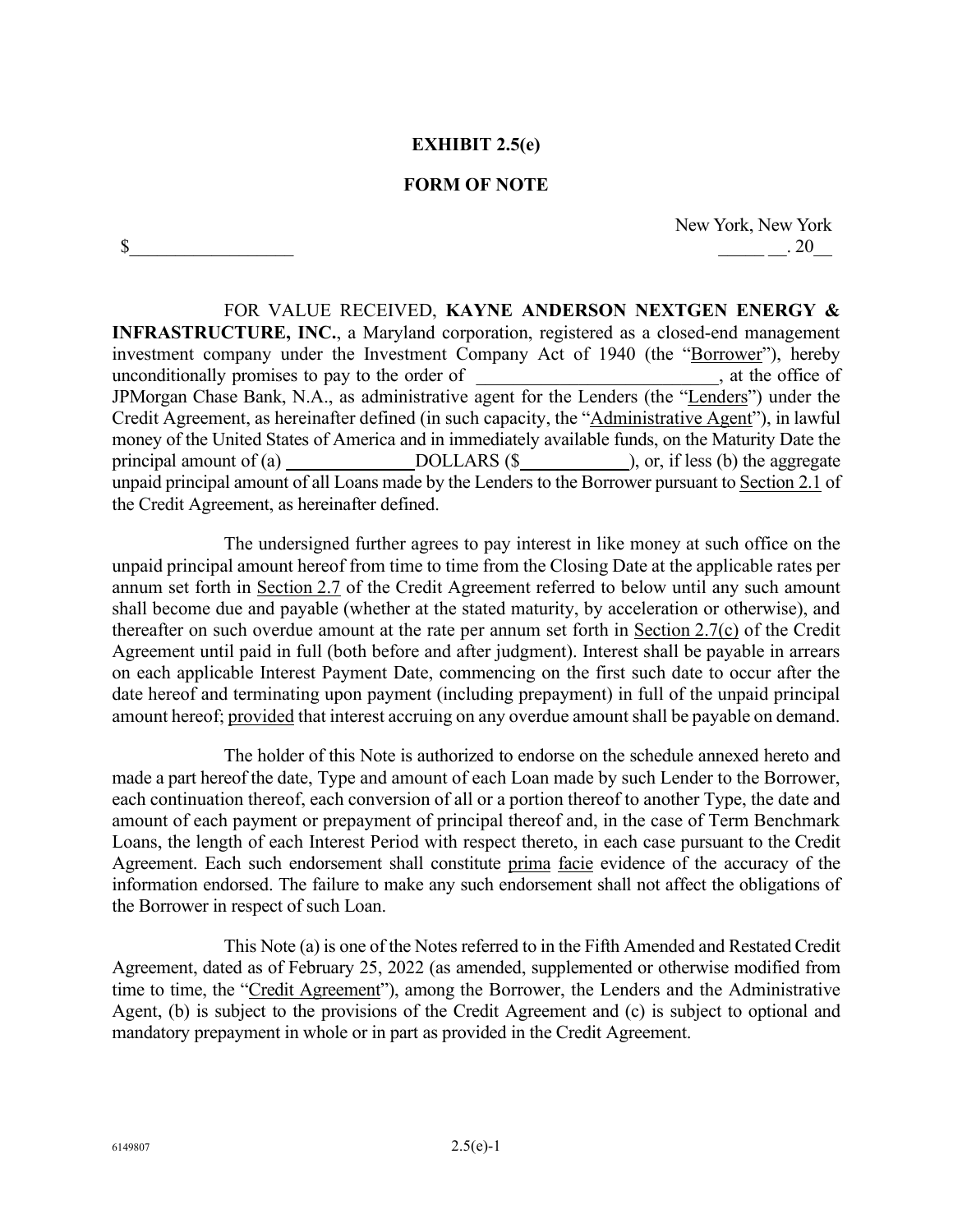Upon the occurrence of one or more Events of Default, all amounts then remaining unpaid on this Note shall become, or may be declared to be, immediately due and payable, all as provided in the Credit Agreement.

All parties now and hereafter liable with respect to this Note, whether maker, principal, surety, guarantor, endorser or otherwise, hereby waive presentment, demand, protest and all other notices of any kind.

Unless otherwise defined herein, terms defined in the Credit Agreement and used herein shall have the meanings given to them in the Credit Agreement.

**THIS NOTE SHALL BE GOVERNED BY, AND CONSTRUED AND INTERPRETED IN ACCORDANCE WITH, THE SUBSTANTIVE LAWS OF THE STATE OF NEW YORK.**

# **KAYNE ANDERSON NEXTGEN ENERGY & INFRASTRUCTURE, INC.**

By:

Name: Title: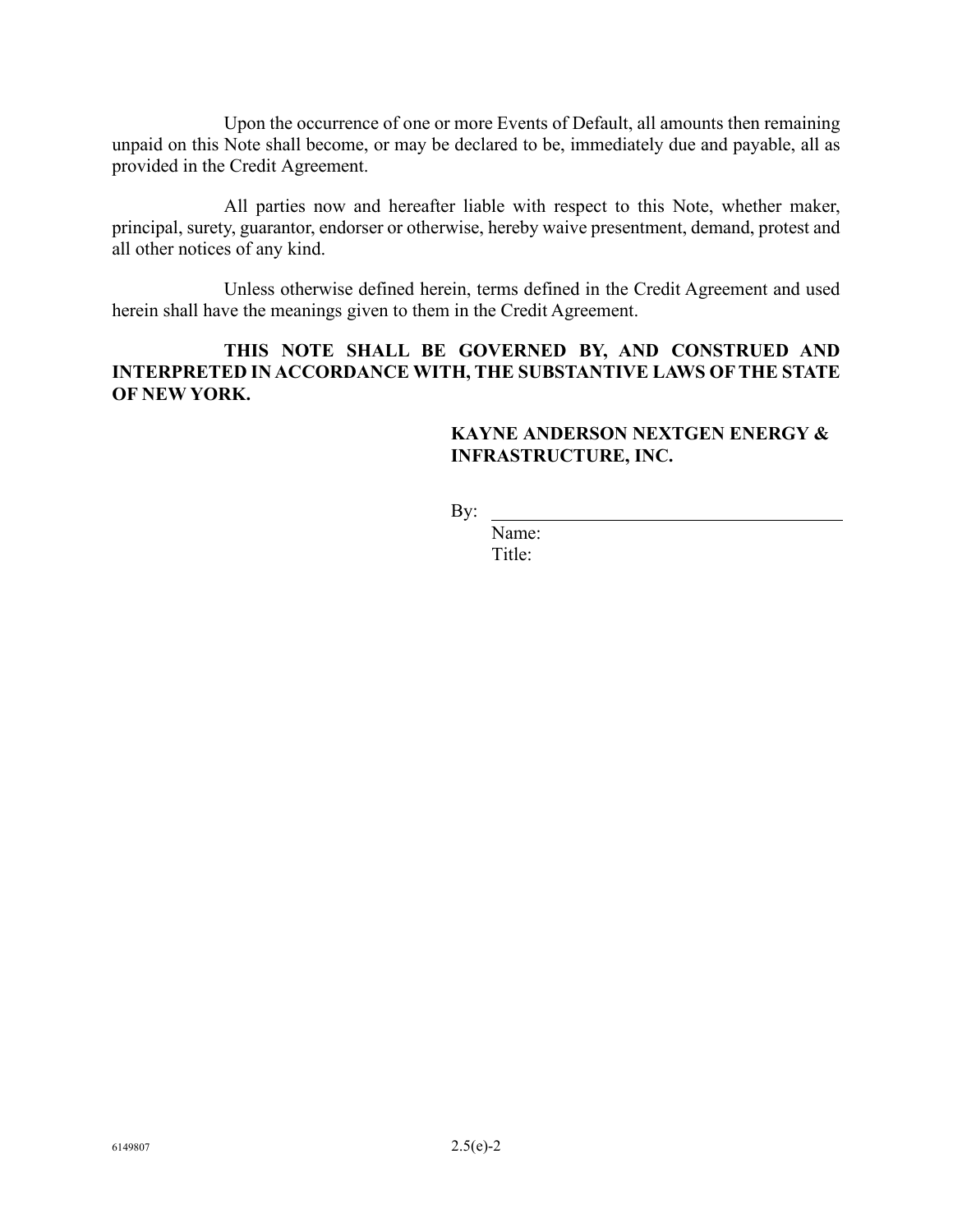# Schedule A to Note

# LOANS AND REPAYMENTS OF LOANS

| <b>DATE</b> | TYPE OF<br><b>LOAN</b> | <b>AMOUNT OF</b><br><b>LOANS</b> | <b>AMOUNT OF</b><br>PRINCIPAL OF<br><b>LOANS</b><br><b>REPAID</b> | <b>UNPAID</b><br><b>PRINCIPAL</b><br><b>BALANCE</b><br>OF LOANS | <b>NOTATION</b><br><b>MADE BY</b> |
|-------------|------------------------|----------------------------------|-------------------------------------------------------------------|-----------------------------------------------------------------|-----------------------------------|
|             |                        |                                  |                                                                   |                                                                 |                                   |
|             |                        |                                  |                                                                   |                                                                 |                                   |
|             |                        |                                  |                                                                   |                                                                 |                                   |
|             |                        |                                  |                                                                   |                                                                 |                                   |
|             |                        |                                  |                                                                   |                                                                 |                                   |
|             |                        |                                  |                                                                   |                                                                 |                                   |
|             |                        |                                  |                                                                   |                                                                 |                                   |
|             |                        |                                  |                                                                   |                                                                 |                                   |
|             |                        |                                  |                                                                   |                                                                 |                                   |
|             |                        |                                  |                                                                   |                                                                 |                                   |
|             |                        |                                  |                                                                   |                                                                 |                                   |
|             |                        |                                  |                                                                   |                                                                 |                                   |
|             |                        |                                  |                                                                   |                                                                 |                                   |
|             |                        |                                  |                                                                   |                                                                 |                                   |
|             |                        |                                  |                                                                   |                                                                 |                                   |
|             |                        |                                  |                                                                   |                                                                 |                                   |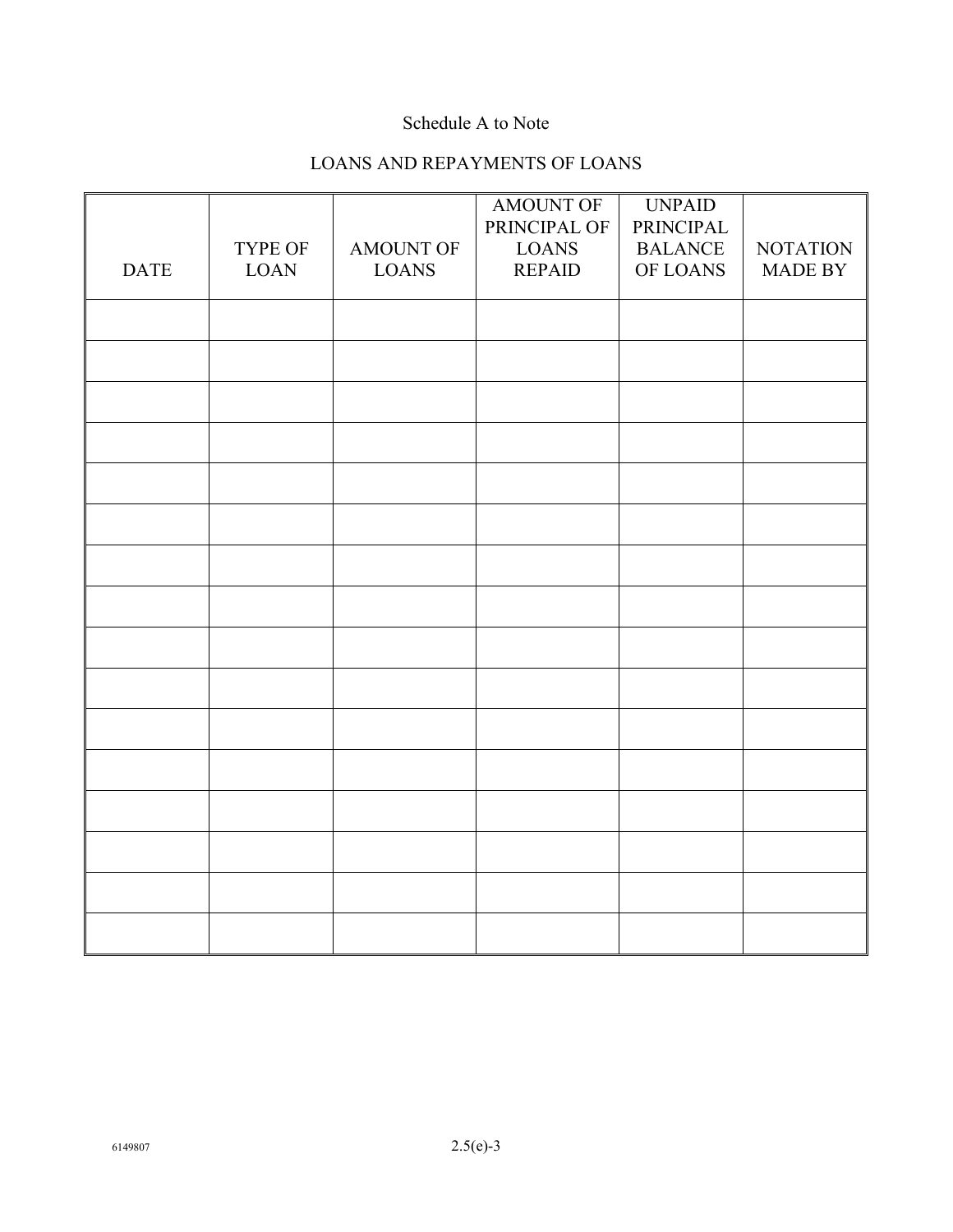### **EXHIBIT 9.6(c)**

#### **FORM OF ASSIGNMENT AND ACCEPTANCE**

Reference is made to the Fifth Amended and Restated Credit Agreement (the "Credit Agreement") dated as of February 25, 2022, by and among (i) **KAYNE ANDERSON NEXTGEN ENERGY & INFRASTRUCTURE, INC.**, a Maryland corporation, registered as a closed-end management investment company under the Investment Company Act of 1940 (the "Borrower"), (ii) the several banks and other financial institutions from time to time parties to this Agreement (the "Lenders") and (iii) JPMORGAN CHASE BANK, N.A., as administrative agent for the Lenders hereunder (in such capacity, the "Administrative Agent").

1. The Assignor hereby irrevocably sells and assigns to the Assignee without recourse to the Assignor, and the Assignee hereby irrevocably purchases and assumes from the Assignor without recourse to the Assignor, as of the Effective Date (as defined below) the interest described in Schedule 1 hereto (the "Assigned Interest") in and to the Assignor's rights and obligations under the Credit Agreement.

2. The Assignor (a) makes no representation or warranty and assumes no responsibility with respect to or in any connection with the Credit Agreement or with respect to the execution, legality, validity, enforceability, genuineness, sufficiency or value of the Credit Agreement, any other Loan Document or any other instrument or document furnished pursuant thereto, other than that the Assignor has not created any adverse claim upon the interest being assigned by it hereunder and that such interest is free and clear of any such adverse claim; (b) makes no representation or warranty and assumes no responsibility with respect to the financial condition of the Borrower, or any other obligor or the performance or observance by the Borrower, or any other obligor of any of their respective obligations under the Credit Agreement or any other Loan Document or any other instrument or document furnished pursuant hereto or thereto; and (c) attaches any Notes held by it evidencing the Assigned Interest and (i) requests that the Administrative Agent, upon request by the Assignee, exchange the attached Notes for a new Note or Notes payable to the Assignee and (ii) if the Assignor has retained any interest in the Assigned Interest, requests that the Administrative Agent exchange the attached Notes for a new Note or Notes payable to the Assignor, in each case in amounts which reflect the assignment being made hereby (and after giving effect to any other assignments which have become effective on the Effective Date).

3. The Assignee (a) represents and warrants that it is legally authorized to enter into this Assignment and Acceptance; (b) confirms that it has received a copy of the Credit Agreement, together with copies of such other documents and information as it has deemed appropriate to make its own credit analysis and decision to enter into this Assignment and Acceptance; (c) agrees that it will, independently and without reliance upon the Assignor, the Administrative Agent or any other Lender and based on such documents and information as it shall deem appropriate at the time, continue to make its own credit decisions in taking or not taking action under the Credit Agreement, the other Loan Documents or any other instrument or document furnished pursuant hereto or thereto; (d) appoints and authorizes the Administrative Agent to take such action as agent on its behalf and to exercise such powers and discretion under the Credit Agreement, the other Loan Documents or any other instrument or document furnished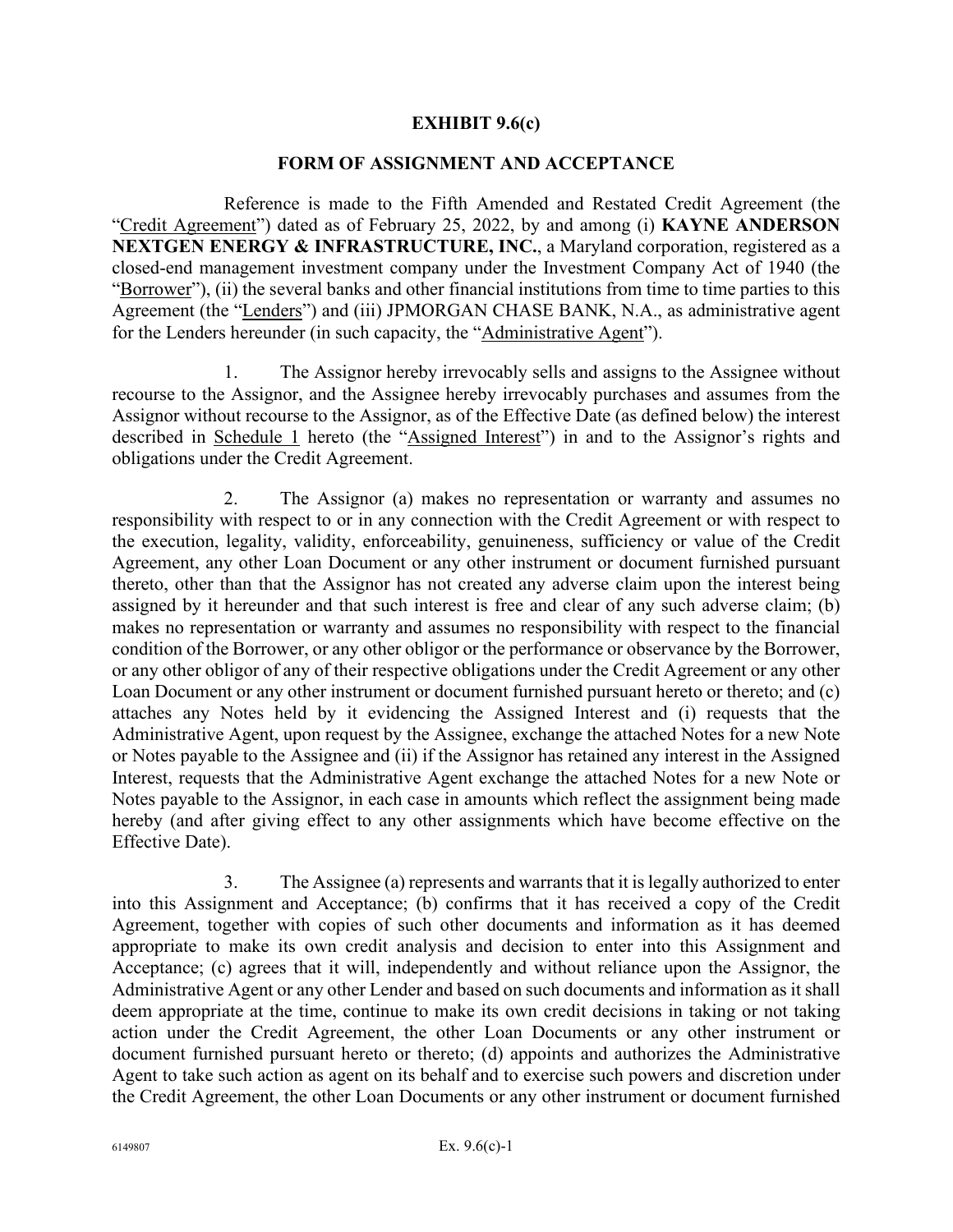pursuant hereto or thereto as are delegated to the Administrative Agent by the terms thereof, together with such powers as are incidental thereto; and (e) agrees that it will perform in accordance with its terms all the obligations which by the terms of the Credit Agreement are required to be performed by it as a Lender including, without limitation, its obligation pursuant to Section 2.11(b) of the Credit Agreement.

4. The effective date of this Assignment and Acceptance shall be (the "Effective Date"). Following the execution of this Assignment and Acceptance, it will be delivered to the Administrative Agent for acceptance by it and recording by the Administrative Agent pursuant to the Credit Agreement, effective as of the Effective Date (which shall not, unless otherwise agreed to by the Administrative Agent, be earlier than five Business Days after the date of such acceptance and recording by the Administrative Agent).

5. Upon such acceptance and recording, from and after the Effective Date, the Administrative Agent shall make all payments in respect of the Assigned Interest (including payments of principal, interest, fees and other amounts) to the Assignee whether such amounts have accrued prior to the Effective Date or accrue subsequent to the Effective Date. The Assignor and the Assignee shall make all appropriate adjustments in payments by the Administrative Agent for periods prior to the Effective Date or with respect to the making of this assignment directly between themselves.

6. From and after the Effective Date, (a) the Assignee shall be a party to the Credit Agreement and, to the extent provided in this Assignment and Acceptance, have the rights and obligations of a Lender thereunder and under the other Loan Documents and shall be bound by the provisions thereof and (b) the Assignor shall, to the extent provided in this Assignment and Acceptance, relinquish its rights and be released from its obligations under the Credit Agreement.

7. This Assignment and Acceptance shall be governed by and construed in accordance with the substantive laws of the State of New York.

**IN WITNESS WHEREOF,** the parties hereto have caused this Assignment and Acceptance to be executed as of the date first above written by their respective duly authorized officers on Schedule 1 hereto.